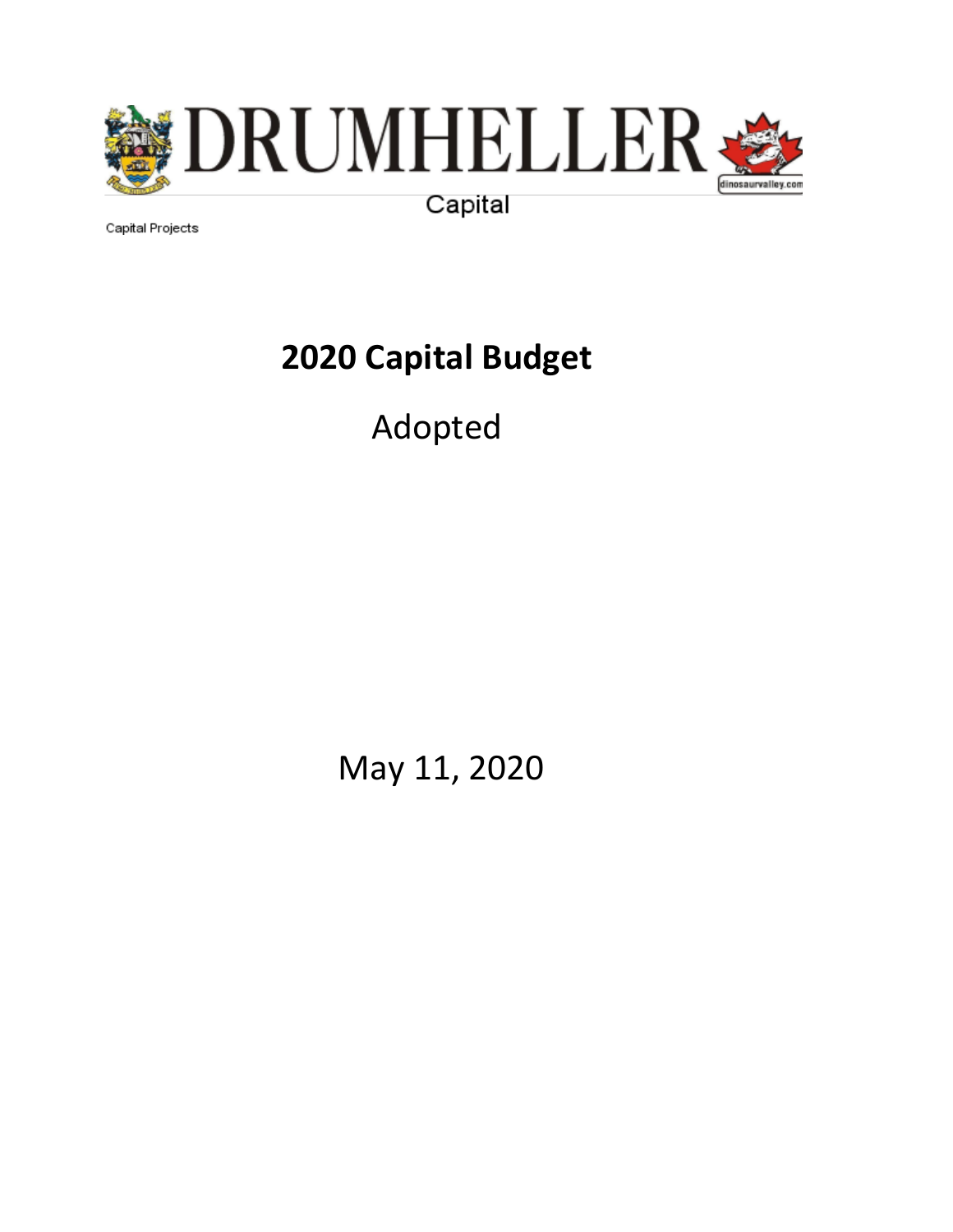#### **Town of Drumheller 2020 Capital Budget 2020 Summary May 11, 2020**

|                                                | 2019           | 2020            | 2020            |                   |
|------------------------------------------------|----------------|-----------------|-----------------|-------------------|
|                                                | <b>Carry</b>   | <b>Capital</b>  | <b>Possible</b> | <b>Total 2020</b> |
|                                                | <b>Forward</b> | <b>Projects</b> | <b>Stimulus</b> |                   |
| <b>General Revenue Supported Functions</b>     |                |                 |                 |                   |
| <b>Project Cost</b>                            |                |                 |                 |                   |
| 12 Administration                              | \$117,000      | \$30,000        |                 | \$147,000         |
| 20 Protective Services                         | \$12,000       | \$100,000       |                 | \$112,000         |
| 31 Common services                             | \$250,000      | \$529,500       | \$75,000        | \$854,500         |
| 32 Streets and Roads                           | \$0            | \$4,264,000     | \$1,130,000     | \$5,394,000       |
| 33 Airport                                     | \$0            | \$0             |                 | \$0               |
| 56 Cemetery                                    |                | \$10,000        |                 | \$10,000          |
| 60 Tourist and Communcity Facilities           | \$81,479       | \$0             | \$1,200,000     | \$1,281,479       |
| 70 Recreation, Parks and Culture               | \$440,000      | \$346,000       | \$1,250,000     | \$2,036,000       |
|                                                | \$900,479      | \$5,279,500     | \$3,655,000     | \$9,834,979       |
| <b>Funding</b>                                 |                |                 |                 |                   |
| <b>Infrastructure Reserves</b>                 | \$220,479      | \$1,359,500     | \$1,256,400     | \$2,836,379       |
| Grants                                         | \$680,000      | \$3,870,000     | \$2,398,600     | \$6,948,600       |
| Debt                                           |                | \$0             | \$0             | \$0               |
|                                                | \$900,479      | \$5,229,500     | \$3,655,000     | \$9,784,979       |
| <b>Utilities</b>                               |                |                 |                 |                   |
| <b>Project Cost</b>                            |                |                 |                 |                   |
| 41 Water                                       | \$120,000      | \$961,000       | \$7,009,500     | \$8,090,500       |
| 42 Wastewater                                  | \$1,496,341    | \$375,000       | \$3,672,500     | \$5,543,841       |
|                                                | \$1,616,341    | \$1,336,000     | \$10,682,000    | \$13,634,341      |
| <b>Funding</b>                                 |                |                 |                 |                   |
| Local Improvement (Frontage)                   |                |                 | \$2,065,470     | \$2,065,470       |
| <b>Utility Reserves</b>                        | \$472,271      | \$1,280,000     | \$1,794,590     | \$3,546,861       |
| Grants                                         | \$659,070      | \$56,000        | \$6,821,940     | \$7,537,010       |
| Debt                                           | \$485,000      | \$0             | \$0             | \$485,000         |
|                                                | \$1,616,341    | \$1,336,000     | \$10,682,000    | \$11,568,871      |
| <b>Resiliency and Flood Mitigation Program</b> |                |                 |                 |                   |
| <b>Project Cost</b>                            |                | \$19,185,893    |                 | \$19,185,893      |
| <b>Funding</b>                                 |                |                 |                 |                   |
| Grants                                         |                | \$19,185,893    |                 | \$19,185,893      |
| Debt                                           |                | \$0             |                 |                   |
|                                                |                | \$19,185,893    | \$0             | \$19,185,893      |
| <b>Total Project Cost</b>                      | \$2,516,820    | \$25,801,393    | \$14,337,000    | \$42,655,213      |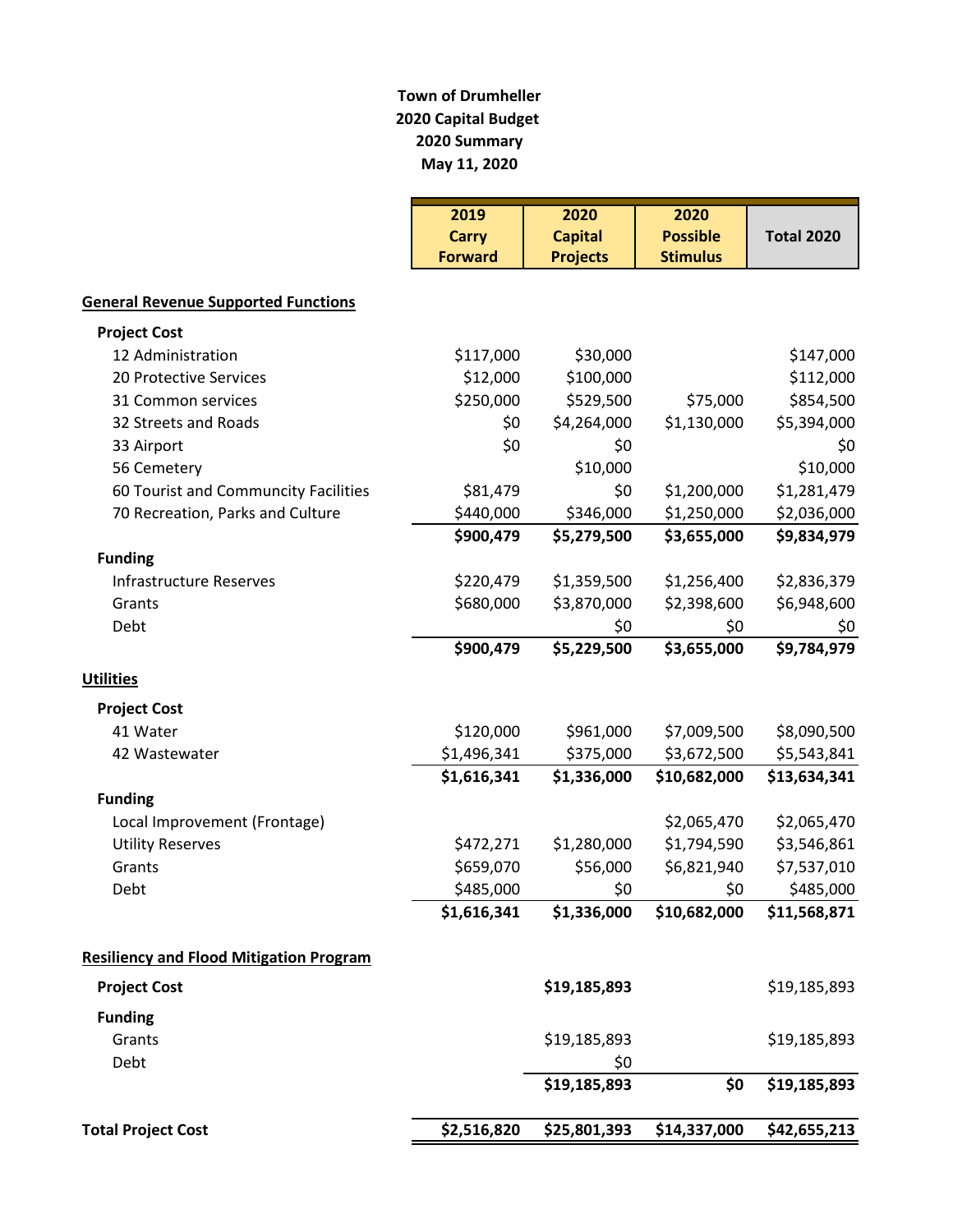| <b>Balance Check</b><br><b>TRUE</b>            | 2020         | 2021                                   | 2022                      | 2023        | 2024        | 2025                     | 2026        | 2027        | 2028        |
|------------------------------------------------|--------------|----------------------------------------|---------------------------|-------------|-------------|--------------------------|-------------|-------------|-------------|
| <b>General Revenue Supported Functions</b>     |              |                                        |                           |             |             |                          |             |             |             |
| <b>Capital Project Expense</b>                 |              |                                        |                           |             |             |                          |             |             |             |
| 12 Administration                              | \$147,000    | \$83,000                               | \$20,500                  | \$30,500    | \$121,000   | \$31,000                 | \$21,500    | \$31,500    | \$22,000    |
| 20 Protective Services                         | \$112,000    | \$947,000                              | \$500,000                 | \$40,000    | \$0         | \$0                      | \$40,000    | \$0         | \$0         |
| 31 Common services                             | \$854,500    | \$620,500                              | \$447,500                 | \$57,000    | \$354,500   | \$255,000                | \$277,500   | \$0         | \$80,000    |
| 32 Streets and Roads                           | \$5,394,000  | \$1,182,500                            | \$1,204,500               | \$1,010,000 | \$1,000,000 | \$1,000,000              | \$1,000,000 | \$1,000,000 | \$1,043,500 |
| 33 Airport                                     | \$0          | \$142,000                              | \$0                       | \$0         | \$0         | \$0                      | \$0         | \$0         | \$0         |
| 56 Cemetery                                    | \$10,000     | \$246,500                              | \$35,000                  | \$45,000    | \$0         | \$0                      | \$0         | \$0         | \$50,000    |
| 60 Tourist and Communcity Facilities           | \$1,281,479  | \$171,000                              | \$0                       | \$0         | \$0         | \$0                      | \$0         | \$0         | \$0         |
| 70 Recreation, Parks and Culture               | \$2,036,000  | \$245,000                              | \$233,000                 | \$55,000    | \$115,000   | \$17,530,000             | \$20,000    | \$30,000    | \$20,000    |
| <b>Total Capital Expense</b>                   | \$9,834,979  | \$3,637,500                            | \$2,440,500               | \$1,237,500 | \$1,590,500 | \$18,816,000             | \$1,359,000 | \$1,061,500 | \$1,215,500 |
| <b>Sources of Funding</b>                      |              |                                        |                           |             |             |                          |             |             |             |
| Reserves                                       | \$2,836,379  | \$1,342,000                            | \$691,500                 | \$323,500   | \$381,500   | \$187,000                | \$559,000   | \$147,500   | \$301,500   |
| Grants                                         | \$6,948,600  | \$2,295,500                            | \$1,749,000               | \$914,000   | \$1,209,000 | \$1,129,000              | \$800,000   | \$914,000   | \$914,000   |
| Debt                                           | \$0          | \$0                                    | \$0                       | \$0         | \$0         | \$0                      | \$0         | \$0         | \$0         |
| Sale of Assets                                 | \$0          | \$0                                    | \$0                       | \$0         | \$0         | \$0                      | \$0         | \$0         | \$0         |
| <b>External or Undefined</b>                   | \$50,000     | \$0                                    | \$0                       | \$0         | \$0         | \$17,500,000             | \$0         | \$0         | \$0         |
| <b>Total Funding</b>                           | \$9,834,979  | \$3,637,500                            | \$2,440,500               | \$1,237,500 | \$1,590,500 | \$18,816,000             | \$1,359,000 | \$1,061,500 | \$1,215,500 |
|                                                |              |                                        |                           |             |             |                          |             |             |             |
| <b>Utility Supported Functions</b>             |              |                                        |                           |             |             |                          |             |             |             |
| <b>Capital Project Expense</b>                 |              |                                        |                           |             |             |                          |             |             |             |
| 41 Water                                       | \$8,090,500  | \$5,094,000                            | \$332,000                 | \$1,295,000 | \$200,000   | \$375,000                | \$65,000    | \$65,000    |             |
| 42 Wastewater                                  | \$5,543,841  | \$175,000                              | \$625,000                 | \$50,000    | \$50,000    | \$50,000                 | \$50,000    | \$50,000    | \$50,000    |
|                                                | \$13,634,341 | \$5,269,000                            | \$957,000                 | \$1,345,000 | \$250,000   | \$425,000                | \$115,000   | \$115,000   | \$50,000    |
| <b>Sources of Funding</b>                      |              |                                        |                           |             |             |                          |             |             |             |
| Reserves                                       | \$3,546,861  | \$1,569,000                            | \$957,000                 | \$595,000   | \$250,000   | \$425,000                | \$115,000   | \$115,000   | \$50,000    |
| Grants                                         | \$7,537,010  | \$700,000                              | \$0                       | \$750,000   | \$0         | \$0                      | \$0         | \$0         | \$0         |
| External (Local Improvement)                   | \$2,065,470  | \$0                                    | \$0                       | \$0         | \$0         | \$0                      | \$0         | \$0         | \$0         |
| Debt                                           | \$485,000    | \$3,000,000                            | \$0                       | \$0         | \$0         | \$0                      | \$0         | \$0         | \$0         |
|                                                | \$13,634,341 | \$5,269,000                            | \$957,000                 | \$1,345,000 | \$250,000   | \$425,000                | \$115,000   | \$115,000   | \$50,000    |
| <b>Resiliency and Flood Mitigation Program</b> |              |                                        |                           |             |             |                          |             |             |             |
| <b>Capital Project Expense</b>                 |              | \$19,185,893 \$16,887,391              | \$9,758,685               | \$6,673,907 | \$599,381   |                          |             |             |             |
| <b>Sources of Funding</b>                      |              |                                        |                           |             |             |                          |             |             |             |
| Grant                                          | \$19,185,893 | \$15,387,391                           | \$7,258,685               | \$5,673,907 | \$599,381   |                          |             |             |             |
| Debt                                           |              | \$1,500,000                            | \$2,500,000               | \$1,000,000 |             |                          |             |             |             |
|                                                | \$19,185,893 | \$16,887,391                           | \$9,758,685               | \$6,673,907 | \$599,381   |                          |             |             |             |
| <b>Grand Total Capital Expense</b>             |              |                                        | \$25,793,891 \$13,156,185 | \$9,256,407 |             | \$2,439,881 \$19,241,000 | \$1,474,000 | \$1,176,500 | \$1,265,500 |
|                                                | \$42,655,213 |                                        |                           |             |             |                          |             |             |             |
| <b>Grand Total Sources of Funding</b>          |              | \$42,655,213 \$25,793,891 \$13,156,185 |                           | \$9,256,407 |             | \$2,439,881 \$19,241,000 | \$1,474,000 | \$1,176,500 | \$1,265,500 |

# **Town of Drumheller 2020 Capital Budget 2020 - 2028 Summary**

**May 11, 2020**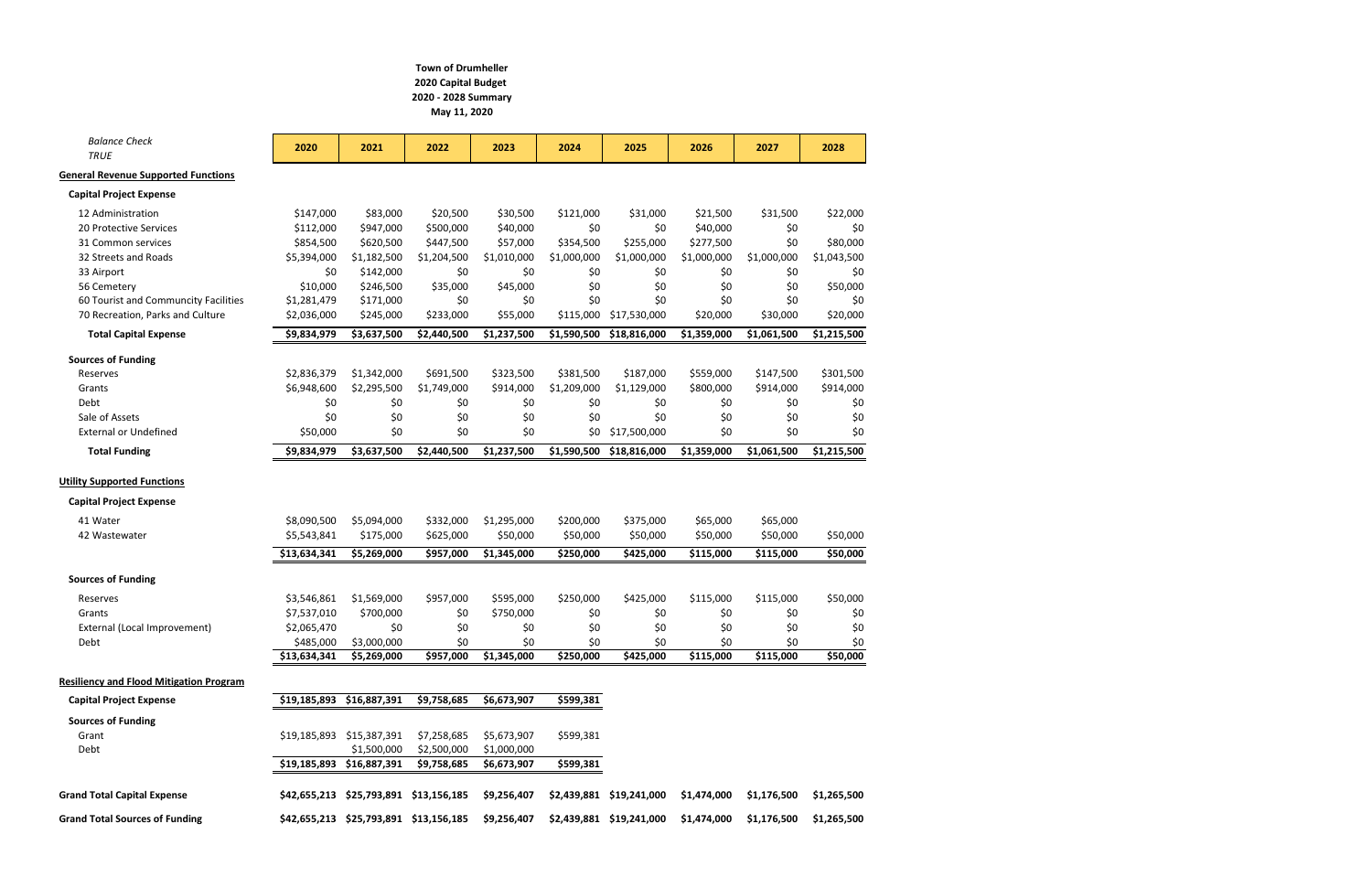#### **Town of Drumheller 2020 Capital Budget Candidate Projects for Federal / Provincial Stimulus Programs**

#### **1. Road Improvements for Traffic Safety**

| <b>Components</b>                                                                      |              |
|----------------------------------------------------------------------------------------|--------------|
| Raymond Hill Slide                                                                     | \$400,000    |
| Wayne Hill Icing / Seepage                                                             | \$400,000    |
| Installation of Turning Lanes                                                          | \$330,000    |
| <b>Estimated Total Cost</b>                                                            | \$1,130,000  |
| 2. Tourist Destination Sites - Renewal and Upgrading                                   |              |
| <b>Components</b>                                                                      |              |
| Small Church Parking Improvement & Washroom                                            | \$150,000    |
| Hoodoo Facility Upgrade - parking lot expansion, washroom installation                 | \$800,000    |
| Suspension bridge washroom replacement                                                 | \$250,000    |
| <b>Estimated Total Cost</b>                                                            | \$1,200,000  |
| 3. Aquaplex Renewal and Upgrading                                                      |              |
| <b>Components</b>                                                                      |              |
| Aquaplex Ph 3 - Major Works - Filter Room                                              | \$750,000    |
| Aquaplex Ph 3 - Major Works - Mechanical Room                                          | \$500,000    |
| <b>Estimated Total Cost</b>                                                            | \$1,250,000  |
| 4. Water and Wastewater Transmission Systems - Resiliency and Strengthening            |              |
| <b>Components</b>                                                                      |              |
| North Drumheller River Crossing                                                        |              |
| <b>Water Transmission Main</b>                                                         | \$236,000    |
| <b>Wastewater Forcemain</b>                                                            | \$230,500    |
|                                                                                        | \$466,500    |
| <b>Midland River Crossing</b>                                                          |              |
| <b>Water Transmission Main</b>                                                         | \$264,500    |
| <b>Wastewater Forcemain</b>                                                            | \$210,000    |
|                                                                                        | \$474,500    |
| <b>WWTP - River Outfall</b>                                                            | \$350,000    |
| North Drumheller Lift Station - Upgrade, Forcemain Connection to Newcastle Forcemain   | \$690,000    |
| Nacmine Forcemain - Replacement & Odor Mitigation                                      | \$1,942,000  |
| <b>Estimated Total Cost</b>                                                            | \$3,923,000  |
| 5. Water Distribution, Wastewater Collection Systems - Safety Replacements, Expansions |              |
| <b>Components</b>                                                                      |              |
| East Coulee Water Distribution System                                                  | \$6,259,000  |
| 3rd ave replace watermain (a/c pipe) and services (lead pipes) and resurface road      | \$250,000    |
| 3rd ave Sanitary Line Replacement prior to Overlay                                     | \$250,000    |
| <b>Estimated Total Cost</b>                                                            | \$6,759,000  |
|                                                                                        | \$14,262,000 |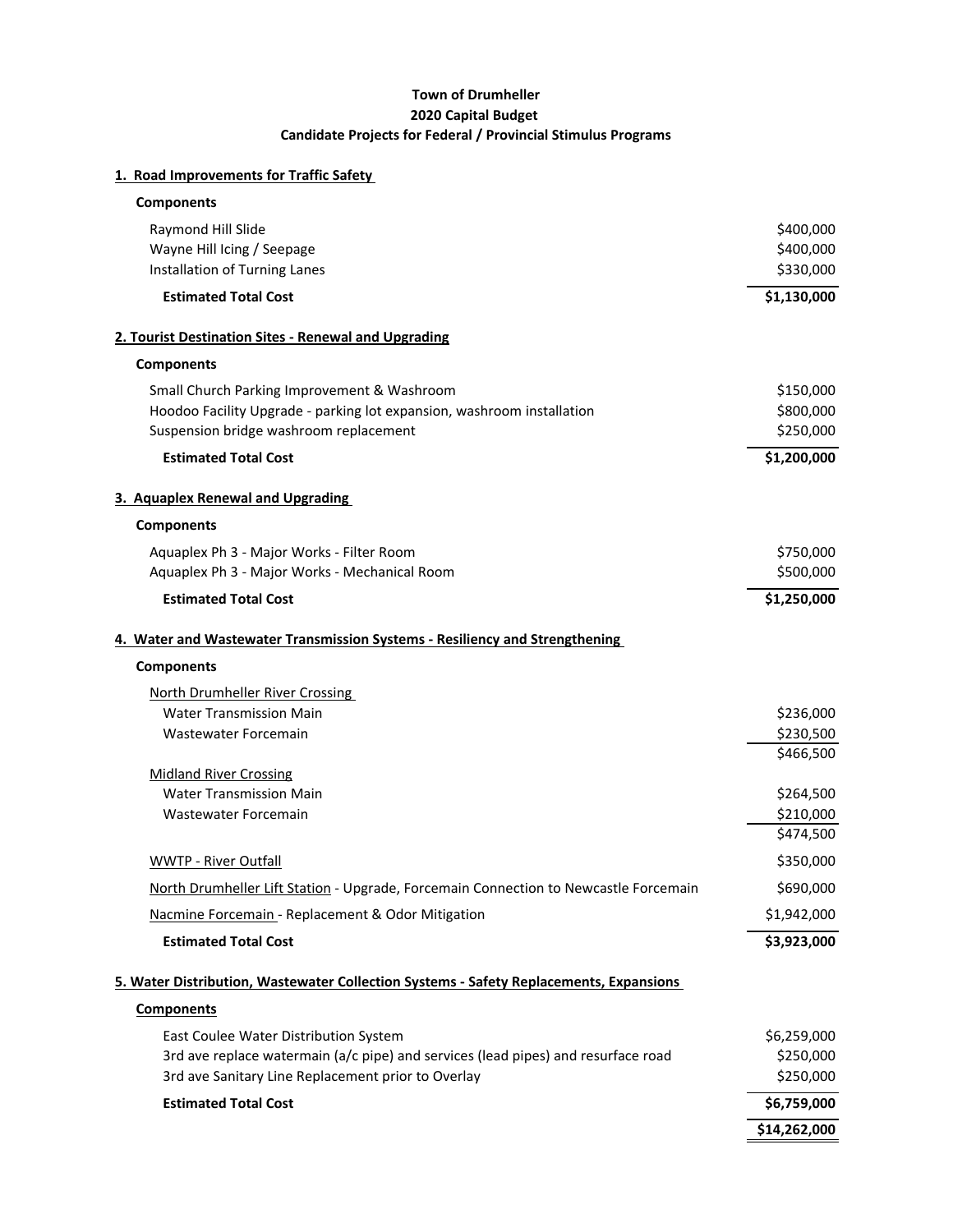|                 |                                          | 2020<br><b>Expense</b> | 2021<br><b>Expense</b> | 2022<br><b>Expense</b> | 2023<br><b>Expense</b> | 2024<br><b>Expense</b> | 2025<br><b>Expense</b> | 2026<br><b>Expense</b> | 2027<br><b>Expense</b> | 2028<br><b>Expense</b> | 2029<br><b>Expense</b> |
|-----------------|------------------------------------------|------------------------|------------------------|------------------------|------------------------|------------------------|------------------------|------------------------|------------------------|------------------------|------------------------|
|                 | <b>Grant Proportion</b>                  |                        |                        |                        |                        |                        |                        |                        |                        |                        |                        |
|                 | <b>12 Administration</b>                 |                        |                        |                        |                        |                        |                        |                        |                        |                        |                        |
|                 | <b>Project Cost</b>                      |                        |                        |                        |                        |                        |                        |                        |                        |                        |                        |
| 7035            | Photocopier                              | \$0                    | \$10,000               | \$0                    | \$10,000               | \$0                    | \$10,000               | \$0                    | \$10,000               | \$0                    | \$10,000               |
| 7043            | Town Hall HVAC Upgrade                   | \$0                    | \$33,000               | \$0                    | \$0                    | \$100,000              | \$0                    | \$0                    | \$0                    | \$0                    | \$0                    |
| 7012            | Network/Server                           | \$20,000               | \$20,000               | \$20,500               | \$20,500               | \$21,000               | \$21,000               | \$21,500               | \$21,500               | \$22,000               | \$0                    |
| C61             | On Air Light for Council                 | \$0                    | \$0                    | \$0                    | \$0                    |                        |                        |                        |                        |                        |                        |
| E21             | Council AV Upgrade                       | \$0                    | \$20,000               | \$0                    | \$0                    |                        |                        |                        |                        |                        |                        |
| C78             | Eavestroughs Town Hall                   | \$10,000               | \$0                    | \$0                    | \$0                    |                        |                        |                        |                        |                        |                        |
|                 | <b>Total Project Cost</b>                | \$30,000               | \$83,000               | \$20,500               | \$30,500               | \$121,000              | \$31,000               | \$21,500               | \$31,500               | \$22,000               | \$10,000               |
|                 | Project Cost - 2019 Carry Forward        |                        |                        |                        |                        |                        |                        |                        |                        |                        |                        |
| 7012            | iCity (Vadim) Software Upgrade           | \$27,000               |                        |                        |                        |                        |                        |                        |                        |                        |                        |
| 7012            | Telephone System                         | \$75,000               |                        |                        |                        |                        |                        |                        |                        |                        |                        |
| 7026            | Town App                                 | \$15,000               |                        |                        |                        |                        |                        |                        |                        |                        |                        |
|                 | <b>Total 2019 Carry Forward</b>          | \$117,000              | \$0                    |                        |                        |                        |                        |                        |                        |                        |                        |
|                 | <b>Total Administration Project Cost</b> | \$147,000              | \$83,000               | \$20,500               | \$30,500               | \$121,000              | \$31,000               | \$21,500               | \$31,500               | \$22,000               | \$10,000               |
| 20 <sup>°</sup> | <b>Protective Services</b>               |                        |                        |                        |                        |                        |                        |                        |                        |                        |                        |
|                 | <b>Project Cost</b>                      |                        |                        |                        |                        |                        |                        |                        |                        |                        |                        |
|                 | <b>Police</b>                            |                        |                        |                        |                        |                        |                        |                        |                        |                        |                        |
| C18             | <b>RCMP Detainment Cell Renovations</b>  | \$100,000              | \$0                    | \$0                    | \$0                    |                        |                        |                        |                        |                        |                        |
|                 | <b>Fire Protection</b>                   |                        |                        |                        |                        |                        |                        |                        |                        |                        |                        |
| 7016            | Drumheller Pumper Truck                  | \$0                    | \$0                    | \$500,000              | \$0                    | \$0                    | \$0                    | \$0                    | \$0                    | \$0                    | \$0                    |
| 7016            | Rosedale Pumper Truck                    | \$0                    | \$375,000              | \$0                    | \$0                    | \$0                    | \$0                    | \$0                    | \$0                    | \$0                    | \$0                    |
| 7016            | Rosedale Water Tanker Truck              | \$0                    | \$500,000              | \$0                    | \$0                    | \$0                    | \$0                    | \$0                    | \$0                    | \$0                    | $$0$$                  |
| E10             | Thermal imaging camera - FD              | \$0                    | \$12,000               |                        |                        |                        |                        |                        |                        |                        |                        |
|                 | <b>Enforcement</b>                       |                        |                        |                        |                        |                        |                        |                        |                        |                        |                        |
| 7017            | 1/2 ton Trucks (c/w accessories)         | \$0                    | \$40,000               | \$0                    | \$40,000               | \$0                    | \$0                    | \$40,000               | \$0                    | $$0$$                  | \$0                    |
| E15             | <b>Electronic Speed Detection Signs</b>  | \$0                    | \$20,000               |                        |                        |                        |                        |                        |                        |                        |                        |
|                 | <b>Total 2020 Project Cost</b>           | \$100,000              | \$947,000              | \$500,000              | \$40,000               | \$0                    | \$0                    | \$40,000               | \$0                    | \$0                    | \$0                    |

# **Town of Drumheller 2020 Capital Budget Detailed Capital Expense May 11, 2020**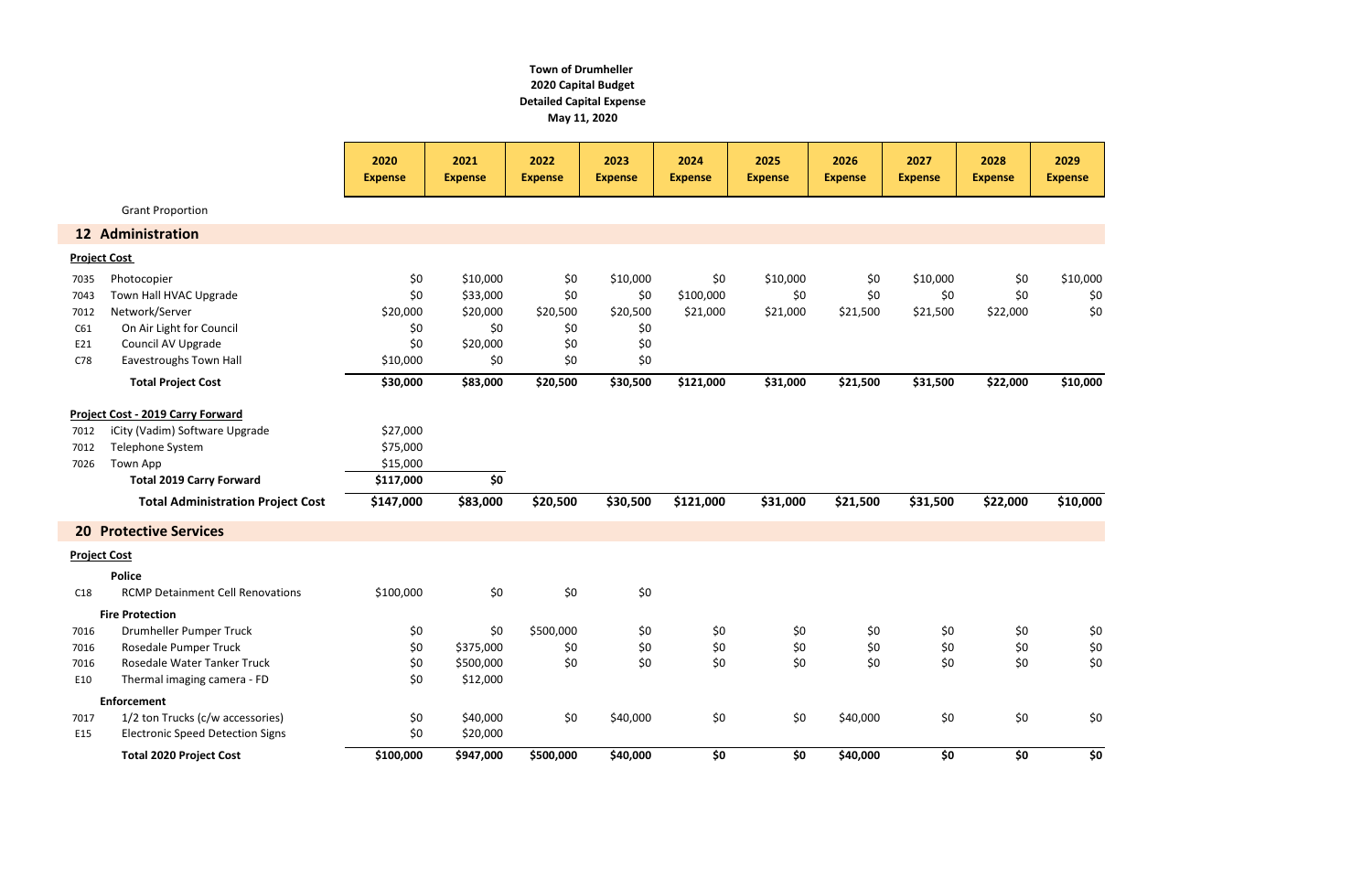|                     |                                                         | 2020<br><b>Expense</b> | 2021<br><b>Expense</b> | 2022<br><b>Expense</b> | 2023<br><b>Expense</b> | 2024<br><b>Expense</b> | 2025<br><b>Expense</b> | 2026<br><b>Expense</b> | 2027<br><b>Expense</b> | 2028<br><b>Expense</b> | 2029<br><b>Expense</b> |
|---------------------|---------------------------------------------------------|------------------------|------------------------|------------------------|------------------------|------------------------|------------------------|------------------------|------------------------|------------------------|------------------------|
|                     | <b>Grant Proportion</b>                                 |                        |                        |                        |                        |                        |                        |                        |                        |                        |                        |
|                     | Project Cost - 2019 Carry Forward                       |                        |                        |                        |                        |                        |                        |                        |                        |                        |                        |
| 6362                | <b>Fire Department Lockers</b>                          | \$12,000               |                        |                        |                        |                        |                        |                        |                        |                        |                        |
|                     | <b>Total 2019 Carry Forward</b>                         | \$12,000               | \$0                    |                        |                        |                        |                        |                        |                        |                        |                        |
|                     |                                                         |                        |                        |                        |                        |                        |                        |                        |                        |                        |                        |
|                     | <b>Total Protective Services</b>                        | \$112,000              | \$947,000              | \$500,000              | \$40,000               | \$0                    | \$0                    | \$40,000               | \$0                    | \$0                    | \$0                    |
|                     | <b>31 Common Services</b>                               |                        |                        |                        |                        |                        |                        |                        |                        |                        |                        |
| <b>Project Cost</b> |                                                         |                        |                        |                        |                        |                        |                        |                        |                        |                        |                        |
|                     | <b>Trucks and Other Vehicles</b>                        |                        |                        |                        |                        |                        |                        |                        |                        |                        |                        |
| 6901                | Vehicles                                                | \$0                    | \$0                    | \$0                    | \$35,000               | \$0                    | \$0                    | \$40,000               | \$0                    | \$0                    | \$0                    |
| 6902                | 1/2 ton extended cab / cabs                             | \$0                    | \$35,000               | \$75,000               | \$0                    | \$80,000               | \$0                    | \$80,000               | \$0                    | \$80,000               | $$0$$                  |
| 6902                | 3/4 ton trucks 4x4                                      | \$0                    | \$38,000               | \$0                    | \$0                    | \$0                    | \$40,000               | \$0                    | \$0                    | \$0                    | \$0                    |
| 7013                | Sander 10 Yard                                          | \$0                    | \$0                    | \$0                    | \$0                    | \$42,000               | \$0                    | \$0                    | \$0                    | \$0                    | \$0                    |
| 7013                | 15' Truck Box                                           |                        | \$50,000               | \$0                    | \$0                    | \$0                    | \$0                    | \$0                    | \$0                    | \$0                    | $$0$$                  |
| 7013                | 1 ton (+) truck/service body                            | \$0                    |                        | \$80,000               |                        | \$0                    | \$0                    | \$80,000               | \$0                    | \$0                    | \$0                    |
| 7013                | Tandems                                                 | \$0                    | \$0                    | \$225,000              | \$0                    | \$225,000              | \$0                    | \$0                    | \$0                    | \$0                    | \$0                    |
| 7013                | Pole Cat                                                | \$0                    | \$0                    | \$0                    | \$0                    | \$0                    | \$215,000              | \$0                    | \$0                    | \$0                    | \$0                    |
| E9                  | Snowplow and hydraulics for 1t truck                    | \$16,500               | \$0                    | \$0                    | \$0                    |                        |                        |                        |                        |                        |                        |
| E17                 | New Hydrovac - Combination unit (2019<br>carry forward) | \$486,000              | \$0                    | \$0                    | \$0                    |                        |                        |                        |                        |                        |                        |
| E19                 | Power tailgate lift - Tommy Gate                        | \$7,500                | \$7,500                | \$0                    | \$0                    |                        |                        |                        |                        |                        |                        |
|                     |                                                         | \$510,000              | \$130,500              | \$380,000              | \$35,000               | \$347,000              | \$255,000              | \$200,000              | \$0                    | \$80,000               | \$0                    |
|                     | <b>Machinery and Equipment</b>                          |                        |                        |                        |                        |                        |                        |                        |                        |                        |                        |
| 7014                | Grader                                                  | \$0\$                  | \$400,000              | \$0                    | \$0                    | \$0                    | \$0                    | \$0                    | \$0                    | \$0                    | \$0                    |
| 7014                | Skid Steer/Bobcat                                       | \$0                    | \$0                    | \$0                    | \$0                    | \$0                    | \$0                    | \$70,000               | \$0                    | \$0                    | $$0$$                  |
| 7014                | Snow Blower attachment                                  | \$0                    | \$45,000               | \$0                    | \$0                    | \$0                    | \$0                    | \$0                    | \$0                    | \$0                    | \$0                    |
| 7014                | Portable compressor                                     | \$0                    | \$0                    | \$0                    | \$22,000               | \$0                    | \$0                    | \$0                    | \$0                    | \$0                    | $$0$$                  |
| 7014                | Angle Broom                                             | \$7,500                | \$0                    | \$7,500                | \$0                    | \$7,500                | \$0                    | \$7,500                | \$0                    | \$0                    | \$0                    |
| 7014                | Hydraulic rammer                                        | \$0                    | \$0                    | \$35,000               | \$0                    | \$0                    | \$0                    | \$0                    | \$0                    | \$0                    | $$0$$                  |
| 7014                | Snow blade                                              | \$0                    | \$10,000               | \$0                    | \$0                    | \$0                    | \$0                    | \$0                    | \$0                    | \$0                    | $$0$$                  |
| E4                  | New sander installation on existing tandem              | \$12,000               | \$0                    | \$0                    | \$0                    |                        |                        |                        |                        |                        |                        |
|                     |                                                         | \$19,500               | \$455,000              | \$42,500               | \$22,000               | \$7,500                | \$0                    | \$77,500               | \$0                    | \$0                    | \$0                    |
|                     | <b>Shop Facilities</b>                                  |                        |                        |                        |                        |                        |                        |                        |                        |                        |                        |
| C4                  | Public Works LED Light Upgrade                          | \$0                    | \$35,000               | \$0                    | \$0                    |                        |                        |                        |                        |                        |                        |
| C23B                | East Coulee Yard                                        | \$0                    | \$0                    | \$25,000               | \$0                    |                        |                        |                        |                        |                        |                        |
| C62                 | Move PW fill station                                    | \$0                    | \$0                    | \$0                    | \$0                    |                        |                        |                        |                        |                        |                        |
|                     | <b>General Upgrades</b>                                 | \$0                    | \$0                    | \$0                    | \$0                    | \$0                    | \$0                    | \$0                    | \$0                    | \$0                    | $\frac{$0$}{$0}$       |
|                     |                                                         | \$0                    | \$35,000               | \$25,000               | \$0                    | \$0                    | \$0                    | \$0                    | \$0                    | \$0                    |                        |
|                     | <b>Total Project Cost</b>                               | \$529,500              | \$620,500              | \$447,500              | \$57,000               | \$354,500              | \$255,000              | \$277,500              | \$0                    | \$80,000               | \$0                    |

| May 11, 2020 |  |  |
|--------------|--|--|
|--------------|--|--|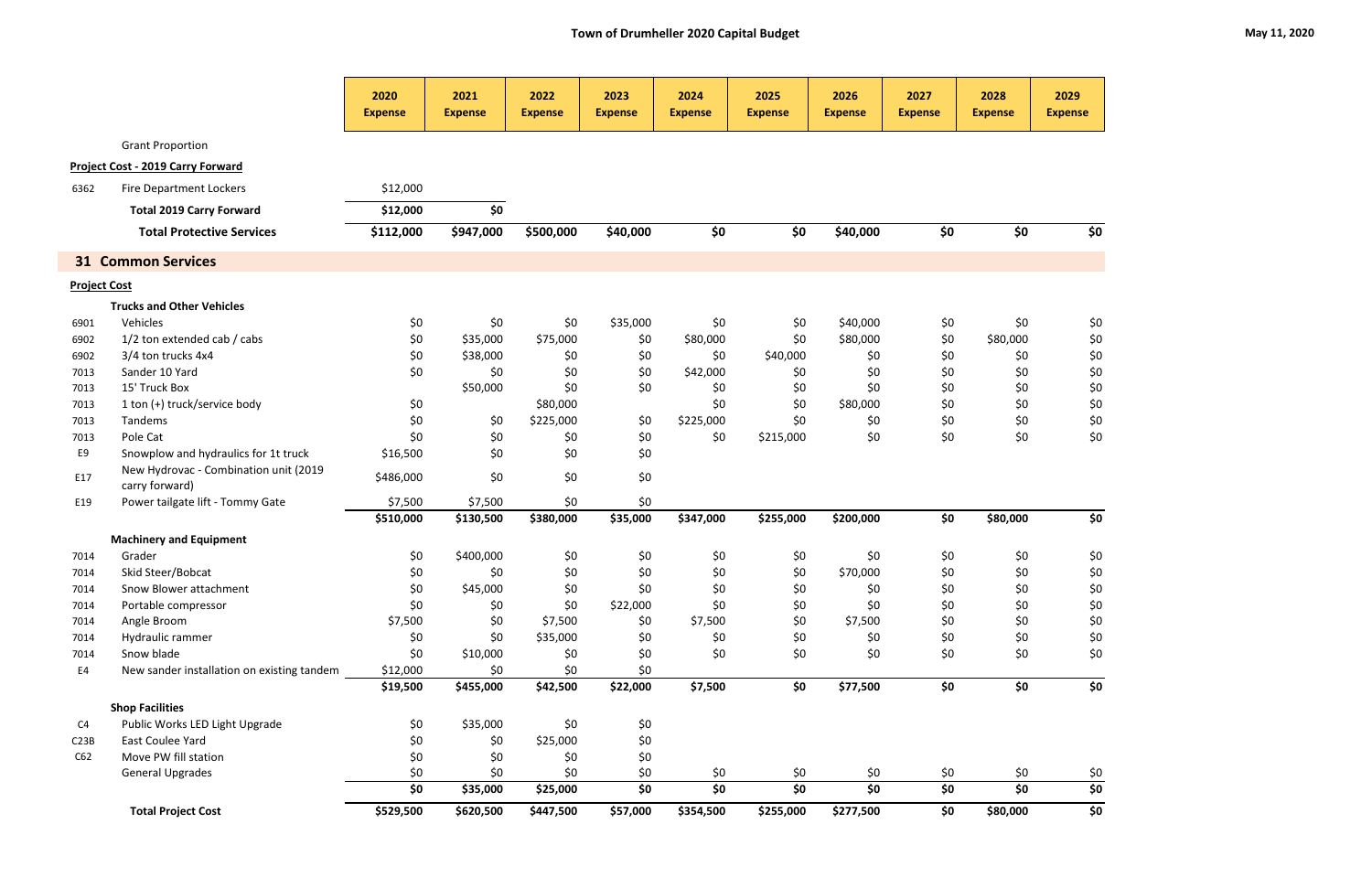|                     |                                                                                                       | 2020<br><b>Expense</b> | 2021<br><b>Expense</b> | 2022<br><b>Expense</b> | 2023<br><b>Expense</b> | 2024<br><b>Expense</b> | 2025<br><b>Expense</b> | 2026<br><b>Expense</b> | 2027<br><b>Expense</b> | 2028<br><b>Expense</b> | 2029<br><b>Expense</b> |
|---------------------|-------------------------------------------------------------------------------------------------------|------------------------|------------------------|------------------------|------------------------|------------------------|------------------------|------------------------|------------------------|------------------------|------------------------|
|                     | <b>Grant Proportion</b>                                                                               |                        |                        |                        |                        |                        |                        |                        |                        |                        |                        |
|                     | Project Cost - 2019 Carry Forward                                                                     |                        |                        |                        |                        |                        |                        |                        |                        |                        |                        |
| 7013<br>7013        | <b>Flusher Truck</b><br><b>Plow Truck</b>                                                             | \$195,000<br>\$55,000  |                        |                        |                        |                        |                        |                        |                        |                        |                        |
|                     | <b>Total 2019 Carry Forward</b>                                                                       | \$250,000              | \$0                    |                        |                        |                        |                        |                        |                        |                        |                        |
|                     | <b>Project Cost - Stimulus Funding Possibilities</b>                                                  |                        |                        |                        |                        |                        |                        |                        |                        |                        |                        |
| S <sub>2</sub>      | Shop Expansion - Shop B South Side - Flood<br><b>Response Storage</b>                                 | \$75,000               | \$0                    | \$0                    | \$0                    |                        |                        |                        |                        |                        |                        |
|                     | <b>Total Common Services</b>                                                                          | \$854,500              | \$620,500              | \$447,500              | \$57,000               | \$354,500              | \$255,000              | \$277,500              | \$0                    | \$80,000               | \$0                    |
|                     | <b>32 Streets and Roads</b>                                                                           |                        |                        |                        |                        |                        |                        |                        |                        |                        |                        |
| <b>Project Cost</b> |                                                                                                       |                        |                        |                        |                        |                        |                        |                        |                        |                        |                        |
|                     | <b>Streets and Roads</b>                                                                              |                        |                        |                        |                        |                        |                        |                        |                        |                        |                        |
| 6101                | <b>Street Rehabilitation Program</b>                                                                  | \$914,000              | \$1,000,000            | \$1,000,000            | \$1,000,000            | \$1,000,000            | \$1,000,000            | \$1,000,000            | \$1,000,000            | \$1,000,000            | \$0                    |
| C8                  | <b>Beautification - Medians and Boulevards</b>                                                        | \$75,000               | \$75,000               | \$0                    | \$0                    |                        |                        |                        |                        |                        |                        |
| C16                 | Paved road in front of the new Public<br>Works building (Premier Way)                                 |                        |                        | \$150,000              | \$0                    |                        |                        |                        |                        |                        |                        |
| C <sub>23A</sub>    | East Coulee Snow Dump                                                                                 | \$20,000               | \$0                    | \$0                    | \$0                    |                        |                        |                        |                        |                        |                        |
|                     |                                                                                                       | \$1,009,000            | \$1,075,000            | \$1,150,000            | \$1,000,000            | \$1,000,000            | \$1,000,000            | \$1,000,000            | \$1,000,000            | \$1,000,000            | \$0                    |
| 7001                | <b>Bridges</b><br><b>Suspension Bridge</b>                                                            | \$0                    | \$44,000               | \$0                    | \$0                    | \$0                    | \$0                    | \$0                    | \$0                    | \$0                    | \$0                    |
| 7001                | Bridge #9 - Strip Deck                                                                                | \$0                    | \$43,500               | \$0                    | \$0                    | \$0                    | \$0                    | \$0                    | \$0                    | \$43,500               | \$0                    |
| 7001                | Replacement)/Inspection<br>Bridge #10 - Strip Deck<br>Replacement/Inspection                          | \$0                    | \$0                    | \$44,500               | $$0$$                  | \$0                    | $$0$$                  | \$0                    | \$0                    | \$0                    | \$44,500               |
| C52                 | Bridge 11 Renovation or Replacement<br>(AECOM 2018 Inspection Report) (\$1.6 m<br>2019 Carry forward) | \$3,200,000            | \$0                    | \$0                    | $$0$$                  |                        |                        |                        |                        |                        |                        |
| C76                 | Rosedale Suspension Bridge Structural<br>Repair - Immediate Safety Issue                              | \$55,000               | \$0                    | \$0                    | \$0                    |                        |                        |                        |                        |                        |                        |
|                     |                                                                                                       | \$3,255,000            | \$87,500               | \$44,500               | \$0                    | \$0                    | \$0                    | \$0                    | \$0                    | \$43,500               | \$44,500               |
|                     | <b>Street Lighting</b>                                                                                |                        |                        |                        |                        |                        |                        |                        |                        |                        |                        |
| 7050                | Replacement of Decorative Street Lights                                                               | \$0                    | \$20,000               | \$10,000               | \$10,000               | \$0                    | $$0$$                  | \$0                    | \$0                    | $$0$$                  | \$0                    |
|                     | <b>Total Project Cost</b>                                                                             | \$4,264,000            | \$1,182,500            | \$1,204,500            | \$1,010,000            | \$1,000,000            | \$1,000,000            | \$1,000,000            | \$1,000,000            | \$1,043,500            | \$44,500               |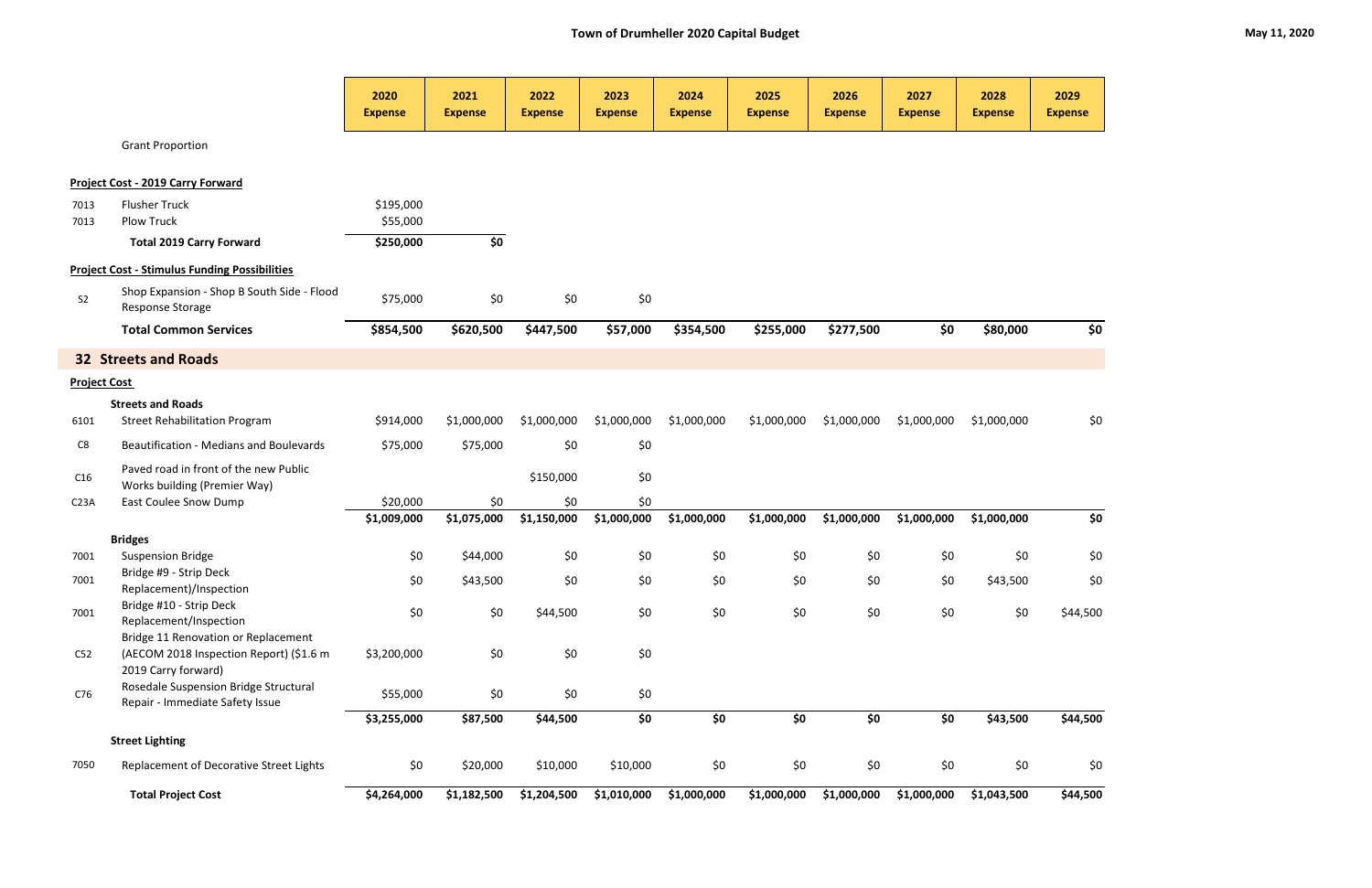|                     |                                                                   | 2020<br><b>Expense</b> | 2021<br><b>Expense</b> | 2022<br><b>Expense</b> | 2023<br><b>Expense</b> | 2024<br><b>Expense</b> | 2025<br><b>Expense</b> | 2026<br><b>Expense</b>                              | 2027<br><b>Expense</b> | 2028<br><b>Expense</b> | 2029<br><b>Expense</b> |
|---------------------|-------------------------------------------------------------------|------------------------|------------------------|------------------------|------------------------|------------------------|------------------------|-----------------------------------------------------|------------------------|------------------------|------------------------|
|                     | <b>Grant Proportion</b>                                           |                        |                        |                        |                        |                        |                        |                                                     |                        |                        |                        |
|                     | <b>Project Cost - 2019 Carry Forward</b>                          |                        |                        |                        |                        |                        |                        |                                                     |                        |                        |                        |
| 7067                | Infrastructure Master Plan                                        | \$0                    |                        |                        |                        |                        |                        |                                                     |                        |                        |                        |
|                     | <b>Total 2019 Carry Forward</b>                                   | \$0                    | \$0                    |                        |                        |                        |                        |                                                     |                        |                        |                        |
|                     | <b>Project Cost - Stimulus Funding Possibilities</b>              |                        |                        |                        |                        |                        |                        |                                                     |                        |                        |                        |
| <b>S12</b>          | Raymond Hill Slide                                                | \$400,000              | \$0                    | \$0                    | \$0                    |                        |                        |                                                     |                        |                        |                        |
| S13                 | Wayne Hill Icing / Seepage                                        | \$400,000              | \$0                    | \$0                    | \$0                    |                        |                        |                                                     |                        |                        |                        |
| <b>S14</b>          | Turning Lanes for Landfill / WTP - Study,<br>Design, & Regulatory | \$30,000               | \$0                    | \$0\$                  | \$0                    |                        |                        |                                                     |                        |                        |                        |
| S <sub>15</sub>     | Turning Lanes for Landfill / WTP -<br>Construction                | \$300,000              | \$0                    | \$0\$                  | \$0                    |                        |                        |                                                     |                        |                        |                        |
|                     | <b>Total Stimulus Possibilities</b>                               | \$1,130,000            | \$0                    | \$0                    | \$0                    |                        |                        |                                                     |                        |                        |                        |
|                     | <b>Total Streets and Roads</b>                                    | \$5,394,000            | \$1,182,500            | \$1,204,500            | \$1,010,000            | \$1,000,000            |                        | $$1,000,000$ $$1,000,000$ $$1,000,000$ $$1,043,500$ |                        |                        | \$44,500               |
| 33 Airport          |                                                                   |                        |                        |                        |                        |                        |                        |                                                     |                        |                        |                        |
| <b>Project Cost</b> |                                                                   |                        |                        |                        |                        |                        |                        |                                                     |                        |                        |                        |
| C91                 | Airport runway lighting                                           |                        | \$142,000              | \$0\$                  | \$0                    |                        |                        |                                                     |                        |                        |                        |
|                     | <b>Total Airport</b>                                              | \$0                    | \$142,000              | \$0                    | \$0                    |                        |                        |                                                     |                        |                        |                        |
|                     | <b>56 Cemetery</b>                                                |                        |                        |                        |                        |                        |                        |                                                     |                        |                        |                        |
|                     |                                                                   |                        |                        |                        |                        |                        |                        |                                                     |                        |                        |                        |
| <b>Project Cost</b> |                                                                   |                        |                        |                        |                        |                        |                        |                                                     |                        |                        |                        |
| 7062                | Purchase of new columbarium                                       | \$0                    | \$0                    | \$0                    | \$45,000               | \$0                    | \$0                    | \$0                                                 | Ş0                     | \$50,000               | Ş0                     |
| 7062                | Phase 3 - fence, landscaping                                      | \$0                    | \$85,000               | \$35,000               | \$0                    | \$0                    | \$0                    | \$0                                                 | \$0                    | \$0                    | \$0\$                  |
| C86                 | Phase 2 Beautification                                            | \$0                    | \$80,000               | \$0                    | \$0                    |                        |                        |                                                     |                        |                        |                        |
| C87                 | Phase 3 Stabilization & Grading Design                            | \$0                    | \$6,500                | \$0                    | \$0                    |                        |                        |                                                     |                        |                        |                        |
| C88                 | Phase 3 Stabilization & Grading<br>Construction                   | \$0                    | \$75,000               | \$0                    | \$0                    |                        |                        |                                                     |                        |                        |                        |
| C89                 | Phase 3 Improvement - Scatter Garden<br>Design                    | \$10,000               | \$0                    | \$0                    | \$0                    |                        |                        |                                                     |                        |                        |                        |

**Total Cemetery \$10,000 \$246,500 \$35,000 \$45,000 \$0 \$0 \$0 \$0 \$50,000 \$0**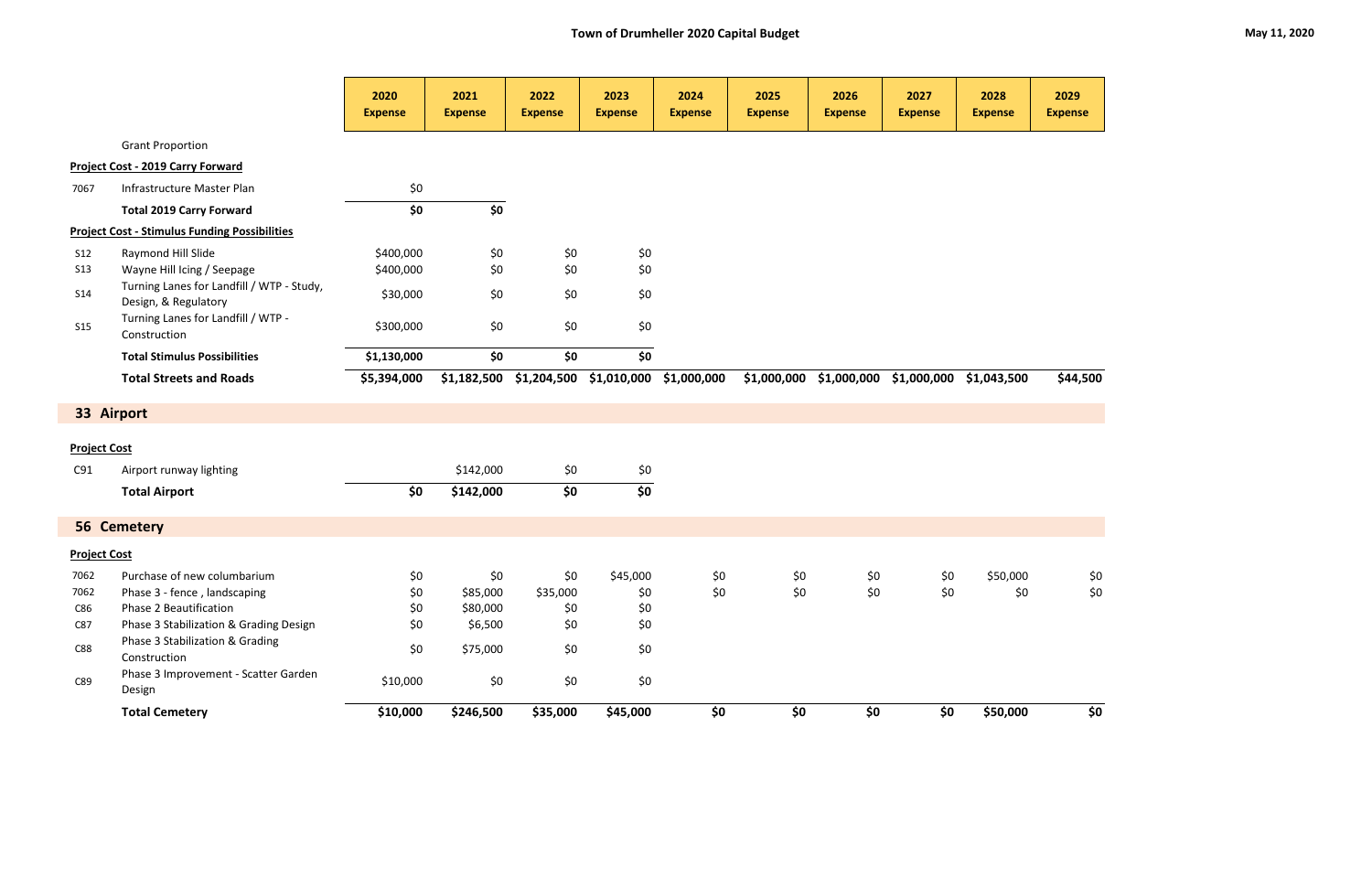|                     |                                                                                         | 2020<br><b>Expense</b> | 2021<br><b>Expense</b> | 2022<br><b>Expense</b> | 2023<br><b>Expense</b>            | 2024<br><b>Expense</b> | 2025<br><b>Expense</b> | 2026<br><b>Expense</b> | 2027<br><b>Expense</b> | 2028<br><b>Expense</b> | 2029<br><b>Expense</b> |
|---------------------|-----------------------------------------------------------------------------------------|------------------------|------------------------|------------------------|-----------------------------------|------------------------|------------------------|------------------------|------------------------|------------------------|------------------------|
|                     | <b>Grant Proportion</b>                                                                 |                        |                        |                        |                                   |                        |                        |                        |                        |                        |                        |
|                     | 60 Economic Development, Tourist and Community Facilities                               |                        |                        |                        |                                   |                        |                        |                        |                        |                        |                        |
| <b>Project Cost</b> |                                                                                         |                        |                        |                        |                                   |                        |                        |                        |                        |                        |                        |
| 7111                | Downtown Plaza -<br>washrooms/hardscaping/etc.                                          | \$0                    | \$116,000              | \$0                    | \$0                               | \$0                    | \$0                    | \$0                    | \$0                    | \$0                    | \$0                    |
| C <sub>2</sub>      | Dinosaur Foundation - More dinosaurs in<br>town (Dino Arts Program)                     |                        | \$10,000               | \$0                    | \$0                               |                        |                        |                        |                        |                        |                        |
| C11                 | <b>Public Art Installation</b>                                                          |                        | \$15,000               | \$0                    | \$0                               |                        |                        |                        |                        |                        |                        |
| C <sub>29</sub>     | Decorative Lighting at Town Entrances                                                   | \$0                    | \$8,000                | \$0                    | \$0                               |                        |                        |                        |                        |                        |                        |
| C58                 | Center st and sections of 3 ave closed to<br>traffic or build boardwalks to accommodate | \$0                    | \$5,000                | \$0                    | \$0                               |                        |                        |                        |                        |                        |                        |
| C82                 | Nacmine Town Entrance Beautification                                                    | \$0                    | \$10,000               | \$0                    | \$0                               |                        |                        |                        |                        |                        |                        |
| C97                 | <b>Heritage Plaques</b>                                                                 |                        | \$0                    | \$0                    | $$0$$                             |                        |                        |                        |                        |                        |                        |
| E <sub>3</sub>      | <b>Block Party Trailer with wrap</b>                                                    | \$0                    | \$7,000                | \$0                    | \$0                               |                        |                        |                        |                        |                        |                        |
|                     | <b>Total 2020 Project Cost</b>                                                          | \$0\$                  | \$171,000              | \$0                    | $\overline{\boldsymbol{\zeta_0}}$ | \$0                    | \$0                    | \$0                    | \$0                    | \$0                    | \$0\$                  |
|                     | <b>Project Cost - 2019 Carry Forward</b>                                                |                        |                        |                        |                                   |                        |                        |                        |                        |                        |                        |
| 7092                | Branding (Dinosaur Capital of the World)                                                | \$81,479               |                        |                        |                                   |                        |                        |                        |                        |                        |                        |
|                     | <b>Total 2019 Carry Forward</b>                                                         | \$81,479               | \$0                    |                        |                                   |                        |                        |                        |                        |                        |                        |
|                     | <b>Project Cost - Stimulus Funding Possibilities</b>                                    |                        |                        |                        |                                   |                        |                        |                        |                        |                        |                        |
| S <sub>1</sub>      | Small Church Parking Improvement &<br>Washroom                                          | \$150,000              | \$0                    | \$0\$                  | \$0                               |                        |                        |                        |                        |                        |                        |
| S <sub>3</sub>      | Hoodoo Facility Upgrade - parking lot<br>expansion, washroom installation               | \$800,000              | \$0                    | \$0                    | \$0                               |                        |                        |                        |                        |                        |                        |
| <b>S22</b>          | Suspension bridge washroom replacement                                                  | \$250,000              | \$0                    | \$0                    | \$0                               |                        |                        |                        |                        |                        |                        |
|                     | <b>Total Stimulus Possibilities</b>                                                     | \$1,200,000            | \$0                    | \$0                    | $\overline{\xi_0}$                |                        |                        |                        |                        |                        |                        |
|                     | <b>Total Tourist and Community Facilities</b>                                           | \$1,281,479            | \$171,000              | \$0                    | \$0                               | \$0                    | \$0                    | \$0                    | \$0                    | \$0                    | \$0                    |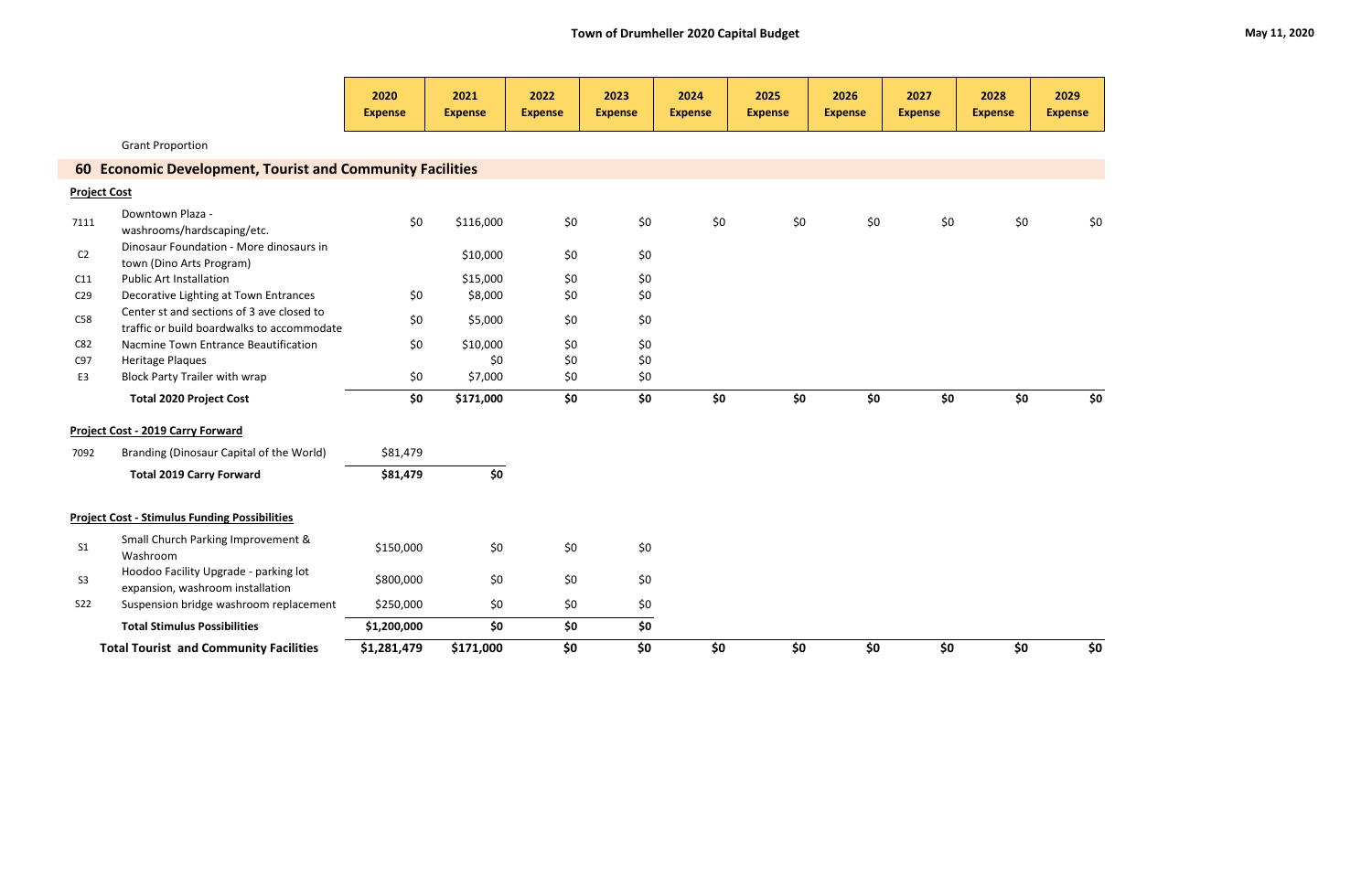|                     |                                                                     | 2020<br><b>Expense</b> | 2021<br><b>Expense</b> | 2022<br><b>Expense</b> | 2023<br><b>Expense</b>            | 2024<br><b>Expense</b> | 2025<br><b>Expense</b> | 2026<br><b>Expense</b>                             | 2027<br><b>Expense</b>            | 2028<br><b>Expense</b> | 2029<br><b>Expense</b> |
|---------------------|---------------------------------------------------------------------|------------------------|------------------------|------------------------|-----------------------------------|------------------------|------------------------|----------------------------------------------------|-----------------------------------|------------------------|------------------------|
|                     | <b>Grant Proportion</b>                                             |                        |                        |                        |                                   |                        |                        |                                                    |                                   |                        |                        |
|                     | <b>70 Recreation, Parks and Culture</b>                             |                        |                        |                        |                                   |                        |                        |                                                    |                                   |                        |                        |
| <b>Project Cost</b> |                                                                     |                        |                        |                        |                                   |                        |                        |                                                    |                                   |                        |                        |
|                     | <b>Aquaplex</b>                                                     |                        |                        |                        |                                   |                        |                        |                                                    |                                   |                        |                        |
| 7005                | <b>New Controllers</b>                                              | \$8,500                | \$0                    | \$0                    | \$0                               | \$0                    | \$0                    | \$0                                                | \$0                               | $$0$$                  | \$0                    |
| C <sub>22</sub>     | Aquaplex Ph 3 - Minor Works                                         |                        | \$0                    | \$0                    | \$0                               |                        |                        |                                                    |                                   |                        |                        |
| C85                 | Mechanical dosage controller - hot tub                              | \$7,500                | \$0                    | \$0                    | \$0                               |                        |                        |                                                    |                                   |                        |                        |
|                     |                                                                     | \$16,000               | \$0                    | \$0                    | \$0                               | \$0                    | \$0                    | \$0                                                | \$0                               | \$0                    | \$0                    |
|                     | Arena                                                               |                        |                        |                        |                                   |                        |                        |                                                    |                                   |                        |                        |
| 7007                | Dressing Room Upgrade (Creation of<br><b>Women's Dressing Room)</b> | \$0                    | \$100,000              | \$0                    | \$0                               | \$0                    | \$0                    | \$0                                                | \$0                               | $$0$$                  | \$0                    |
| 7007                | Ice Plant Replacement                                               | \$15,000               | \$0                    | \$100,000              | \$0                               | \$0                    | \$0                    | \$0                                                | \$0                               | \$0                    |                        |
|                     |                                                                     | \$15,000               | \$100,000              | \$100,000              | $\overline{\boldsymbol{\zeta_0}}$ | $\overline{\xi}$       | \$0                    | $\overline{\boldsymbol{\mathsf{S}}\boldsymbol{0}}$ | $\overline{\boldsymbol{\zeta_0}}$ | $\overline{\xi}$       | $\frac{$0}{$0}$        |
|                     | <b>Parks and Trailways</b>                                          |                        |                        |                        |                                   |                        |                        |                                                    |                                   |                        |                        |
| 7061                | Little Tykes Playground                                             | \$50,000               | \$0                    | \$0                    | \$0                               | \$0                    | \$0                    | \$0                                                | \$0                               | \$0                    | \$0                    |
| 7077                | Beautification                                                      |                        |                        | \$0                    | \$0                               | \$0                    | \$0                    | \$0                                                | \$0                               | \$0                    | $$0$$                  |
| 7078                | New Trail Development                                               |                        | \$25,000               | \$25,000               | \$25,000                          | \$25,000               | \$0                    | \$0                                                | \$0                               | \$0                    | $$0$$                  |
| 7093                | Fountain Upgrade                                                    | \$90,000               | \$0                    | \$0                    | \$0                               | \$0                    | \$0                    | \$0                                                | \$0                               | \$0                    | $$0\,$                 |
| 7095                | Dog Park - Fencing                                                  | \$0                    | \$0                    | \$20,000               | \$0                               | \$0                    | \$0                    | \$0                                                | \$0                               | \$0                    | \$0                    |
| C <sub>3</sub>      | <b>Ball Diamond Improvements</b>                                    | \$50,000               | \$0                    | \$0                    | \$0                               |                        |                        |                                                    |                                   |                        |                        |
| C56                 | Splash Park - Inspection, Repair, and                               | \$40,000               | \$0                    | \$0                    | \$0                               |                        |                        |                                                    |                                   |                        |                        |
|                     |                                                                     | \$230,000              | \$25,000               | \$45,000               | \$25,000                          | \$25,000               | \$0                    | \$0                                                | \$0                               | \$0                    | \$0                    |
|                     | <b>Parks Equipment</b>                                              |                        |                        |                        |                                   |                        |                        |                                                    |                                   |                        |                        |
| 7015                | Ride On mowers                                                      | \$0                    | \$0                    | \$30,000               | \$0                               | \$0                    | \$0                    | \$0                                                | \$0                               | \$0                    | \$0                    |
| 7015                | Wide angle mowers                                                   | \$70,000               | \$0                    | \$0                    | \$0                               | \$70,000               | \$0                    | \$0                                                | \$0                               | \$0                    | \$0                    |
|                     |                                                                     | \$70,000               | \$0                    | \$30,000               | \$0                               | \$70,000               | \$0                    | \$0                                                | \$0                               | \$0                    | $\overline{\xi_0}$     |
|                     | <b>Badlands Community Facility (BCF)</b>                            |                        |                        |                        |                                   |                        |                        |                                                    |                                   |                        |                        |
| 7034                | Arena (BCF Phase 2 - FUNDING<br>DEPENDANT)                          | \$0                    | \$0                    | \$0                    | $$0$$                             | \$0                    | \$10,000,000           | \$0                                                | \$0                               | $$0$$                  | \$0                    |
| 7034                | Curling Rink (BCF Phase 2 - FUNDING<br>DEPENDANT)                   | \$0                    | \$0                    | \$0                    | \$0                               | \$0                    | \$7,500,000            | \$0                                                | \$0                               | \$0                    | \$0                    |
| 7094                | Heritage Plaques (Matching grant)                                   | \$0\$                  | \$10,000               | \$0                    | \$0                               | $$0$$                  | \$0                    | \$0                                                | \$0                               | \$0                    | \$0                    |
| 7106                | <b>Fitness Equipment Replacement</b>                                |                        | \$50,000               | \$20,000               | \$30,000                          | \$20,000               | \$30,000               | \$20,000                                           | \$30,000                          | \$20,000               | \$0                    |
| C67                 | <b>BCF Field House Netting Replacement</b>                          |                        | \$18,000               | \$0                    | \$0                               |                        |                        |                                                    |                                   |                        |                        |
| C68                 | <b>BCF Office Space Upgrades</b>                                    | \$0                    | \$0                    | \$38,000               | \$0                               |                        |                        |                                                    |                                   |                        |                        |
| C69                 | BCF 3 Phase Electrical Upgrade for Trade<br>Shows                   | \$5,000                | \$0                    | \$0                    | $$0$$                             |                        |                        |                                                    |                                   |                        |                        |
| C70                 | <b>Security Cameras</b>                                             | \$10,000               |                        |                        |                                   |                        |                        |                                                    |                                   |                        |                        |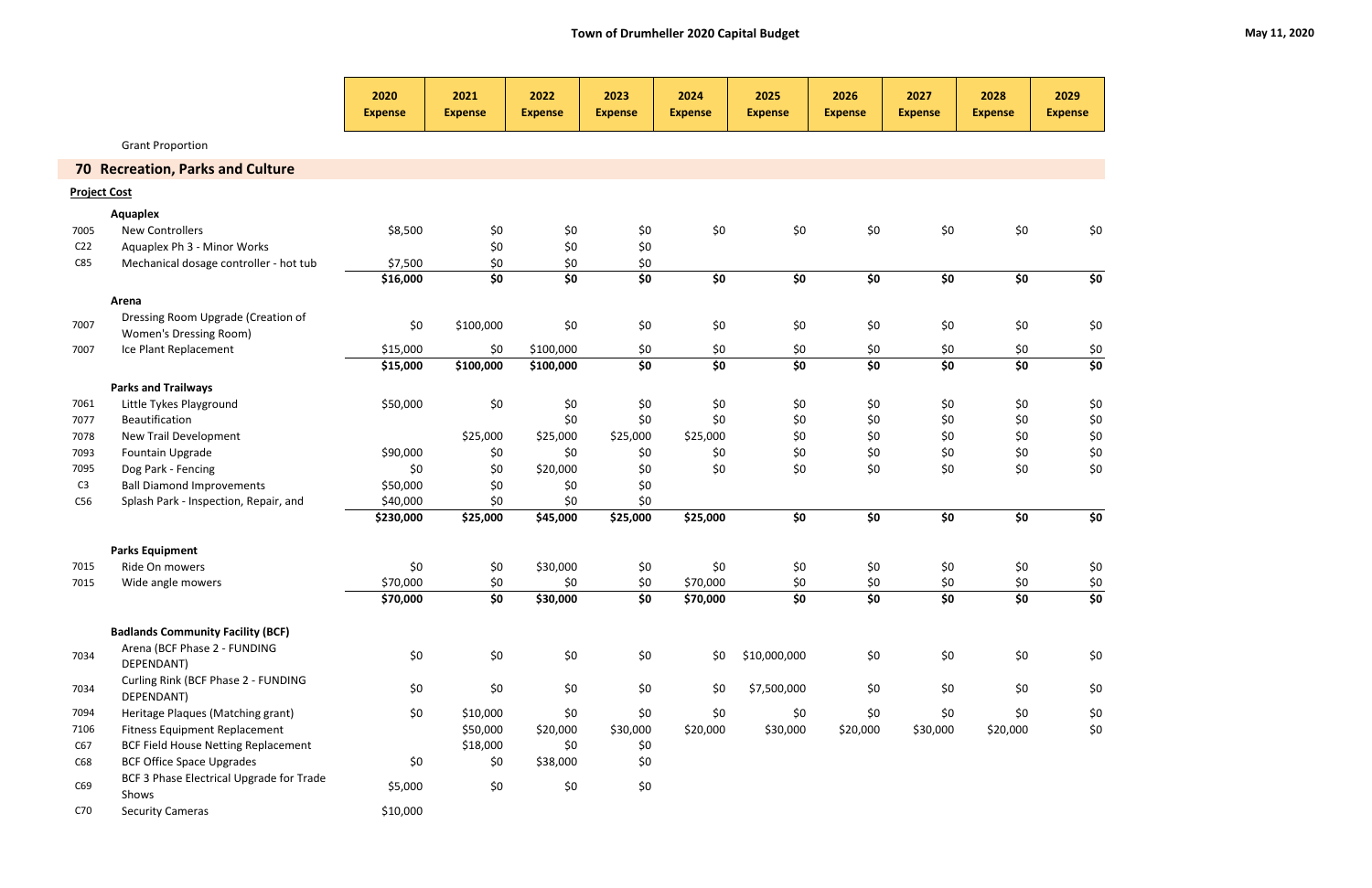|            |                                                  | 2020<br><b>Expense</b> | 2021<br><b>Expense</b> | 2022<br><b>Expense</b> | 2023<br><b>Expense</b>            | 2024<br><b>Expense</b> | 2025<br><b>Expense</b> | 2026<br><b>Expense</b> | 2027<br><b>Expense</b> | 2028<br><b>Expense</b> | 2029<br><b>Expense</b> |
|------------|--------------------------------------------------|------------------------|------------------------|------------------------|-----------------------------------|------------------------|------------------------|------------------------|------------------------|------------------------|------------------------|
|            | <b>Grant Proportion</b>                          |                        |                        |                        |                                   |                        |                        |                        |                        |                        |                        |
| C98        | <b>BCF - Fitness Area Ceiling Fans</b>           | \$0                    | \$6,000                | \$0                    | \$0                               |                        |                        |                        |                        |                        |                        |
| C99        | <b>BCF - Dance Floor Replacement</b>             | \$0                    | \$30,000               | \$0                    | \$0                               |                        |                        |                        |                        |                        |                        |
| E14        | <b>BCF Patio Furniture</b>                       |                        | \$6,000                | \$0                    | \$0                               |                        |                        |                        |                        |                        |                        |
|            | <b>Total 2020 Project Cost</b>                   | \$346,000              | \$245,000              | \$233,000              | \$55,000                          | \$115,000              | \$17,530,000           | \$20,000               | \$30,000               | \$20,000               | \$0                    |
|            | <b>Project Cost - 2019 Carry Forward</b>         |                        |                        |                        |                                   |                        |                        |                        |                        |                        |                        |
| 6654       | Security Upgrade - Town Hall/Firehall            | \$10,000               |                        |                        |                                   |                        |                        |                        |                        |                        |                        |
| 7096       | Aquaplex Air Handling Unit                       | \$300,000              |                        |                        |                                   |                        |                        |                        |                        |                        |                        |
| 7102       | Aquaplex Changerooms/Flooring                    | \$130,000              |                        |                        |                                   |                        |                        |                        |                        |                        |                        |
|            | <b>Total Carry Forward</b>                       | \$440,000              | \$0                    |                        |                                   |                        |                        |                        |                        |                        |                        |
|            | <b>Project Cost - Stimulus Possibilities</b>     |                        |                        |                        |                                   |                        |                        |                        |                        |                        |                        |
|            | <b>Aqualplex</b>                                 |                        |                        |                        |                                   |                        |                        |                        |                        |                        |                        |
| S19        | Aquaplex Ph 3 - Major Works - Filter Room        | \$750,000              | \$0                    | \$0                    | \$0                               |                        |                        |                        |                        |                        |                        |
| <b>S20</b> | Aquaplex Ph 3 - Major Works - Mechanical<br>Room | \$500,000              | \$0                    | \$0                    | \$0                               |                        |                        |                        |                        |                        |                        |
|            | <b>Total Stimulus Possibilities</b>              | \$1,250,000            | \$0                    | \$0                    | $\overline{\boldsymbol{\zeta_0}}$ |                        |                        |                        |                        |                        |                        |
|            | <b>Total Recreation, Parks and Culture</b>       | \$2,036,000            | \$245,000              | \$233,000              | \$55,000                          | \$115,000              | \$17,530,000           | \$20,000               | \$30,000               | \$20,000               | \$0\$                  |
|            | <b>Total General Revenue Supported Capital</b>   | \$9,834,979            | \$3,637,500            | \$2,440,500            | \$1,237,500                       | \$1,590,500            | \$18,816,000           | \$1,359,000            | \$1,061,500            | \$1,215,500            | \$54,500               |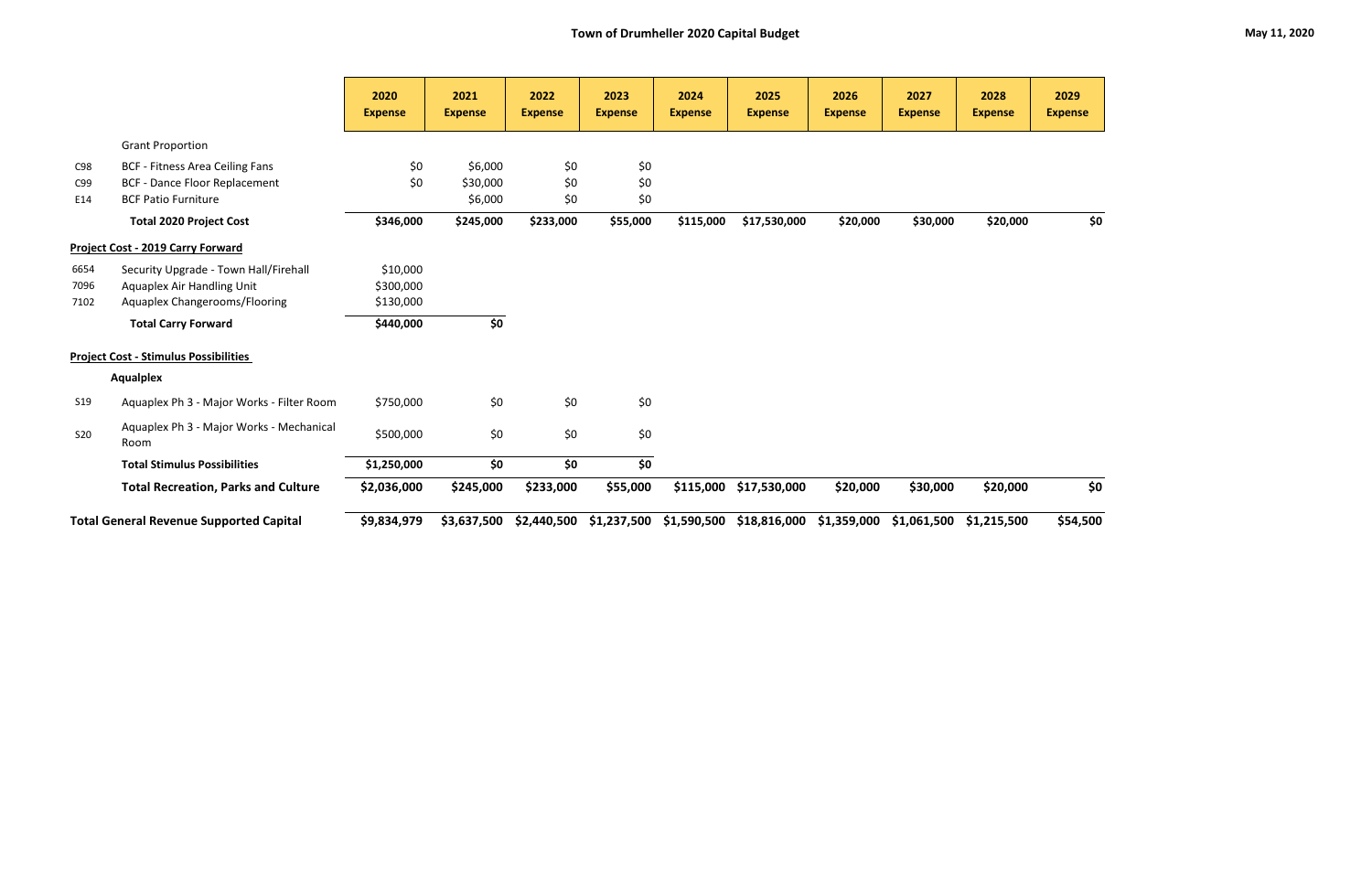|                     |                                                                       | 2020<br><b>Expense</b> | 2021<br><b>Expense</b> | 2022<br><b>Expense</b> | 2023<br><b>Expense</b> | 2024<br><b>Expense</b> | 2025<br><b>Expense</b> | 2026<br><b>Expense</b> | 2027<br><b>Expense</b> | 2028<br><b>Expense</b> | 2029<br><b>Expense</b> |
|---------------------|-----------------------------------------------------------------------|------------------------|------------------------|------------------------|------------------------|------------------------|------------------------|------------------------|------------------------|------------------------|------------------------|
|                     | <b>Grant Proportion</b>                                               |                        |                        |                        |                        |                        |                        |                        |                        |                        |                        |
|                     | 41 Water                                                              |                        |                        |                        |                        |                        |                        |                        |                        |                        |                        |
| <b>Project Cost</b> |                                                                       |                        |                        |                        |                        |                        |                        |                        |                        |                        |                        |
|                     | <b>Water Treatment</b>                                                |                        |                        |                        |                        |                        |                        |                        |                        |                        |                        |
| 6640                | High Lift Pump Replacement                                            | \$65,000               | \$0                    | \$65,000               | \$0                    | \$0                    | \$0                    | \$65,000               | \$0                    | \$0                    | \$0                    |
| 7023                | Phase VII - Low Lift pump Upgrades                                    | \$0                    | \$0                    | \$0                    | \$0                    | \$0                    | \$120,000              | \$0                    | \$0                    | \$0                    | \$0                    |
| 7045                | HVAC - Exhaust fans/make up air units                                 | \$62,000               | \$65,000               | \$67,000               | \$70,000               | \$0                    | \$0                    | \$0                    | \$0                    | \$0                    | \$0                    |
| 6642                | New Liner for Alum Vat                                                | \$0                    | \$24,000               | \$0                    | \$0                    | \$0                    | \$0                    | \$0                    | \$0                    | \$0                    | \$0                    |
| 6643                | New Liner for Sodium Hydroxide                                        | \$24,000               | \$0                    | \$0                    | \$0                    | \$0                    | \$0                    | \$0                    | \$0                    | \$0                    | \$0                    |
| 7052                | WTP De-cholination Upgrade                                            | \$0                    | \$4,000,000            | \$0                    | \$0                    | \$0                    | \$0                    | \$0                    | \$0                    | \$0                    | \$0                    |
| C59                 | HVAC - WTP - Building Management System                               | \$275,000              | \$0                    | \$0                    | \$0                    |                        |                        |                        |                        |                        |                        |
| C73                 | WTP Generator - inspection and specification                          | \$15,000               | \$0                    | \$0                    | \$0                    |                        |                        |                        |                        |                        |                        |
| C79                 | Eavestroughs WTP                                                      | \$20,000               | \$0                    | \$0                    | \$0                    |                        |                        |                        |                        |                        |                        |
|                     |                                                                       | \$461,000              | \$4,089,000            | \$132,000              | \$70,000               | \$0                    | \$120,000              | \$65,000               | \$0                    | \$0                    | \$0                    |
|                     | <b>Transmission and Distribution Mains</b>                            |                        |                        |                        |                        |                        |                        |                        |                        |                        |                        |
| 7022                | <b>Water Mains</b>                                                    | \$200,000              | \$200,000              | \$200,000              | \$200,000              | \$200,000              | \$200,000              | \$0                    | \$0                    | \$0                    | \$0                    |
| 7051                | West Drumheller Waterline                                             | \$0                    | \$0                    | \$0                    | \$885,000              | \$0                    | \$0                    | \$0                    | \$0                    | \$0                    | \$0                    |
| C12                 | Lead Pipe Investigation Program - Mandator                            | \$40,000               | \$0                    | \$0                    | \$0                    |                        |                        |                        |                        |                        |                        |
| C13                 | Lead Pipe Replacement                                                 | \$0                    | \$50,000               | \$0                    | \$0                    |                        |                        |                        |                        |                        |                        |
|                     |                                                                       | \$240,000              | \$250,000              | \$200,000              | \$1,085,000            | \$200,000              | \$200,000              | \$0                    | \$0                    | \$0                    | \$0                    |
|                     | <b>Pumping Stations</b>                                               |                        |                        |                        |                        |                        |                        |                        |                        |                        |                        |
| 7059                | <b>Penitentiary Booster Station</b>                                   | \$100,000              | \$700,000              |                        |                        |                        |                        |                        |                        |                        |                        |
|                     | <b>Reservoirs</b>                                                     |                        |                        |                        |                        |                        |                        |                        |                        |                        |                        |
|                     | Newcastle Water tower & vault - Tower                                 |                        |                        |                        |                        |                        |                        |                        |                        |                        |                        |
| 7022                | upgrade (Sandblast/Sealant/Reline/Inspect)<br>(Interior and exterior) | \$85,000               | \$0                    | \$0                    | \$0                    | \$0                    | \$0                    | \$0                    | \$0\$                  | \$0                    | \$0                    |
|                     | Rosedale Water tower & vault - Tower                                  |                        |                        |                        |                        |                        |                        |                        |                        |                        |                        |
| 7022                | upgrade (Sandblast/Sealant/Reline/Inspect)<br>(Interior and exterior) | \$0                    | \$0                    | \$0                    | \$85,000               | \$0                    | \$0                    | \$0                    | \$0                    | \$0                    | \$0                    |

|  |  | May 11, 2020 |
|--|--|--------------|
|--|--|--------------|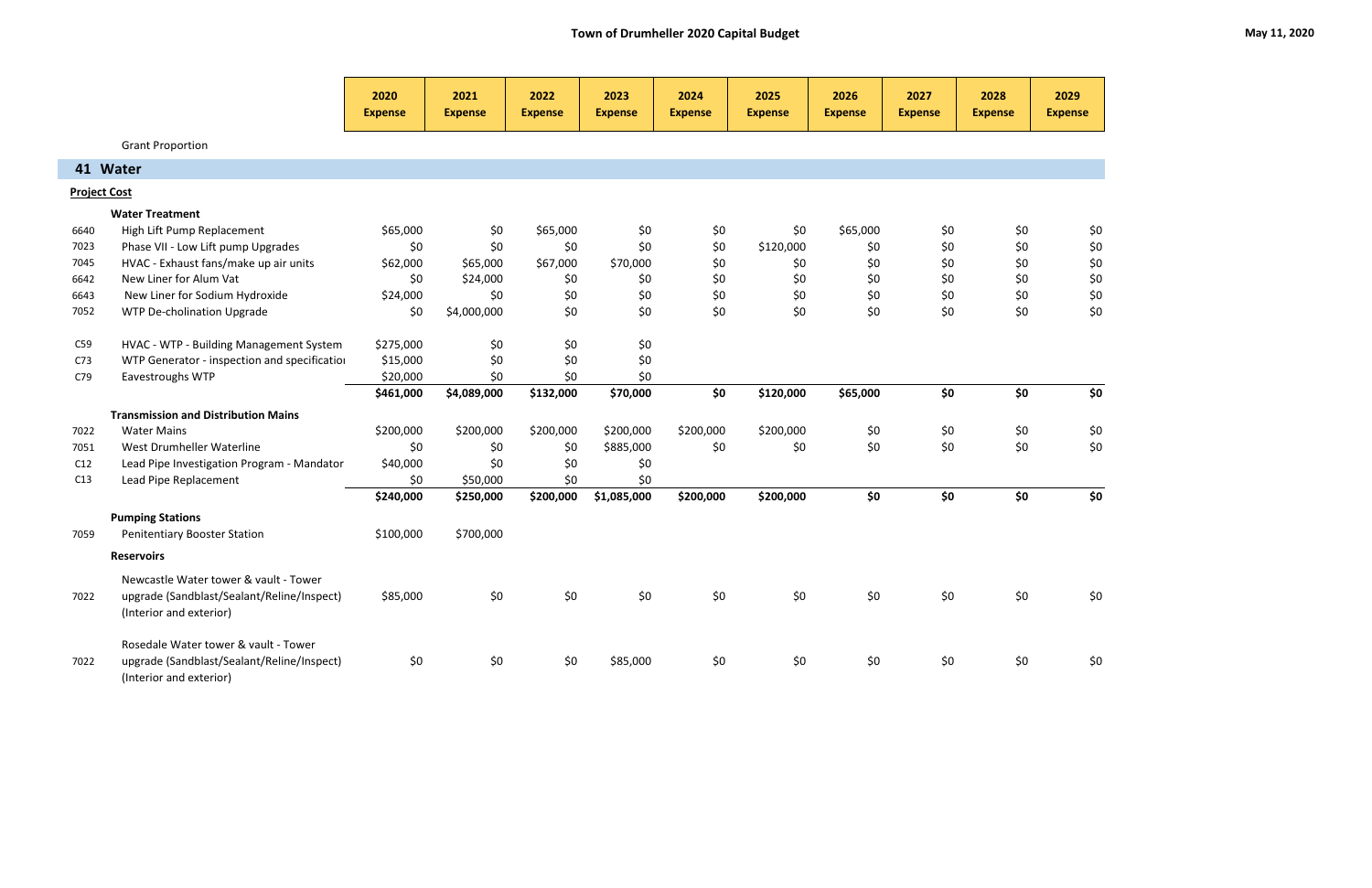| e | 2029<br><b>Expense</b> |
|---|------------------------|
|   |                        |

| \$0 | \$0 |
|-----|-----|
| \$0 | \$0 |
| \$0 | \$0 |
| \$0 | \$0 |

|            |                                                                                                                                                                          | 2020<br><b>Expense</b> | 2021<br><b>Expense</b> | 2022<br><b>Expense</b> | 2023<br><b>Expense</b> | 2024<br><b>Expense</b> | 2025<br><b>Expense</b> | 2026<br><b>Expense</b> | 2027<br><b>Expense</b> | 2028<br><b>Expense</b> | 2029<br><b>Expense</b> |
|------------|--------------------------------------------------------------------------------------------------------------------------------------------------------------------------|------------------------|------------------------|------------------------|------------------------|------------------------|------------------------|------------------------|------------------------|------------------------|------------------------|
|            | <b>Grant Proportion</b>                                                                                                                                                  |                        |                        |                        |                        |                        |                        |                        |                        |                        |                        |
|            | <b>Systems Control</b><br>SCADA (Supervisory Control and Data<br>Aquisition) masterplan. MPE did a study on                                                              |                        |                        |                        |                        |                        |                        |                        |                        |                        |                        |
| 7022       | the SCADA system and projected it would<br>cost \$284,000 to upgrade the SCADA<br>system.(2013).                                                                         | \$25,000               | \$0                    | $$0$$                  | \$0                    | \$0                    | \$0                    | $$0$$                  | \$0                    | \$0                    | \$Ο                    |
| 7022       | PLC Replacement                                                                                                                                                          | \$25,000               | \$0                    | $$0$$                  | $$0$$                  | \$0                    | \$0                    | $$0$$                  | $$0$$                  | \$0                    | \$Ο                    |
| 7022       | Water Tower THM control. Addition of a<br>THM mechanical system from Solar Bee.<br>Just adding a mixer on the bottom of the<br>reservoir is \$16,000. This would prevent | \$0                    | \$55,000               | \$0                    | \$55,000               | \$0                    | \$55,000               | \$0                    | \$65,000               | \$0                    | \$Ο                    |
|            | stratification in the reservoirs.                                                                                                                                        |                        |                        |                        |                        |                        |                        |                        |                        |                        |                        |
|            | Equipment                                                                                                                                                                |                        |                        |                        |                        |                        |                        |                        |                        |                        |                        |
| 7019       | <b>Box Shoring</b>                                                                                                                                                       | \$25,000               | \$0                    | \$0                    | \$0                    | \$0                    | \$0                    | \$0                    | \$0                    | \$0                    | \$0                    |
|            | <b>Total 2020 Project Cost</b>                                                                                                                                           | \$961,000              | \$5,094,000            | \$332,000              | \$1,295,000            | \$200,000              | \$375,000              | \$65,000               | \$65,000               | \$0                    | \$0                    |
|            | <b>Project Cost - 2019 Carry Forward</b>                                                                                                                                 |                        |                        |                        |                        |                        |                        |                        |                        |                        |                        |
| 7019       | Leak Detector                                                                                                                                                            |                        |                        |                        |                        |                        |                        |                        |                        |                        |                        |
| 7022       | PLC Replacement                                                                                                                                                          |                        |                        |                        |                        |                        |                        |                        |                        |                        |                        |
| 7023       | Phase VII - Low Lift pump Upgrades                                                                                                                                       | \$120,000              |                        |                        |                        |                        |                        |                        |                        |                        |                        |
|            | <b>Total Carry Forward</b>                                                                                                                                               | \$120,000              | \$0                    |                        |                        |                        |                        |                        |                        |                        |                        |
|            | <b>Project Cost - Stimulus Possibilities</b>                                                                                                                             |                        |                        |                        |                        |                        |                        |                        |                        |                        |                        |
|            | <b>Transmission Mains</b>                                                                                                                                                |                        |                        |                        |                        |                        |                        |                        |                        |                        |                        |
| <b>S6</b>  | North Drumheller River Crossing - Water<br>Main                                                                                                                          | \$236,000              | \$0                    | \$0                    | \$0                    |                        |                        |                        |                        |                        |                        |
| S7         | Midland River Crossing - Water Main                                                                                                                                      | \$264,500              | \$0                    | \$0                    | \$0                    |                        |                        |                        |                        |                        |                        |
|            | <b>Distribution Mains</b>                                                                                                                                                |                        |                        |                        |                        |                        |                        |                        |                        |                        |                        |
| S21        | East Coulee Water Distribution System                                                                                                                                    | \$6,259,000            | \$0                    | \$0                    | \$0                    |                        |                        |                        |                        |                        |                        |
| <b>S10</b> | 3rd ave replace watermain (a/c pipe) and<br>services (lead pipes) and resurface road                                                                                     | \$250,000              | \$0                    | \$0                    | \$0                    |                        |                        |                        |                        |                        |                        |
|            | <b>Total Stimulus Possibilities</b>                                                                                                                                      | \$7,009,500            | \$0                    | \$0                    | \$0                    |                        |                        |                        |                        |                        |                        |
|            | <b>Total Water</b>                                                                                                                                                       | \$8,090,500            | \$5,094,000            | \$332,000              | \$1,295,000            | \$200,000              | \$375,000              | \$65,000               | \$65,000               | \$0                    | \$0                    |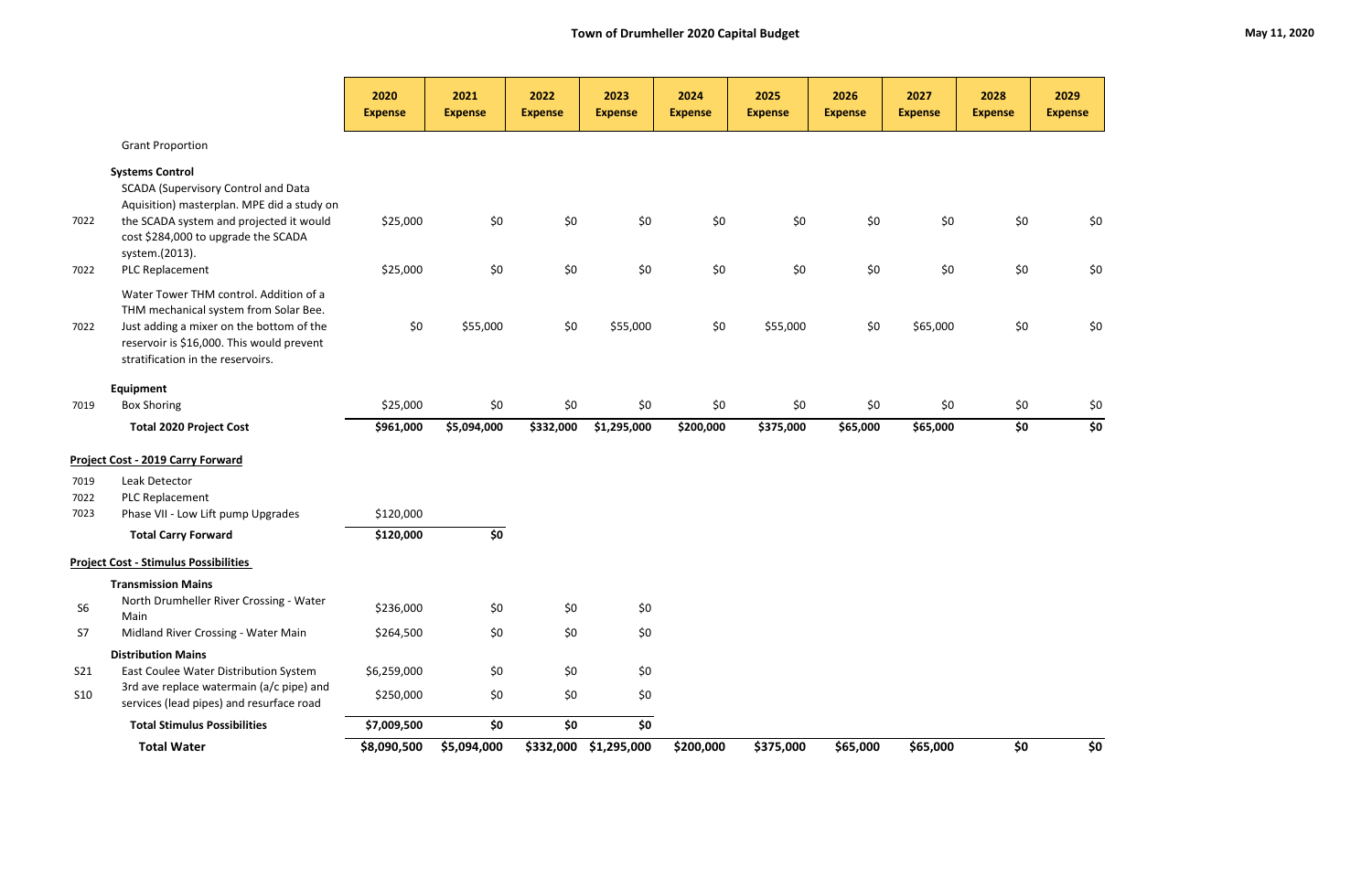|                     |                                                                                    | 2020           | 2021           | 2022           | 2023           | 2024           | 2025           | 2026           | 2027           | 2028           | 2029                              |
|---------------------|------------------------------------------------------------------------------------|----------------|----------------|----------------|----------------|----------------|----------------|----------------|----------------|----------------|-----------------------------------|
|                     |                                                                                    | <b>Expense</b> | <b>Expense</b> | <b>Expense</b> | <b>Expense</b> | <b>Expense</b> | <b>Expense</b> | <b>Expense</b> | <b>Expense</b> | <b>Expense</b> | <b>Expense</b>                    |
|                     | <b>Grant Proportion</b>                                                            |                |                |                |                |                |                |                |                |                |                                   |
|                     | 42 Wastewater                                                                      |                |                |                |                |                |                |                |                |                |                                   |
| <b>Project Cost</b> |                                                                                    |                |                |                |                |                |                |                |                |                |                                   |
|                     | <b>Wastewater Treatment</b>                                                        |                |                |                |                |                |                |                |                |                |                                   |
| 7021                | <b>SCADA Upgrade/PLC Replacement</b>                                               | \$50,000       | \$50,000       | \$50,000       | \$50,000       | \$50,000       | \$50,000       | \$50,000       | \$50,000       | \$50,000       | \$0                               |
| C64                 | WWTP - Phosphorus Management Plan -<br>Mandatory                                   | \$30,000       | \$0\$          | \$0            | \$0            |                |                |                |                |                |                                   |
| C65                 | WWTP - Disinfection Plan - Mandatory                                               | \$30,000       | \$0            | \$0            | \$0            |                |                |                |                |                |                                   |
| C72                 | Septic Receiving Station - 2021 Request                                            | \$0            | \$50,000       | \$0            | $$0$$          |                |                |                |                |                |                                   |
| C74                 | HVAC - WWTP Lab Room Upgrade                                                       | \$15,000       | \$0            | \$0            | \$0            |                |                |                |                |                |                                   |
| C94                 | WWTP - SCADA & PLC upgrades                                                        | \$50,000       | \$0            | \$0            | \$0            |                |                |                |                |                |                                   |
|                     |                                                                                    | \$175,000      | \$100,000      | \$50,000       | \$50,000       | \$50,000       | \$50,000       | \$50,000       | \$50,000       | \$50,000       | \$0                               |
|                     | <b>Forcemains</b>                                                                  |                |                |                |                |                |                |                |                |                |                                   |
| 7025                | 11th St. E. to 19th St. E Force main.                                              | \$0            | \$75,000       | \$575,000      | \$0            | \$0            | \$0            | \$0            | \$0            | \$0            | \$0                               |
|                     | <b>Lift Stations</b>                                                               |                |                |                |                |                |                |                |                |                |                                   |
| 7046                | Roofs (all)                                                                        | \$100,000      | \$0            | \$0            | \$0            | \$0            | \$0            | \$0            | \$0            | \$0            | \$0                               |
| 7046                | HVAC (all)                                                                         | \$100,000      | \$0            | \$0            | \$0            | \$0            | \$0            | \$0\$          | \$0            | \$0            | \$0                               |
|                     | <b>Total 2020 Project Cost</b>                                                     | \$375,000      | \$175,000      | \$625,000      | \$50,000       | \$50,000       | \$50,000       | \$50,000       | \$50,000       | \$50,000       | $\overline{\boldsymbol{\zeta_0}}$ |
|                     | <b>Project Cost - 2019 Carry Forward</b>                                           |                |                |                |                |                |                |                |                |                |                                   |
| 6067                | East Coulee Lift Station - New Lift Station/3-<br>phase power/sludge holding tank. | \$1,190,662    |                |                |                |                |                |                |                |                |                                   |
| 7021                | <b>Odor Control</b>                                                                | \$0            |                |                |                |                |                |                |                |                |                                   |
| C60                 | <b>WWTP ABS blower</b>                                                             | \$225,000      | \$0            | \$0            | \$0            |                |                |                |                |                |                                   |
| 7099                | <b>WWTP Air Quality Assessment</b>                                                 | \$80,679       |                |                |                |                |                |                |                |                |                                   |
|                     | <b>Total Carry Forward</b>                                                         | \$1,496,341    | \$0            |                |                |                |                |                |                |                |                                   |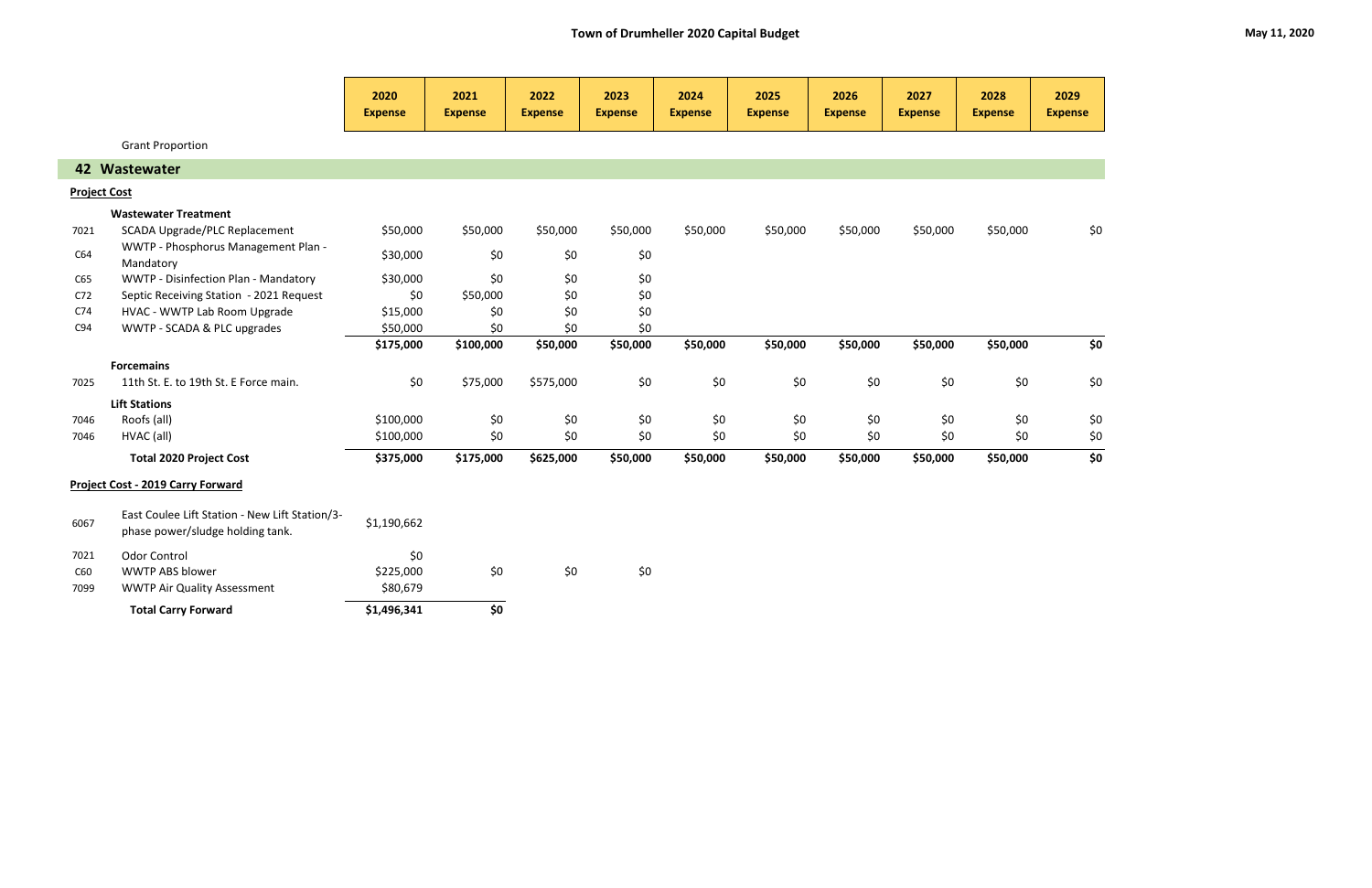|                     |                                                                                | 2020<br><b>Expense</b> | 2021<br><b>Expense</b>                            | 2022<br><b>Expense</b>    | 2023<br><b>Expense</b> | 2024<br><b>Expense</b> | 2025<br><b>Expense</b> | 2026<br><b>Expense</b> | 2027<br><b>Expense</b> | 2028<br><b>Expense</b> | 2029<br><b>Expense</b> |
|---------------------|--------------------------------------------------------------------------------|------------------------|---------------------------------------------------|---------------------------|------------------------|------------------------|------------------------|------------------------|------------------------|------------------------|------------------------|
|                     | <b>Grant Proportion</b>                                                        |                        |                                                   |                           |                        |                        |                        |                        |                        |                        |                        |
|                     | <b>Project Cost - Stimulus Possibilities</b>                                   |                        |                                                   |                           |                        |                        |                        |                        |                        |                        |                        |
|                     | <b>Wastewater Treatment</b>                                                    |                        |                                                   |                           |                        |                        |                        |                        |                        |                        |                        |
| <b>S11</b>          | <b>WWTP - River Outfall</b>                                                    | \$350,000              | \$0                                               | \$0                       | \$0                    |                        |                        |                        |                        |                        |                        |
|                     | <b>Forcemains</b>                                                              |                        |                                                   |                           |                        |                        |                        |                        |                        |                        |                        |
| <b>S4</b>           | Midland River Crossing - Forcemain                                             | \$210,000              | \$0                                               | \$0                       | \$0                    |                        |                        |                        |                        |                        |                        |
| S <sub>5</sub>      | North Drumheller River Crossing -<br>Forcemain                                 | \$230,500              | \$0                                               | \$0                       | \$0                    |                        |                        |                        |                        |                        |                        |
| S8                  | North Drumheller Lift Station Upgrade and<br>Forcemain Connection to Newcastle | \$690,000              | \$0                                               | \$0                       | \$0                    |                        |                        |                        |                        |                        |                        |
| <b>S17</b>          | Nacmine Forcemain Replacement & Odor<br>Mitigation                             | \$1,942,000            | \$0                                               | \$0                       | \$0                    |                        |                        |                        |                        |                        |                        |
|                     | <b>Collection Mains</b>                                                        |                        |                                                   |                           |                        |                        |                        |                        |                        |                        |                        |
| S9                  | 3rd ave Sanitary Line Replacement prior to<br>Overlay                          | \$250,000              | \$0                                               | \$0                       | \$0                    |                        |                        |                        |                        |                        |                        |
|                     | <b>Total Stimulus Possibilities</b>                                            | \$3,672,500            | \$0                                               | \$0                       | \$0                    | \$0                    | \$0                    | \$0                    | \$0                    | \$0                    |                        |
|                     | <b>Total Wastewater</b>                                                        | \$5,543,841            | \$175,000                                         | \$625,000                 | \$50,000               | \$50,000               | \$50,000               | \$50,000               | \$50,000               | \$50,000               | \$0                    |
|                     | 38 Resiliency and Flood Mitigation                                             |                        |                                                   |                           |                        |                        |                        |                        |                        |                        |                        |
| <b>Project Cost</b> |                                                                                |                        |                                                   |                           |                        |                        |                        |                        |                        |                        |                        |
|                     | General Program                                                                | \$617,736              | \$438,665                                         | \$494,945                 | \$258,869              | \$364,881              |                        |                        |                        |                        |                        |
|                     | Indigenous Consultation                                                        | \$175,000              |                                                   |                           |                        |                        |                        |                        |                        |                        |                        |
|                     | Land Acquisition                                                               | \$12,172,538           | \$6,652,501                                       | \$971,691                 | \$74,000               | \$26,000               |                        |                        |                        |                        |                        |
|                     | Flood Mitigation Infrastructure                                                | \$6,220,620            | \$9,796,225                                       | \$8,292,049               | \$6,341,038            | \$208,500              |                        |                        |                        |                        |                        |
|                     | <b>Total Budget</b>                                                            | \$19,185,893           | \$16,887,391                                      | \$9,758,685               | \$6,673,907            | \$599,381              |                        |                        |                        |                        |                        |
|                     | <b>Total Resiliency and Flood Mitigation</b>                                   |                        | \$19,185,893 \$16,887,391 \$9,758,685 \$6,673,907 |                           |                        | \$599,381              |                        |                        |                        |                        |                        |
|                     |                                                                                |                        |                                                   |                           |                        |                        |                        |                        |                        |                        |                        |
|                     | <b>Grand Totals</b>                                                            |                        |                                                   |                           |                        |                        |                        |                        |                        |                        |                        |
|                     | <b>Project Costs</b>                                                           | \$25,801,393           |                                                   | \$25,405,391 \$13,121,185 | \$9,211,407            | \$2,439,881            | \$19,241,000           | \$1,474,000            | \$1,176,500            | \$1,215,500            |                        |
|                     | 2019 Carry Forward                                                             | \$2,516,820            |                                                   |                           |                        |                        |                        |                        |                        |                        |                        |
|                     | <b>Stimulus Possibilities</b>                                                  | \$14,337,000           | \$0                                               | \$0                       | \$0                    | \$0                    | \$0                    | \$0                    | \$0                    | \$0                    |                        |
|                     | <b>Total Capital Expense</b>                                                   | \$42,655,213           |                                                   | \$25,793,891 \$13,156,185 | \$9,256,407            | \$2,439,881            | \$19,241,000           | \$1,474,000            | \$1,176,500            | \$1,265,500            |                        |

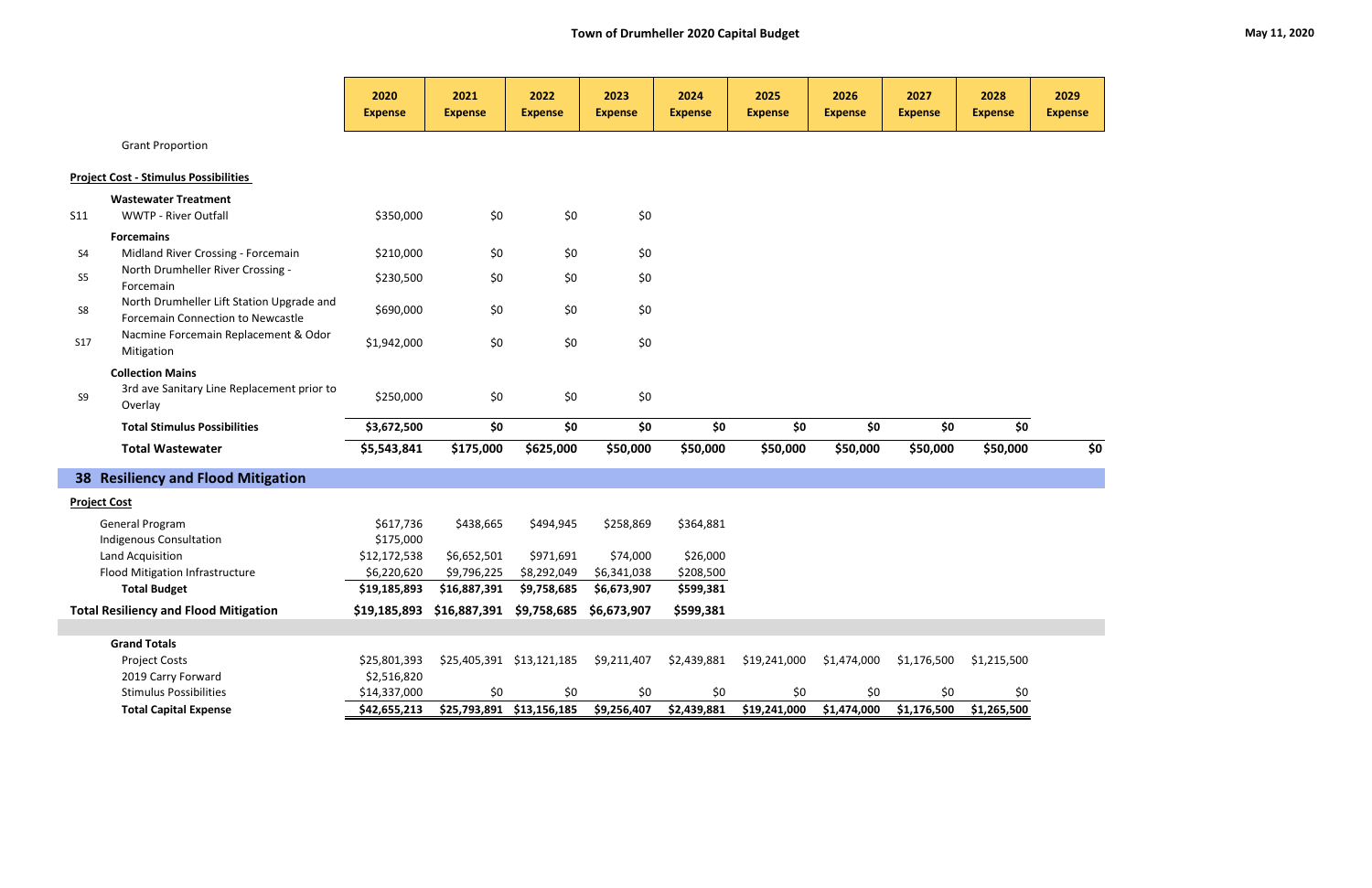# **Town of Drumheller 2020 Capital Budget May 11, 2020**

|      |                                          | 2020           | 2020 Funding     |                   |                       |       |            |               |            |                |             |                 |               |
|------|------------------------------------------|----------------|------------------|-------------------|-----------------------|-------|------------|---------------|------------|----------------|-------------|-----------------|---------------|
|      |                                          | <b>Expense</b> |                  |                   | <b>Reserves</b>       |       |            | Sale of       |            |                |             |                 | <b>Grants</b> |
|      |                                          |                | <b>Equipment</b> | <b>Facilities</b> | <b>Transportation</b> | Water | Wastewater | <b>Assets</b> | <b>MSI</b> | <b>Gas Tax</b> | <b>STIP</b> | <b>Stimulus</b> | W4 Life       |
|      | <b>Grant Proportion</b>                  |                |                  |                   |                       |       |            |               |            |                | 75%         | 67%             | 56%           |
|      | <b>12 Administration</b>                 |                |                  |                   |                       |       |            |               |            |                |             |                 |               |
|      | <b>Project Cost</b>                      |                |                  |                   |                       |       |            |               |            |                |             |                 |               |
| 7035 | Photocopier                              | \$0            | \$0              |                   |                       |       |            |               |            |                |             |                 |               |
| 7043 | Town Hall HVAC Upgrade                   | \$0            |                  | \$0               |                       |       |            |               |            |                |             |                 |               |
| 7012 | Network/Server                           | \$20,000       | \$20,000         |                   |                       |       |            |               |            |                |             |                 |               |
| C61  | On Air Light for Council                 | \$0            |                  | \$0               |                       |       |            |               |            |                |             |                 |               |
| E21  | Council AV Upgrade                       | \$0            | \$0              |                   |                       |       |            |               |            |                |             |                 |               |
| C78  | Eavestroughs Town Hall                   | \$10,000       |                  | \$10,000          |                       |       |            |               |            |                |             |                 |               |
|      | <b>Total Project Cost</b>                | \$30,000       | \$20,000         | \$10,000          | \$0                   | \$0   | \$0        | \$0           | \$0        | \$0            | \$0         | \$0             | \$0           |
|      | Project Cost - 2019 Carry Forward        |                |                  |                   |                       |       |            |               |            |                |             |                 |               |
| 7012 | iCity (Vadim) Software Upgrade           | \$27,000       | \$27,000         |                   |                       |       |            |               |            |                |             |                 |               |
| 7012 | Telephone System                         | \$75,000       | \$75,000         |                   |                       |       |            |               |            |                |             |                 |               |
| 7026 | Town App                                 | \$15,000       | \$15,000         |                   |                       |       |            |               |            |                |             |                 |               |
|      | <b>Total 2019 Carry Forward</b>          | \$117,000      | \$117,000        | \$0               | \$0                   | \$0   | \$0        | \$0           | \$0        | \$0            | \$0         | \$0             | \$0           |
|      | <b>Total Administration Project Cost</b> | \$147,000      | \$137,000        | \$10,000          | \$0                   | \$0   | \$0        | \$0           | \$0        | \$0            | \$0         | \$0             | \$0           |
|      | <b>20 Protective Services</b>            |                |                  |                   |                       |       |            |               |            |                |             |                 |               |
|      | <b>Project Cost</b>                      |                |                  |                   |                       |       |            |               |            |                |             |                 |               |
|      | <b>Police</b>                            |                |                  |                   |                       |       |            |               |            |                |             |                 |               |
| C18  | <b>RCMP Detainment Cell Renovations</b>  | \$100,000      |                  | \$100,000         |                       |       |            |               |            |                |             |                 |               |
|      | <b>Fire Protection</b>                   |                |                  |                   |                       |       |            |               |            |                |             |                 |               |
| 7016 | Drumheller Pumper Truck                  | \$0            |                  |                   |                       |       |            |               |            |                |             |                 |               |
| 7016 | Rosedale Pumper Truck                    | \$0            |                  |                   |                       |       |            |               |            |                |             |                 |               |
| 7016 | Rosedale Water Tanker Truck              | \$0            |                  |                   |                       |       |            |               |            |                |             |                 |               |
| E10  | Thermal imaging camera - FD              | \$0            | \$0              |                   |                       |       |            |               |            |                |             |                 |               |
|      | <b>Enforcement</b>                       |                |                  |                   |                       |       |            |               |            |                |             |                 |               |
| 7017 | 1/2 ton Trucks (c/w accessories)         | \$0            | \$0              |                   |                       |       |            |               |            |                |             |                 |               |
| E15  | <b>Electronic Speed Detection Signs</b>  | \$0            | \$0              |                   |                       |       |            |               |            |                |             |                 |               |
|      | <b>Total 2020 Project Cost</b>           | \$100,000      | \$0              | \$100,000         | \$0                   | \$0   | \$0        | \$0           | \$0        | \$0            | \$0         | \$0             | \$0           |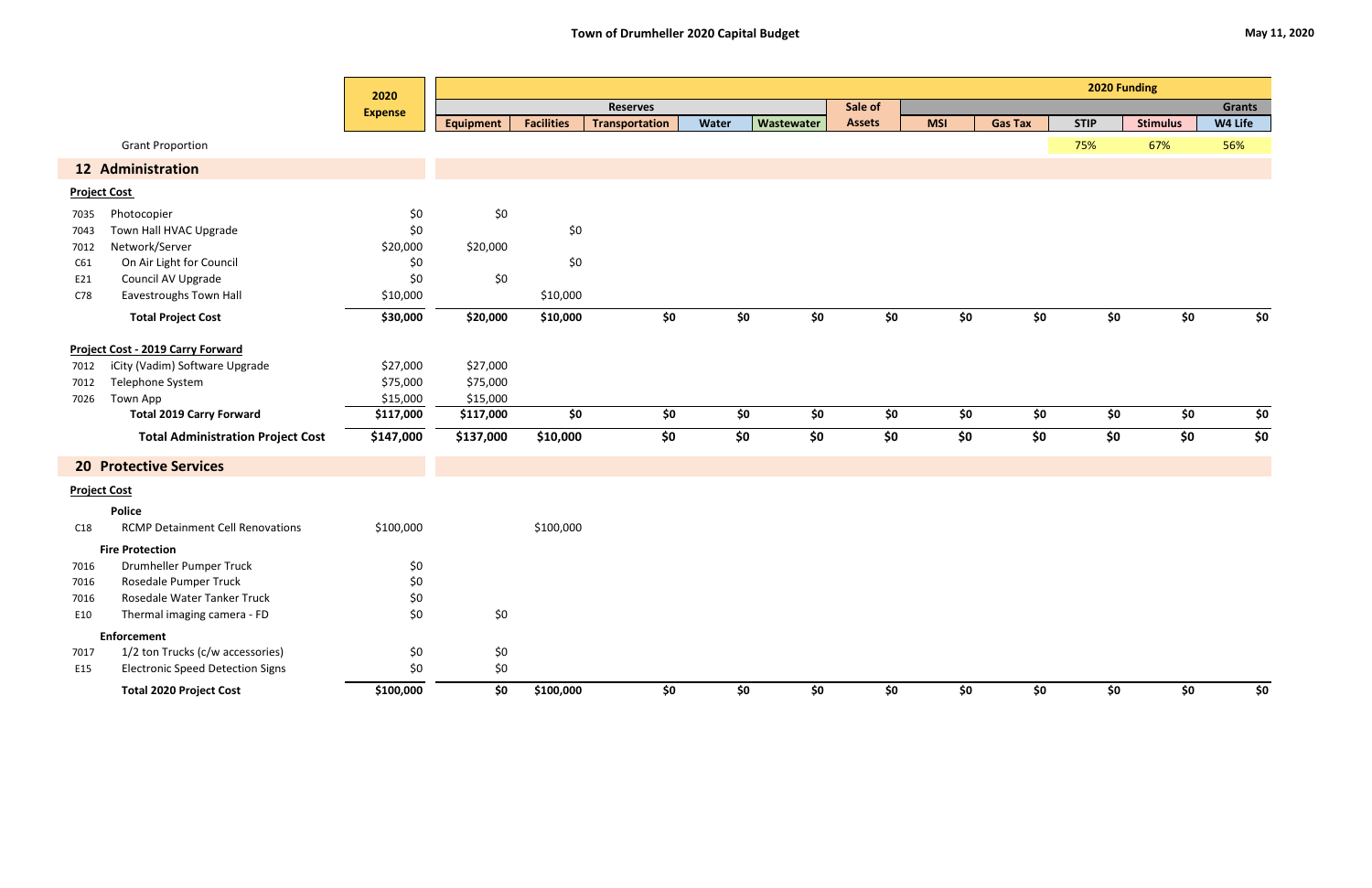|                     |                                          |                 |             |               |            | <b>Debenture</b> | <b>External or</b> |              |
|---------------------|------------------------------------------|-----------------|-------------|---------------|------------|------------------|--------------------|--------------|
|                     |                                          | <b>Clean WW</b> | <b>DMAF</b> | <b>AB Env</b> | <b>CRP</b> | <b>Debt</b>      | <b>Undefined</b>   | <b>Total</b> |
|                     | <b>Grant Proportion</b>                  |                 |             |               |            |                  |                    |              |
|                     | 12 Administration                        |                 |             |               |            |                  |                    |              |
| <b>Project Cost</b> |                                          |                 |             |               |            |                  |                    |              |
| 7035                | Photocopier                              |                 |             |               |            |                  |                    | \$0          |
| 7043                | Town Hall HVAC Upgrade                   |                 |             |               |            |                  |                    | \$0          |
| 7012                | Network/Server                           |                 |             |               |            |                  |                    | \$20,000     |
| C61                 | On Air Light for Council                 |                 |             |               |            |                  |                    | \$0          |
| E21                 | Council AV Upgrade                       |                 |             |               |            |                  |                    | \$0          |
| C78                 | Eavestroughs Town Hall                   |                 |             |               |            |                  |                    | \$10,000     |
|                     | <b>Total Project Cost</b>                | \$0             | \$0         | \$0           | \$0        | \$0              | \$0                | \$30,000     |
|                     | <b>Project Cost - 2019 Carry Forward</b> |                 |             |               |            |                  |                    |              |
| 7012                | iCity (Vadim) Software Upgrade           |                 |             |               |            |                  |                    | \$27,000     |
| 7012                | Telephone System                         |                 |             |               |            |                  |                    | \$75,000     |
| 7026                | <b>Town App</b>                          |                 |             |               |            |                  |                    | \$15,000     |
|                     | <b>Total 2019 Carry Forward</b>          | \$0             | \$0         | \$0           | \$0        | \$0              | \$0                | \$117,000    |
|                     | <b>Total Administration Project Cost</b> | \$0             | \$0         | \$0           | \$0        | \$0              | \$0                | \$147,000    |
|                     | <b>20 Protective Services</b>            |                 |             |               |            |                  |                    |              |
| <b>Project Cost</b> |                                          |                 |             |               |            |                  |                    |              |
|                     | <b>Police</b>                            |                 |             |               |            |                  |                    |              |
| C18                 | <b>RCMP Detainment Cell Renovations</b>  |                 |             |               |            |                  |                    | \$100,000    |
|                     | <b>Fire Protection</b>                   |                 |             |               |            |                  |                    |              |
| 7016                | Drumheller Pumper Truck                  |                 |             |               |            |                  |                    | \$0          |
| 7016                | Rosedale Pumper Truck                    |                 |             |               |            |                  |                    | \$0          |
| 7016                | Rosedale Water Tanker Truck              |                 |             |               |            |                  |                    | $$0$$        |
| E10                 | Thermal imaging camera - FD              |                 |             |               |            |                  |                    | \$0          |
|                     | <b>Enforcement</b>                       |                 |             |               |            |                  |                    |              |
| 7017                | 1/2 ton Trucks (c/w accessories)         |                 |             |               |            |                  |                    | \$0          |
| E15                 | <b>Electronic Speed Detection Signs</b>  |                 |             |               |            |                  |                    | \$0          |
|                     | <b>Total 2020 Project Cost</b>           | \$0             | \$0         | \$0           | \$0        | \$0              | \$0                | \$100,000    |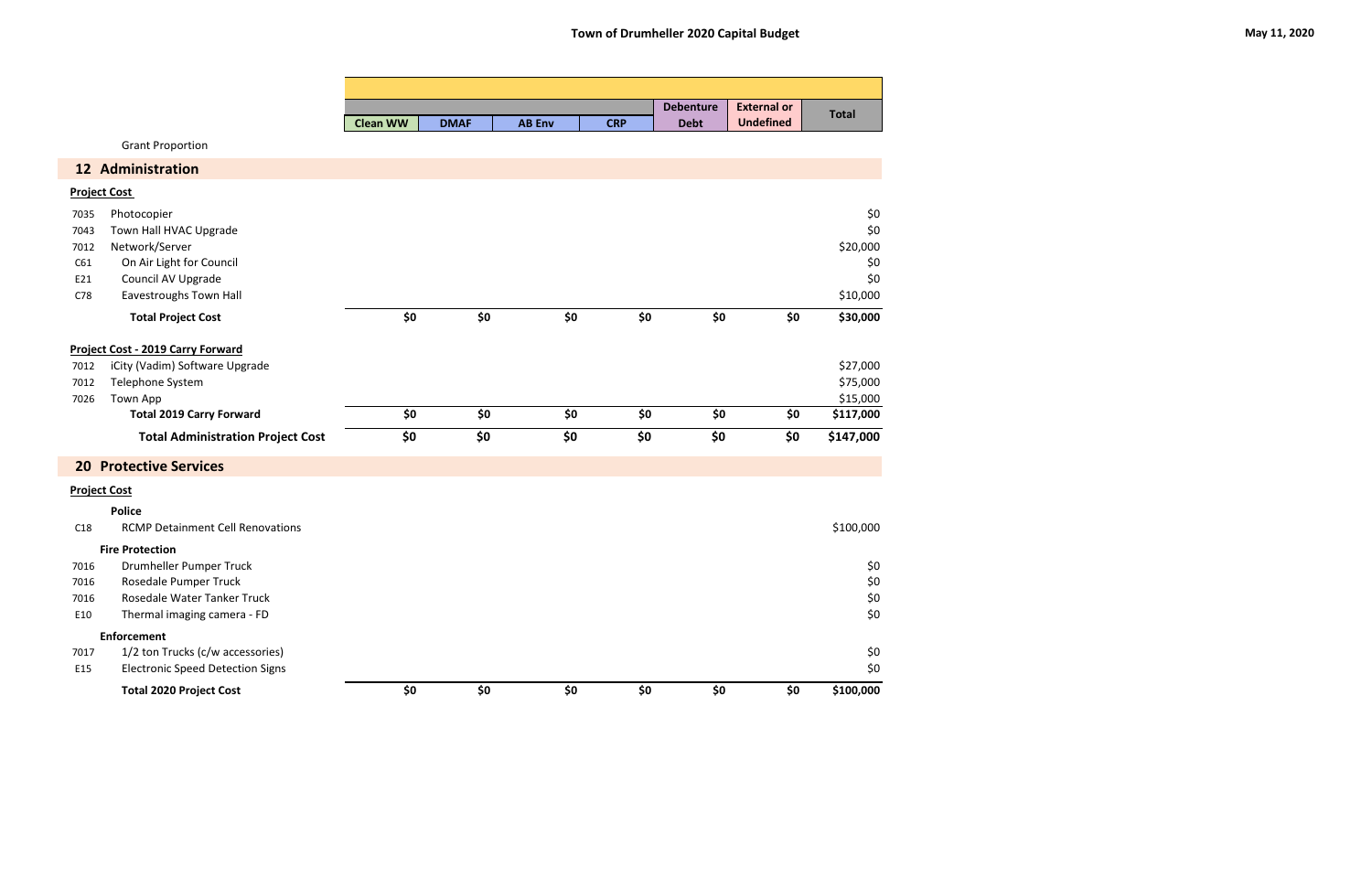|                     |                                                         | 2020                              |                  |                   |                       |       | 2020 Funding |               |            |                |             |                 |               |
|---------------------|---------------------------------------------------------|-----------------------------------|------------------|-------------------|-----------------------|-------|--------------|---------------|------------|----------------|-------------|-----------------|---------------|
|                     |                                                         | <b>Expense</b>                    |                  |                   | <b>Reserves</b>       |       |              | Sale of       |            |                |             |                 | <b>Grants</b> |
|                     |                                                         |                                   | <b>Equipment</b> | <b>Facilities</b> | <b>Transportation</b> | Water | Wastewater   | <b>Assets</b> | <b>MSI</b> | <b>Gas Tax</b> | <b>STIP</b> | <b>Stimulus</b> | W4 Life       |
|                     | <b>Grant Proportion</b>                                 |                                   |                  |                   |                       |       |              |               |            |                | 75%         | 67%             | 56%           |
|                     | <b>Project Cost - 2019 Carry Forward</b>                |                                   |                  |                   |                       |       |              |               |            |                |             |                 |               |
| 6362                | <b>Fire Department Lockers</b>                          | \$12,000                          |                  | \$12,000          |                       |       |              |               |            |                |             |                 |               |
|                     | <b>Total 2019 Carry Forward</b>                         | \$12,000                          | \$0              | \$12,000          | \$0                   | \$0   | \$0          | \$0           | \$0        | \$0            | \$0         | \$0             | \$0           |
|                     | <b>Total Protective Services</b>                        | \$112,000                         | \$0              | \$112,000         | \$0                   | \$0   | \$0          | \$0           | \$0        | \$0            | \$0         | \$0             | \$0           |
|                     | <b>31 Common Services</b>                               |                                   |                  |                   |                       |       |              |               |            |                |             |                 |               |
| <b>Project Cost</b> |                                                         |                                   |                  |                   |                       |       |              |               |            |                |             |                 |               |
|                     | <b>Trucks and Other Vehicles</b>                        |                                   |                  |                   |                       |       |              |               |            |                |             |                 |               |
| 6901                | Vehicles                                                | \$0                               | \$0              |                   |                       |       |              |               |            |                |             |                 |               |
| 6902                | 1/2 ton extended cab / cabs                             | \$0                               | \$0              |                   |                       |       |              |               |            |                |             |                 |               |
| 6902                | 3/4 ton trucks 4x4                                      | \$0                               | \$0              |                   |                       |       |              |               |            |                |             |                 |               |
| 7013                | Sander 10 Yard                                          | \$0                               |                  |                   |                       |       |              |               |            |                |             |                 |               |
| 7013                | 15' Truck Box                                           |                                   | \$0              |                   |                       |       |              |               |            |                |             |                 |               |
| 7013                | 1 ton (+) truck/service body                            | \$0                               |                  |                   |                       |       |              |               |            |                |             |                 |               |
| 7013                | Tandems                                                 | $$0$$                             |                  |                   |                       |       |              |               |            |                |             |                 |               |
| 7013                | Pole Cat                                                | \$0                               |                  |                   |                       |       |              |               |            |                |             |                 |               |
| E9                  | Snowplow and hydraulics for 1t truck                    | \$16,500                          | \$16,500         |                   |                       |       |              |               |            |                |             |                 |               |
| E17                 | New Hydrovac - Combination unit (2019<br>carry forward) | \$486,000                         |                  |                   |                       |       |              |               | \$486,000  |                |             |                 |               |
| E19                 | Power tailgate lift - Tommy Gate                        | \$7,500                           | \$7,500          |                   |                       |       |              |               |            |                |             |                 |               |
|                     |                                                         | \$510,000                         | \$24,000         | \$0               | \$0                   | \$0   | \$0          | \$0           | \$486,000  | \$0            | \$0         | \$0             | \$0           |
|                     | <b>Machinery and Equipment</b>                          |                                   |                  |                   |                       |       |              |               |            |                |             |                 |               |
| 7014                | Grader                                                  | \$0                               |                  |                   |                       |       |              |               |            |                |             |                 |               |
| 7014                | Skid Steer/Bobcat                                       | \$0                               |                  |                   |                       |       |              |               |            |                |             |                 |               |
| 7014                | Snow Blower attachment                                  | \$0                               | \$0              |                   |                       |       |              |               |            |                |             |                 |               |
| 7014                | Portable compressor                                     | \$0                               |                  |                   |                       |       |              |               |            |                |             |                 |               |
| 7014                | Angle Broom                                             | \$7,500                           | \$7,500          |                   |                       |       |              |               |            |                |             |                 |               |
| 7014                | Hydraulic rammer                                        | \$0                               |                  |                   |                       |       |              |               |            |                |             |                 |               |
| 7014                | Snow blade                                              | \$0                               |                  |                   |                       |       |              |               |            |                |             |                 |               |
| E4                  | New sander installation on existing tandem              | \$12,000                          | \$12,000         |                   |                       |       |              |               |            |                |             |                 |               |
|                     |                                                         | \$19,500                          | \$19,500         | \$0               | \$0                   | \$0   | \$0          | \$0           | \$0        | \$0            | \$0         | \$0             | \$0           |
|                     | <b>Shop Facilities</b>                                  |                                   |                  |                   |                       |       |              |               |            |                |             |                 |               |
| C4                  | Public Works LED Light Upgrade                          | \$0                               |                  | \$0               |                       |       |              |               |            |                |             |                 |               |
| C23B                | East Coulee Yard                                        | \$0                               |                  | \$0               |                       |       |              |               |            |                |             |                 |               |
| C62                 | Move PW fill station                                    | \$0                               |                  | \$0               |                       |       |              |               |            |                |             |                 |               |
|                     | <b>General Upgrades</b>                                 | \$0                               |                  | \$0               |                       |       |              |               |            |                |             |                 |               |
|                     |                                                         | $\overline{\boldsymbol{\zeta_0}}$ | \$0\$            | \$0               | \$0                   | \$0   | \$0          | \$0           | \$0        | \$0            | \$0         | \$0             | \$0           |
|                     | <b>Total Project Cost</b>                               | \$529,500                         | \$43,500         | \$0               | \$0                   | \$0   | \$0          | \$0           | \$486,000  | \$0            | \$0         | \$0             | \$0           |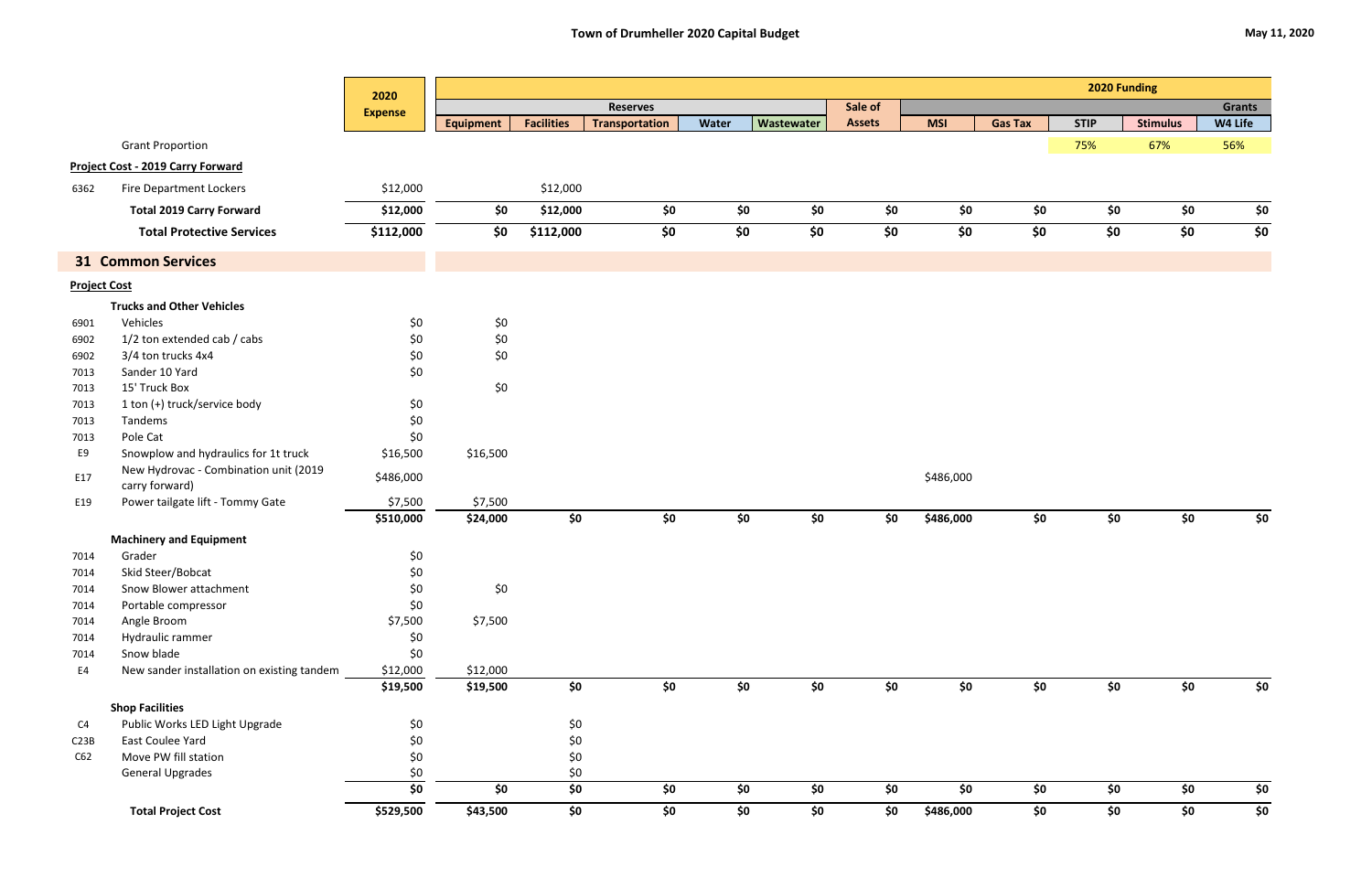|                     |                                            |                 |             |               |            | <b>Debenture</b> | <b>External or</b> |              |
|---------------------|--------------------------------------------|-----------------|-------------|---------------|------------|------------------|--------------------|--------------|
|                     |                                            | <b>Clean WW</b> | <b>DMAF</b> | <b>AB Env</b> | <b>CRP</b> | <b>Debt</b>      | <b>Undefined</b>   | <b>Total</b> |
|                     | <b>Grant Proportion</b>                    |                 |             |               |            |                  |                    |              |
|                     | <b>Project Cost - 2019 Carry Forward</b>   |                 |             |               |            |                  |                    |              |
| 6362                | <b>Fire Department Lockers</b>             |                 |             |               |            |                  |                    | \$12,000     |
|                     | <b>Total 2019 Carry Forward</b>            | \$0             | \$0         | \$0           | \$0        | \$0              | \$0                | \$12,000     |
|                     |                                            |                 |             |               |            |                  |                    |              |
|                     | <b>Total Protective Services</b>           | \$0             | \$0         | \$0           | \$0        | \$0              | \$0                | \$112,000    |
|                     | <b>31 Common Services</b>                  |                 |             |               |            |                  |                    |              |
| <b>Project Cost</b> |                                            |                 |             |               |            |                  |                    |              |
|                     | <b>Trucks and Other Vehicles</b>           |                 |             |               |            |                  |                    |              |
| 6901                | Vehicles                                   |                 |             |               |            |                  |                    | \$0          |
| 6902                | 1/2 ton extended cab / cabs                |                 |             |               |            |                  |                    | $$0$$        |
| 6902                | 3/4 ton trucks 4x4                         |                 |             |               |            |                  |                    | $$0$$        |
| 7013                | Sander 10 Yard                             |                 |             |               |            |                  |                    | $$0$$        |
| 7013                | 15' Truck Box                              |                 |             |               |            |                  |                    | $$0$$        |
| 7013                | 1 ton (+) truck/service body               |                 |             |               |            |                  |                    | $$0$$        |
| 7013                | Tandems                                    |                 |             |               |            |                  |                    | $$0$$        |
| 7013                | Pole Cat                                   |                 |             |               |            |                  |                    | \$0          |
| E9                  | Snowplow and hydraulics for 1t truck       |                 |             |               |            |                  |                    | \$16,500     |
|                     | New Hydrovac - Combination unit (2019      |                 |             |               |            |                  |                    |              |
| E17                 | carry forward)                             |                 |             |               |            |                  |                    | \$486,000    |
| E19                 | Power tailgate lift - Tommy Gate           |                 |             |               |            |                  |                    | \$7,500      |
|                     |                                            | \$0             | \$0         | \$0           | \$0        | \$0              | \$0                | \$510,000    |
|                     | <b>Machinery and Equipment</b>             |                 |             |               |            |                  |                    |              |
| 7014                | Grader                                     |                 |             |               |            |                  |                    | \$0          |
| 7014                | Skid Steer/Bobcat                          |                 |             |               |            |                  |                    | \$0          |
| 7014                | Snow Blower attachment                     |                 |             |               |            |                  |                    | \$0          |
| 7014                | Portable compressor                        |                 |             |               |            |                  |                    | \$0          |
| 7014                | Angle Broom                                |                 |             |               |            |                  |                    | \$7,500      |
| 7014                | Hydraulic rammer                           |                 |             |               |            |                  |                    | \$0          |
| 7014                | Snow blade                                 |                 |             |               |            |                  |                    | \$0          |
| E4                  | New sander installation on existing tandem |                 |             |               |            |                  |                    | \$12,000     |
|                     |                                            | \$0             | \$0         | \$0           | \$0        | \$0              | \$0                | \$19,500     |
|                     | <b>Shop Facilities</b>                     |                 |             |               |            |                  |                    |              |
| C <sub>4</sub>      | Public Works LED Light Upgrade             |                 |             |               |            |                  |                    | \$0          |
| C23B                | East Coulee Yard                           |                 |             |               |            |                  |                    | \$0          |
| C62                 | Move PW fill station                       |                 |             |               |            |                  |                    | \$0          |
|                     | <b>General Upgrades</b>                    |                 |             |               |            |                  |                    | \$0          |
|                     |                                            | \$0             | \$0         | \$0           | \$0        | \$0              | \$0                | \$0          |
|                     | <b>Total Project Cost</b>                  | \$0             | \$0         | \$0           | \$0        | \$0              | \$0                | \$529,500    |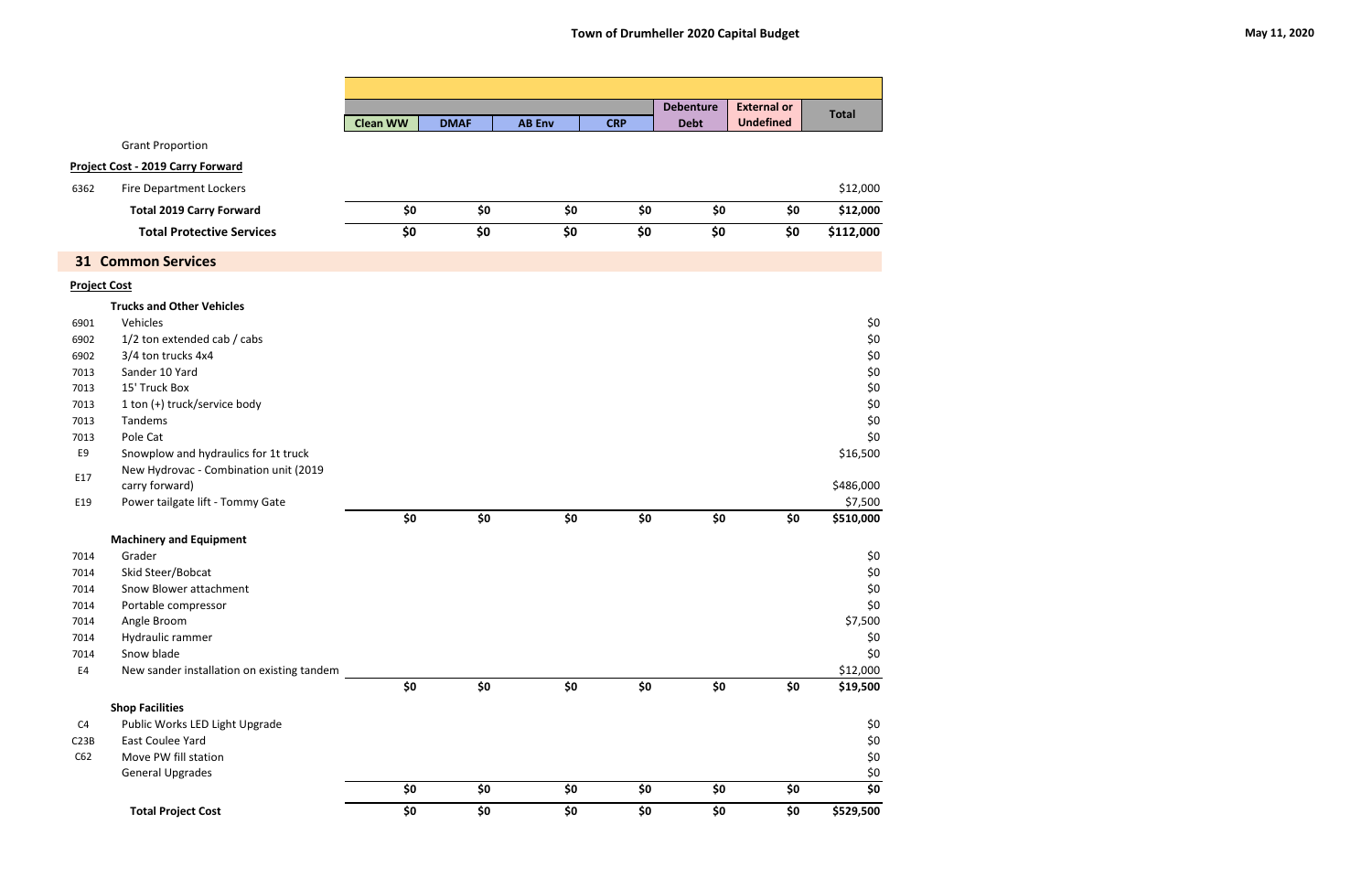|                     |                                                                          | 2020           | 2020 Funding     |                   |                       |       |            |               |            |                |             |                 |               |
|---------------------|--------------------------------------------------------------------------|----------------|------------------|-------------------|-----------------------|-------|------------|---------------|------------|----------------|-------------|-----------------|---------------|
|                     |                                                                          | <b>Expense</b> |                  |                   | <b>Reserves</b>       |       |            | Sale of       |            |                |             |                 | <b>Grants</b> |
|                     |                                                                          |                | <b>Equipment</b> | <b>Facilities</b> | <b>Transportation</b> | Water | Wastewater | <b>Assets</b> | <b>MSI</b> | <b>Gas Tax</b> | <b>STIP</b> | <b>Stimulus</b> | W4 Life       |
|                     | <b>Grant Proportion</b>                                                  |                |                  |                   |                       |       |            |               |            |                | 75%         | 67%             | 56%           |
|                     | <b>Project Cost - 2019 Carry Forward</b>                                 |                |                  |                   |                       |       |            |               |            |                |             |                 |               |
| 7013                | <b>Flusher Truck</b>                                                     | \$195,000      |                  |                   |                       |       |            |               | \$195,000  |                |             |                 |               |
| 7013                | <b>Plow Truck</b>                                                        | \$55,000       |                  |                   |                       |       |            |               | \$55,000   |                |             |                 |               |
|                     | <b>Total 2019 Carry Forward</b>                                          | \$250,000      | \$0              | \$0               | \$0                   | \$0   | \$0        | \$0           | \$250,000  | \$0            | \$0         | \$0             | \$0           |
|                     | <b>Project Cost - Stimulus Funding Possibilities</b>                     |                |                  |                   |                       |       |            |               |            |                |             |                 |               |
| S <sub>2</sub>      | Shop Expansion - Shop B South Side - Flood<br>Response Storage           | \$75,000       |                  | \$75,000          |                       |       |            |               |            |                |             |                 |               |
|                     | <b>Total Common Services</b>                                             | \$854,500      | \$43,500         | \$75,000          | \$0                   | \$0   | \$0        | \$0           | \$736,000  | \$0            | \$0         | \$0             | \$0           |
|                     | <b>32 Streets and Roads</b>                                              |                |                  |                   |                       |       |            |               |            |                |             |                 |               |
| <b>Project Cost</b> |                                                                          |                |                  |                   |                       |       |            |               |            |                |             |                 |               |
|                     | <b>Streets and Roads</b>                                                 |                |                  |                   |                       |       |            |               |            |                |             |                 |               |
| 6101                | <b>Street Rehabilitation Program</b>                                     | \$914,000      |                  |                   | \$0                   |       |            |               | \$480,000  | \$434,000      |             |                 |               |
| C8                  | <b>Beautification - Medians and Boulevards</b>                           | \$75,000       |                  |                   | \$75,000              |       |            |               |            |                |             |                 |               |
| C16                 | Paved road in front of the new Public                                    |                |                  |                   | \$0                   |       |            |               |            |                |             |                 |               |
| C <sub>23A</sub>    | Works building (Premier Way)<br><b>East Coulee Snow Dump</b>             | \$20,000       |                  |                   | \$20,000              |       |            |               |            |                |             |                 |               |
|                     |                                                                          | \$1,009,000    | \$0              | \$0               | \$95,000              | \$0   | \$0        | \$0           | \$480,000  | \$434,000      | \$0         | \$0             | \$0           |
|                     | <b>Bridges</b>                                                           |                |                  |                   |                       |       |            |               |            |                |             |                 |               |
| 7001                | <b>Suspension Bridge</b>                                                 | \$0            |                  |                   |                       |       |            |               |            |                |             |                 |               |
| 7001                | Bridge #9 - Strip Deck<br>Replacement)/Inspection                        | \$0            |                  |                   | \$0                   |       |            |               |            |                |             |                 |               |
| 7001                | Bridge #10 - Strip Deck                                                  | \$0            |                  |                   |                       |       |            |               |            |                |             |                 |               |
|                     | Replacement/Inspection<br>Bridge 11 Renovation or Replacement            |                |                  |                   |                       |       |            |               |            |                |             |                 |               |
| C52                 | (AECOM 2018 Inspection Report) (\$1.6 m<br>2019 Carry forward)           | \$3,200,000    |                  |                   | \$800,000             |       |            |               |            |                | \$2,400,000 |                 |               |
| C76                 | Rosedale Suspension Bridge Structural<br>Repair - Immediate Safety Issue | \$55,000       |                  |                   | \$55,000              |       |            |               |            |                |             |                 |               |
|                     |                                                                          | \$3,255,000    | \$0              | \$0               | \$855,000             | \$0   | \$0        | \$0           | \$0        | \$0            | \$2,400,000 | \$0             | \$0           |
|                     | <b>Street Lighting</b>                                                   |                |                  |                   |                       |       |            |               |            |                |             |                 |               |
| 7050                | Replacement of Decorative Street Lights                                  | \$0            |                  |                   |                       |       |            |               |            |                |             |                 |               |
|                     | <b>Total Project Cost</b>                                                | \$4,264,000    | \$0              | \$0               | \$950,000             | \$0   | \$0        | \$0           | \$480,000  | \$434,000      | \$2,400,000 | \$0             | \$0           |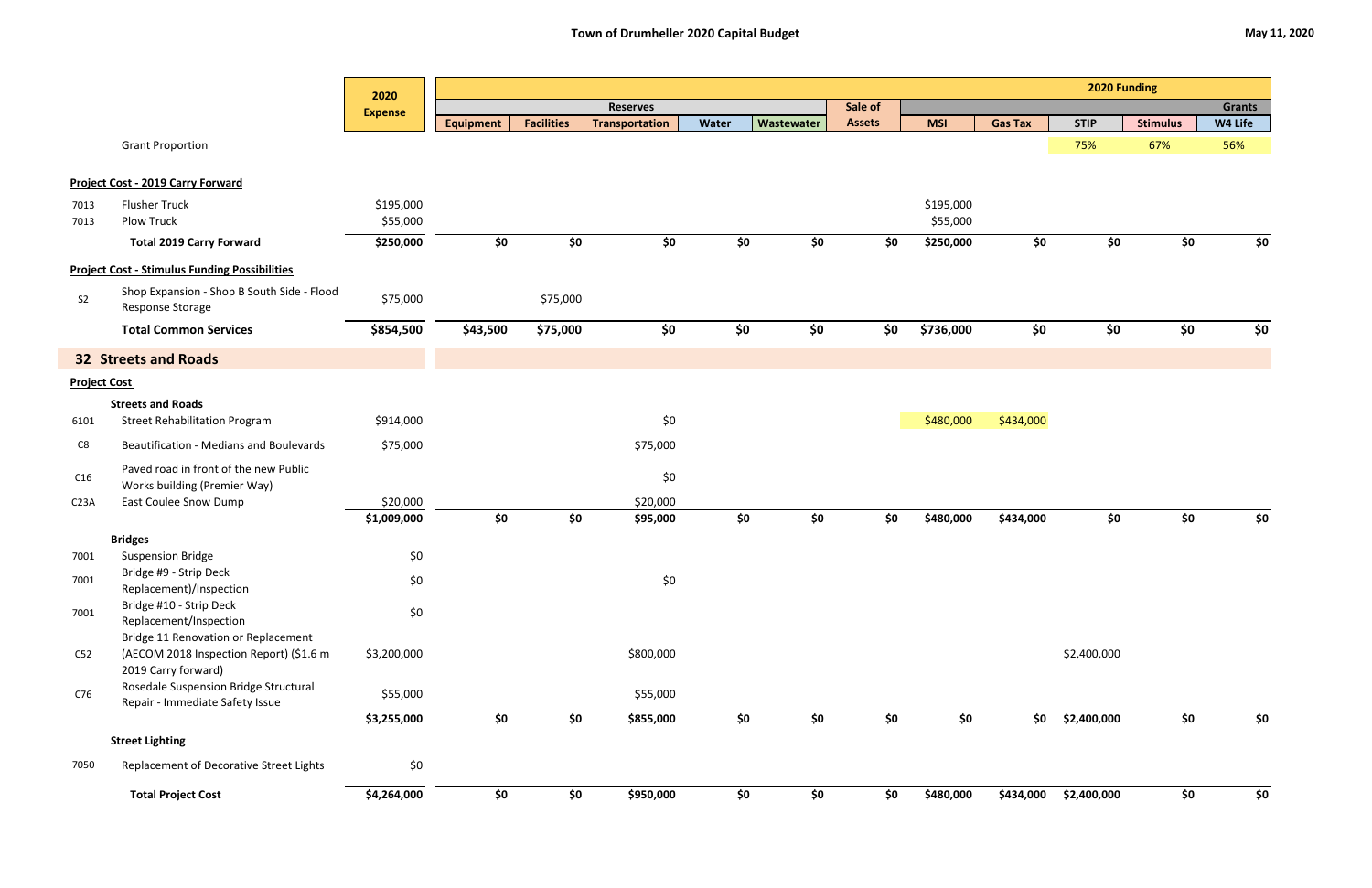|                         |                                                                                                       |                 |             |               |            | <b>Debenture</b> | <b>External or</b> |                       |
|-------------------------|-------------------------------------------------------------------------------------------------------|-----------------|-------------|---------------|------------|------------------|--------------------|-----------------------|
|                         |                                                                                                       | <b>Clean WW</b> | <b>DMAF</b> | <b>AB Env</b> | <b>CRP</b> | <b>Debt</b>      | <b>Undefined</b>   | <b>Total</b>          |
|                         | <b>Grant Proportion</b>                                                                               |                 |             |               |            |                  |                    |                       |
|                         | <b>Project Cost - 2019 Carry Forward</b>                                                              |                 |             |               |            |                  |                    |                       |
| 7013<br>7013            | <b>Flusher Truck</b><br><b>Plow Truck</b>                                                             |                 |             |               |            |                  |                    | \$195,000<br>\$55,000 |
|                         | <b>Total 2019 Carry Forward</b>                                                                       | \$0             | \$0         | \$0           | \$0        | \$0              | \$0                | \$250,000             |
|                         | <b>Project Cost - Stimulus Funding Possibilities</b>                                                  |                 |             |               |            |                  |                    |                       |
| S <sub>2</sub>          | Shop Expansion - Shop B South Side - Flood<br><b>Response Storage</b>                                 |                 |             |               |            |                  |                    | \$75,000              |
|                         | <b>Total Common Services</b>                                                                          | \$0             | \$0         | \$0           | \$0        | \$0              | \$0                | \$854,500             |
|                         | <b>32 Streets and Roads</b>                                                                           |                 |             |               |            |                  |                    |                       |
| <b>Project Cost</b>     |                                                                                                       |                 |             |               |            |                  |                    |                       |
| 6101                    | <b>Streets and Roads</b><br><b>Street Rehabilitation Program</b>                                      |                 |             |               |            |                  |                    | \$914,000             |
| C8                      | <b>Beautification - Medians and Boulevards</b>                                                        |                 |             |               |            |                  |                    | \$75,000              |
| C16<br>C <sub>23A</sub> | Paved road in front of the new Public<br>Works building (Premier Way)<br><b>East Coulee Snow Dump</b> |                 |             |               |            |                  |                    | \$0<br>\$20,000       |
|                         |                                                                                                       | \$0             | \$0         | \$0           | \$0        | \$0              | \$0                | \$1,009,000           |
| 7001                    | <b>Bridges</b><br><b>Suspension Bridge</b>                                                            |                 |             |               |            |                  |                    | \$0                   |
| 7001                    | Bridge #9 - Strip Deck<br>Replacement)/Inspection                                                     |                 |             |               |            |                  |                    | \$0                   |
| 7001                    | Bridge #10 - Strip Deck<br>Replacement/Inspection<br>Bridge 11 Renovation or Replacement              |                 |             |               |            |                  |                    | \$0                   |
| C52                     | (AECOM 2018 Inspection Report) (\$1.6 m<br>2019 Carry forward)                                        |                 |             |               |            |                  |                    | \$3,200,000           |
| C76                     | Rosedale Suspension Bridge Structural<br>Repair - Immediate Safety Issue                              |                 |             |               |            |                  |                    | \$55,000              |
|                         |                                                                                                       | \$0             | \$0         | \$0           | \$0        | \$0              | \$0                | \$3,255,000           |
|                         | <b>Street Lighting</b>                                                                                |                 |             |               |            |                  |                    |                       |
| 7050                    | Replacement of Decorative Street Lights                                                               |                 |             |               |            |                  |                    | \$0                   |
|                         | <b>Total Project Cost</b>                                                                             | \$0             | \$0         | \$0           | \$0        | \$0              | \$0                | \$4,264,000           |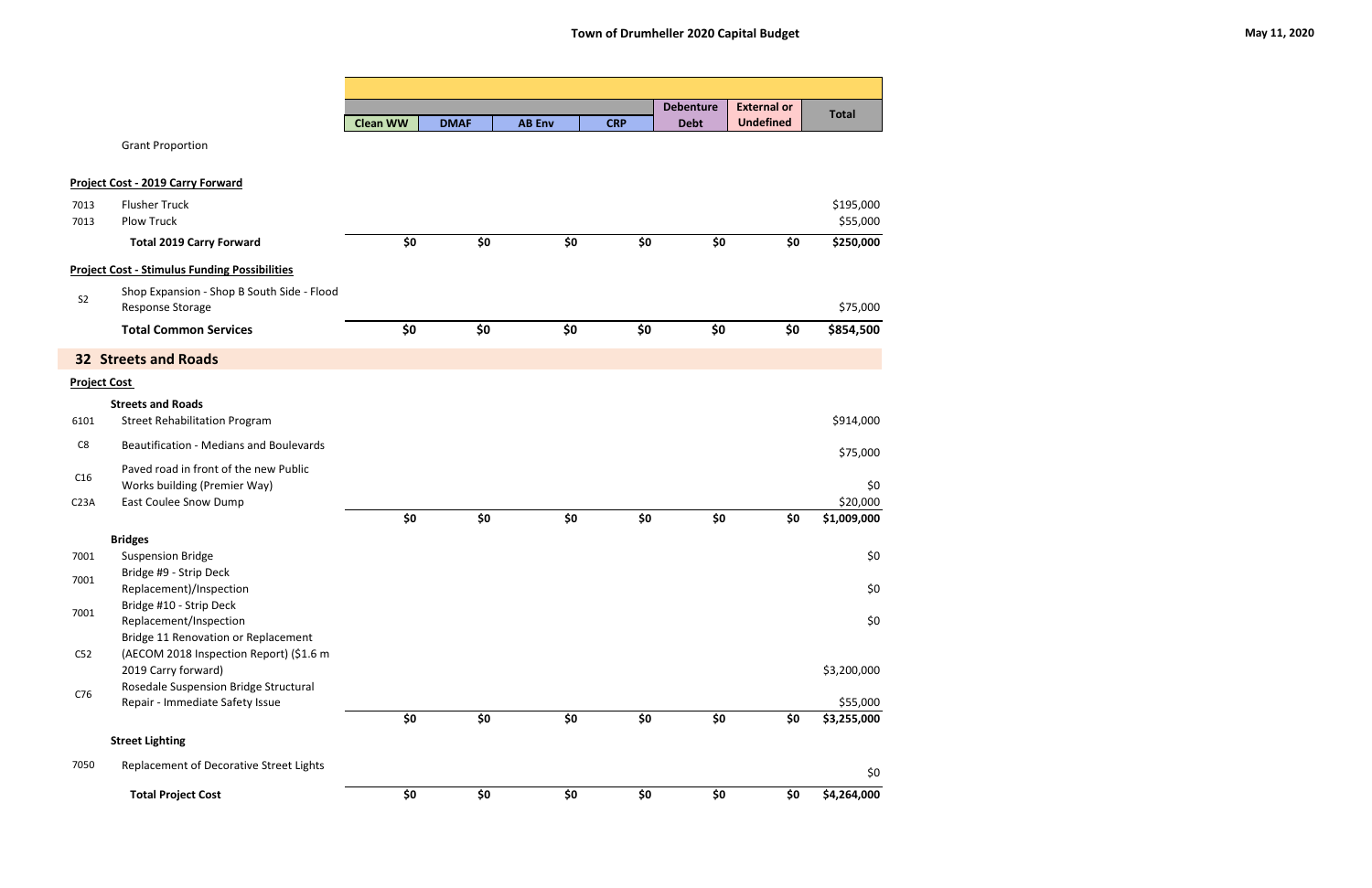|                     |                                                                   |                |                  |                   |                       |       |            |               |            |                | 2020 Funding |                 |               |
|---------------------|-------------------------------------------------------------------|----------------|------------------|-------------------|-----------------------|-------|------------|---------------|------------|----------------|--------------|-----------------|---------------|
|                     |                                                                   | 2020           |                  |                   | <b>Reserves</b>       |       |            | Sale of       |            |                |              |                 | <b>Grants</b> |
|                     |                                                                   | <b>Expense</b> | <b>Equipment</b> | <b>Facilities</b> | <b>Transportation</b> | Water | Wastewater | <b>Assets</b> | <b>MSI</b> | <b>Gas Tax</b> | <b>STIP</b>  | <b>Stimulus</b> | W4 Life       |
|                     | <b>Grant Proportion</b>                                           |                |                  |                   |                       |       |            |               |            |                | 75%          | 67%             | 56%           |
|                     | <b>Project Cost - 2019 Carry Forward</b>                          |                |                  |                   |                       |       |            |               |            |                |              |                 |               |
| 7067                | Infrastructure Master Plan                                        | \$0            |                  |                   |                       |       |            |               | \$0        |                |              |                 |               |
|                     | <b>Total 2019 Carry Forward</b>                                   | \$0            | \$0              | \$0               | \$0                   | \$0   | \$0        | \$0           | \$0        | \$0            | \$0          | \$0             | \$0           |
|                     | <b>Project Cost - Stimulus Funding Possibilities</b>              |                |                  |                   |                       |       |            |               |            |                |              |                 |               |
| <b>S12</b>          | Raymond Hill Slide                                                | \$400,000      |                  |                   | \$132,000             |       |            |               |            |                |              | \$268,000       |               |
| <b>S13</b>          | Wayne Hill Icing / Seepage                                        | \$400,000      |                  |                   | \$132,000             |       |            |               |            |                |              | \$268,000       |               |
| <b>S14</b>          | Turning Lanes for Landfill / WTP - Study,<br>Design, & Regulatory | \$30,000       |                  |                   | \$9,900               |       |            |               |            |                |              | \$20,100        |               |
| S15                 | Turning Lanes for Landfill / WTP -<br>Construction                | \$300,000      |                  |                   | \$99,000              |       |            |               |            |                |              | \$201,000       |               |
|                     | <b>Total Stimulus Possibilities</b>                               | \$1,130,000    | \$0              | \$0               | \$372,900             | \$0   | \$0        | \$0           | \$0        | \$0            | \$0          | \$757,100       | \$0           |
|                     | <b>Total Streets and Roads</b>                                    | \$5,394,000    | \$0              | \$0               | \$1,322,900           | \$0   | \$0        | \$0           | \$480,000  | \$434,000      | \$2,400,000  | \$757,100       | \$0           |
|                     | 33 Airport                                                        |                |                  |                   |                       |       |            |               |            |                |              |                 |               |
| <b>Project Cost</b> |                                                                   |                |                  |                   |                       |       |            |               |            |                |              |                 |               |
| C91                 | Airport runway lighting                                           |                |                  |                   | \$0                   |       |            |               |            |                | \$0\$        |                 |               |
|                     | <b>Total Airport</b>                                              | \$0            | \$0              | \$0               | \$0                   | \$0   | \$0        | \$0           | \$0        | \$0            | \$0          | \$0             | \$0           |
|                     | 56 Cemetery                                                       |                |                  |                   |                       |       |            |               |            |                |              |                 |               |
| <b>Project Cost</b> |                                                                   |                |                  |                   |                       |       |            |               |            |                |              |                 |               |
|                     | Purchase of new columbarium                                       |                |                  |                   |                       |       |            |               |            |                |              |                 |               |
| 7062<br>7062        | Phase 3 - fence, landscaping                                      | \$0<br>\$0     |                  | \$0<br>\$0        |                       |       |            |               |            |                |              |                 |               |
| C86                 | Phase 2 Beautification                                            | \$0            |                  | \$0               |                       |       |            |               |            |                |              |                 |               |
| C87                 | Phase 3 Stabilization & Grading Design                            | \$0            |                  | \$0               |                       |       |            |               |            |                |              |                 |               |
|                     | Phase 3 Stabilization & Grading                                   |                |                  |                   |                       |       |            |               |            |                |              |                 |               |
| C88                 | Construction                                                      | \$0            |                  | \$0               |                       |       |            |               |            |                |              |                 |               |
| C89                 | Phase 3 Improvement - Scatter Garden<br>Design                    | \$10,000       |                  | \$10,000          |                       |       |            |               |            |                |              |                 |               |
|                     | <b>Total Cemetery</b>                                             | \$10,000       | \$0              | \$10,000          | \$0                   | \$0   | \$0        | \$0           | \$0        | \$0            | \$0          | \$0             | \$0           |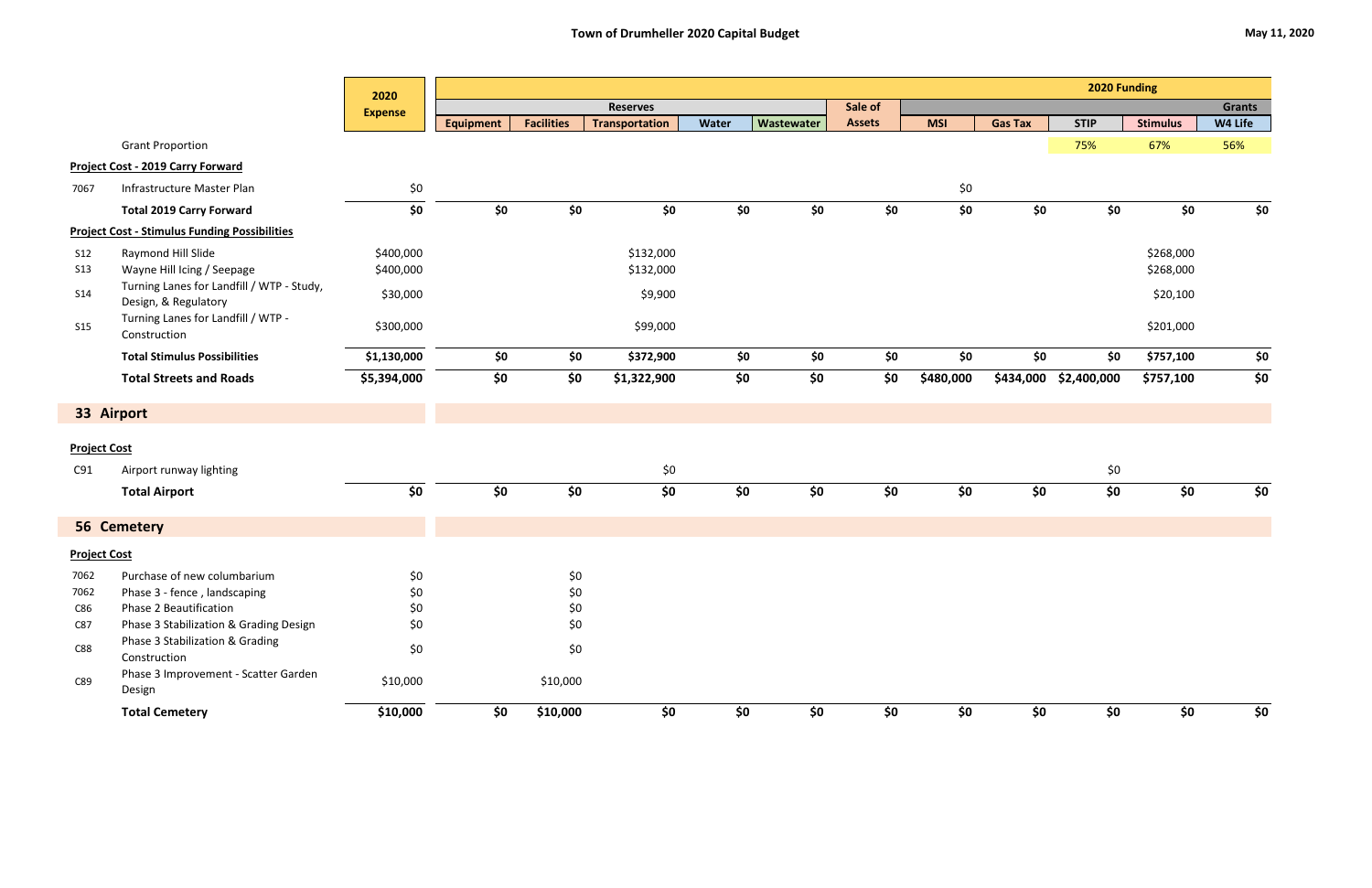|                     |                                                                   |                 |             |               |            | <b>Debenture</b> | <b>External or</b> | <b>Total</b> |
|---------------------|-------------------------------------------------------------------|-----------------|-------------|---------------|------------|------------------|--------------------|--------------|
|                     |                                                                   | <b>Clean WW</b> | <b>DMAF</b> | <b>AB Env</b> | <b>CRP</b> | <b>Debt</b>      | <b>Undefined</b>   |              |
|                     | <b>Grant Proportion</b>                                           |                 |             |               |            |                  |                    |              |
|                     | <b>Project Cost - 2019 Carry Forward</b>                          |                 |             |               |            |                  |                    |              |
| 7067                | Infrastructure Master Plan                                        |                 |             |               |            |                  |                    | \$0          |
|                     | <b>Total 2019 Carry Forward</b>                                   | \$0             | \$0         | \$0           | \$0        | \$0              | \$0                | \$0          |
|                     | <b>Project Cost - Stimulus Funding Possibilities</b>              |                 |             |               |            |                  |                    |              |
| <b>S12</b>          | Raymond Hill Slide                                                |                 |             |               |            |                  |                    | \$400,000    |
| <b>S13</b>          | Wayne Hill Icing / Seepage                                        |                 |             |               |            |                  |                    | \$400,000    |
| <b>S14</b>          | Turning Lanes for Landfill / WTP - Study,<br>Design, & Regulatory |                 |             |               |            |                  |                    | \$30,000     |
| <b>S15</b>          | Turning Lanes for Landfill / WTP -<br>Construction                |                 |             |               |            |                  |                    | \$300,000    |
|                     | <b>Total Stimulus Possibilities</b>                               | \$0             | \$0         | \$0           | \$0        | \$0              | \$0                | \$1,130,000  |
|                     | <b>Total Streets and Roads</b>                                    | \$0             | \$0         | \$0           | \$0        | \$0              | \$0                | \$5,394,000  |
|                     | 33 Airport                                                        |                 |             |               |            |                  |                    |              |
| <b>Project Cost</b> |                                                                   |                 |             |               |            |                  |                    |              |
| C91                 | Airport runway lighting                                           |                 |             |               |            |                  |                    | \$0          |
|                     | <b>Total Airport</b>                                              | \$0             | \$0         | \$0           | \$0        | \$0              | \$0                | \$0          |
|                     | <b>56 Cemetery</b>                                                |                 |             |               |            |                  |                    |              |
| <b>Project Cost</b> |                                                                   |                 |             |               |            |                  |                    |              |
| 7062                | Purchase of new columbarium                                       |                 |             |               |            |                  |                    | \$0          |
| 7062                | Phase 3 - fence, landscaping                                      |                 |             |               |            |                  |                    | \$0          |
| C86                 | Phase 2 Beautification                                            |                 |             |               |            |                  |                    | $$0$$        |
| C87                 | Phase 3 Stabilization & Grading Design                            |                 |             |               |            |                  |                    | \$0          |
| C88                 | Phase 3 Stabilization & Grading<br>Construction                   |                 |             |               |            |                  |                    | \$0          |
| C89                 | Phase 3 Improvement - Scatter Garden<br>Design                    |                 |             |               |            |                  |                    | \$10,000     |
|                     | <b>Total Cemetery</b>                                             | \$0             | \$0         | \$0           | \$0        | \$0              | \$0                | \$10,000     |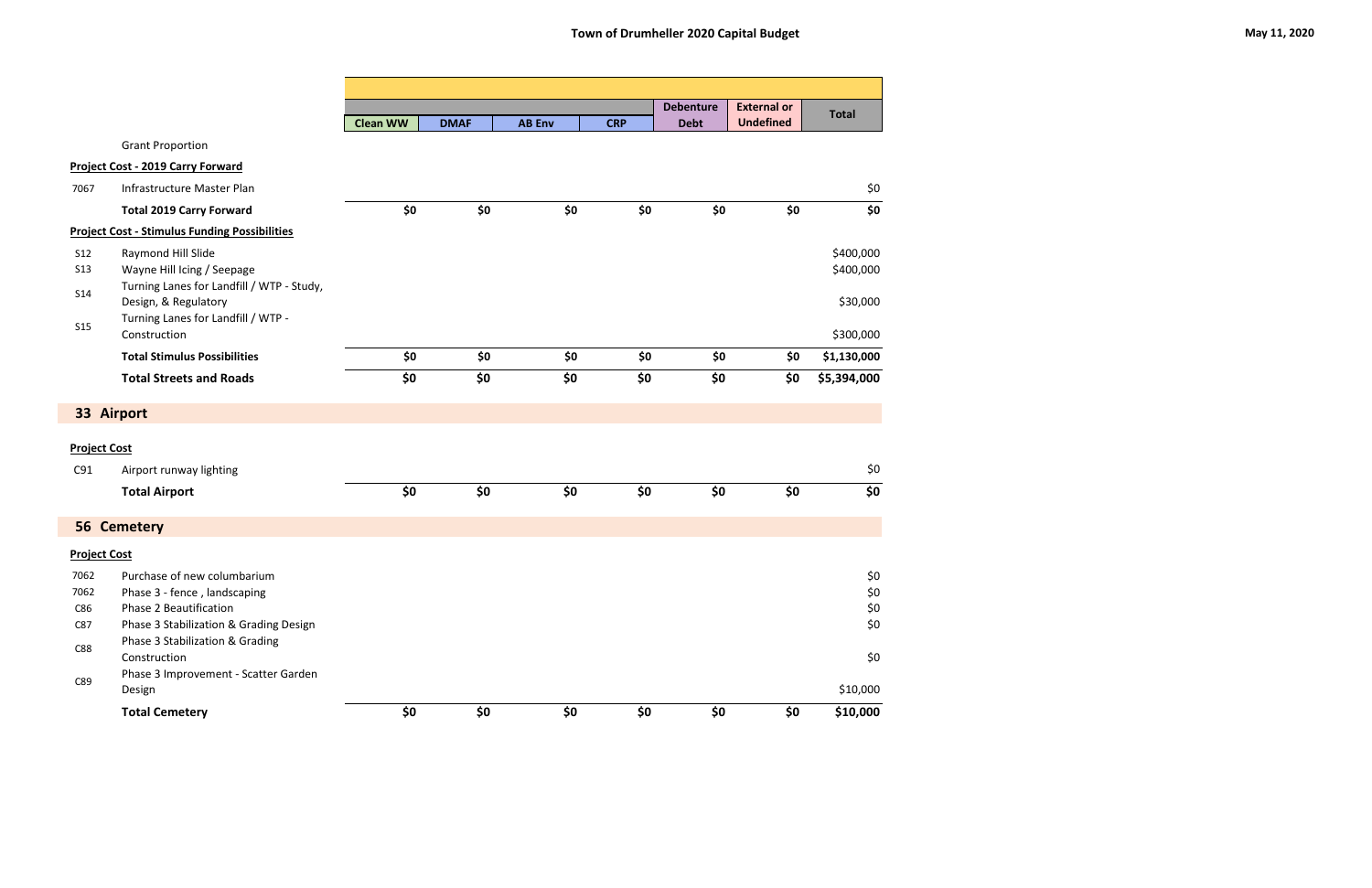|                     |                                                                                         | 2020           |           |                   |                       |       |            |               |            |                | 2020 Funding |                 |               |
|---------------------|-----------------------------------------------------------------------------------------|----------------|-----------|-------------------|-----------------------|-------|------------|---------------|------------|----------------|--------------|-----------------|---------------|
|                     |                                                                                         | <b>Expense</b> |           |                   | <b>Reserves</b>       |       |            | Sale of       |            |                |              |                 | <b>Grants</b> |
|                     |                                                                                         |                | Equipment | <b>Facilities</b> | <b>Transportation</b> | Water | Wastewater | <b>Assets</b> | <b>MSI</b> | <b>Gas Tax</b> | <b>STIP</b>  | <b>Stimulus</b> | W4 Life       |
|                     | <b>Grant Proportion</b>                                                                 |                |           |                   |                       |       |            |               |            |                | 75%          | 67%             | 56%           |
|                     | 60 Economic Development, Tourist and Community Facilities                               |                |           |                   |                       |       |            |               |            |                |              |                 |               |
| <b>Project Cost</b> |                                                                                         |                |           |                   |                       |       |            |               |            |                |              |                 |               |
| 7111                | Downtown Plaza -<br>washrooms/hardscaping/etc.                                          | \$0            |           | \$0               |                       |       |            |               |            |                |              |                 |               |
| C <sub>2</sub>      | Dinosaur Foundation - More dinosaurs in<br>town (Dino Arts Program)                     |                |           | \$0               |                       |       |            |               |            |                |              |                 |               |
| C11                 | <b>Public Art Installation</b>                                                          |                |           | \$0               |                       |       |            |               |            |                |              |                 |               |
| C <sub>29</sub>     | Decorative Lighting at Town Entrances                                                   | \$0            |           | \$0               |                       |       |            |               |            |                |              |                 |               |
| C58                 | Center st and sections of 3 ave closed to<br>traffic or build boardwalks to accommodate | \$0            |           | \$0               |                       |       |            |               |            |                |              |                 |               |
| C82                 | Nacmine Town Entrance Beautification                                                    | \$0            |           | \$0               |                       |       |            |               |            |                |              |                 |               |
| C97                 | <b>Heritage Plaques</b>                                                                 |                |           | \$0               |                       |       |            |               |            |                |              |                 |               |
| E3                  | <b>Block Party Trailer with wrap</b>                                                    | \$0            |           | \$0               |                       |       |            |               |            |                |              |                 |               |
|                     | <b>Total 2020 Project Cost</b>                                                          | \$0            | \$0       | \$0               | \$0                   |       | \$0<br>\$0 | \$0           | \$0        | \$0            | \$0          | \$0             | \$0           |
|                     | Project Cost - 2019 Carry Forward                                                       |                |           |                   |                       |       |            |               |            |                |              |                 |               |
| 7092                | Branding (Dinosaur Capital of the World)                                                | \$81,479       |           |                   | \$81,479              |       |            |               |            |                |              |                 |               |
|                     | <b>Total 2019 Carry Forward</b>                                                         | \$81,479       | \$0       | \$0               | \$81,479              |       | \$0<br>\$0 | \$0           | \$0        | \$0            | \$0          | \$0             | \$0           |
|                     | <b>Project Cost - Stimulus Funding Possibilities</b>                                    |                |           |                   |                       |       |            |               |            |                |              |                 |               |
| S <sub>1</sub>      | Small Church Parking Improvement &<br>Washroom                                          | \$150,000      |           | \$49,500          |                       |       |            |               |            |                |              | \$100,500       |               |
| S3                  | Hoodoo Facility Upgrade - parking lot<br>expansion, washroom installation               | \$800,000      |           | \$264,000         |                       |       |            |               |            |                |              | \$536,000       |               |
| <b>S22</b>          | Suspension bridge washroom replacement                                                  | \$250,000      |           | \$82,500          |                       |       |            |               |            |                |              | \$167,500       |               |
|                     | <b>Total Stimulus Possibilities</b>                                                     | \$1,200,000    | \$0       | \$396,000         | \$0                   |       | \$0<br>\$0 | \$0           | \$0        | \$0            | \$0\$        | \$804,000       | \$0           |
|                     | <b>Total Tourist and Community Facilities</b>                                           | \$1,281,479    | \$0\$     | \$396,000         | \$81,479              | \$0   | \$0        | \$0           | \$0        | \$0            | \$0          | \$804,000       | \$0           |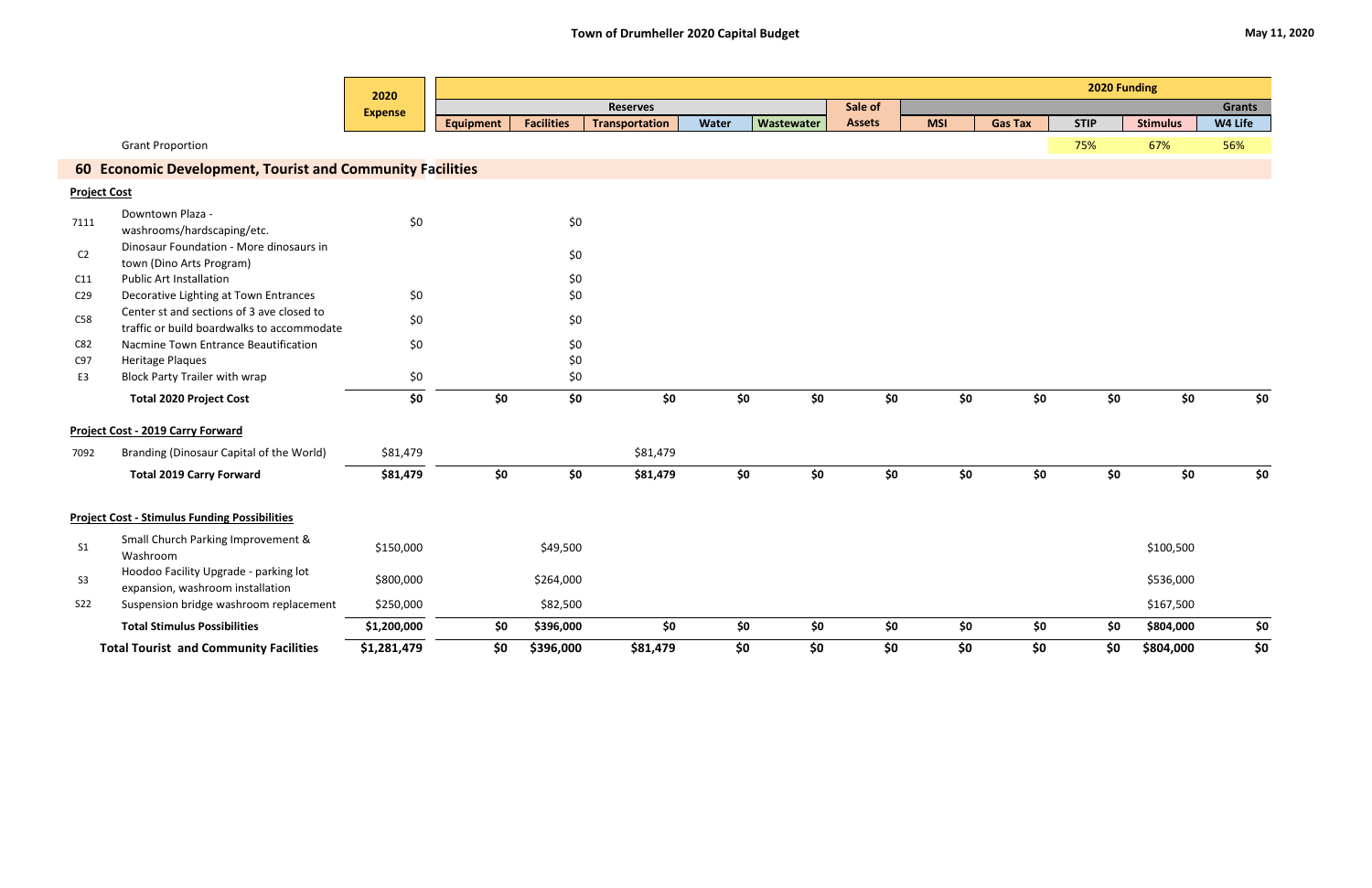|                                           |                                                                                                                                          | 2021                                                       | 2021 Funding                     |                             |                 |            |                              |               |                        |                |             |                 |               |
|-------------------------------------------|------------------------------------------------------------------------------------------------------------------------------------------|------------------------------------------------------------|----------------------------------|-----------------------------|-----------------|------------|------------------------------|---------------|------------------------|----------------|-------------|-----------------|---------------|
|                                           |                                                                                                                                          | <b>Expense</b>                                             |                                  |                             | <b>Reserves</b> |            |                              | Sale of       |                        |                |             |                 | <b>Grants</b> |
|                                           |                                                                                                                                          |                                                            | <b>Equipment</b>                 | <b>Facilities</b>           | Transportati    | Water      | Wastewater                   | <b>Assets</b> | <b>MSI</b>             | <b>Gas Tax</b> | <b>STIP</b> | <b>Stimulus</b> | W4 Life       |
|                                           | <b>Grant Proportion</b>                                                                                                                  |                                                            |                                  |                             |                 |            |                              |               |                        |                | 75%         | 67%             | 56%           |
|                                           | <b>12 Administration</b>                                                                                                                 |                                                            |                                  |                             |                 |            |                              |               |                        |                |             |                 |               |
| <b>Project Cost</b>                       |                                                                                                                                          |                                                            |                                  |                             |                 |            |                              |               |                        |                |             |                 |               |
| 7035<br>7043<br>7012<br>C61<br>E21<br>C78 | Photocopier<br>Town Hall HVAC Upgrade<br>Network/Server<br>On Air Light for Council<br>Council AV Upgrade<br>Eavestroughs Town Hall      | \$10,000<br>\$33,000<br>\$20,000<br>\$0<br>\$20,000<br>\$0 | \$10,000<br>\$20,000             | \$33,000<br>\$0<br>\$20,000 |                 |            |                              |               |                        |                |             |                 |               |
|                                           | <b>Total Project Cost</b>                                                                                                                | \$83,000                                                   | \$30,000                         | \$53,000                    | \$0             | \$0        | \$0                          | \$0           | \$0                    | \$0            | \$0         | \$0             | \$0           |
| 7012<br>7012<br>7026                      | <b>Project Cost - 2019 Carry Forward</b><br>iCity (Vadim) Software Upgrade<br>Telephone System<br>Town App                               |                                                            |                                  |                             |                 |            |                              |               |                        |                |             |                 |               |
|                                           | <b>Total 2019 Carry Forward</b>                                                                                                          | \$0                                                        | \$0                              | \$0                         | \$0             | \$0        | \$0                          | \$0           | \$0                    | \$0            | \$0         | \$0             | \$0           |
|                                           | <b>Total Administration Project Cost</b>                                                                                                 | \$83,000                                                   | \$30,000                         | \$53,000                    | \$0             | \$0        | \$0                          | \$0           | \$0                    | \$0            | \$0         | \$0             | \$0           |
|                                           | <b>20 Protective Services</b>                                                                                                            |                                                            |                                  |                             |                 |            |                              |               |                        |                |             |                 |               |
| <b>Project Cost</b>                       |                                                                                                                                          |                                                            |                                  |                             |                 |            |                              |               |                        |                |             |                 |               |
| C18                                       | <b>Police</b><br><b>RCMP Detainment Cell Renovations</b>                                                                                 | \$0                                                        |                                  |                             |                 |            |                              |               |                        |                |             |                 |               |
| 7016<br>7016<br>7016<br>E10               | <b>Fire Protection</b><br>Drumheller Pumper Truck<br>Rosedale Pumper Truck<br>Rosedale Water Tanker Truck<br>Thermal imaging camera - FD | \$0<br>\$375,000<br>\$500,000<br>\$12,000                  | \$12,000                         |                             |                 |            |                              |               | \$375,000<br>\$500,000 |                |             |                 |               |
|                                           | <b>Enforcement</b>                                                                                                                       |                                                            |                                  |                             |                 |            |                              |               |                        |                |             |                 |               |
| 7017<br>E15                               | 1/2 ton Trucks (c/w accessories)<br><b>Electronic Speed Detection Signs</b><br><b>Total 2020 Project Cost</b>                            | \$40,000<br>\$20,000<br>\$947,000                          | \$40,000<br>\$20,000<br>\$72,000 | \$0                         | \$0             | \$0        | $\overline{\boldsymbol{50}}$ | \$0           | \$875,000              | \$0            | \$0         | \$0             | \$0           |
|                                           |                                                                                                                                          |                                                            |                                  |                             |                 |            |                              |               |                        |                |             |                 |               |
|                                           | <b>Project Cost - 2019 Carry Forward</b>                                                                                                 |                                                            |                                  |                             |                 |            |                              |               |                        |                |             |                 |               |
| 6362                                      | <b>Fire Department Lockers</b>                                                                                                           |                                                            | \$0                              |                             | \$0             |            |                              |               |                        |                | \$0         |                 |               |
|                                           | <b>Total 2019 Carry Forward</b><br><b>Total Protective Services</b>                                                                      | \$0<br>\$947,000                                           |                                  | \$0<br>\$0                  | \$0             | \$0<br>\$0 | \$0<br>\$0                   | \$0<br>\$0    | \$0                    | \$0<br>\$0     | \$0         | \$0<br>\$0      | \$0<br>\$0    |
|                                           |                                                                                                                                          |                                                            | \$72,000                         |                             |                 |            |                              |               | \$875,000              |                |             |                 |               |
|                                           | <b>31 Common Services</b>                                                                                                                |                                                            |                                  |                             |                 |            |                              |               |                        |                |             |                 |               |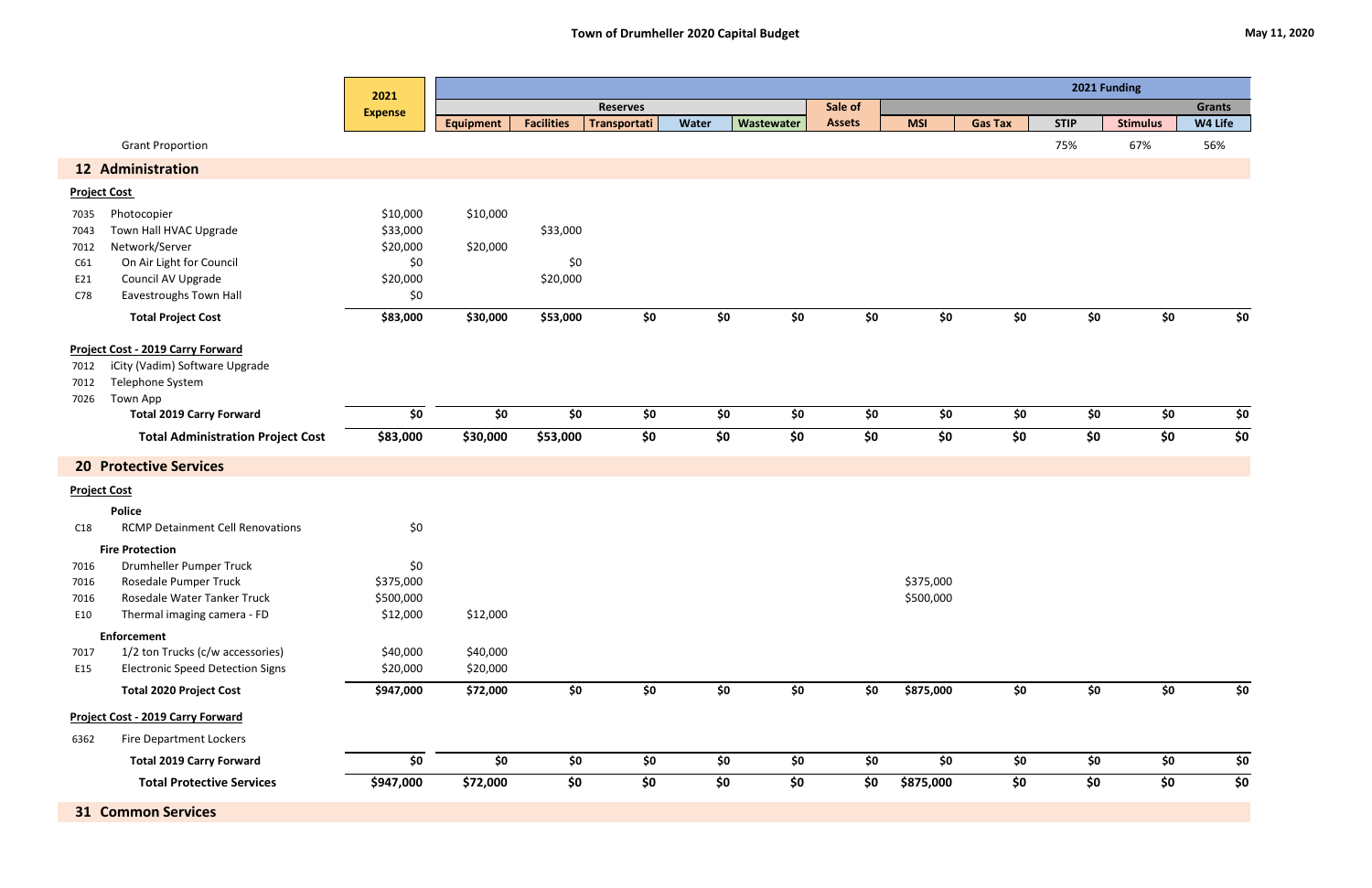|                                           |                                                                                                                                          |                 |             |               |            | <b>Debenture</b> | <b>External or</b> | <b>Total</b>                                               |
|-------------------------------------------|------------------------------------------------------------------------------------------------------------------------------------------|-----------------|-------------|---------------|------------|------------------|--------------------|------------------------------------------------------------|
|                                           |                                                                                                                                          | <b>Clean WW</b> | <b>DMAF</b> | <b>AB Env</b> | <b>CRP</b> | <b>Debt</b>      | <b>Undefined</b>   |                                                            |
|                                           | <b>Grant Proportion</b>                                                                                                                  |                 |             |               |            |                  |                    |                                                            |
|                                           | <b>12 Administration</b>                                                                                                                 |                 |             |               |            |                  |                    |                                                            |
| <b>Project Cost</b>                       |                                                                                                                                          |                 |             |               |            |                  |                    |                                                            |
| 7035<br>7043<br>7012<br>C61<br>E21<br>C78 | Photocopier<br>Town Hall HVAC Upgrade<br>Network/Server<br>On Air Light for Council<br>Council AV Upgrade<br>Eavestroughs Town Hall      |                 |             |               |            |                  |                    | \$10,000<br>\$33,000<br>\$20,000<br>\$0<br>\$20,000<br>\$0 |
|                                           | <b>Total Project Cost</b>                                                                                                                | \$0             | \$0         | \$0           | \$0        | \$0              | \$0                | \$83,000                                                   |
| 7012<br>7012<br>7026                      | <b>Project Cost - 2019 Carry Forward</b><br>iCity (Vadim) Software Upgrade<br>Telephone System<br><b>Town App</b>                        |                 |             |               |            |                  |                    | \$0<br>\$0<br>\$0<br>$\frac{$0}{$0}$                       |
|                                           | <b>Total 2019 Carry Forward</b>                                                                                                          | \$0             | \$0         | \$0           | \$0        | \$0              | \$0                |                                                            |
|                                           | <b>Total Administration Project Cost</b>                                                                                                 | \$0             | \$0         | \$0           | \$0        | \$0              | \$0                | \$83,000                                                   |
|                                           | <b>20 Protective Services</b>                                                                                                            |                 |             |               |            |                  |                    |                                                            |
| <b>Project Cost</b>                       |                                                                                                                                          |                 |             |               |            |                  |                    |                                                            |
| C18                                       | <b>Police</b><br><b>RCMP Detainment Cell Renovations</b>                                                                                 |                 |             |               |            |                  |                    | \$0                                                        |
| 7016<br>7016<br>7016<br>E10               | <b>Fire Protection</b><br>Drumheller Pumper Truck<br>Rosedale Pumper Truck<br>Rosedale Water Tanker Truck<br>Thermal imaging camera - FD |                 |             |               |            |                  |                    | \$0<br>\$375,000<br>\$500,000<br>\$12,000                  |
|                                           | <b>Enforcement</b>                                                                                                                       |                 |             |               |            |                  |                    |                                                            |
| 7017<br>E15                               | 1/2 ton Trucks (c/w accessories)<br><b>Electronic Speed Detection Signs</b>                                                              |                 |             |               |            |                  |                    | \$40,000<br>\$20,000                                       |
|                                           | <b>Total 2020 Project Cost</b>                                                                                                           | \$0             | \$0         | \$0           | \$0        | \$0              | \$0                | \$947,000                                                  |
|                                           | <b>Project Cost - 2019 Carry Forward</b>                                                                                                 |                 |             |               |            |                  |                    |                                                            |
| 6362                                      | <b>Fire Department Lockers</b>                                                                                                           |                 |             |               |            |                  |                    | \$0                                                        |
|                                           | <b>Total 2019 Carry Forward</b>                                                                                                          | \$0             | \$0         | \$0           | \$0        | \$0              | \$0                | \$0                                                        |
|                                           | <b>Total Protective Services</b>                                                                                                         | \$0             | \$0         | \$0           | \$0        | \$0              | \$0                | \$947,000                                                  |
|                                           | <b>31 Common Services</b>                                                                                                                |                 |             |               |            |                  |                    |                                                            |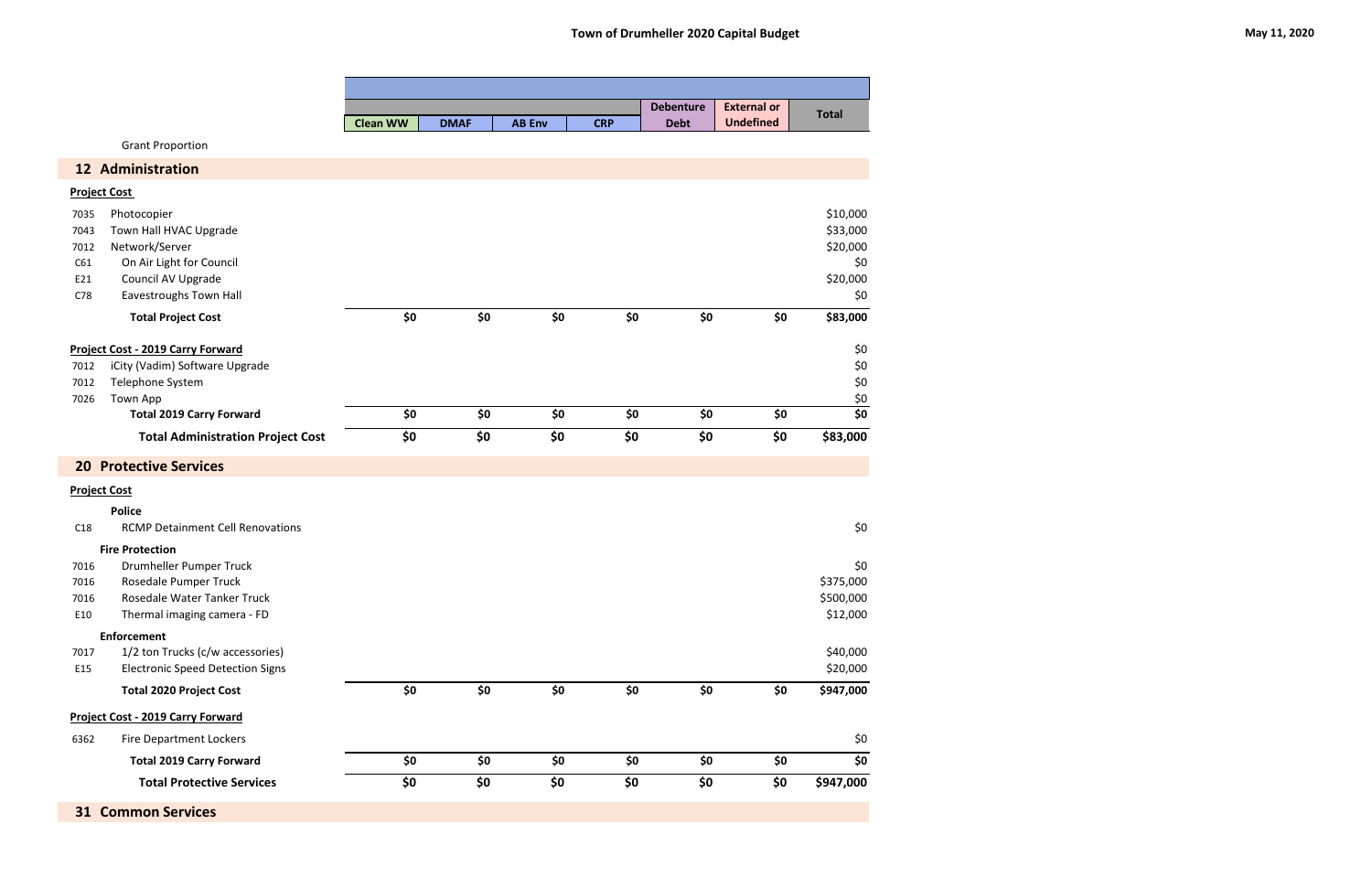|                     |                                                      | 2021           |                  |                   |                 |              |            |               | 2021 Funding |                |             |                 |               |
|---------------------|------------------------------------------------------|----------------|------------------|-------------------|-----------------|--------------|------------|---------------|--------------|----------------|-------------|-----------------|---------------|
|                     |                                                      | <b>Expense</b> |                  |                   | <b>Reserves</b> |              |            | Sale of       |              |                |             |                 | <b>Grants</b> |
|                     |                                                      |                | <b>Equipment</b> | <b>Facilities</b> | Transportati    | <b>Water</b> | Wastewater | <b>Assets</b> | <b>MSI</b>   | <b>Gas Tax</b> | <b>STIP</b> | <b>Stimulus</b> | W4 Life       |
|                     | <b>Grant Proportion</b>                              |                |                  |                   |                 |              |            |               |              |                | 75%         | 67%             | 56%           |
| <b>Project Cost</b> |                                                      |                |                  |                   |                 |              |            |               |              |                |             |                 |               |
|                     | <b>Trucks and Other Vehicles</b>                     |                |                  |                   |                 |              |            |               |              |                |             |                 |               |
| 6901                | Vehicles                                             | \$0            |                  |                   |                 |              |            |               |              |                |             |                 |               |
| 6902                | 1/2 ton extended cab / cabs                          | \$35,000       | \$35,000         |                   |                 |              |            |               |              |                |             |                 |               |
| 6902                | 3/4 ton trucks 4x4                                   | \$38,000       | \$38,000         |                   |                 |              |            |               |              |                |             |                 |               |
| 7013                | Sander 10 Yard                                       | \$0            |                  |                   |                 |              |            |               |              |                |             |                 |               |
| 7013                | 15' Truck Box                                        | \$50,000       | \$50,000         |                   |                 |              |            |               |              |                |             |                 |               |
| 7013                | 1 ton (+) truck/service body                         |                |                  |                   |                 |              |            |               | \$0          |                |             |                 |               |
| 7013                | Tandems                                              | \$0            |                  |                   |                 |              |            |               |              |                |             |                 |               |
| 7013                | Pole Cat                                             | \$0            |                  |                   |                 |              |            |               |              |                |             |                 |               |
| E9                  | Snowplow and hydraulics for 1t truck                 | \$0            |                  |                   |                 |              |            |               |              |                |             |                 |               |
|                     | New Hydrovac - Combination unit (2019                |                |                  |                   |                 |              |            |               |              |                |             |                 |               |
| E17                 | carry forward)                                       | \$0            |                  |                   |                 |              |            |               |              |                |             |                 |               |
| E19                 | Power tailgate lift - Tommy Gate                     | \$7,500        | \$7,500          |                   |                 |              |            |               |              |                |             |                 |               |
|                     |                                                      | \$130,500      | \$130,500        | \$0               | \$0             |              | \$0<br>\$0 | \$0           | \$0          | \$0            | \$0         | \$0             | \$0           |
|                     | <b>Machinery and Equipment</b>                       |                |                  |                   |                 |              |            |               |              |                |             |                 |               |
| 7014                | Grader                                               | \$400,000      |                  |                   |                 |              |            |               | \$400,000    |                |             |                 |               |
| 7014                | Skid Steer/Bobcat                                    | \$0            |                  |                   |                 |              |            |               |              |                |             |                 |               |
| 7014                | Snow Blower attachment                               | \$45,000       | \$45,000         |                   |                 |              |            |               |              |                |             |                 |               |
| 7014                | Portable compressor                                  | \$0            |                  |                   |                 |              |            |               |              |                |             |                 |               |
| 7014                | Angle Broom                                          | \$0            |                  |                   |                 |              |            |               |              |                |             |                 |               |
| 7014                | Hydraulic rammer                                     | \$0            |                  |                   |                 |              |            |               |              |                |             |                 |               |
| 7014                | Snow blade                                           | \$10,000       | \$10,000         |                   |                 |              |            |               |              |                |             |                 |               |
| E4                  | New sander installation on existing tandem           | \$0            |                  |                   |                 |              |            |               |              |                |             |                 |               |
|                     |                                                      | \$455,000 #    | \$55,000         | \$0               | \$0             |              | \$0<br>\$0 | \$0\$         | \$400,000    | \$0            | \$0         | \$0             | \$0           |
|                     | <b>Shop Facilities</b>                               |                |                  |                   |                 |              |            |               |              |                |             |                 |               |
| C4                  | Public Works LED Light Upgrade                       | \$35,000       |                  | \$35,000          |                 |              |            |               |              |                |             |                 |               |
| C23B                | East Coulee Yard                                     | \$0            |                  |                   |                 |              |            |               |              |                |             |                 |               |
| C62                 | Move PW fill station                                 | \$0            |                  |                   |                 |              |            |               |              |                |             |                 |               |
|                     | <b>General Upgrades</b>                              | \$0            |                  |                   |                 |              |            |               |              |                |             |                 |               |
|                     |                                                      | \$35,000 #     | \$0              | \$35,000          | \$0             |              | \$0<br>\$0 | \$0           | \$0          | \$0            | \$0         | \$0             | \$0           |
|                     | <b>Total Project Cost</b>                            | \$620,500      | \$185,500        | \$35,000          | \$0             |              | \$0<br>\$0 | \$0           | \$400,000    | \$0            | \$0         | \$0             | \$0           |
|                     |                                                      |                |                  |                   |                 |              |            |               |              |                |             |                 |               |
|                     | <b>Project Cost - 2019 Carry Forward</b>             |                |                  |                   |                 |              |            |               |              |                |             |                 |               |
| 7013                | <b>Flusher Truck</b>                                 |                |                  |                   |                 |              |            |               |              |                |             |                 |               |
| 7013                | Plow Truck                                           |                |                  |                   |                 |              |            |               |              |                |             |                 |               |
|                     | <b>Total 2019 Carry Forward</b>                      | \$0            | \$0              | \$0               | \$0             |              | \$0<br>\$0 | \$0           | \$0          | \$0            | \$0         | \$0             | \$0           |
|                     | <b>Project Cost - Stimulus Funding Possibilities</b> |                |                  |                   |                 |              |            |               |              |                |             |                 |               |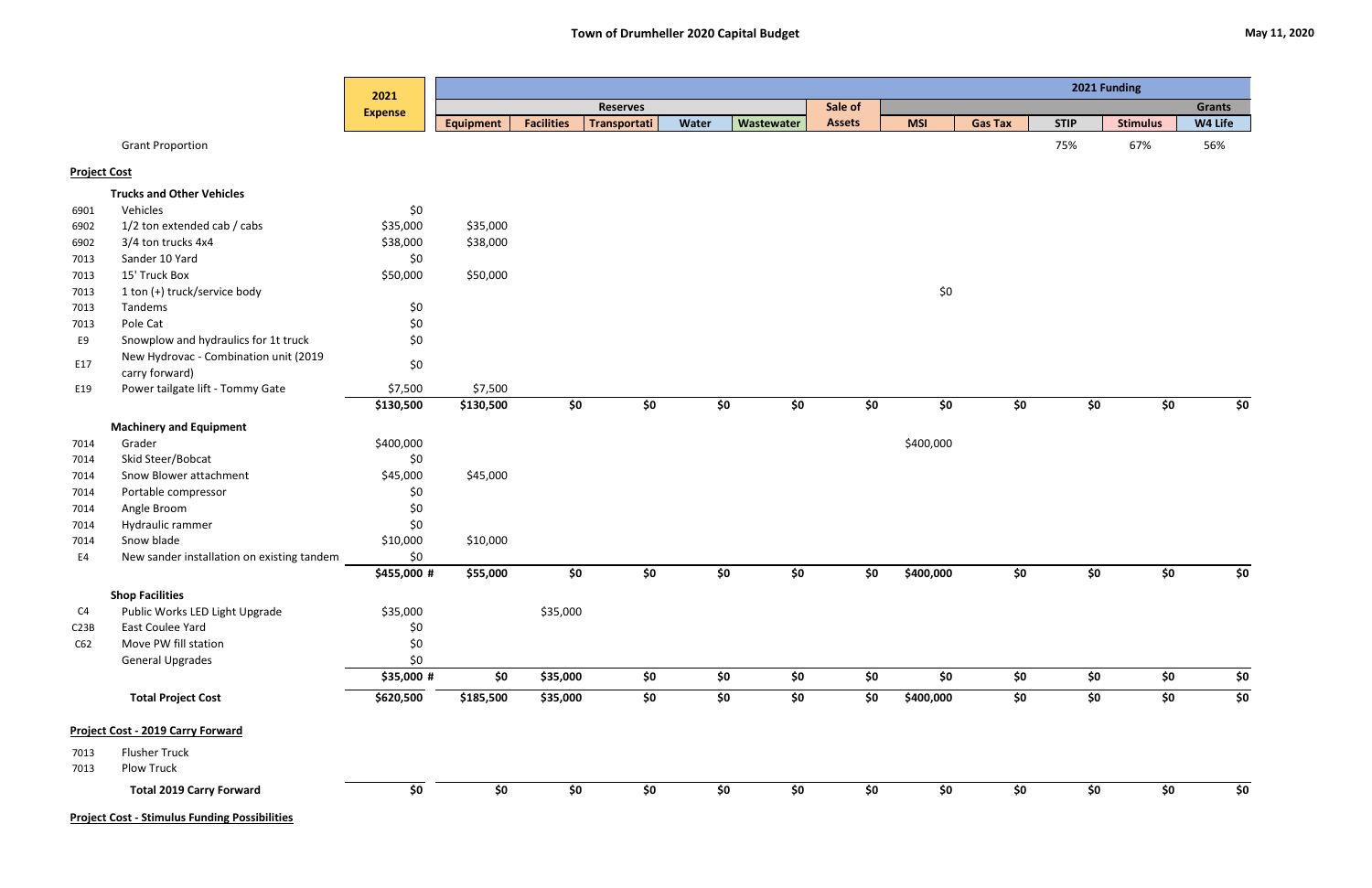|                |                                            |                 |             |               |            | <b>Debenture</b> | <b>External or</b> | <b>Total</b>              |
|----------------|--------------------------------------------|-----------------|-------------|---------------|------------|------------------|--------------------|---------------------------|
|                |                                            | <b>Clean WW</b> | <b>DMAF</b> | <b>AB Env</b> | <b>CRP</b> | <b>Debt</b>      | <b>Undefined</b>   |                           |
|                | <b>Grant Proportion</b>                    |                 |             |               |            |                  |                    |                           |
|                | <b>Project Cost</b>                        |                 |             |               |            |                  |                    |                           |
|                | <b>Trucks and Other Vehicles</b>           |                 |             |               |            |                  |                    | \$0                       |
| 6901           | Vehicles                                   |                 |             |               |            |                  |                    | \$0                       |
| 6902           | 1/2 ton extended cab / cabs                |                 |             |               |            |                  |                    | \$35,000                  |
| 6902           | 3/4 ton trucks 4x4                         |                 |             |               |            |                  |                    | \$38,000                  |
| 7013           | Sander 10 Yard                             |                 |             |               |            |                  |                    | \$0                       |
| 7013           | 15' Truck Box                              |                 |             |               |            |                  |                    | \$50,000                  |
| 7013           | 1 ton (+) truck/service body               |                 |             |               |            |                  |                    | \$0                       |
| 7013           | Tandems                                    |                 |             |               |            |                  |                    | \$0                       |
| 7013           | Pole Cat                                   |                 |             |               |            |                  |                    | $$0$$                     |
| E9             | Snowplow and hydraulics for 1t truck       |                 |             |               |            |                  |                    | \$0                       |
| E17            | New Hydrovac - Combination unit (2019      |                 |             |               |            |                  |                    |                           |
|                | carry forward)                             |                 |             |               |            |                  |                    | \$0                       |
| E19            | Power tailgate lift - Tommy Gate           |                 |             |               |            |                  |                    | \$7,500                   |
|                |                                            | \$0             | \$0         | \$0           | \$0        | \$0              | \$0                | \$130,500                 |
|                | <b>Machinery and Equipment</b>             |                 |             |               |            |                  |                    | \$0                       |
| 7014           | Grader                                     |                 |             |               |            |                  |                    | \$400,000                 |
| 7014           | Skid Steer/Bobcat                          |                 |             |               |            |                  |                    | \$0                       |
| 7014           | Snow Blower attachment                     |                 |             |               |            |                  |                    | \$45,000                  |
| 7014           | Portable compressor                        |                 |             |               |            |                  |                    | \$0                       |
| 7014           | Angle Broom                                |                 |             |               |            |                  |                    | \$0                       |
| 7014           | Hydraulic rammer                           |                 |             |               |            |                  |                    | \$0                       |
| 7014           | Snow blade                                 |                 |             |               |            |                  |                    | \$10,000                  |
| E4             | New sander installation on existing tandem |                 |             |               |            |                  |                    | \$0                       |
|                |                                            | \$0             | \$0         | \$0           | \$0        | \$0              | \$0                | \$455,000<br>$\mathbf{v}$ |
|                | <b>Shop Facilities</b>                     |                 |             |               |            |                  |                    | $$0$$                     |
| C <sub>4</sub> | Public Works LED Light Upgrade             |                 |             |               |            |                  |                    | \$35,000                  |
| C23B           | <b>East Coulee Yard</b>                    |                 |             |               |            |                  |                    | \$0                       |
| C62            | Move PW fill station                       |                 |             |               |            |                  |                    | $$0$$                     |
|                | <b>General Upgrades</b>                    |                 |             |               |            |                  |                    | $$0$$                     |
|                |                                            | \$0             | \$0         | \$0           | \$0        | \$0              | \$0                | \$35,000                  |
|                | <b>Total Project Cost</b>                  | \$0             | \$0         | \$0           | \$0        | \$0              | \$0                | \$620,500                 |
|                |                                            |                 |             |               |            |                  |                    |                           |
|                | <b>Project Cost - 2019 Carry Forward</b>   |                 |             |               |            |                  |                    |                           |
| 7013           | <b>Flusher Truck</b>                       |                 |             |               |            |                  |                    | \$0                       |
| 7013           | <b>Plow Truck</b>                          |                 |             |               |            |                  |                    | $$0$$                     |
|                | <b>Total 2019 Carry Forward</b>            | \$0             | \$0         | \$0           | \$0        | \$0              | \$0                | \$0                       |

**Project Cost - Stimulus Funding Possibilities**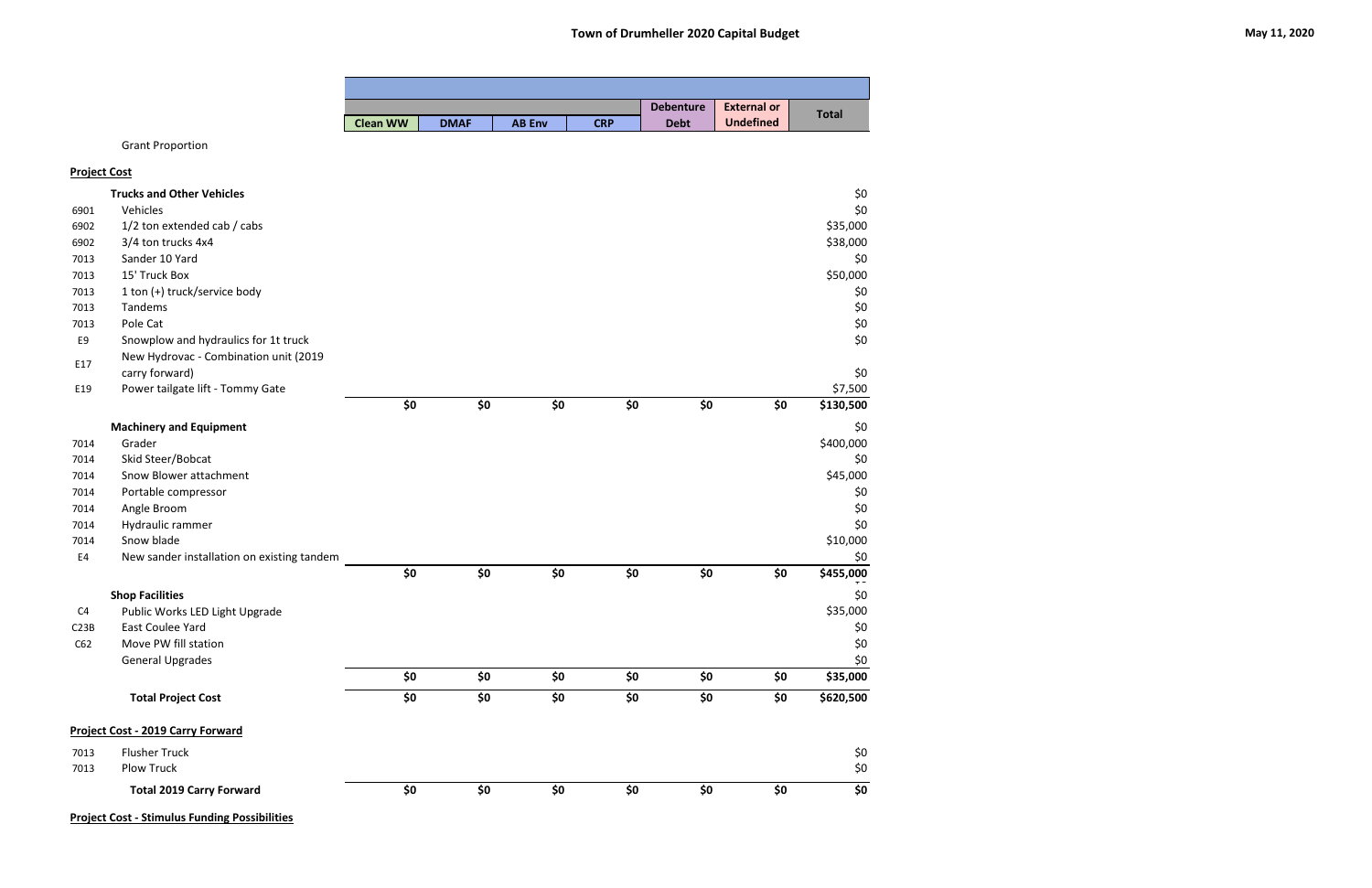|                     |                                                                                | 2021                 |                  |                   |                 |       |            |               |            |                |             | 2021 Funding    |               |
|---------------------|--------------------------------------------------------------------------------|----------------------|------------------|-------------------|-----------------|-------|------------|---------------|------------|----------------|-------------|-----------------|---------------|
|                     |                                                                                | <b>Expense</b>       |                  |                   | <b>Reserves</b> |       |            | Sale of       |            |                |             |                 | <b>Grants</b> |
|                     |                                                                                |                      | <b>Equipment</b> | <b>Facilities</b> | Transportati    | Water | Wastewater | <b>Assets</b> | <b>MSI</b> | <b>Gas Tax</b> | <b>STIP</b> | <b>Stimulus</b> | W4 Life       |
|                     | <b>Grant Proportion</b>                                                        |                      |                  |                   |                 |       |            |               |            |                | 75%         | 67%             | 56%           |
| S <sub>2</sub>      | Shop Expansion - Shop B South Side - Flood<br>Response Storage                 | \$0                  |                  |                   |                 |       |            |               |            |                |             |                 |               |
|                     | <b>Total Common Services</b>                                                   | \$620,500            | \$185,500        | \$35,000          | \$0             | \$0   | \$0        | \$0           | \$400,000  | \$0            | \$0         | \$0             | \$0           |
|                     | <b>32 Streets and Roads</b>                                                    |                      |                  |                   |                 |       |            |               |            |                |             |                 |               |
| <b>Project Cost</b> |                                                                                |                      |                  |                   |                 |       |            |               |            |                |             |                 |               |
|                     | <b>Streets and Roads</b>                                                       |                      |                  |                   |                 |       |            |               |            |                |             |                 |               |
| 6101                | <b>Street Rehabilitation Program</b>                                           | \$1,000,000          |                  |                   | \$86,000        |       |            |               | \$480,000  | \$434,000      |             |                 |               |
| C8                  | <b>Beautification - Medians and Boulevards</b>                                 | \$75,000             |                  |                   | \$75,000        |       |            |               |            |                |             |                 |               |
| C16                 | Paved road in front of the new Public                                          |                      |                  |                   | $$0$$           |       |            |               |            |                |             |                 |               |
|                     | Works building (Premier Way)                                                   |                      |                  |                   |                 |       |            |               |            |                |             |                 |               |
| C <sub>23A</sub>    | <b>East Coulee Snow Dump</b>                                                   | \$0<br>\$1,075,000 # | \$0              | \$0               | \$161,000       | \$0   | \$0        | \$0           | \$480,000  | \$434,000      | \$0         | \$0             | \$0           |
|                     | <b>Bridges</b>                                                                 |                      |                  |                   |                 |       |            |               |            |                |             |                 |               |
| 7001                | <b>Suspension Bridge</b>                                                       | \$44,000             |                  |                   | \$44,000        |       |            |               |            |                |             |                 |               |
|                     | Bridge #9 - Strip Deck                                                         |                      |                  |                   |                 |       |            |               |            |                |             |                 |               |
| 7001                | Replacement)/Inspection                                                        | \$43,500             |                  |                   | \$43,500        |       |            |               |            |                |             |                 |               |
| 7001                | Bridge #10 - Strip Deck                                                        | \$0                  |                  |                   |                 |       |            |               |            |                |             |                 |               |
|                     | Replacement/Inspection                                                         |                      |                  |                   |                 |       |            |               |            |                |             |                 |               |
| C52                 | Bridge 11 Renovation or Replacement<br>(AECOM 2018 Inspection Report) (\$1.6 m | \$0                  |                  |                   | $$0$$           |       |            |               |            |                |             |                 |               |
|                     | 2019 Carry forward)                                                            |                      |                  |                   |                 |       |            |               |            |                |             |                 |               |
|                     | Rosedale Suspension Bridge Structural                                          |                      |                  |                   |                 |       |            |               |            |                |             |                 |               |
| C76                 | Repair - Immediate Safety Issue                                                | \$0                  |                  |                   |                 |       |            |               |            |                |             |                 |               |
|                     |                                                                                | \$87,500 #           | \$0              | \$0               | \$87,500        | \$0   | \$0        | \$0           | \$0        | \$0            | \$0         | \$0             | \$0           |
|                     | <b>Street Lighting</b>                                                         |                      |                  |                   |                 |       |            |               |            |                |             |                 |               |
| 7050                | Replacement of Decorative Street Lights                                        | \$20,000             |                  |                   | \$20,000        |       |            |               |            |                |             |                 |               |
|                     | <b>Total Project Cost</b>                                                      | \$1,182,500          | \$0              | \$0               | \$268,500       | \$0   | \$0        | \$0           | \$480,000  | \$434,000      | \$0         | \$0             | \$0           |
|                     | <b>Project Cost - 2019 Carry Forward</b>                                       |                      |                  |                   |                 |       |            |               |            |                |             |                 |               |
| 7067                | Infrastructure Master Plan                                                     |                      |                  |                   |                 |       |            |               |            |                |             |                 |               |
|                     | <b>Total 2019 Carry Forward</b>                                                | \$0                  | \$0              | \$0               | \$0             | \$0   | \$0        | \$0           | \$0        | \$0            | \$0         | \$0             | \$0           |
|                     | <b>Project Cost - Stimulus Funding Possibilities</b>                           |                      |                  |                   |                 |       |            |               |            |                |             |                 |               |
| <b>S12</b>          | Raymond Hill Slide                                                             | \$0                  |                  |                   |                 |       |            |               |            |                |             |                 |               |
| <b>S13</b>          | Wayne Hill Icing / Seepage                                                     | \$0                  |                  |                   |                 |       |            |               |            |                |             |                 |               |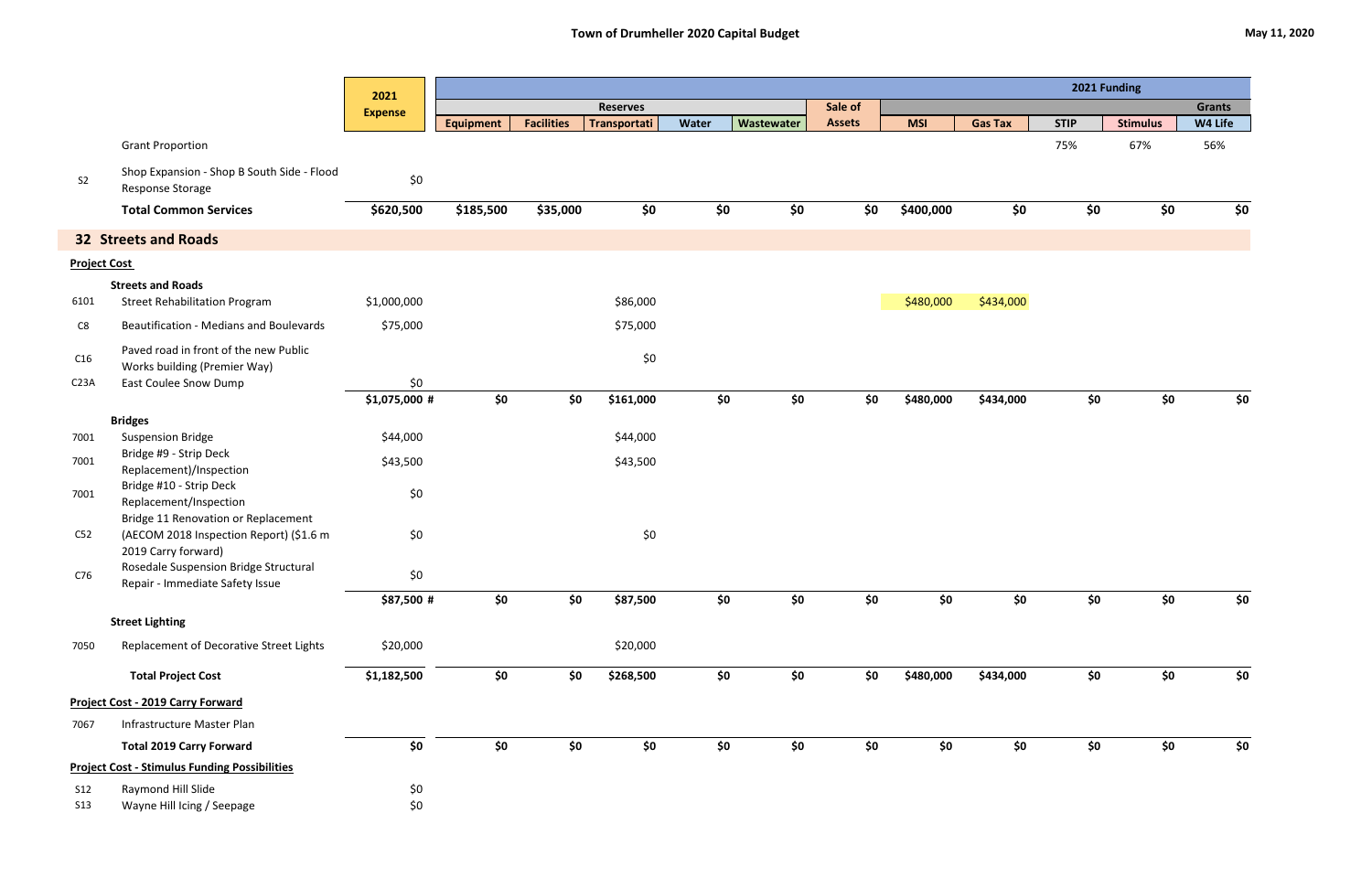|                     |                                                                                |                 |             |               |            | <b>Debenture</b> | <b>External or</b> | <b>Total</b> |
|---------------------|--------------------------------------------------------------------------------|-----------------|-------------|---------------|------------|------------------|--------------------|--------------|
|                     |                                                                                | <b>Clean WW</b> | <b>DMAF</b> | <b>AB Env</b> | <b>CRP</b> | <b>Debt</b>      | <b>Undefined</b>   |              |
|                     | <b>Grant Proportion</b>                                                        |                 |             |               |            |                  |                    |              |
| S <sub>2</sub>      | Shop Expansion - Shop B South Side - Flood<br><b>Response Storage</b>          |                 |             |               |            |                  |                    | \$0          |
|                     | <b>Total Common Services</b>                                                   | \$0             | \$0         | \$0           | \$0        | \$0              | \$0                | \$620,500    |
|                     | <b>32 Streets and Roads</b>                                                    |                 |             |               |            |                  |                    |              |
| <b>Project Cost</b> |                                                                                |                 |             |               |            |                  |                    |              |
|                     | <b>Streets and Roads</b>                                                       |                 |             |               |            |                  |                    |              |
| 6101                | <b>Street Rehabilitation Program</b>                                           |                 |             |               |            |                  |                    | \$1,000,000  |
| C8                  | <b>Beautification - Medians and Boulevards</b>                                 |                 |             |               |            |                  |                    | \$75,000     |
| C16                 | Paved road in front of the new Public                                          |                 |             |               |            |                  |                    |              |
| C <sub>23A</sub>    | Works building (Premier Way)<br><b>East Coulee Snow Dump</b>                   |                 |             |               |            |                  |                    | \$0<br>\$0   |
|                     |                                                                                | \$0             | \$0         | \$0           | \$0        | \$0              | \$0                | \$1,075,000  |
|                     | <b>Bridges</b>                                                                 |                 |             |               |            |                  |                    |              |
| 7001                | <b>Suspension Bridge</b>                                                       |                 |             |               |            |                  |                    | \$44,000     |
| 7001                | Bridge #9 - Strip Deck<br>Replacement)/Inspection                              |                 |             |               |            |                  |                    | \$43,500     |
|                     | Bridge #10 - Strip Deck                                                        |                 |             |               |            |                  |                    |              |
| 7001                | Replacement/Inspection                                                         |                 |             |               |            |                  |                    | \$0          |
| C52                 | Bridge 11 Renovation or Replacement<br>(AECOM 2018 Inspection Report) (\$1.6 m |                 |             |               |            |                  |                    |              |
|                     | 2019 Carry forward)                                                            |                 |             |               |            |                  |                    | \$0          |
| C76                 | Rosedale Suspension Bridge Structural                                          |                 |             |               |            |                  |                    |              |
|                     | Repair - Immediate Safety Issue                                                |                 |             |               |            |                  |                    | \$0          |
|                     |                                                                                | \$0             | \$0         | \$0           | \$0        | \$0              | \$0                | \$87,500     |
|                     | <b>Street Lighting</b>                                                         |                 |             |               |            |                  |                    |              |
| 7050                | Replacement of Decorative Street Lights                                        |                 |             |               |            |                  |                    | \$20,000     |
|                     | <b>Total Project Cost</b>                                                      | \$0             | \$0         | \$0           | \$0        | \$0              | \$0                | \$1,182,500  |
|                     | Project Cost - 2019 Carry Forward                                              |                 |             |               |            |                  |                    |              |
| 7067                | Infrastructure Master Plan                                                     |                 |             |               |            |                  |                    | \$0          |
|                     | <b>Total 2019 Carry Forward</b>                                                | \$0             | \$0         | \$0           | \$0        | \$0              | \$0                | \$0          |
|                     | <b>Project Cost - Stimulus Funding Possibilities</b>                           |                 |             |               |            |                  |                    |              |
| <b>S12</b>          | Raymond Hill Slide                                                             |                 |             |               |            |                  |                    | \$0          |
| <b>S13</b>          | Wayne Hill Icing / Seepage                                                     |                 |             |               |            |                  |                    | $$0$$        |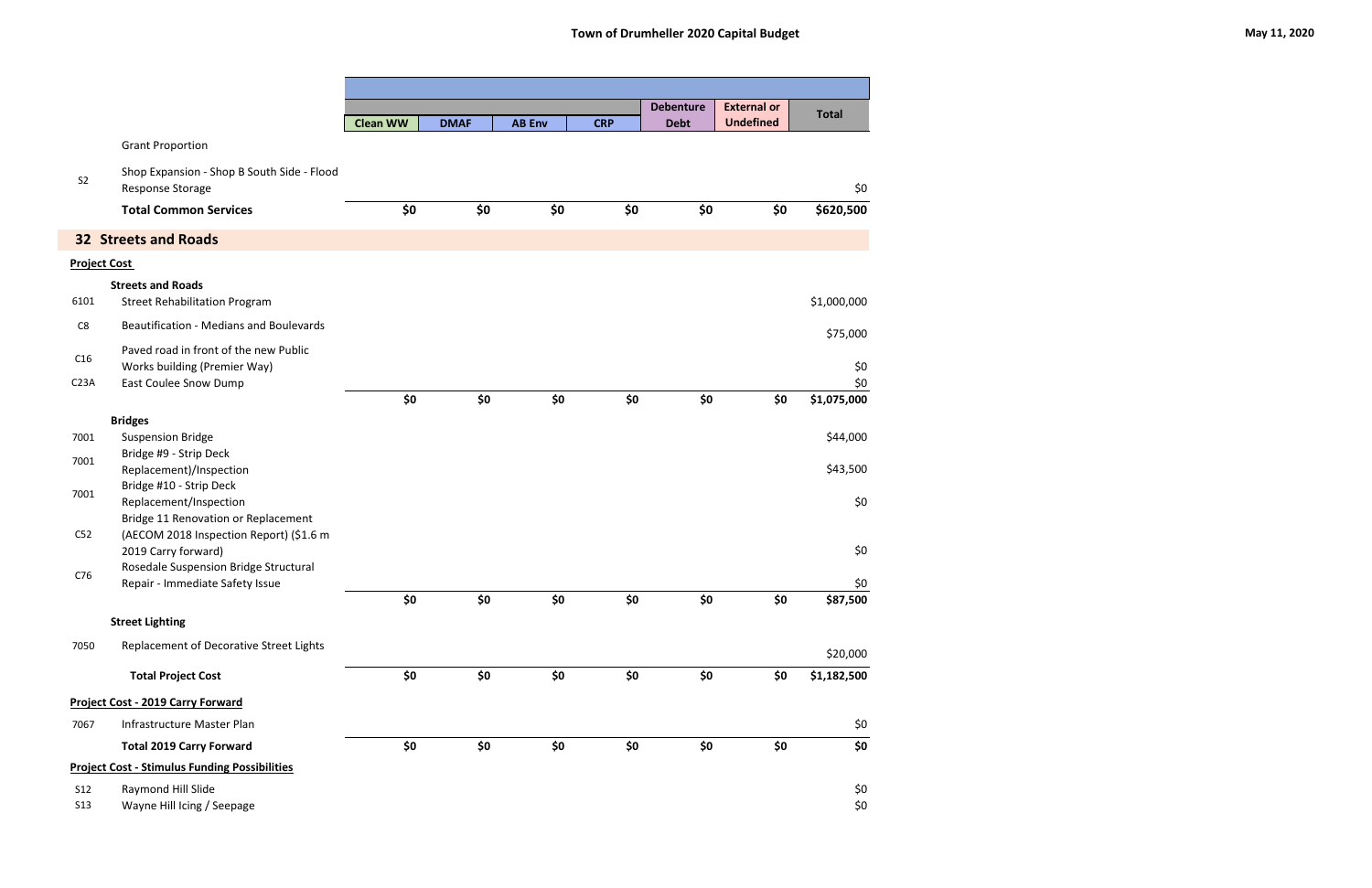|                     |                                                                                         | 2021           | 2021 Funding     |                   |                 |       |            |               |            |                |             |                 |               |
|---------------------|-----------------------------------------------------------------------------------------|----------------|------------------|-------------------|-----------------|-------|------------|---------------|------------|----------------|-------------|-----------------|---------------|
|                     |                                                                                         | <b>Expense</b> |                  |                   | <b>Reserves</b> |       |            | Sale of       |            |                |             |                 | <b>Grants</b> |
|                     |                                                                                         |                | <b>Equipment</b> | <b>Facilities</b> | Transportati    | Water | Wastewater | <b>Assets</b> | <b>MSI</b> | <b>Gas Tax</b> | <b>STIP</b> | <b>Stimulus</b> | W4 Life       |
|                     | <b>Grant Proportion</b>                                                                 |                |                  |                   |                 |       |            |               |            |                | 75%         | 67%             | 56%           |
| <b>S14</b>          | Turning Lanes for Landfill / WTP - Study,<br>Design, & Regulatory                       | \$0            |                  |                   |                 |       |            |               |            |                |             |                 |               |
| <b>S15</b>          | Turning Lanes for Landfill / WTP -<br>Construction                                      | \$0            |                  |                   |                 |       |            |               |            |                |             |                 |               |
|                     | <b>Total Stimulus Possibilities</b>                                                     | \$0            | \$0              | \$0               | \$0             | \$0   | \$0        | \$0           | \$0        | \$0            | \$0         | \$0             | \$0           |
|                     | <b>Total Streets and Roads</b>                                                          | \$1,182,500    | \$0              | \$0               | \$268,500       | \$0   | \$0        | \$0           | \$480,000  | \$434,000      | \$0         | \$0             | \$0           |
|                     | 33 Airport                                                                              |                |                  |                   |                 |       |            |               |            |                |             |                 |               |
| <b>Project Cost</b> |                                                                                         |                |                  |                   |                 |       |            |               |            |                |             |                 |               |
| C91                 | Airport runway lighting                                                                 | \$142,000      |                  |                   | \$35,500        |       |            |               |            |                | \$106,500   |                 |               |
|                     | <b>Total Airport</b>                                                                    | \$142,000      | \$0              | \$0               | \$35,500        | \$0   | \$0        | \$0           | \$0        | \$0            | \$106,500   | \$0             | \$0           |
|                     | 56 Cemetery                                                                             |                |                  |                   |                 |       |            |               |            |                |             |                 |               |
| <b>Project Cost</b> |                                                                                         |                |                  |                   |                 |       |            |               |            |                |             |                 |               |
| 7062                | Purchase of new columbarium                                                             | \$0            |                  |                   |                 |       |            |               |            |                |             |                 |               |
| 7062                | Phase 3 - fence, landscaping                                                            | \$85,000       |                  | \$85,000          |                 |       |            |               |            |                |             |                 |               |
| C86                 | Phase 2 Beautification                                                                  | \$80,000       |                  | \$80,000          |                 |       |            |               |            |                |             |                 |               |
| C87                 | Phase 3 Stabilization & Grading Design                                                  | \$6,500        |                  | \$6,500           |                 |       |            |               |            |                |             |                 |               |
| C88                 | Phase 3 Stabilization & Grading<br>Construction                                         | \$75,000       |                  | \$75,000          |                 |       |            |               |            |                |             |                 |               |
| C89                 | Phase 3 Improvement - Scatter Garden<br>Design                                          | \$0            |                  |                   |                 |       |            |               |            |                |             |                 |               |
|                     | <b>Total Cemetery</b>                                                                   | \$246,500      | \$0              | \$246,500         | \$0             | \$0   | \$0        | \$0           | \$0        | \$0            | \$0         | \$0             | \$0           |
|                     | 60 Economic Development, Tourist and (                                                  |                |                  |                   |                 |       |            |               |            |                |             |                 |               |
| <b>Project Cost</b> |                                                                                         |                |                  |                   |                 |       |            |               |            |                |             |                 |               |
|                     | Downtown Plaza -                                                                        |                |                  |                   |                 |       |            |               |            |                |             |                 |               |
| 7111                | washrooms/hardscaping/etc.                                                              | \$116,000      |                  | \$116,000         |                 |       |            |               |            |                |             |                 |               |
| C <sub>2</sub>      | Dinosaur Foundation - More dinosaurs in<br>town (Dino Arts Program)                     | \$10,000       |                  | \$10,000          |                 |       |            |               |            |                |             |                 |               |
| C11                 | <b>Public Art Installation</b>                                                          | \$15,000       |                  | \$15,000          |                 |       |            |               |            |                |             |                 |               |
| C <sub>29</sub>     | Decorative Lighting at Town Entrances                                                   | \$8,000        |                  |                   | \$8,000         |       |            |               |            |                |             |                 |               |
| C58                 | Center st and sections of 3 ave closed to<br>traffic or build boardwalks to accommodate | \$5,000        |                  |                   | \$5,000         |       |            |               |            |                |             |                 |               |
| C82                 | Nacmine Town Entrance Beautification                                                    | \$10,000       |                  |                   | \$10,000        |       |            |               |            |                |             |                 |               |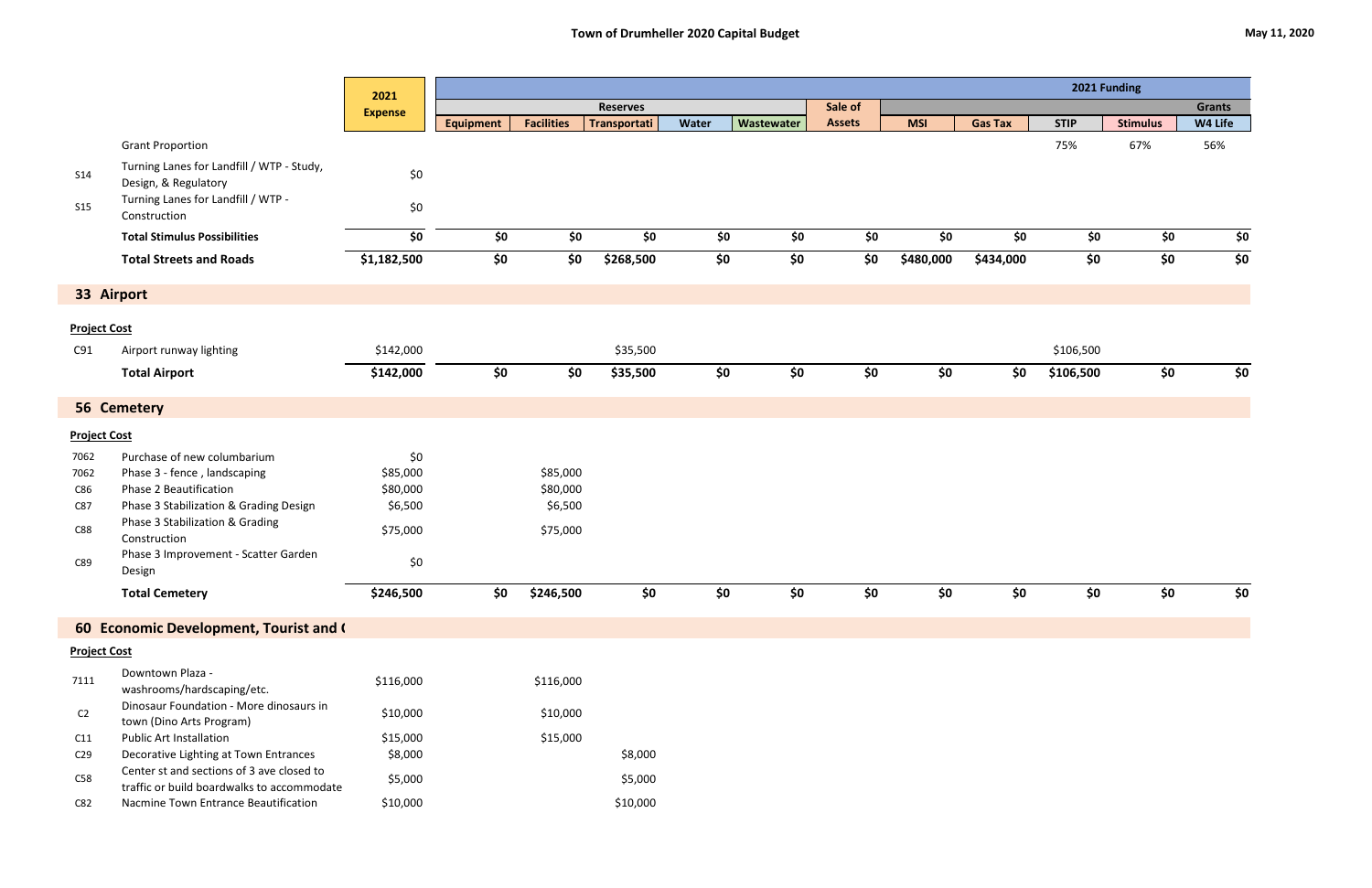|                            |                                                                                                                                                                    |                 |             |               |            | <b>Debenture</b> | <b>External or</b> | <b>Total</b>                           |
|----------------------------|--------------------------------------------------------------------------------------------------------------------------------------------------------------------|-----------------|-------------|---------------|------------|------------------|--------------------|----------------------------------------|
|                            |                                                                                                                                                                    | <b>Clean WW</b> | <b>DMAF</b> | <b>AB Env</b> | <b>CRP</b> | <b>Debt</b>      | <b>Undefined</b>   |                                        |
|                            | <b>Grant Proportion</b>                                                                                                                                            |                 |             |               |            |                  |                    |                                        |
| <b>S14</b>                 | Turning Lanes for Landfill / WTP - Study,<br>Design, & Regulatory<br>Turning Lanes for Landfill / WTP -                                                            |                 |             |               |            |                  |                    | \$0                                    |
| <b>S15</b>                 | Construction                                                                                                                                                       |                 |             |               |            |                  |                    | \$0                                    |
|                            | <b>Total Stimulus Possibilities</b>                                                                                                                                | \$0             | \$0         | \$0           | \$0        | \$0              | \$0                | \$0                                    |
|                            | <b>Total Streets and Roads</b>                                                                                                                                     | \$0             | \$0         | \$0           | \$0        | \$0              | \$0                | \$1,182,500                            |
|                            | 33 Airport                                                                                                                                                         |                 |             |               |            |                  |                    |                                        |
|                            | <b>Project Cost</b>                                                                                                                                                |                 |             |               |            |                  |                    |                                        |
| C91                        | Airport runway lighting                                                                                                                                            |                 |             |               |            |                  |                    | \$142,000                              |
|                            | <b>Total Airport</b>                                                                                                                                               | \$0             | \$0         | \$0           | \$0        | \$0              | \$0                | \$142,000                              |
|                            | 56 Cemetery                                                                                                                                                        |                 |             |               |            |                  |                    |                                        |
|                            | <b>Project Cost</b>                                                                                                                                                |                 |             |               |            |                  |                    |                                        |
| 7062<br>7062<br>C86<br>C87 | Purchase of new columbarium<br>Phase 3 - fence, landscaping<br>Phase 2 Beautification<br>Phase 3 Stabilization & Grading Design<br>Phase 3 Stabilization & Grading |                 |             |               |            |                  |                    | \$0<br>\$85,000<br>\$80,000<br>\$6,500 |
| C88                        | Construction<br>Phase 3 Improvement - Scatter Garden                                                                                                               |                 |             |               |            |                  |                    | \$75,000                               |
| C89                        | Design                                                                                                                                                             |                 |             |               |            |                  |                    | \$0                                    |
|                            | <b>Total Cemetery</b>                                                                                                                                              | \$0             | \$0         | \$0           | \$0        | \$0              | \$0                | \$246,500                              |
|                            | 60 Economic Development, Tourist and (                                                                                                                             |                 |             |               |            |                  |                    |                                        |
|                            | <b>Project Cost</b>                                                                                                                                                |                 |             |               |            |                  |                    |                                        |
| 7111                       | Downtown Plaza -<br>washrooms/hardscaping/etc.                                                                                                                     |                 |             |               |            |                  |                    | \$116,000                              |
| C <sub>2</sub>             | Dinosaur Foundation - More dinosaurs in<br>town (Dino Arts Program)                                                                                                |                 |             |               |            |                  |                    | \$10,000                               |
| C11<br>C <sub>29</sub>     | <b>Public Art Installation</b><br>Decorative Lighting at Town Entrances                                                                                            |                 |             |               |            |                  |                    | \$15,000<br>\$8,000                    |
| C58                        | Center st and sections of 3 ave closed to<br>traffic or build boardwalks to accommodate                                                                            |                 |             |               |            |                  |                    | \$5,000                                |
| C82                        | Nacmine Town Entrance Beautification                                                                                                                               |                 |             |               |            |                  |                    | \$10,000                               |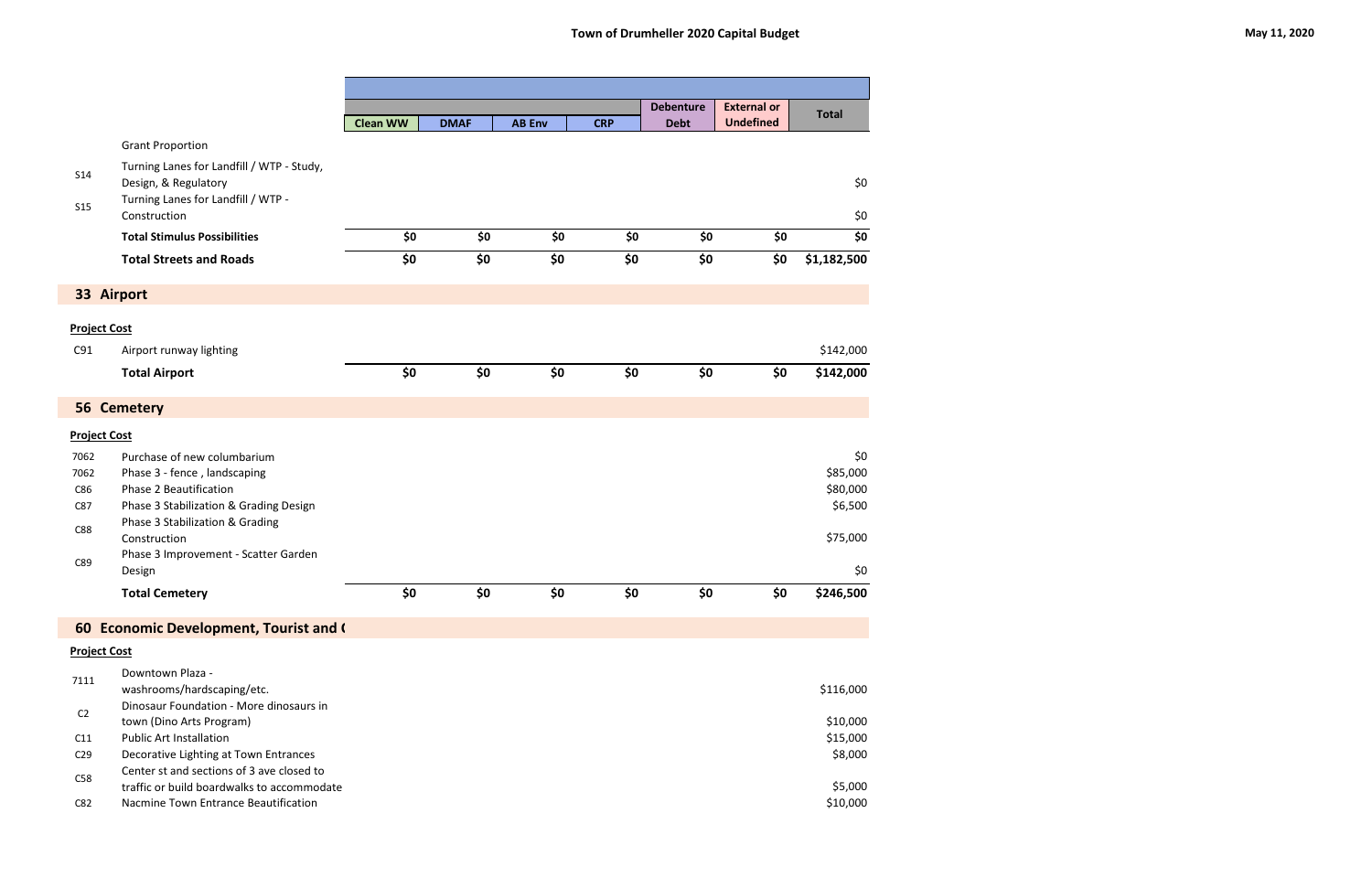|                     |                                                                           | 2021           |                  |                   |                 |       |            | 2021 Funding  |            |                |             |                 |               |
|---------------------|---------------------------------------------------------------------------|----------------|------------------|-------------------|-----------------|-------|------------|---------------|------------|----------------|-------------|-----------------|---------------|
|                     |                                                                           | <b>Expense</b> |                  |                   | <b>Reserves</b> |       |            | Sale of       |            |                |             |                 | <b>Grants</b> |
|                     |                                                                           |                | <b>Equipment</b> | <b>Facilities</b> | Transportati    | Water | Wastewater | <b>Assets</b> | <b>MSI</b> | <b>Gas Tax</b> | <b>STIP</b> | <b>Stimulus</b> | W4 Life       |
|                     | <b>Grant Proportion</b>                                                   |                |                  |                   |                 |       |            |               |            |                | 75%         | 67%             | 56%           |
| C97                 | Heritage Plaques                                                          | \$0            |                  |                   |                 |       |            |               |            |                |             |                 |               |
| E <sub>3</sub>      | <b>Block Party Trailer with wrap</b>                                      | \$7,000        | \$7,000          |                   |                 |       |            |               |            |                |             |                 |               |
|                     | <b>Total 2020 Project Cost</b>                                            | \$171,000      | \$7,000          | \$141,000         | \$23,000        | \$0   | \$0        | \$0           | \$0        | \$0            | \$0         | \$0             | \$0           |
|                     | Project Cost - 2019 Carry Forward                                         |                |                  |                   |                 |       |            |               |            |                |             |                 |               |
| 7092                | Branding (Dinosaur Capital of the World)                                  |                |                  |                   |                 |       |            |               |            |                |             |                 |               |
|                     | <b>Total 2019 Carry Forward</b>                                           | \$0            | \$0              | \$0               | \$0             | \$0   | \$0        | \$0           | \$0        | \$0            | \$0         | \$0             | \$0           |
|                     | <b>Project Cost - Stimulus Funding Possibilities</b>                      |                |                  |                   |                 |       |            |               |            |                |             |                 |               |
| S <sub>1</sub>      | Small Church Parking Improvement &<br>Washroom                            | \$0            |                  |                   |                 |       |            |               |            |                |             |                 |               |
| S <sub>3</sub>      | Hoodoo Facility Upgrade - parking lot<br>expansion, washroom installation | \$0            |                  |                   |                 |       |            |               |            |                |             |                 |               |
| <b>S22</b>          | Suspension bridge washroom replacement                                    | \$0            |                  |                   |                 |       |            |               |            |                |             |                 |               |
|                     | <b>Total Stimulus Possibilities</b>                                       | \$0            | \$0              | \$0               | \$0             | \$0   | \$0        | \$0           | \$0        | \$0            | \$0         | \$0             | \$0           |
|                     | <b>Total Tourist and Community Facilities</b>                             | \$171,000      | \$7,000          | \$141,000         | \$23,000        | \$0   | \$0        | \$0           | \$0        | \$0            | \$0         | \$0             | \$0           |
|                     | <b>70 Recreation, Parks and Culture</b>                                   |                |                  |                   |                 |       |            |               |            |                |             |                 |               |
| <b>Project Cost</b> |                                                                           |                |                  |                   |                 |       |            |               |            |                |             |                 |               |
|                     | Aquaplex                                                                  |                |                  |                   |                 |       |            |               |            |                |             |                 |               |
| 7005                | <b>New Controllers</b>                                                    | \$0            |                  |                   |                 |       |            |               |            |                |             |                 |               |
| C <sub>22</sub>     | Aquaplex Ph 3 - Minor Works                                               | \$0            |                  |                   |                 |       |            |               |            |                |             |                 |               |
| C85                 | Mechanical dosage controller - hot tub                                    | \$0            |                  |                   |                 |       |            |               |            |                |             |                 |               |
|                     |                                                                           | \$0            | \$0              | \$0               | \$0             | \$0   | \$0        | \$0           | \$0        | \$0            | \$0         | \$0             | \$0           |
|                     | Arena                                                                     |                |                  |                   |                 |       |            |               |            |                |             |                 |               |
| 7007                | Dressing Room Upgrade (Creation of                                        | \$100,000      |                  | \$100,000         |                 |       |            |               |            |                |             |                 |               |
|                     | <b>Women's Dressing Room)</b>                                             |                |                  |                   |                 |       |            |               |            |                |             |                 |               |
| 7007                | Ice Plant Replacement                                                     | \$0            |                  | \$0               |                 |       |            |               |            |                |             |                 |               |
|                     |                                                                           | \$100,000      | \$0              | \$100,000         | \$0             | \$0   | \$0        | \$0           | \$0        | \$0            | \$0         | \$0             | \$0           |
|                     | <b>Parks and Trailways</b>                                                |                |                  |                   |                 |       |            |               |            |                |             |                 |               |
| 7061                | Little Tykes Playground                                                   | \$0            |                  |                   |                 |       |            |               |            |                |             |                 |               |
| 7077                | Beautification                                                            |                |                  |                   | \$0             |       |            |               |            |                |             |                 |               |
| 7078                | New Trail Development                                                     | \$25,000       |                  |                   | \$25,000        |       |            |               |            |                |             |                 |               |
| 7093                | Fountain Upgrade                                                          | \$0            |                  |                   |                 |       |            |               |            |                |             |                 |               |
| 7095                | Dog Park - Fencing                                                        | \$0            |                  |                   |                 |       |            |               |            |                |             |                 |               |
| C3                  | <b>Ball Diamond Improvements</b><br>Splash Park - Inspection, Repair, and | $$0$$          |                  |                   |                 |       |            |               |            |                |             |                 |               |
| C56                 |                                                                           | \$0            |                  |                   |                 |       |            |               |            |                |             |                 |               |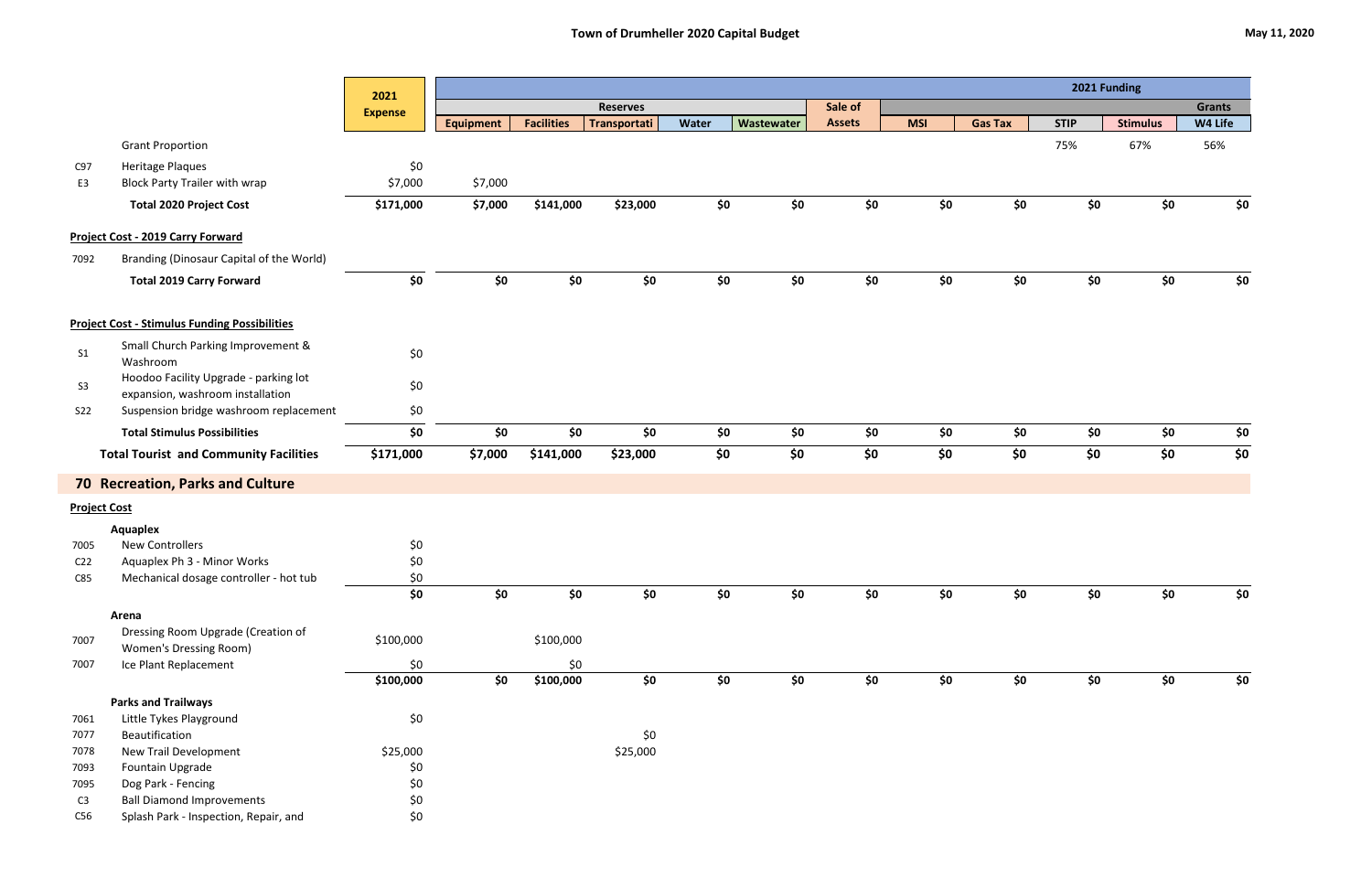|                     |                                                                 |                 |             |               |            | <b>Debenture</b> | <b>External or</b> | <b>Total</b>   |
|---------------------|-----------------------------------------------------------------|-----------------|-------------|---------------|------------|------------------|--------------------|----------------|
|                     |                                                                 | <b>Clean WW</b> | <b>DMAF</b> | <b>AB Env</b> | <b>CRP</b> | <b>Debt</b>      | <b>Undefined</b>   |                |
|                     | <b>Grant Proportion</b>                                         |                 |             |               |            |                  |                    |                |
| C97<br>E3           | <b>Heritage Plaques</b><br><b>Block Party Trailer with wrap</b> |                 |             |               |            |                  |                    | \$0<br>\$7,000 |
|                     | <b>Total 2020 Project Cost</b>                                  | \$0             | \$0         | \$0           | \$0        | \$0              | \$0                | \$171,000      |
|                     | <b>Project Cost - 2019 Carry Forward</b>                        |                 |             |               |            |                  |                    |                |
| 7092                | Branding (Dinosaur Capital of the World)                        |                 |             |               |            |                  |                    |                |
|                     | <b>Total 2019 Carry Forward</b>                                 | \$0             | \$0         | \$0           | \$0        | \$0              | \$0                | \$0            |
|                     | <b>Project Cost - Stimulus Funding Possibilities</b>            |                 |             |               |            |                  |                    |                |
| S <sub>1</sub>      | Small Church Parking Improvement &<br>Washroom                  |                 |             |               |            |                  |                    | \$0            |
| S <sub>3</sub>      | Hoodoo Facility Upgrade - parking lot                           |                 |             |               |            |                  |                    |                |
|                     | expansion, washroom installation                                |                 |             |               |            |                  |                    | \$0            |
| <b>S22</b>          | Suspension bridge washroom replacement                          |                 |             |               |            |                  |                    | \$0            |
|                     | <b>Total Stimulus Possibilities</b>                             | \$0             | \$0         | \$0           | \$0        | \$0              | \$0                | \$0            |
|                     | <b>Total Tourist and Community Facilities</b>                   | \$0             | \$0         | \$0           | \$0        | \$0              | \$0                | \$171,000      |
|                     | <b>70 Recreation, Parks and Culture</b>                         |                 |             |               |            |                  |                    |                |
| <b>Project Cost</b> |                                                                 |                 |             |               |            |                  |                    |                |
|                     | <b>Aquaplex</b>                                                 |                 |             |               |            |                  |                    |                |
| 7005                | <b>New Controllers</b>                                          |                 |             |               |            |                  |                    | \$0            |
| C <sub>22</sub>     | Aquaplex Ph 3 - Minor Works                                     |                 |             |               |            |                  |                    | \$0            |
| C85                 | Mechanical dosage controller - hot tub                          |                 |             |               |            |                  |                    | $rac{50}{50}$  |
|                     |                                                                 | \$0             | \$0         | \$0           | \$0        | \$0              | \$0                |                |
|                     | Arena                                                           |                 |             |               |            |                  |                    |                |
| 7007                | Dressing Room Upgrade (Creation of                              |                 |             |               |            |                  |                    | \$100,000      |
| 7007                | <b>Women's Dressing Room)</b><br>Ice Plant Replacement          |                 |             |               |            |                  |                    | \$0            |
|                     |                                                                 | \$0             | \$0         | \$0           | \$0        | \$0              | \$0                | \$100,000      |
|                     | <b>Parks and Trailways</b>                                      |                 |             |               |            |                  |                    |                |
| 7061                | Little Tykes Playground                                         |                 |             |               |            |                  |                    | \$0            |
| 7077                | Beautification                                                  |                 |             |               |            |                  |                    | \$0            |
| 7078                | New Trail Development                                           |                 |             |               |            |                  |                    | \$25,000       |
| 7093                | Fountain Upgrade                                                |                 |             |               |            |                  |                    | \$0            |
| 7095                | Dog Park - Fencing                                              |                 |             |               |            |                  |                    | \$0            |
| C <sub>3</sub>      | <b>Ball Diamond Improvements</b>                                |                 |             |               |            |                  |                    | \$0            |
| C56                 | Splash Park - Inspection, Repair, and                           |                 |             |               |            |                  |                    | \$0            |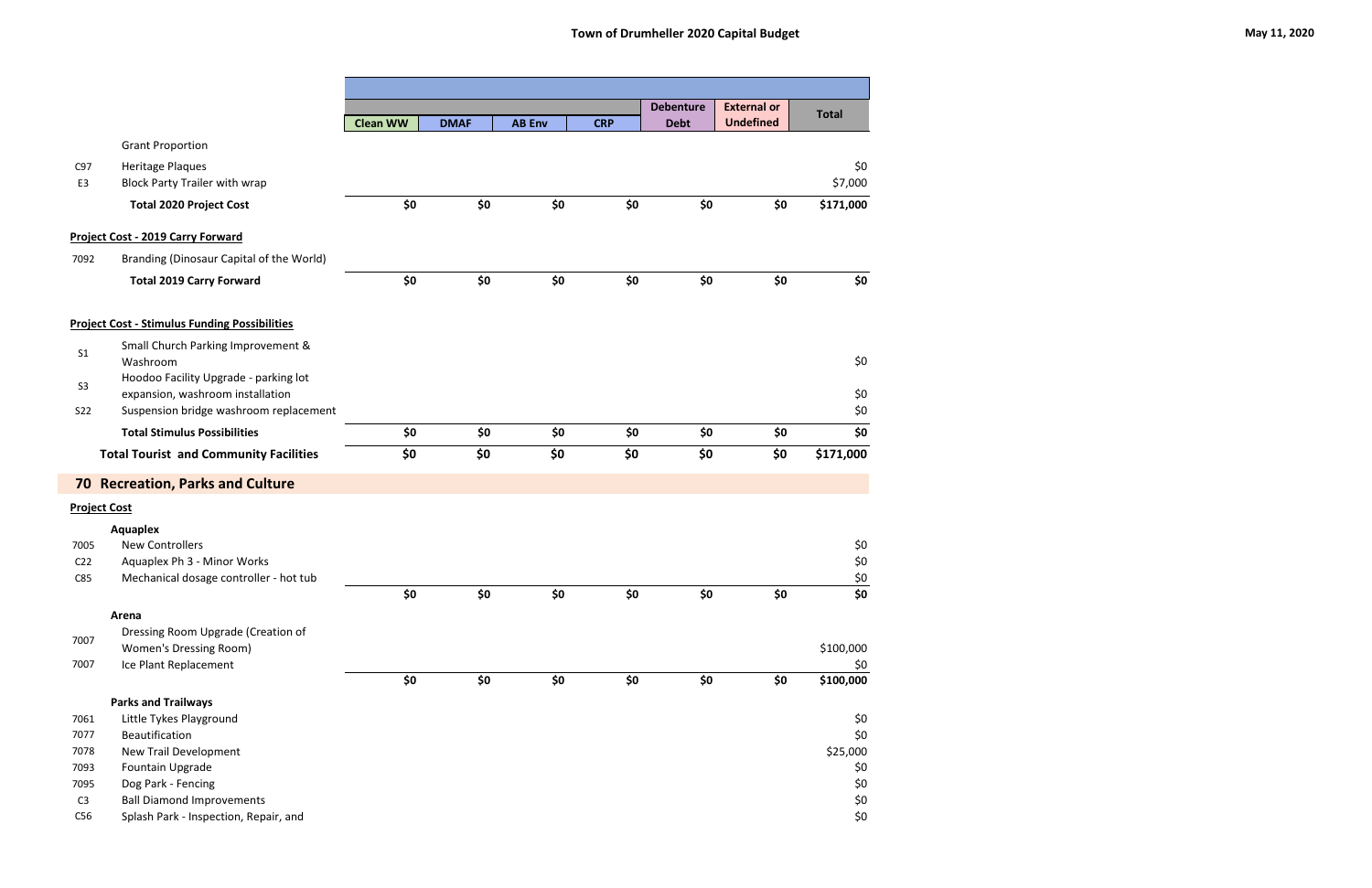|              |                                                             | 2021           |                  |                   |                 |       |            |               |            |                |             | 2021 Funding    |               |
|--------------|-------------------------------------------------------------|----------------|------------------|-------------------|-----------------|-------|------------|---------------|------------|----------------|-------------|-----------------|---------------|
|              |                                                             | <b>Expense</b> |                  |                   | <b>Reserves</b> |       |            | Sale of       |            |                |             |                 | <b>Grants</b> |
|              |                                                             |                | <b>Equipment</b> | <b>Facilities</b> | Transportati    | Water | Wastewater | <b>Assets</b> | <b>MSI</b> | <b>Gas Tax</b> | <b>STIP</b> | <b>Stimulus</b> | W4 Life       |
|              | <b>Grant Proportion</b>                                     |                |                  |                   |                 |       |            |               |            |                | 75%         | 67%             | 56%           |
|              |                                                             | \$25,000       | \$0              | \$0               | \$25,000        | \$0   | \$0        | \$0           | \$0        | \$0            | \$0         | \$0             | \$0           |
|              | <b>Parks Equipment</b>                                      |                |                  |                   |                 |       |            |               |            |                |             |                 |               |
| 7015         | Ride On mowers                                              | \$0            |                  |                   |                 |       |            |               |            |                |             |                 |               |
| 7015         | Wide angle mowers                                           | \$0            |                  |                   |                 |       |            |               | \$0        |                |             |                 |               |
|              |                                                             | \$0            | \$0              | \$0               | \$0             | \$0   | \$0        | \$0           | \$0        | \$0            | \$0         | \$0             | \$0           |
|              | <b>Badlands Community Facility (BCF)</b>                    |                |                  |                   |                 |       |            |               |            |                |             |                 |               |
| 7034         | Arena (BCF Phase 2 - FUNDING<br>DEPENDANT)                  | \$0            |                  |                   |                 |       |            |               |            |                |             |                 |               |
| 7034         | Curling Rink (BCF Phase 2 - FUNDING<br>DEPENDANT)           | \$0            |                  |                   |                 |       |            |               |            |                |             |                 |               |
| 7094         | Heritage Plaques (Matching grant)                           | \$10,000       |                  | \$10,000          |                 |       |            |               |            |                |             |                 |               |
| 7106         | <b>Fitness Equipment Replacement</b>                        | \$50,000       | \$50,000         |                   |                 |       |            |               |            |                |             |                 |               |
| C67          | <b>BCF Field House Netting Replacement</b>                  | \$18,000       |                  | \$18,000          |                 |       |            |               |            |                |             |                 |               |
| C68          | <b>BCF Office Space Upgrades</b>                            | \$0            |                  |                   |                 |       |            |               |            |                |             |                 |               |
| C69          | BCF 3 Phase Electrical Upgrade for Trade<br>Shows           | \$0            |                  |                   |                 |       |            |               |            |                |             |                 |               |
| C70          | <b>Security Cameras</b>                                     |                |                  | \$0               |                 |       |            |               |            |                |             |                 |               |
| C98          | <b>BCF - Fitness Area Ceiling Fans</b>                      | \$6,000        |                  | \$6,000           |                 |       |            |               |            |                |             |                 |               |
| C99          | <b>BCF - Dance Floor Replacement</b>                        | \$30,000       |                  | \$30,000          |                 |       |            |               |            |                |             |                 |               |
| E14          | <b>BCF Patio Furniture</b>                                  | \$6,000        |                  | \$6,000           |                 |       |            |               |            |                |             |                 |               |
|              | <b>Total 2020 Project Cost</b>                              | \$245,000      | \$50,000         | \$170,000         | \$25,000        | \$0   | \$0        | \$0           | \$0        | \$0            | \$0         | \$0             | \$0           |
|              | <b>Project Cost - 2019 Carry Forward</b>                    |                |                  |                   |                 |       |            |               |            |                |             |                 |               |
|              | 6654 Security Upgrade - Town Hall/Firehall                  |                |                  |                   |                 |       |            |               |            |                |             |                 |               |
| 7096<br>7102 | Aquaplex Air Handling Unit<br>Aquaplex Changerooms/Flooring |                |                  |                   |                 |       |            |               |            |                |             |                 |               |
|              |                                                             |                |                  |                   |                 |       |            |               |            |                |             |                 |               |
|              | <b>Total Carry Forward</b>                                  | \$0            | \$0              | \$0               | \$0             | \$0   | \$0        | \$0           | \$0        | \$0            | \$0         | \$0             | \$0           |
|              | <b>Project Cost - Stimulus Possibilities</b>                |                |                  |                   |                 |       |            |               |            |                |             |                 |               |
|              | <b>Aqualplex</b>                                            |                |                  |                   |                 |       |            |               |            |                |             |                 |               |
| <b>S19</b>   | Aquaplex Ph 3 - Major Works - Filter Room                   | \$0            |                  |                   |                 |       |            |               |            |                |             |                 |               |
| <b>S20</b>   | Aquaplex Ph 3 - Major Works - Mechanical<br>Room            | \$0            |                  |                   |                 |       |            |               |            |                |             |                 |               |
|              | <b>Total Stimulus Possibilities</b>                         | \$0            | \$0              | \$0               | \$0             | \$0   | \$0        | \$0           | \$0        | \$0            | \$0         | \$0             | \$0           |
|              | <b>Total Recreation, Parks and Culture</b>                  | \$245,000      | \$50,000         | \$170,000         | \$25,000        | \$0   | \$0        | \$0           | \$0        | \$0            | \$0         | \$0             | \$0           |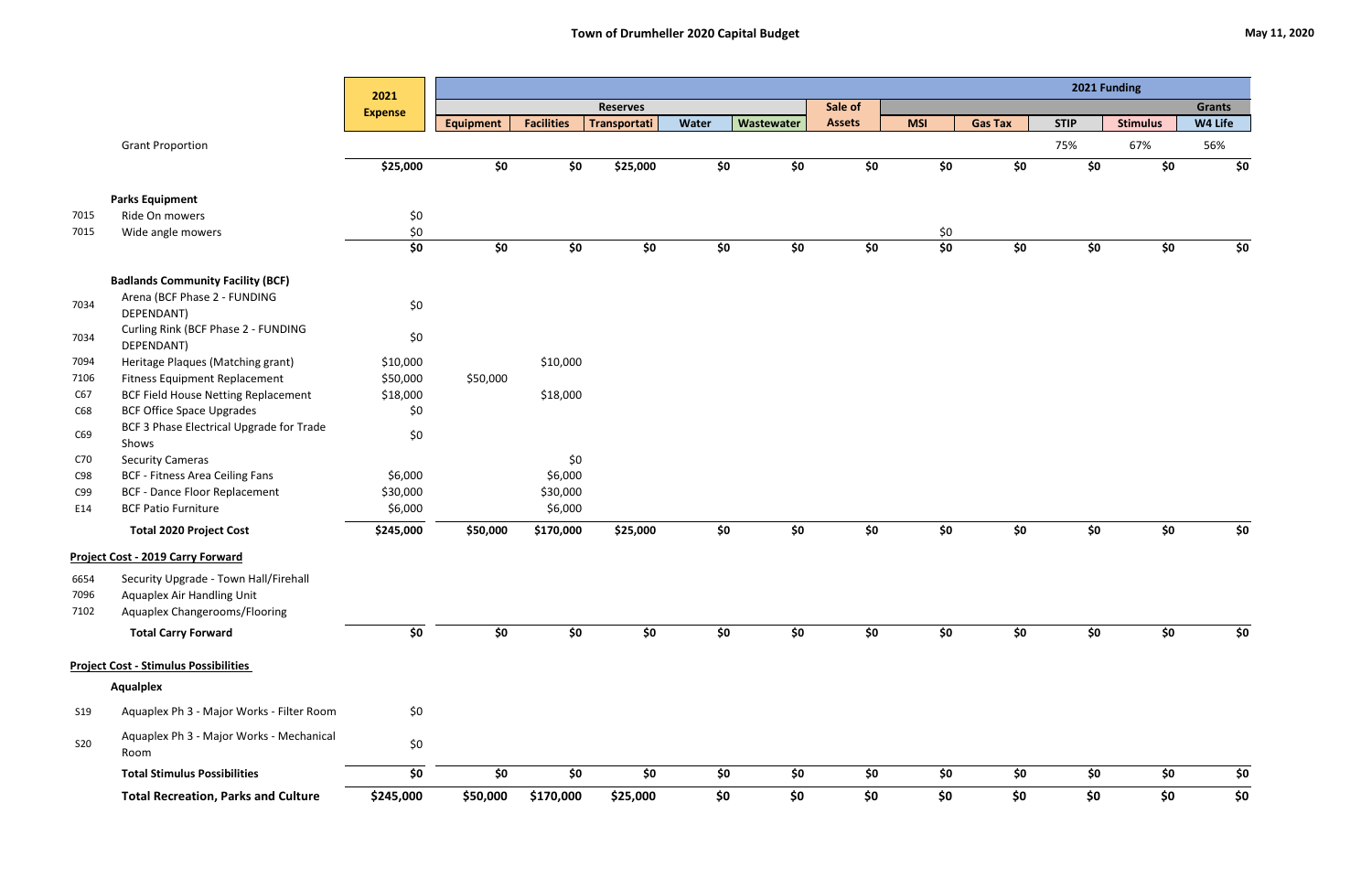|            |                                                   |                 |             |               |            | <b>Debenture</b> | <b>External or</b> | <b>Total</b> |
|------------|---------------------------------------------------|-----------------|-------------|---------------|------------|------------------|--------------------|--------------|
|            |                                                   | <b>Clean WW</b> | <b>DMAF</b> | <b>AB Env</b> | <b>CRP</b> | <b>Debt</b>      | <b>Undefined</b>   |              |
|            | <b>Grant Proportion</b>                           |                 |             |               |            |                  |                    |              |
|            |                                                   | \$0             | \$0         | \$0           | \$0        | \$0              | \$0                | \$25,000     |
|            | <b>Parks Equipment</b>                            |                 |             |               |            |                  |                    |              |
| 7015       | Ride On mowers                                    |                 |             |               |            |                  |                    | \$0          |
| 7015       | Wide angle mowers                                 |                 |             |               |            |                  |                    | \$0          |
|            |                                                   | \$0             | \$0         | \$0           | \$0        | \$0              | \$0                | \$0          |
|            | <b>Badlands Community Facility (BCF)</b>          |                 |             |               |            |                  |                    |              |
| 7034       | Arena (BCF Phase 2 - FUNDING<br>DEPENDANT)        |                 |             |               |            |                  |                    | \$0          |
| 7034       | Curling Rink (BCF Phase 2 - FUNDING<br>DEPENDANT) |                 |             |               |            |                  |                    | \$0          |
| 7094       | Heritage Plaques (Matching grant)                 |                 |             |               |            |                  |                    | \$10,000     |
| 7106       | <b>Fitness Equipment Replacement</b>              |                 |             |               |            |                  |                    | \$50,000     |
| C67        | <b>BCF Field House Netting Replacement</b>        |                 |             |               |            |                  |                    | \$18,000     |
| C68        | <b>BCF Office Space Upgrades</b>                  |                 |             |               |            |                  |                    | \$0          |
| C69        | BCF 3 Phase Electrical Upgrade for Trade<br>Shows |                 |             |               |            |                  |                    | \$0          |
| C70        | <b>Security Cameras</b>                           |                 |             |               |            |                  |                    | \$0          |
| C98        | <b>BCF - Fitness Area Ceiling Fans</b>            |                 |             |               |            |                  |                    | \$6,000      |
| C99        | <b>BCF - Dance Floor Replacement</b>              |                 |             |               |            |                  |                    | \$30,000     |
| E14        | <b>BCF Patio Furniture</b>                        |                 |             |               |            |                  |                    | \$6,000      |
|            | <b>Total 2020 Project Cost</b>                    | \$0             | \$0         | \$0           | \$0        | \$0              | \$0                | \$245,000    |
|            | <b>Project Cost - 2019 Carry Forward</b>          |                 |             |               |            |                  |                    |              |
| 6654       | Security Upgrade - Town Hall/Firehall             |                 |             |               |            |                  |                    | \$0          |
| 7096       | Aquaplex Air Handling Unit                        |                 |             |               |            |                  |                    | \$0          |
| 7102       | Aquaplex Changerooms/Flooring                     |                 |             |               |            |                  |                    | \$0          |
|            | <b>Total Carry Forward</b>                        | \$0             | \$0         | \$0           | \$0        | \$0              | \$0                | \$0          |
|            | <b>Project Cost - Stimulus Possibilities</b>      |                 |             |               |            |                  |                    |              |
|            | <b>Aqualplex</b>                                  |                 |             |               |            |                  |                    |              |
| <b>S19</b> | Aquaplex Ph 3 - Major Works - Filter Room         |                 |             |               |            |                  |                    | \$0          |
| <b>S20</b> | Aquaplex Ph 3 - Major Works - Mechanical          |                 |             |               |            |                  |                    |              |
|            | Room                                              |                 |             |               |            |                  |                    | \$0          |
|            | <b>Total Stimulus Possibilities</b>               | \$0             | \$0         | \$0           | \$0        | \$0              | \$0                | \$0          |
|            | <b>Total Recreation, Parks and Culture</b>        | \$0             | \$0         | \$0           | \$0        | \$0              | \$0                | \$245,000    |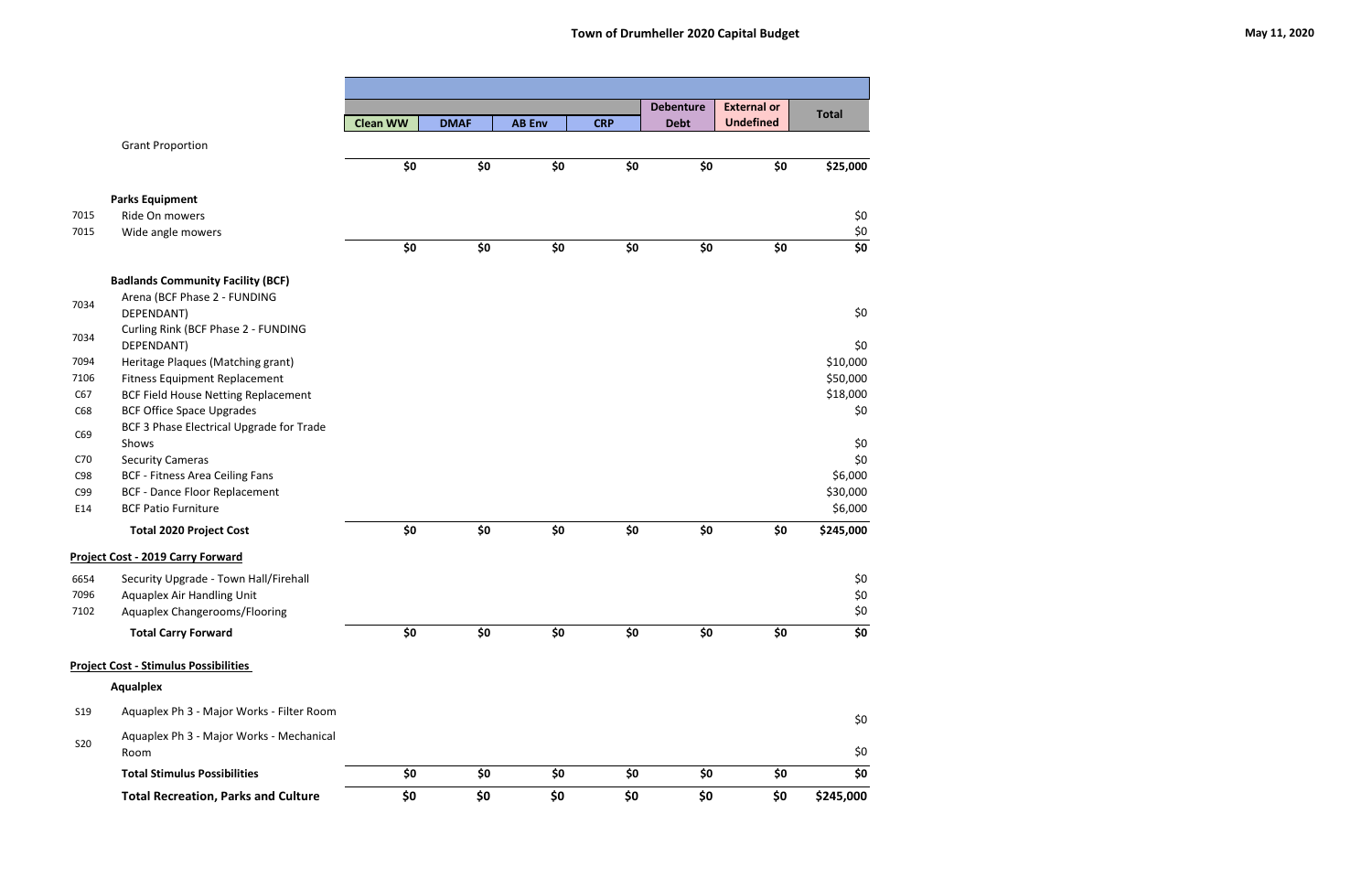|                     |                                                                                                                | 2021           |                  |                   |                 |             |            |               |                 |                |             | 2021 Funding    |               |
|---------------------|----------------------------------------------------------------------------------------------------------------|----------------|------------------|-------------------|-----------------|-------------|------------|---------------|-----------------|----------------|-------------|-----------------|---------------|
|                     |                                                                                                                | <b>Expense</b> |                  |                   | <b>Reserves</b> |             |            | Sale of       |                 |                |             |                 | <b>Grants</b> |
|                     |                                                                                                                |                | <b>Equipment</b> | <b>Facilities</b> | Transportati    | Water       | Wastewater | <b>Assets</b> | <b>MSI</b>      | <b>Gas Tax</b> | <b>STIP</b> | <b>Stimulus</b> | W4 Life       |
|                     | <b>Grant Proportion</b>                                                                                        |                |                  |                   |                 |             |            |               |                 |                | 75%         | 67%             | 56%           |
|                     | <b>Total General Revenue Supported Capital</b>                                                                 | \$3,637,500    | \$344,500        | \$645,500         | \$352,000       | \$0         | \$0        |               | \$0 \$1,755,000 | \$434,000      | \$106,500   | \$0             | \$0           |
|                     | 41 Water                                                                                                       |                |                  |                   |                 |             |            |               |                 |                |             |                 |               |
| <b>Project Cost</b> |                                                                                                                |                |                  |                   |                 |             |            |               |                 |                |             |                 |               |
|                     | <b>Water Treatment</b>                                                                                         |                |                  |                   |                 |             |            |               |                 |                |             |                 |               |
| 6640                | High Lift Pump Replacement                                                                                     | \$0            |                  |                   |                 |             |            |               |                 |                |             |                 |               |
| 7023                | Phase VII - Low Lift pump Upgrades                                                                             | \$0            |                  |                   |                 |             |            |               |                 |                |             |                 |               |
| 7045                | HVAC - Exhaust fans/make up air units                                                                          | \$65,000       |                  |                   |                 | \$65,000    |            |               |                 |                |             |                 |               |
| 6642                | New Liner for Alum Vat                                                                                         | \$24,000       |                  |                   |                 | \$24,000    |            |               |                 |                |             |                 |               |
| 6643                | New Liner for Sodium Hydroxide                                                                                 | \$0            |                  |                   |                 |             |            |               |                 |                |             |                 |               |
| 7052                | WTP De-cholination Upgrade                                                                                     | \$4,000,000    |                  |                   |                 | \$1,000,000 |            |               |                 |                |             |                 |               |
| C59                 | HVAC - WTP - Building Management System                                                                        | \$0            |                  |                   |                 |             |            |               |                 |                |             |                 |               |
| C <sub>73</sub>     | WTP Generator - inspection and specification                                                                   | \$0            |                  |                   |                 |             |            |               |                 |                |             |                 |               |
| C79                 | Eavestroughs WTP                                                                                               | \$0            |                  |                   |                 |             |            |               |                 |                |             |                 |               |
|                     |                                                                                                                | \$4,089,000 #  | \$0              | \$0               | \$0             | \$1,089,000 | \$0        | \$0           | \$0             | \$0            | \$0\$       | \$0             | \$0           |
|                     | <b>Transmission and Distribution Mains</b>                                                                     |                |                  |                   |                 |             |            |               |                 |                |             |                 |               |
| 7022                | <b>Water Mains</b>                                                                                             | \$200,000      |                  |                   |                 | \$200,000   |            |               |                 |                |             |                 |               |
| 7051                | West Drumheller Waterline                                                                                      | \$0            |                  |                   |                 |             |            |               |                 |                |             |                 |               |
| C12                 | Lead Pipe Investigation Program - Mandator                                                                     | \$0            |                  |                   |                 |             |            |               |                 |                |             |                 |               |
| C13                 | Lead Pipe Replacement                                                                                          | \$50,000       |                  |                   |                 | \$50,000    |            |               |                 |                |             |                 |               |
|                     |                                                                                                                | \$250,000 #    | \$0              | \$0               | \$0             | \$250,000   | \$0        | \$0           | \$0             | \$0            | \$0         | \$0             | \$0           |
|                     | <b>Pumping Stations</b>                                                                                        |                |                  |                   |                 |             |            |               |                 |                |             |                 |               |
| 7059                | <b>Penitentiary Booster Station</b>                                                                            | \$700,000      |                  |                   |                 |             |            |               | \$350,000       |                |             |                 | \$350,000     |
|                     | <b>Reservoirs</b>                                                                                              |                |                  |                   |                 |             |            |               |                 |                |             |                 |               |
| 7022                | Newcastle Water tower & vault - Tower<br>upgrade (Sandblast/Sealant/Reline/Inspect)<br>(Interior and exterior) | \$0            |                  |                   |                 |             |            |               |                 |                |             |                 |               |
| 7022                | Rosedale Water tower & vault - Tower<br>upgrade (Sandblast/Sealant/Reline/Inspect)<br>(Interior and exterior)  | \$0            |                  |                   |                 |             |            |               |                 |                |             |                 |               |
|                     | <b>Systems Control</b>                                                                                         |                |                  |                   |                 |             |            |               |                 |                |             |                 |               |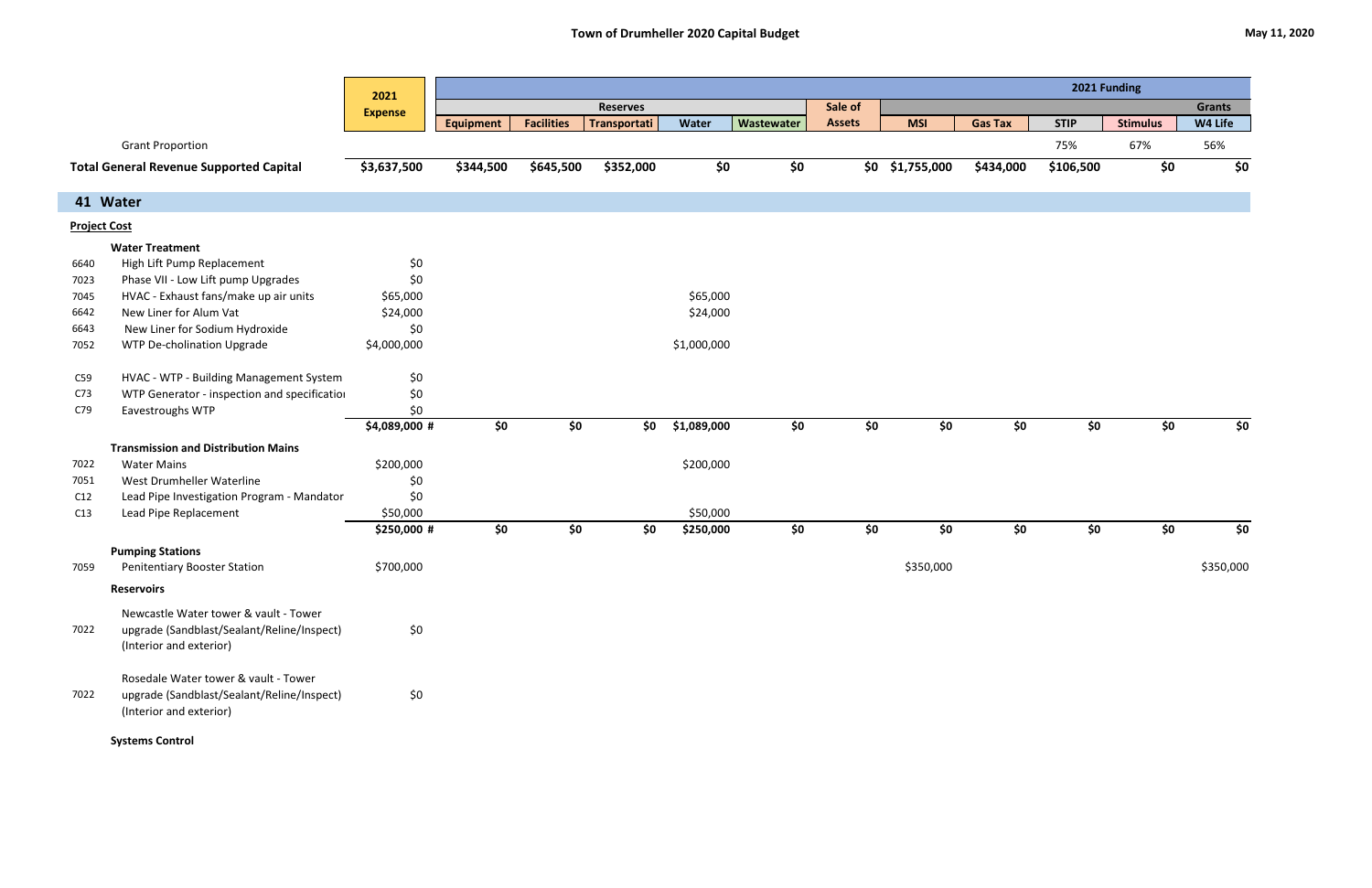|                 |                                                |                 |             |               |            | <b>Debenture</b> | <b>External or</b> | <b>Total</b> |
|-----------------|------------------------------------------------|-----------------|-------------|---------------|------------|------------------|--------------------|--------------|
|                 |                                                | <b>Clean WW</b> | <b>DMAF</b> | <b>AB Env</b> | <b>CRP</b> | <b>Debt</b>      | <b>Undefined</b>   |              |
|                 | <b>Grant Proportion</b>                        |                 |             |               |            |                  |                    |              |
|                 | <b>Total General Revenue Supported Capital</b> | \$0             | \$0         | \$0           | \$0        | \$0              | \$0                | \$3,637,500  |
|                 | 41 Water                                       |                 |             |               |            |                  |                    |              |
|                 | <b>Project Cost</b>                            |                 |             |               |            |                  |                    |              |
|                 | <b>Water Treatment</b>                         |                 |             |               |            |                  |                    |              |
| 6640            | High Lift Pump Replacement                     |                 |             |               |            |                  |                    | \$0          |
| 7023            | Phase VII - Low Lift pump Upgrades             |                 |             |               |            |                  |                    | \$0          |
| 7045            | HVAC - Exhaust fans/make up air units          |                 |             |               |            |                  |                    | \$65,000     |
| 6642            | New Liner for Alum Vat                         |                 |             |               |            |                  |                    | \$24,000     |
| 6643            | New Liner for Sodium Hydroxide                 |                 |             |               |            |                  |                    | \$0          |
| 7052            | WTP De-cholination Upgrade                     |                 |             |               |            | \$3,000,000      |                    | \$4,000,000  |
| C59             | HVAC - WTP - Building Management System        |                 |             |               |            |                  |                    | \$0          |
| C <sub>73</sub> | WTP Generator - inspection and specification   |                 |             |               |            |                  |                    | \$0          |
| C79             | Eavestroughs WTP                               |                 |             |               |            |                  |                    | \$0          |
|                 |                                                | \$0             | \$0         | \$0           | \$0        | \$3,000,000      | \$0                | \$4,089,000  |
|                 | <b>Transmission and Distribution Mains</b>     |                 |             |               |            |                  |                    |              |
| 7022            | <b>Water Mains</b>                             |                 |             |               |            |                  |                    | \$200,000    |
| 7051            | West Drumheller Waterline                      |                 |             |               |            |                  |                    | \$0          |
| C12             | Lead Pipe Investigation Program - Mandator     |                 |             |               |            |                  |                    | \$0          |
| C13             | Lead Pipe Replacement                          |                 |             |               |            |                  |                    | \$50,000     |
|                 |                                                | \$0             | \$0         | \$0           | \$0        | \$0              | \$0                | \$250,000    |
|                 | <b>Pumping Stations</b>                        |                 |             |               |            |                  |                    |              |
| 7059            | <b>Penitentiary Booster Station</b>            |                 |             |               |            |                  |                    | \$700,000    |
|                 | <b>Reservoirs</b>                              |                 |             |               |            |                  |                    |              |
|                 | Newcastle Water tower & vault - Tower          |                 |             |               |            |                  |                    |              |
| 7022            | upgrade (Sandblast/Sealant/Reline/Inspect)     |                 |             |               |            |                  |                    |              |
|                 | (Interior and exterior)                        |                 |             |               |            |                  |                    | \$0          |
|                 | Rosedale Water tower & vault - Tower           |                 |             |               |            |                  |                    |              |
| 7022            | upgrade (Sandblast/Sealant/Reline/Inspect)     |                 |             |               |            |                  |                    |              |
|                 | (Interior and exterior)                        |                 |             |               |            |                  |                    |              |
|                 |                                                |                 |             |               |            |                  |                    | \$0          |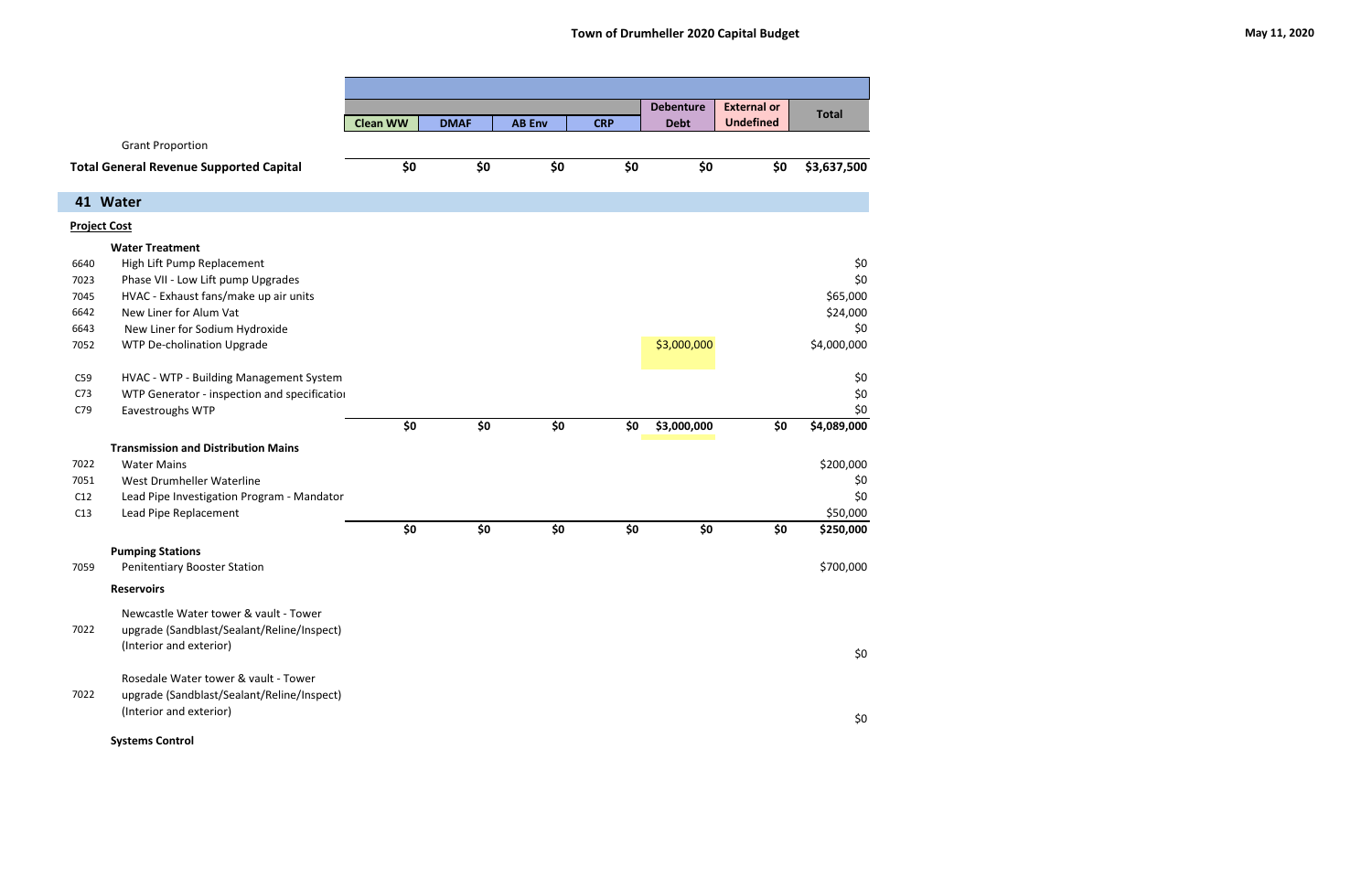|                      |                                                                                                                                                                                                                 | 2021           |                  |                   |                 |                 |            |               |            |                |             | 2021 Funding    |               |
|----------------------|-----------------------------------------------------------------------------------------------------------------------------------------------------------------------------------------------------------------|----------------|------------------|-------------------|-----------------|-----------------|------------|---------------|------------|----------------|-------------|-----------------|---------------|
|                      |                                                                                                                                                                                                                 | <b>Expense</b> |                  |                   | <b>Reserves</b> |                 |            | Sale of       |            |                |             |                 | <b>Grants</b> |
|                      |                                                                                                                                                                                                                 |                | <b>Equipment</b> | <b>Facilities</b> | Transportati    | Water           | Wastewater | <b>Assets</b> | <b>MSI</b> | <b>Gas Tax</b> | <b>STIP</b> | <b>Stimulus</b> | W4 Life       |
|                      | <b>Grant Proportion</b>                                                                                                                                                                                         |                |                  |                   |                 |                 |            |               |            |                | 75%         | 67%             | 56%           |
| 7022<br>7022         | <b>SCADA (Supervisory Control and Data</b><br>Aquisition) masterplan. MPE did a study on<br>the SCADA system and projected it would<br>cost \$284,000 to upgrade the SCADA<br>system.(2013).<br>PLC Replacement | \$0<br>\$0     |                  |                   |                 |                 |            |               |            |                |             |                 |               |
|                      |                                                                                                                                                                                                                 |                |                  |                   |                 |                 |            |               |            |                |             |                 |               |
| 7022                 | Water Tower THM control. Addition of a<br>THM mechanical system from Solar Bee.<br>Just adding a mixer on the bottom of the<br>reservoir is \$16,000. This would prevent<br>stratification in the reservoirs.   | \$55,000       |                  |                   |                 | \$55,000        |            |               |            |                |             |                 |               |
|                      | Equipment                                                                                                                                                                                                       |                |                  |                   |                 |                 |            |               |            |                |             |                 |               |
| 7019                 | <b>Box Shoring</b>                                                                                                                                                                                              | \$0            |                  |                   |                 |                 |            |               |            |                |             |                 |               |
|                      | <b>Total 2020 Project Cost</b>                                                                                                                                                                                  | \$5,094,000    | \$0              |                   | \$0<br>\$0      | \$1,394,000     | \$0        | \$0           | \$350,000  | \$0            | \$0         | \$0             | \$350,000     |
|                      | <b>Project Cost - 2019 Carry Forward</b>                                                                                                                                                                        |                |                  |                   |                 |                 |            |               |            |                |             |                 |               |
| 7019<br>7022<br>7023 | Leak Detector<br>PLC Replacement<br>Phase VII - Low Lift pump Upgrades                                                                                                                                          |                |                  |                   |                 |                 |            |               |            |                |             |                 |               |
|                      | <b>Total Carry Forward</b>                                                                                                                                                                                      | \$0            | \$0              |                   | \$0<br>\$0      | \$0             | \$0        | \$0           | \$0        | \$0            | \$0         | \$0             | \$0           |
|                      | <b>Project Cost - Stimulus Possibilities</b>                                                                                                                                                                    |                |                  |                   |                 |                 |            |               |            |                |             |                 |               |
|                      | <b>Transmission Mains</b>                                                                                                                                                                                       |                |                  |                   |                 |                 |            |               |            |                |             |                 |               |
| S <sub>6</sub>       | North Drumheller River Crossing - Water<br>Main                                                                                                                                                                 | \$0            |                  |                   |                 |                 |            |               |            |                |             |                 |               |
| S7                   | Midland River Crossing - Water Main                                                                                                                                                                             | \$0            |                  |                   |                 |                 |            |               |            |                |             |                 |               |
|                      | <b>Distribution Mains</b>                                                                                                                                                                                       |                |                  |                   |                 |                 |            |               |            |                |             |                 |               |
| S21                  | East Coulee Water Distribution System                                                                                                                                                                           | \$0            |                  |                   |                 |                 |            |               |            |                |             |                 |               |
| <b>S10</b>           | 3rd ave replace watermain (a/c pipe) and<br>services (lead pipes) and resurface road                                                                                                                            | \$0            |                  |                   |                 |                 |            |               |            |                |             |                 |               |
|                      | <b>Total Stimulus Possibilities</b>                                                                                                                                                                             | \$0            | \$0              |                   | \$0<br>\$0      | \$0             | \$0        | \$0           | \$0        | \$0            | \$0         | \$0             | \$0           |
|                      | <b>Total Water</b>                                                                                                                                                                                              | \$5,094,000    | \$0              |                   | \$0             | \$0 \$1,394,000 | \$0        | \$0           | \$350,000  | \$0            | \$0         | \$0             | \$350,000     |
|                      | 42 Wastewater                                                                                                                                                                                                   |                |                  |                   |                 |                 |            |               |            |                |             |                 |               |
| <b>Project Cost</b>  |                                                                                                                                                                                                                 |                |                  |                   |                 |                 |            |               |            |                |             |                 |               |
|                      | <b>Wastewater Treatment</b>                                                                                                                                                                                     |                |                  |                   |                 |                 |            |               |            |                |             |                 |               |
| 7021                 | SCADA Upgrade/PLC Replacement                                                                                                                                                                                   | \$50,000       |                  |                   |                 |                 | \$50,000   |               |            |                |             |                 |               |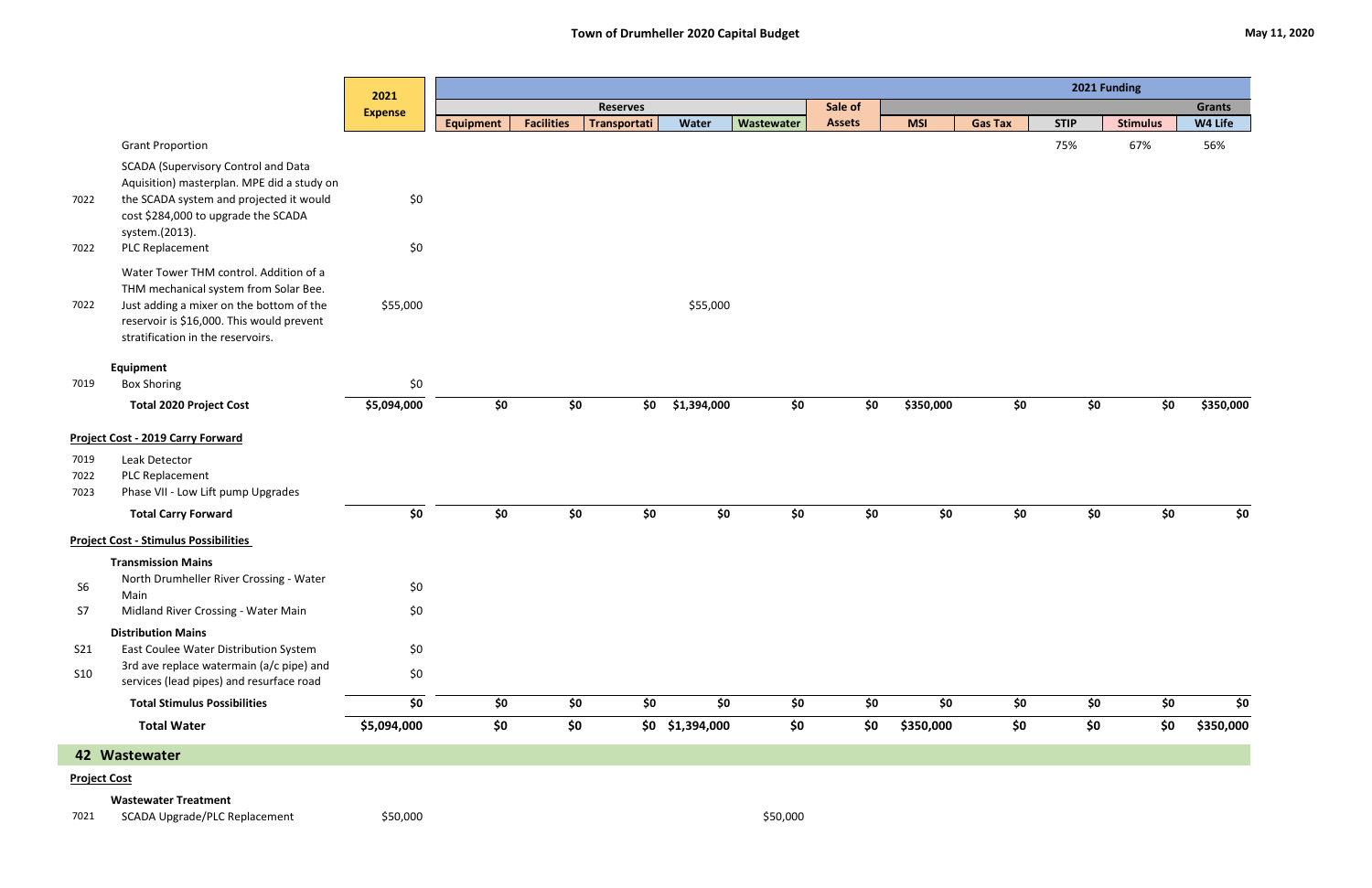|                |                                                                                                                                                                                                               |                 |             |               |            | <b>Debenture</b> | <b>External or</b> | <b>Total</b> |
|----------------|---------------------------------------------------------------------------------------------------------------------------------------------------------------------------------------------------------------|-----------------|-------------|---------------|------------|------------------|--------------------|--------------|
|                |                                                                                                                                                                                                               | <b>Clean WW</b> | <b>DMAF</b> | <b>AB Env</b> | <b>CRP</b> | <b>Debt</b>      | <b>Undefined</b>   |              |
|                | <b>Grant Proportion</b>                                                                                                                                                                                       |                 |             |               |            |                  |                    |              |
| 7022           | <b>SCADA (Supervisory Control and Data</b><br>Aquisition) masterplan. MPE did a study on<br>the SCADA system and projected it would<br>cost \$284,000 to upgrade the SCADA<br>system.(2013).                  |                 |             |               |            |                  |                    | \$0          |
| 7022           | PLC Replacement                                                                                                                                                                                               |                 |             |               |            |                  |                    | \$0\$        |
| 7022           | Water Tower THM control. Addition of a<br>THM mechanical system from Solar Bee.<br>Just adding a mixer on the bottom of the<br>reservoir is \$16,000. This would prevent<br>stratification in the reservoirs. |                 |             |               |            |                  |                    |              |
|                |                                                                                                                                                                                                               |                 |             |               |            |                  |                    | \$55,000     |
|                | Equipment                                                                                                                                                                                                     |                 |             |               |            |                  |                    | \$0          |
| 7019           | <b>Box Shoring</b>                                                                                                                                                                                            |                 |             |               |            |                  |                    | \$0          |
|                | <b>Total 2020 Project Cost</b>                                                                                                                                                                                | \$0             | \$0         | \$0           | \$0        | \$3,000,000      | \$0                | \$5,094,000  |
|                | <b>Project Cost - 2019 Carry Forward</b>                                                                                                                                                                      |                 |             |               |            |                  |                    |              |
| 7019           | Leak Detector                                                                                                                                                                                                 |                 |             |               |            |                  |                    | \$0          |
| 7022           | PLC Replacement                                                                                                                                                                                               |                 |             |               |            |                  |                    | \$0          |
| 7023           | Phase VII - Low Lift pump Upgrades                                                                                                                                                                            |                 |             |               |            |                  |                    | \$0          |
|                | <b>Total Carry Forward</b>                                                                                                                                                                                    | \$0             | \$0         | \$0           | \$0        | \$0              | \$0                | \$0          |
|                | <b>Project Cost - Stimulus Possibilities</b>                                                                                                                                                                  |                 |             |               |            |                  |                    |              |
| S <sub>6</sub> | <b>Transmission Mains</b><br>North Drumheller River Crossing - Water<br>Main                                                                                                                                  |                 |             |               |            |                  |                    | \$0          |
| S7             | Midland River Crossing - Water Main                                                                                                                                                                           |                 |             |               |            |                  |                    | \$0          |
|                | <b>Distribution Mains</b>                                                                                                                                                                                     |                 |             |               |            |                  |                    |              |
| <b>S21</b>     | East Coulee Water Distribution System                                                                                                                                                                         |                 |             |               |            |                  |                    | \$0          |
| <b>S10</b>     | 3rd ave replace watermain (a/c pipe) and<br>services (lead pipes) and resurface road                                                                                                                          |                 |             |               |            |                  |                    | \$0          |
|                | <b>Total Stimulus Possibilities</b>                                                                                                                                                                           | \$0             | \$0         | \$0           | \$0        | \$0              | \$0                | \$0          |
|                | <b>Total Water</b>                                                                                                                                                                                            | \$0             | \$0         | \$0           | \$0        | \$3,000,000      | \$0                | \$5,094,000  |
|                | 42 Wastewater                                                                                                                                                                                                 |                 |             |               |            |                  |                    |              |

#### **Project Cost**

#### **Wastewater Treatment**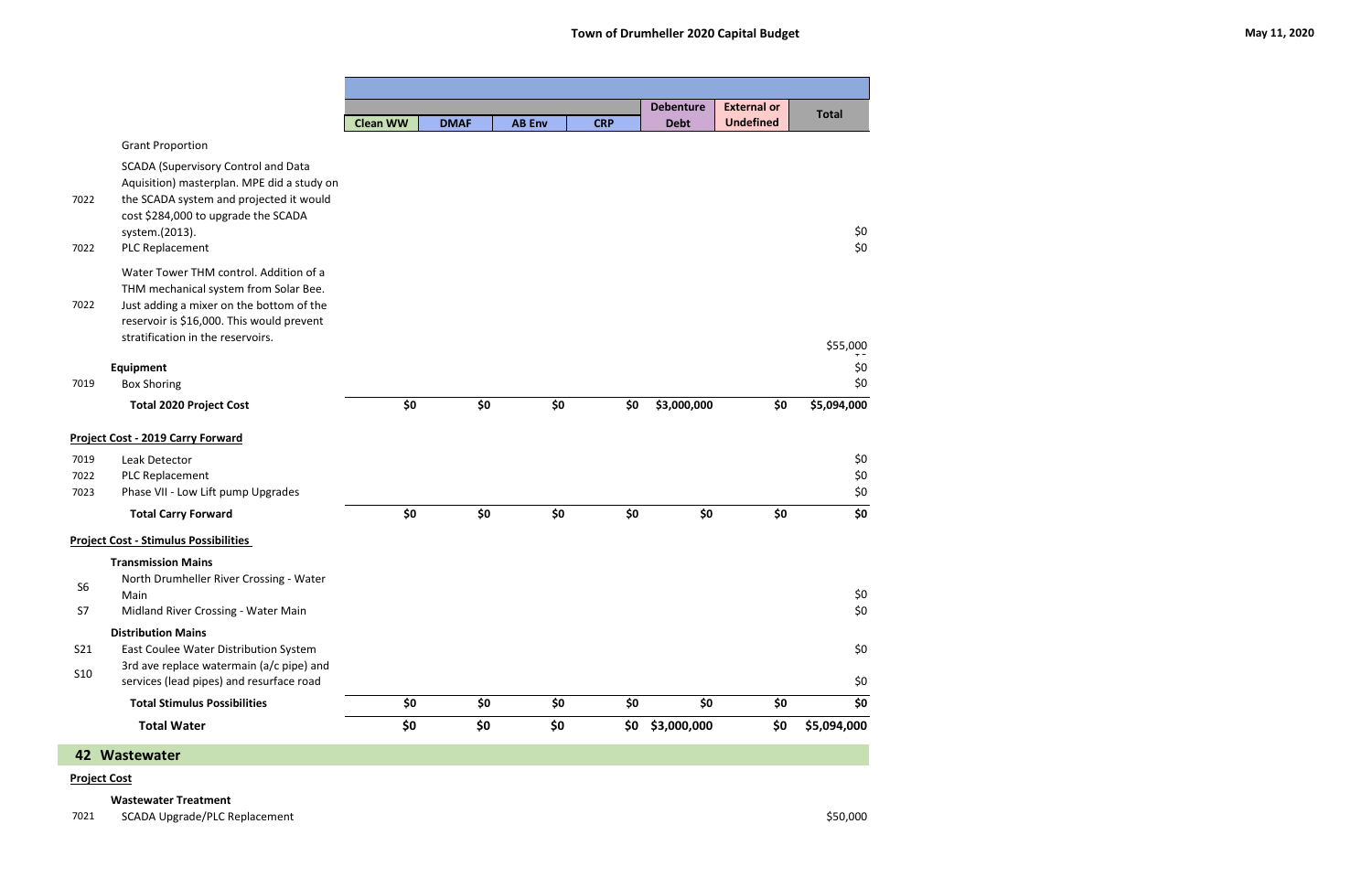|                        |                                                                                    | 2021            | 2021 Funding     |                   |                 |       |            |               |            |                |             |                 |               |
|------------------------|------------------------------------------------------------------------------------|-----------------|------------------|-------------------|-----------------|-------|------------|---------------|------------|----------------|-------------|-----------------|---------------|
|                        |                                                                                    | <b>Expense</b>  |                  |                   | <b>Reserves</b> |       |            | Sale of       |            |                |             |                 | <b>Grants</b> |
|                        |                                                                                    |                 | <b>Equipment</b> | <b>Facilities</b> | Transportati    | Water | Wastewater | <b>Assets</b> | <b>MSI</b> | <b>Gas Tax</b> | <b>STIP</b> | <b>Stimulus</b> | W4 Life       |
|                        | <b>Grant Proportion</b>                                                            |                 |                  |                   |                 |       |            |               |            |                | 75%         | 67%             | 56%           |
| C64                    | WWTP - Phosphorus Management Plan -<br>Mandatory                                   | \$0             |                  |                   |                 |       |            |               |            |                |             |                 |               |
| C65                    | WWTP - Disinfection Plan - Mandatory                                               | \$0             |                  |                   |                 |       |            |               |            |                |             |                 |               |
| C72<br>C <sub>74</sub> | Septic Receiving Station - 2021 Request<br>HVAC - WWTP Lab Room Upgrade            | \$50,000<br>\$0 |                  |                   |                 |       | \$50,000   |               |            |                |             |                 |               |
| C94                    | WWTP - SCADA & PLC upgrades                                                        | \$0             |                  |                   |                 |       |            |               |            |                |             |                 |               |
|                        |                                                                                    | \$100,000 #     | \$0              | \$0               | \$0             | \$0\$ | \$100,000  | \$0           | \$0        | \$0            | \$0         | \$0             | \$0           |
| 7025                   | <b>Forcemains</b><br>11th St. E. to 19th St. E Force main.                         | \$75,000        |                  |                   |                 |       | \$75,000   |               |            |                |             |                 |               |
|                        | <b>Lift Stations</b>                                                               |                 |                  |                   |                 |       |            |               |            |                |             |                 |               |
| 7046                   | Roofs (all)                                                                        | \$0             |                  |                   |                 |       |            |               |            |                |             |                 |               |
| 7046                   | HVAC (all)                                                                         | \$0             |                  |                   |                 |       |            |               |            |                |             |                 |               |
|                        | <b>Total 2020 Project Cost</b>                                                     | \$175,000       | \$0              | \$0               | \$0             | \$0   | \$175,000  | \$0           | \$0        | \$0            | \$0         | \$0             | \$0           |
|                        | <b>Project Cost - 2019 Carry Forward</b>                                           |                 |                  |                   |                 |       |            |               |            |                |             |                 |               |
| 6067                   | East Coulee Lift Station - New Lift Station/3-<br>phase power/sludge holding tank. |                 |                  |                   |                 |       |            |               |            |                |             |                 |               |
| 7021<br>C60            | Odor Control<br><b>WWTP ABS blower</b>                                             | \$0             |                  |                   |                 |       |            |               |            |                |             |                 |               |
| 7099                   | <b>WWTP Air Quality Assessment</b>                                                 |                 |                  |                   |                 |       |            |               |            |                |             |                 |               |
|                        | <b>Total Carry Forward</b>                                                         | \$0             | \$0              | \$0               | \$0             | \$0   | \$0        | \$0           | \$0        | \$0            | \$0         | \$0             | \$0           |
|                        | <b>Project Cost - Stimulus Possibilities</b>                                       |                 |                  |                   |                 |       |            |               |            |                |             |                 |               |
|                        | <b>Wastewater Treatment</b>                                                        |                 |                  |                   |                 |       |            |               |            |                |             |                 |               |
| <b>S11</b>             | <b>WWTP - River Outfall</b>                                                        | \$0             |                  |                   |                 |       |            |               |            |                |             |                 |               |
|                        | <b>Forcemains</b>                                                                  |                 |                  |                   |                 |       |            |               |            |                |             |                 |               |
| S <sub>4</sub>         | Midland River Crossing - Forcemain                                                 | \$0             |                  |                   |                 |       |            |               |            |                |             |                 |               |
| S <sub>5</sub>         | North Drumheller River Crossing -<br>Forcemain                                     | \$0             |                  |                   |                 |       |            |               |            |                |             |                 |               |
| S8                     | North Drumheller Lift Station Upgrade and<br>Forcemain Connection to Newcastle     | \$0             |                  |                   |                 |       |            |               |            |                |             |                 |               |
| <b>S17</b>             | Nacmine Forcemain Replacement & Odor<br>Mitigation                                 | \$0             |                  |                   |                 |       |            |               |            |                |             |                 |               |
|                        | <b>Collection Mains</b>                                                            |                 |                  |                   |                 |       |            |               |            |                |             |                 |               |
| <b>S9</b>              | 3rd ave Sanitary Line Replacement prior to<br>Overlay                              | \$0             |                  |                   |                 |       |            |               |            |                |             |                 |               |
|                        | <b>Total Stimulus Possibilities</b>                                                | \$0             | \$0              | \$0               | \$0             | \$0   | \$0        | \$0           | \$0        | \$0            | \$0         | \$0             | \$0           |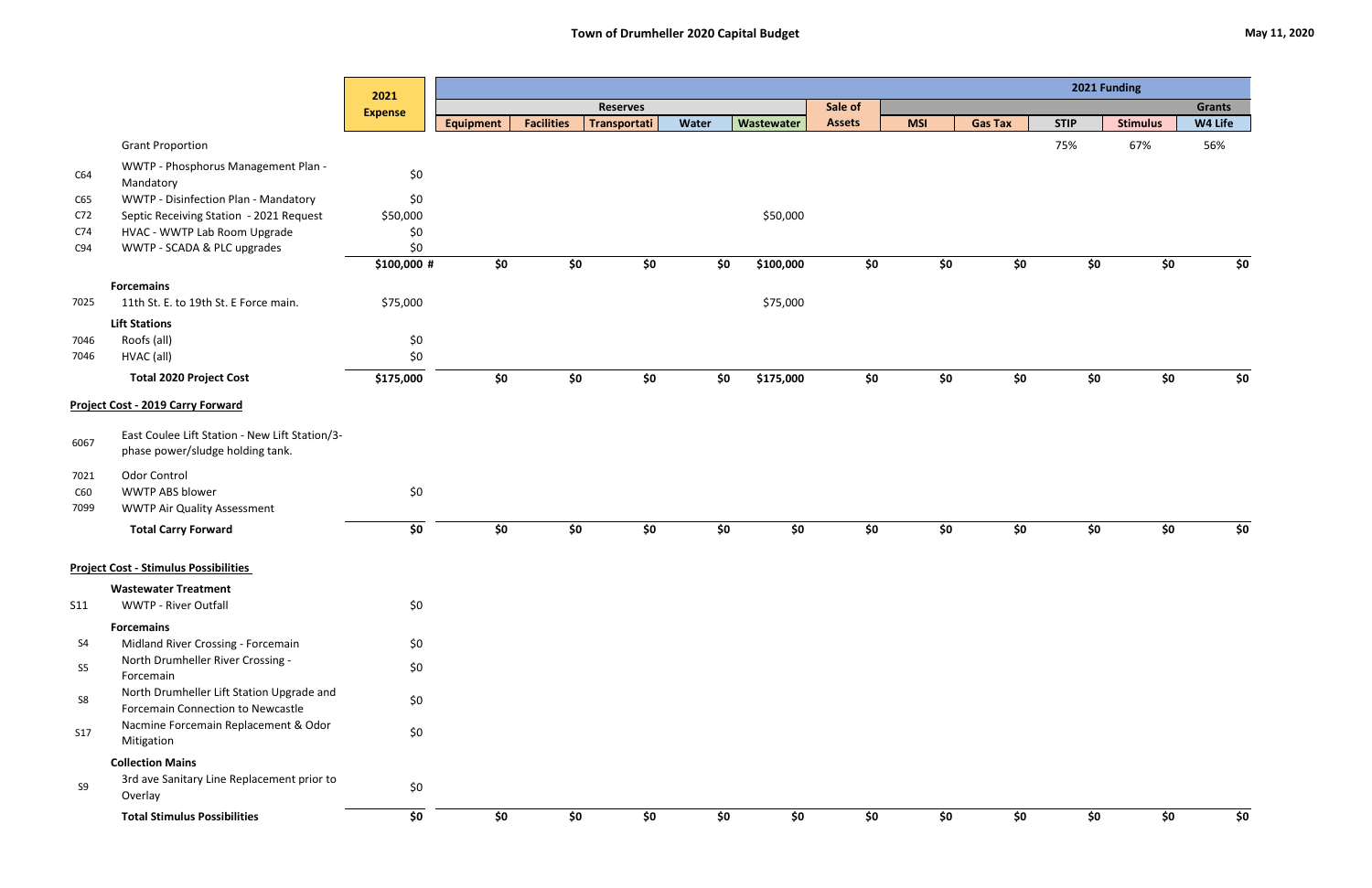|                          |                                                                                                                                                                     | <b>Clean WW</b> | <b>DMAF</b> | <b>AB Env</b> | <b>CRP</b> | <b>Debenture</b><br><b>Debt</b> | <b>External or</b><br><b>Undefined</b> | <b>Total</b>                  |
|--------------------------|---------------------------------------------------------------------------------------------------------------------------------------------------------------------|-----------------|-------------|---------------|------------|---------------------------------|----------------------------------------|-------------------------------|
|                          | <b>Grant Proportion</b>                                                                                                                                             |                 |             |               |            |                                 |                                        |                               |
| C64<br>C65<br>C72<br>C74 | WWTP - Phosphorus Management Plan -<br>Mandatory<br>WWTP - Disinfection Plan - Mandatory<br>Septic Receiving Station - 2021 Request<br>HVAC - WWTP Lab Room Upgrade |                 |             |               |            |                                 |                                        | \$0<br>\$0<br>\$50,000<br>\$0 |
| C94                      | WWTP - SCADA & PLC upgrades                                                                                                                                         | \$0             | \$0         | \$0           | \$0        | \$0                             | \$0                                    | \$0<br>\$100,000              |
| 7025                     | <b>Forcemains</b><br>11th St. E. to 19th St. E Force main.                                                                                                          |                 |             |               |            |                                 |                                        | \$75,000                      |
| 7046<br>7046             | <b>Lift Stations</b><br>Roofs (all)<br>HVAC (all)                                                                                                                   |                 |             |               |            |                                 |                                        | \$0<br>\$0                    |
|                          | <b>Total 2020 Project Cost</b>                                                                                                                                      | \$0             | \$0         | \$0           | \$0        | \$0                             | \$0                                    | \$175,000                     |
|                          | Project Cost - 2019 Carry Forward                                                                                                                                   |                 |             |               |            |                                 |                                        |                               |
| 6067                     | East Coulee Lift Station - New Lift Station/3-<br>phase power/sludge holding tank.                                                                                  |                 |             |               |            |                                 |                                        | \$0                           |
| 7021<br>C60<br>7099      | <b>Odor Control</b><br><b>WWTP ABS blower</b><br><b>WWTP Air Quality Assessment</b>                                                                                 |                 |             |               |            |                                 |                                        | $$0$$<br>$$0$$<br>\$0         |
|                          | <b>Total Carry Forward</b>                                                                                                                                          | \$0             | \$0         | \$0           | \$0        | \$0                             | \$0                                    | \$0                           |
|                          | <b>Project Cost - Stimulus Possibilities</b>                                                                                                                        |                 |             |               |            |                                 |                                        |                               |
| <b>S11</b>               | <b>Wastewater Treatment</b><br><b>WWTP - River Outfall</b>                                                                                                          |                 |             |               |            |                                 |                                        | \$0                           |
| S4                       | <b>Forcemains</b><br>Midland River Crossing - Forcemain<br>North Drumheller River Crossing -                                                                        |                 |             |               |            |                                 |                                        | \$0                           |
| S <sub>5</sub><br>S8     | Forcemain<br>North Drumheller Lift Station Upgrade and                                                                                                              |                 |             |               |            |                                 |                                        | \$0                           |
| <b>S17</b>               | <b>Forcemain Connection to Newcastle</b><br>Nacmine Forcemain Replacement & Odor                                                                                    |                 |             |               |            |                                 |                                        | \$0<br>\$0                    |
|                          | Mitigation<br><b>Collection Mains</b>                                                                                                                               |                 |             |               |            |                                 |                                        |                               |
| S <sub>9</sub>           | 3rd ave Sanitary Line Replacement prior to<br>Overlay                                                                                                               |                 |             |               |            |                                 |                                        | \$0                           |
|                          | <b>Total Stimulus Possibilities</b>                                                                                                                                 | \$0             | \$0         | \$0           | \$0        | \$0                             | \$0                                    | \$0                           |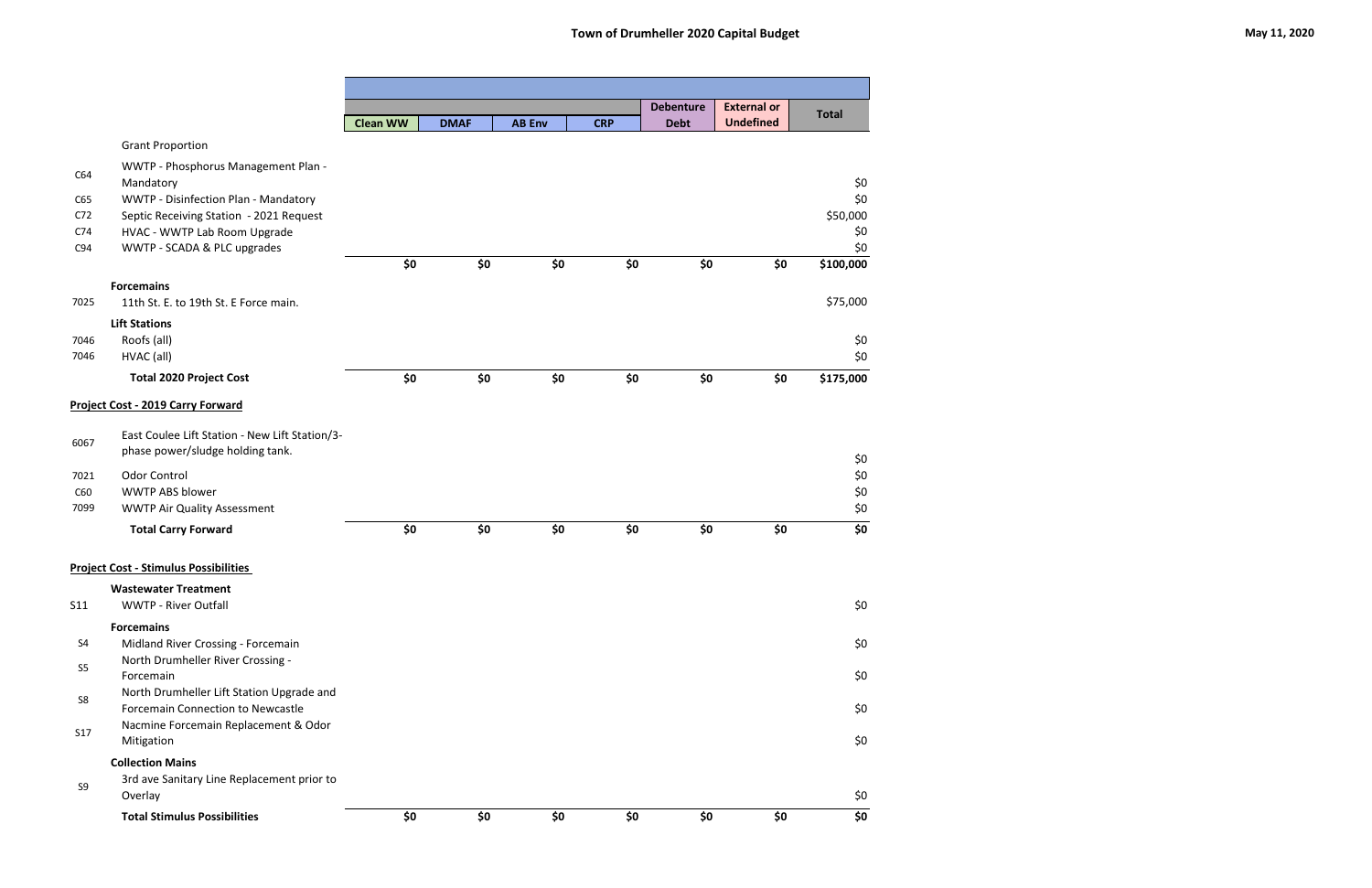|                                              | 2021           |                  |                   |                 |             |            |               |             |                |             | 2021 Funding    |               |
|----------------------------------------------|----------------|------------------|-------------------|-----------------|-------------|------------|---------------|-------------|----------------|-------------|-----------------|---------------|
|                                              | <b>Expense</b> |                  |                   | <b>Reserves</b> |             |            | Sale of       |             |                |             |                 | <b>Grants</b> |
|                                              |                | <b>Equipment</b> | <b>Facilities</b> | Transportati    | Water       | Wastewater | <b>Assets</b> | <b>MSI</b>  | <b>Gas Tax</b> | <b>STIP</b> | <b>Stimulus</b> | W4 Life       |
| <b>Grant Proportion</b>                      |                |                  |                   |                 |             |            |               |             |                | 75%         | 67%             | 56%           |
| <b>Total Wastewater</b>                      | \$175,000      | \$0              | \$0               | \$0             | \$0         | \$175,000  | \$0           | \$0         | \$0            | \$0         | \$0             | \$0           |
| 38 Resiliency and Flood Mitigation           |                |                  |                   |                 |             |            |               |             |                |             |                 |               |
| <b>Project Cost</b>                          |                |                  |                   |                 |             |            |               |             |                |             |                 |               |
| General Program                              | \$438,665      |                  |                   |                 |             |            |               |             |                |             |                 |               |
| <b>Indigenous Consultation</b>               |                |                  |                   |                 |             |            |               |             |                |             |                 |               |
| Land Acquisition                             | \$6,652,501    |                  |                   |                 |             |            |               |             |                |             |                 |               |
| Flood Mitigation Infrastructure              | \$9,796,225    |                  |                   |                 |             |            |               |             |                |             |                 |               |
| <b>Total Budget</b>                          | \$16,887,391   | \$0              | \$0               | \$0             | \$0         | \$0        | \$0           | \$0         | \$0            | \$0         | \$0             | \$0           |
| <b>Total Resiliency and Flood Mitigation</b> | \$16,887,391   | \$0              | \$0               | \$0             | \$0         | \$0        | \$0           | \$0         | \$0            | \$0         | \$0             | \$0           |
| <b>Grand Totals</b>                          |                |                  |                   |                 |             |            |               |             |                |             |                 |               |
| <b>Project Costs</b>                         | \$25,405,391   | \$344,500        | \$399,000         | \$316,500       | \$1,394,000 | \$175,000  | \$0           | \$2,105,000 | \$434,000      | \$0         | \$0             | \$350,000     |
| 2019 Carry Forward                           |                |                  |                   |                 |             |            |               |             |                |             |                 |               |
| <b>Stimulus Possibilities</b>                | \$0            | \$0              | \$0               | \$0             | \$0         | \$0        | \$0           | \$0         | \$0            | \$0         | \$0             | \$0           |
| <b>Total Capital Expense</b>                 | \$25,793,891   | \$344,500        | \$645,500         | \$352,000       | \$1,394,000 | \$175,000  | \$0           | \$2,105,000 | \$434,000      | \$106,500   | \$0             | \$350,000     |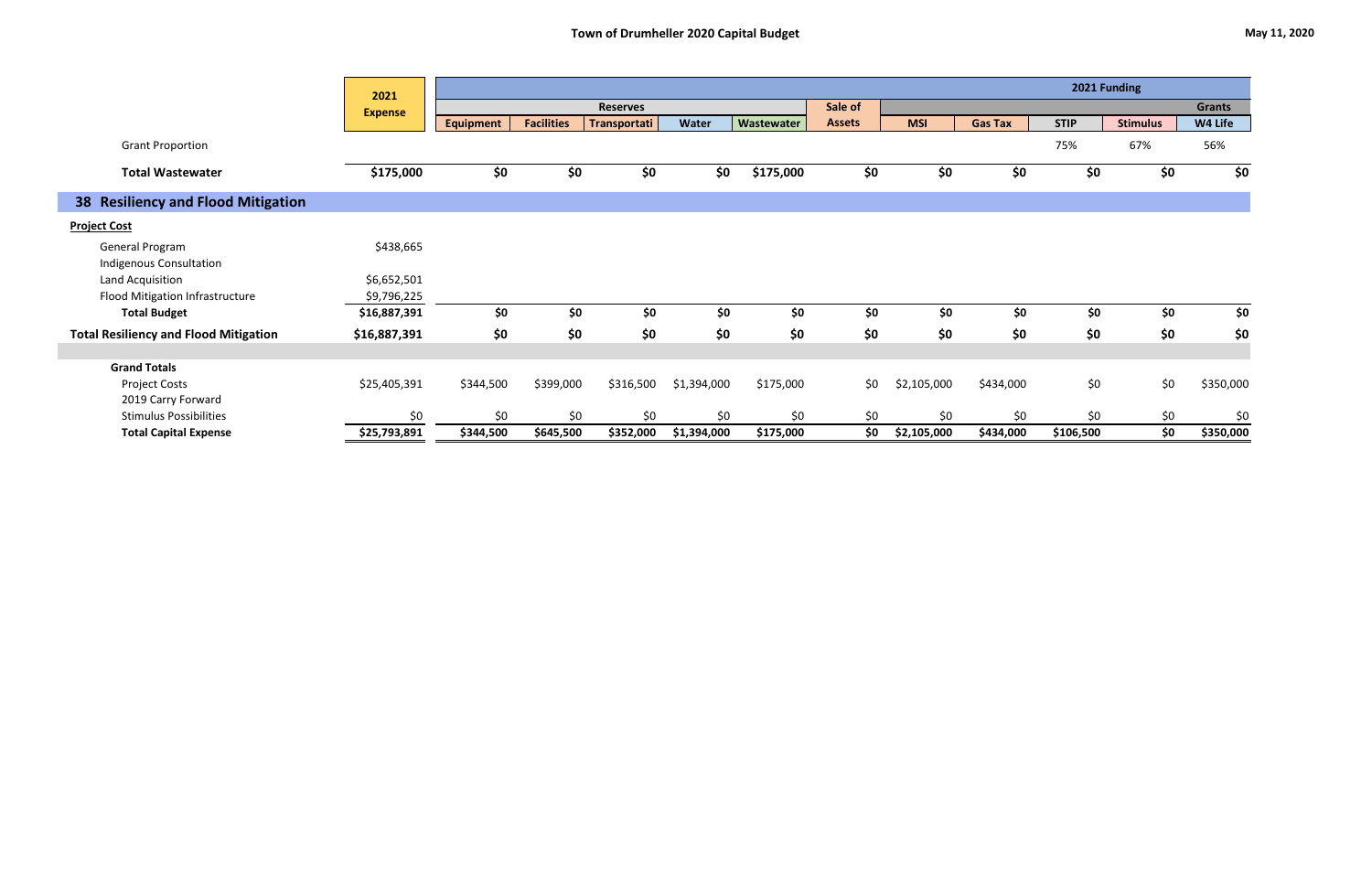|                                                           |                 |             |               |             | <b>Debenture</b> | <b>External or</b> |              |
|-----------------------------------------------------------|-----------------|-------------|---------------|-------------|------------------|--------------------|--------------|
|                                                           | <b>Clean WW</b> | <b>DMAF</b> | <b>AB Env</b> | <b>CRP</b>  | <b>Debt</b>      | <b>Undefined</b>   | <b>Total</b> |
| <b>Grant Proportion</b>                                   |                 |             |               |             |                  |                    |              |
|                                                           |                 |             |               |             |                  |                    |              |
| <b>Total Wastewater</b>                                   | \$0             | \$0         | \$0           | \$0         | \$0              | \$0                | \$175,000    |
| <b>Resiliency and Flood Mitigation</b><br>38 <sup>°</sup> |                 |             |               |             |                  |                    |              |
| <b>Project Cost</b>                                       |                 |             |               |             |                  |                    |              |
| General Program                                           |                 | \$339,648   |               | \$99,017    |                  |                    | \$438,665    |
| Indigenous Consultation                                   |                 |             |               |             |                  |                    | \$0          |
| Land Acquisition                                          |                 |             | \$6,652,501   |             |                  |                    | \$6,652,501  |
| Flood Mitigation Infrastructure                           |                 | \$6,423,577 |               | \$1,872,648 | \$1,500,000      |                    | \$9,796,225  |
| <b>Total Budget</b>                                       | \$0             | \$6,763,225 | \$6,652,501   | \$1,971,665 | \$1,500,000      | \$0                | \$16,887,391 |
| <b>Total Resiliency and Flood Mitigation</b>              | \$0             | \$6,763,225 | \$6,652,501   | \$1,971,665 | \$1,500,000      | \$0                | \$16,887,391 |
|                                                           |                 |             |               |             |                  |                    |              |
| <b>Grand Totals</b>                                       |                 |             |               |             |                  |                    |              |
| <b>Project Costs</b>                                      | \$0             | \$6,763,225 | \$6,652,501   | \$1,971,665 | \$4,500,000      | \$0                | \$25,405,391 |
| 2019 Carry Forward                                        |                 |             |               |             |                  |                    |              |
| <b>Stimulus Possibilities</b>                             | \$0             | \$0         | \$0           | \$0         | \$0              | \$0                | \$0          |
| <b>Total Capital Expense</b>                              | \$0             | \$6,763,225 | \$6,652,501   | \$1,971,665 | \$4,500,000      | \$0                | \$25,793,891 |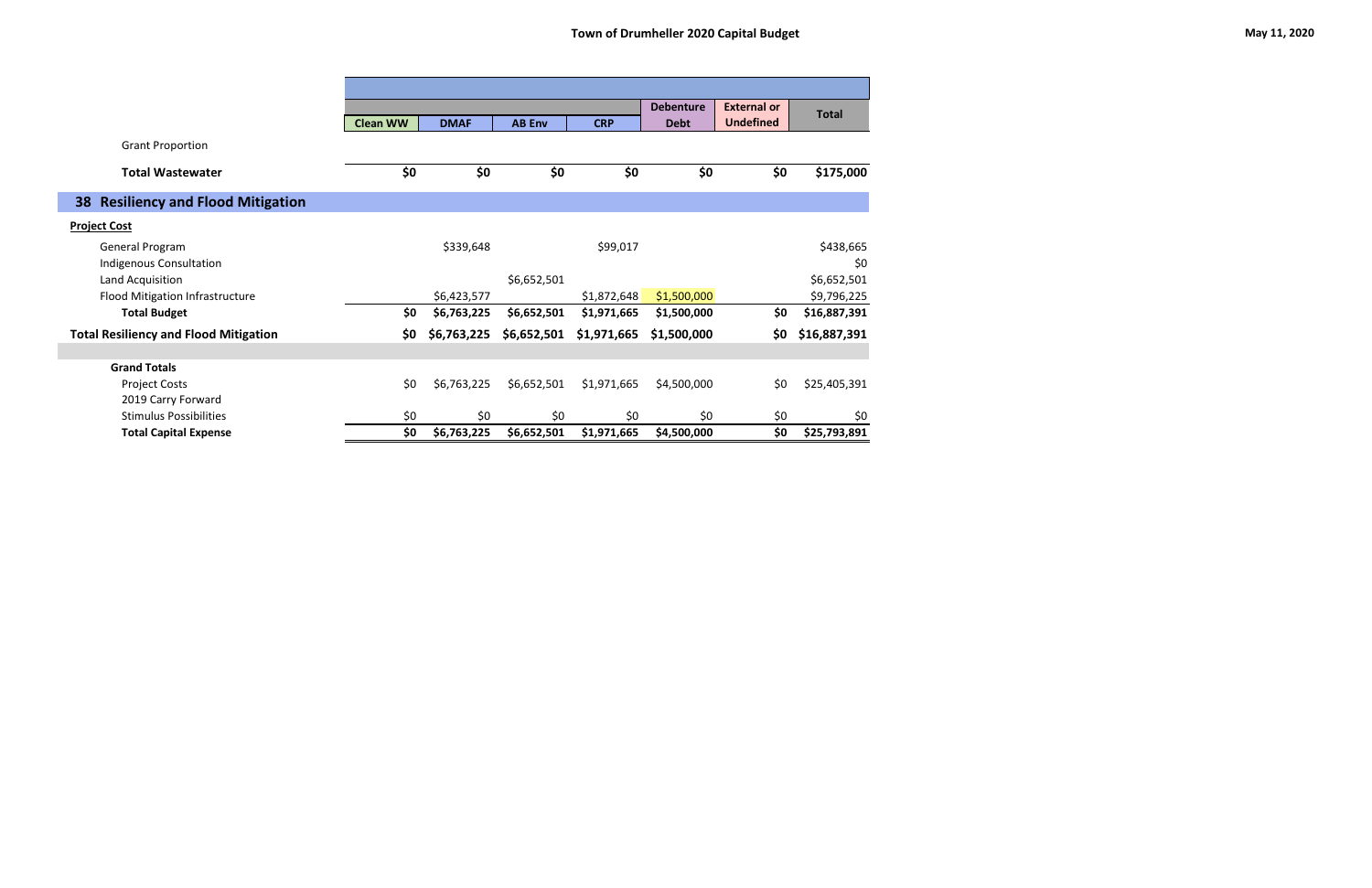|                     |                                                      |                 |             |               |            | <b>Debenture</b> | <b>External or</b> |              |
|---------------------|------------------------------------------------------|-----------------|-------------|---------------|------------|------------------|--------------------|--------------|
|                     |                                                      | <b>Clean WW</b> | <b>DMAF</b> | <b>AB Env</b> | <b>CRP</b> | <b>Debt</b>      | <b>Undefined</b>   | <b>Total</b> |
|                     | <b>Grant Proportion</b>                              |                 |             |               |            |                  |                    |              |
|                     | 60 Economic Development, Tourist and (               |                 |             |               |            |                  |                    |              |
| <b>Project Cost</b> |                                                      |                 |             |               |            |                  |                    |              |
|                     | Downtown Plaza -                                     |                 |             |               |            |                  |                    |              |
| 7111                | washrooms/hardscaping/etc.                           |                 |             |               |            |                  |                    | \$0          |
| C <sub>2</sub>      | Dinosaur Foundation - More dinosaurs in              |                 |             |               |            |                  |                    |              |
|                     | town (Dino Arts Program)                             |                 |             |               |            |                  |                    | \$0          |
| C11                 | <b>Public Art Installation</b>                       |                 |             |               |            |                  |                    | \$0          |
| C <sub>29</sub>     | Decorative Lighting at Town Entrances                |                 |             |               |            |                  |                    | \$0          |
| C58                 | Center st and sections of 3 ave closed to            |                 |             |               |            |                  |                    |              |
|                     | traffic or build boardwalks to accommodate           |                 |             |               |            |                  |                    | \$0          |
| C82                 | Nacmine Town Entrance Beautification                 |                 |             |               |            |                  |                    | \$0          |
| C97                 | <b>Heritage Plaques</b>                              |                 |             |               |            |                  |                    | \$0          |
| E <sub>3</sub>      | <b>Block Party Trailer with wrap</b>                 |                 |             |               |            |                  |                    | \$0          |
|                     | <b>Total 2020 Project Cost</b>                       | \$0             | \$0         | \$0           | \$0        | \$0              | \$0                | \$0          |
|                     | <b>Project Cost - 2019 Carry Forward</b>             |                 |             |               |            |                  |                    |              |
| 7092                | Branding (Dinosaur Capital of the World)             |                 |             |               |            |                  |                    | \$81,479     |
|                     | <b>Total 2019 Carry Forward</b>                      | \$0             | \$0         | \$0           | \$0        | \$0              | \$0                | \$81,479     |
|                     | <b>Project Cost - Stimulus Funding Possibilities</b> |                 |             |               |            |                  |                    |              |
| S <sub>1</sub>      | Small Church Parking Improvement &                   |                 |             |               |            |                  |                    |              |
|                     | Washroom                                             |                 |             |               |            |                  |                    | \$150,000    |
| S <sub>3</sub>      | Hoodoo Facility Upgrade - parking lot                |                 |             |               |            |                  |                    |              |
|                     | expansion, washroom installation                     |                 |             |               |            |                  |                    | \$800,000    |
| S <sub>22</sub>     | Suspension bridge washroom replacement               |                 |             |               |            |                  |                    | \$250,000    |
|                     | <b>Total Stimulus Possibilities</b>                  | \$0             | \$0         | \$0           | \$0        | \$0              | \$0                | \$1,200,000  |
|                     | <b>Total Tourist and Community Facilities</b>        | \$0             | \$0         | \$0           | \$0        | \$0              | \$0                | \$1,281,479  |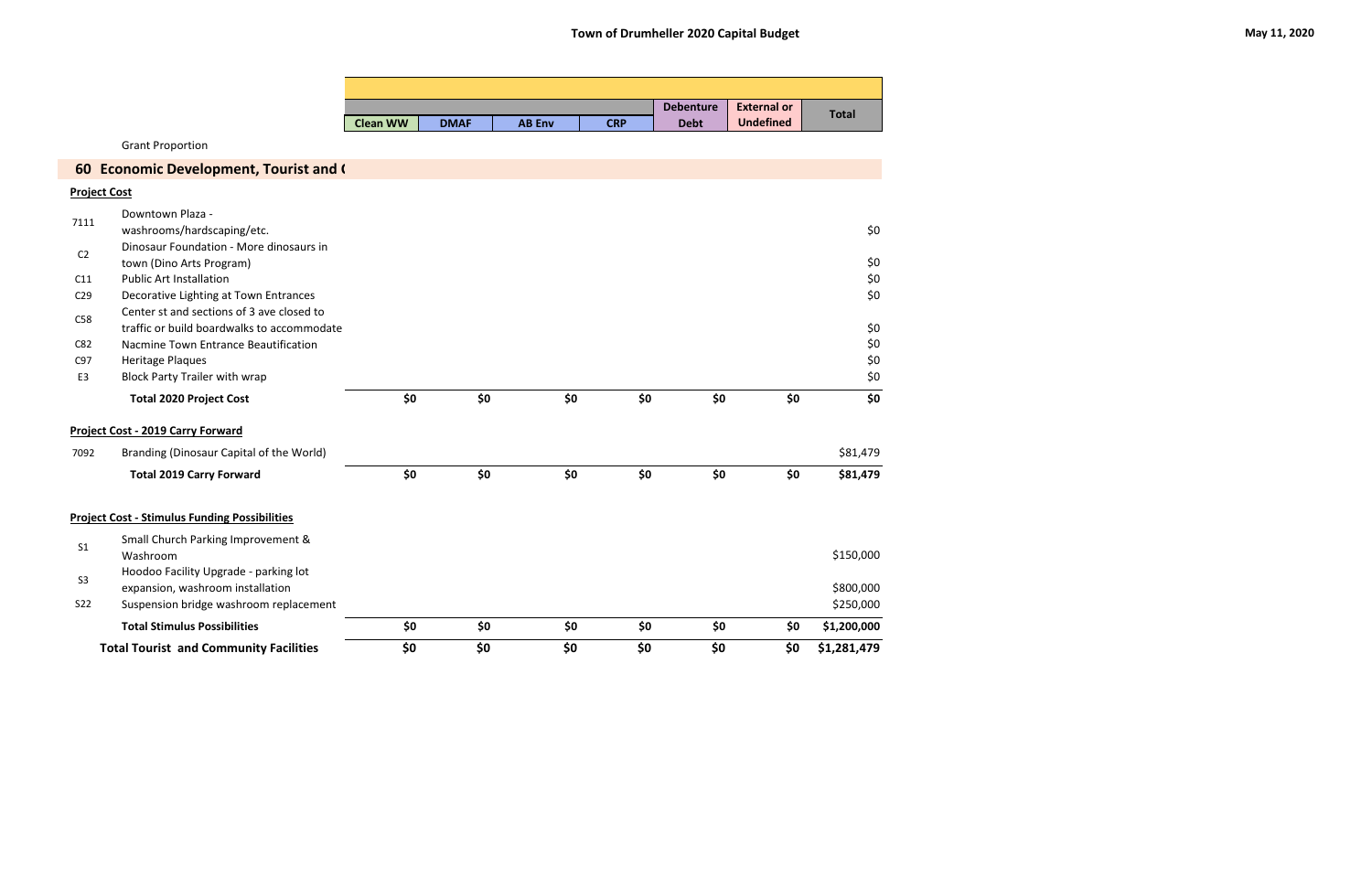|                     |                                                   | 2020           |                  |                   |                       |       |            |               |            | 2020 Funding<br><b>Stimulus</b><br><b>Gas Tax</b><br><b>STIP</b> |     |     |               |
|---------------------|---------------------------------------------------|----------------|------------------|-------------------|-----------------------|-------|------------|---------------|------------|------------------------------------------------------------------|-----|-----|---------------|
|                     |                                                   | <b>Expense</b> |                  |                   | <b>Reserves</b>       |       |            | Sale of       |            |                                                                  |     |     | <b>Grants</b> |
|                     |                                                   |                | <b>Equipment</b> | <b>Facilities</b> | <b>Transportation</b> | Water | Wastewater | <b>Assets</b> | <b>MSI</b> |                                                                  |     |     | W4 Life       |
|                     | <b>Grant Proportion</b>                           |                |                  |                   |                       |       |            |               |            |                                                                  | 75% | 67% | 56%           |
|                     | 70 Recreation, Parks and Culture                  |                |                  |                   |                       |       |            |               |            |                                                                  |     |     |               |
| <b>Project Cost</b> |                                                   |                |                  |                   |                       |       |            |               |            |                                                                  |     |     |               |
|                     | <b>Aquaplex</b>                                   |                |                  |                   |                       |       |            |               |            |                                                                  |     |     |               |
| 7005                | <b>New Controllers</b>                            | \$8,500        |                  | \$8,500           |                       |       |            |               |            |                                                                  |     |     |               |
| C <sub>22</sub>     | Aquaplex Ph 3 - Minor Works                       |                |                  | \$0               |                       |       |            |               |            |                                                                  |     |     |               |
| C85                 | Mechanical dosage controller - hot tub            | \$7,500        |                  | \$7,500           |                       |       |            |               |            |                                                                  |     |     |               |
|                     |                                                   | \$16,000       | \$0              | \$16,000          | \$0                   | \$0   | \$0        | \$0           | \$0        | \$0                                                              | \$0 | \$0 | \$0           |
|                     | Arena                                             |                |                  |                   |                       |       |            |               |            |                                                                  |     |     |               |
| 7007                | Dressing Room Upgrade (Creation of                | \$0            |                  | $$0$$             |                       |       |            |               |            |                                                                  |     |     |               |
|                     | <b>Women's Dressing Room)</b>                     |                |                  |                   |                       |       |            |               |            |                                                                  |     |     |               |
| 7007                | Ice Plant Replacement                             | \$15,000       |                  | \$15,000          |                       |       |            |               |            |                                                                  |     |     |               |
|                     |                                                   | \$15,000       | \$0              | \$15,000          | \$0                   | \$0   | \$0        | \$0           | \$0        | \$0                                                              | \$0 | \$0 | \$0           |
|                     | <b>Parks and Trailways</b>                        |                |                  |                   |                       |       |            |               |            |                                                                  |     |     |               |
| 7061                | Little Tykes Playground                           | \$50,000       |                  |                   |                       |       |            |               |            |                                                                  |     |     |               |
| 7077                | Beautification                                    |                |                  |                   | $$0$$                 |       |            |               |            |                                                                  |     |     |               |
| 7078                | New Trail Development                             |                |                  |                   | \$0                   |       |            |               |            |                                                                  |     |     |               |
| 7093                | Fountain Upgrade                                  | \$90,000       |                  | \$90,000          |                       |       |            |               |            |                                                                  |     |     |               |
| 7095                | Dog Park - Fencing                                | \$0            |                  | \$0               |                       |       |            |               |            |                                                                  |     |     |               |
| C <sub>3</sub>      | <b>Ball Diamond Improvements</b>                  | \$50,000       |                  | \$50,000          |                       |       |            |               |            |                                                                  |     |     |               |
| C56                 | Splash Park - Inspection, Repair, and             | \$40,000       |                  | \$40,000          |                       |       |            |               |            |                                                                  |     |     |               |
|                     |                                                   | \$230,000      | \$0              | \$180,000         | \$0                   | \$0   | \$0        | \$0           | \$0        | \$0                                                              | \$0 | \$0 | \$0           |
|                     | <b>Parks Equipment</b>                            |                |                  |                   |                       |       |            |               |            |                                                                  |     |     |               |
| 7015                | Ride On mowers                                    | \$0            |                  |                   |                       |       |            |               |            |                                                                  |     |     |               |
| 7015                | Wide angle mowers                                 | \$70,000       |                  |                   |                       |       |            |               | \$70,000   |                                                                  |     |     |               |
|                     |                                                   | \$70,000       | \$0              | \$0               | \$0                   | \$0   | \$0        | \$0           | \$70,000   | \$0                                                              | \$0 | \$0 | \$0           |
|                     | <b>Badlands Community Facility (BCF)</b>          |                |                  |                   |                       |       |            |               |            |                                                                  |     |     |               |
|                     | Arena (BCF Phase 2 - FUNDING                      |                |                  |                   |                       |       |            |               |            |                                                                  |     |     |               |
| 7034                | DEPENDANT)                                        | \$0            |                  |                   |                       |       |            |               |            |                                                                  |     |     |               |
|                     | Curling Rink (BCF Phase 2 - FUNDING               |                |                  |                   |                       |       |            |               |            |                                                                  |     |     |               |
| 7034                | DEPENDANT)                                        | \$0            |                  |                   |                       |       |            |               |            |                                                                  |     |     |               |
| 7094                | Heritage Plaques (Matching grant)                 | \$0            |                  | \$0               |                       |       |            |               |            |                                                                  |     |     |               |
| 7106                | <b>Fitness Equipment Replacement</b>              |                | \$0              |                   |                       |       |            |               |            |                                                                  |     |     |               |
| C67                 | BCF Field House Netting Replacement               |                |                  | \$0               |                       |       |            |               |            |                                                                  |     |     |               |
| C68                 | <b>BCF Office Space Upgrades</b>                  | \$0            |                  | \$0               |                       |       |            |               |            |                                                                  |     |     |               |
| C69                 | BCF 3 Phase Electrical Upgrade for Trade<br>Shows | \$5,000        |                  | \$5,000           |                       |       |            |               |            |                                                                  |     |     |               |
| C70                 | <b>Security Cameras</b>                           | \$10,000       |                  | \$10,000          |                       |       |            |               |            |                                                                  |     |     |               |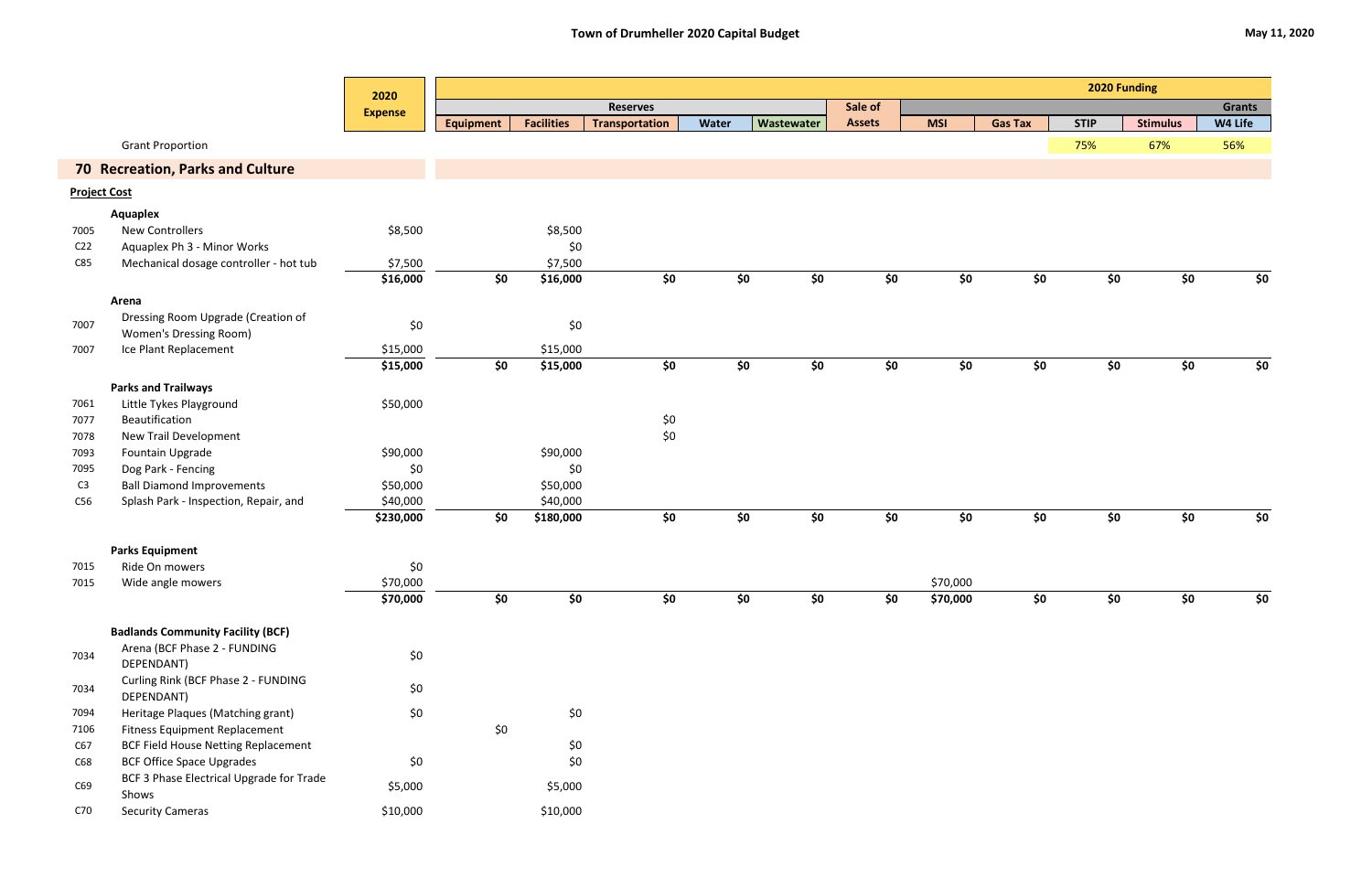|                 |                                            |                 |             |               |            | <b>Debenture</b> | <b>External or</b> | <b>Total</b> |
|-----------------|--------------------------------------------|-----------------|-------------|---------------|------------|------------------|--------------------|--------------|
|                 |                                            | <b>Clean WW</b> | <b>DMAF</b> | <b>AB Env</b> | <b>CRP</b> | <b>Debt</b>      | <b>Undefined</b>   |              |
|                 | <b>Grant Proportion</b>                    |                 |             |               |            |                  |                    |              |
|                 | <b>70 Recreation, Parks and Culture</b>    |                 |             |               |            |                  |                    |              |
|                 | <b>Project Cost</b>                        |                 |             |               |            |                  |                    |              |
|                 | <b>Aquaplex</b>                            |                 |             |               |            |                  |                    |              |
| 7005            | <b>New Controllers</b>                     |                 |             |               |            |                  |                    | \$8,500      |
| C <sub>22</sub> | Aquaplex Ph 3 - Minor Works                |                 |             |               |            |                  |                    | \$0          |
| C85             | Mechanical dosage controller - hot tub     |                 |             |               |            |                  |                    | \$7,500      |
|                 |                                            | \$0             | \$0         | \$0           | \$0        | \$0              | \$0                | \$16,000     |
|                 | Arena                                      |                 |             |               |            |                  |                    |              |
|                 | Dressing Room Upgrade (Creation of         |                 |             |               |            |                  |                    |              |
| 7007            | Women's Dressing Room)                     |                 |             |               |            |                  |                    | \$0          |
| 7007            | Ice Plant Replacement                      |                 |             |               |            |                  |                    | \$15,000     |
|                 |                                            | \$0             | \$0         | \$0           | \$0        | \$0              | \$0                | \$15,000     |
|                 | <b>Parks and Trailways</b>                 |                 |             |               |            |                  |                    |              |
| 7061            | Little Tykes Playground                    |                 |             |               |            |                  | \$50,000           | \$50,000     |
| 7077            | Beautification                             |                 |             |               |            |                  |                    | \$0          |
| 7078            | New Trail Development                      |                 |             |               |            |                  |                    | \$0          |
| 7093            | Fountain Upgrade                           |                 |             |               |            |                  |                    | \$90,000     |
| 7095            | Dog Park - Fencing                         |                 |             |               |            |                  |                    | \$0          |
| C <sub>3</sub>  | <b>Ball Diamond Improvements</b>           |                 |             |               |            |                  |                    | \$50,000     |
| C56             | Splash Park - Inspection, Repair, and      |                 |             |               |            |                  |                    | \$40,000     |
|                 |                                            | \$0             | \$0         | \$0           | \$0        | \$0              | \$50,000           | \$230,000    |
|                 |                                            |                 |             |               |            |                  |                    |              |
|                 | <b>Parks Equipment</b>                     |                 |             |               |            |                  |                    |              |
| 7015            | Ride On mowers                             |                 |             |               |            |                  |                    | \$0          |
| 7015            | Wide angle mowers                          |                 |             |               |            |                  |                    | \$70,000     |
|                 |                                            | \$0             | \$0         | \$0           | \$0        | \$0              | \$0                | \$70,000     |
|                 | <b>Badlands Community Facility (BCF)</b>   |                 |             |               |            |                  |                    |              |
|                 | Arena (BCF Phase 2 - FUNDING               |                 |             |               |            |                  |                    |              |
| 7034            | DEPENDANT)                                 |                 |             |               |            |                  |                    | \$0          |
|                 | Curling Rink (BCF Phase 2 - FUNDING        |                 |             |               |            |                  |                    |              |
| 7034            | DEPENDANT)                                 |                 |             |               |            |                  |                    | \$0          |
| 7094            | Heritage Plaques (Matching grant)          |                 |             |               |            |                  | \$0                | \$0          |
| 7106            | <b>Fitness Equipment Replacement</b>       |                 |             |               |            |                  |                    | \$0          |
| C67             | <b>BCF Field House Netting Replacement</b> |                 |             |               |            |                  |                    | \$0          |
| C68             | <b>BCF Office Space Upgrades</b>           |                 |             |               |            |                  |                    | \$0          |
|                 | BCF 3 Phase Electrical Upgrade for Trade   |                 |             |               |            |                  |                    |              |
| C69             | Shows                                      |                 |             |               |            |                  |                    | \$5,000      |
| C70             | <b>Security Cameras</b>                    |                 |             |               |            |                  |                    | \$10,000     |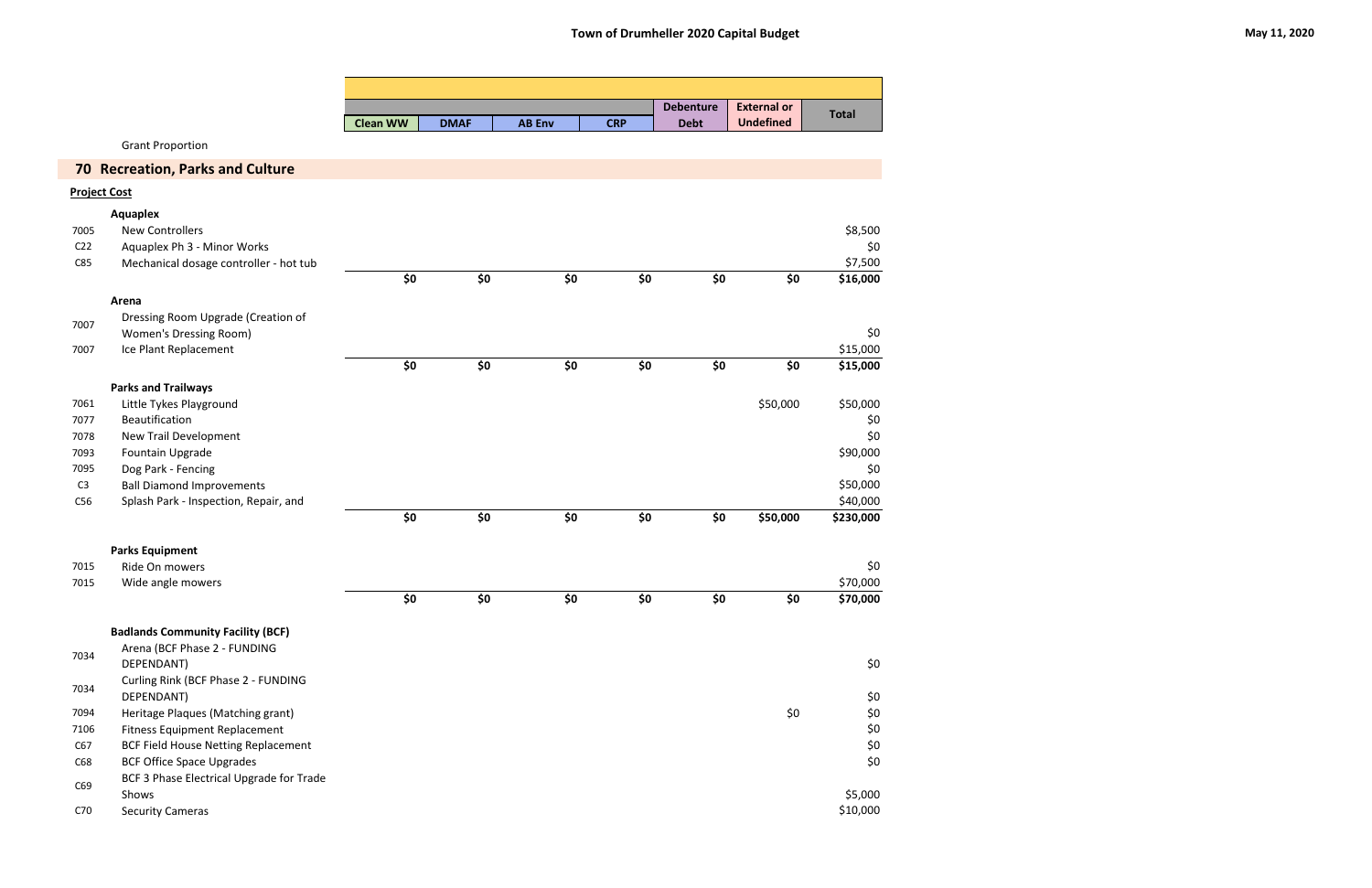|                 |                                                  | 2020           |                  |                       |                       |       |            |               |             |                | 2020 Funding          |                 |               |
|-----------------|--------------------------------------------------|----------------|------------------|-----------------------|-----------------------|-------|------------|---------------|-------------|----------------|-----------------------|-----------------|---------------|
|                 |                                                  | <b>Expense</b> |                  |                       | <b>Reserves</b>       |       |            | Sale of       |             |                |                       |                 | <b>Grants</b> |
|                 |                                                  |                | <b>Equipment</b> | <b>Facilities</b>     | <b>Transportation</b> | Water | Wastewater | <b>Assets</b> | <b>MSI</b>  | <b>Gas Tax</b> | <b>STIP</b>           | <b>Stimulus</b> | W4 Life       |
|                 | <b>Grant Proportion</b>                          |                |                  |                       |                       |       |            |               |             |                | 75%                   | 67%             | 56%           |
| C98             | <b>BCF - Fitness Area Ceiling Fans</b>           | \$0            |                  | \$0                   |                       |       |            |               |             |                |                       |                 |               |
| C99             | <b>BCF - Dance Floor Replacement</b>             | \$0            |                  | \$0                   |                       |       |            |               |             |                |                       |                 |               |
| E14             | <b>BCF Patio Furniture</b>                       |                |                  | \$0                   |                       |       |            |               |             |                |                       |                 |               |
|                 | <b>Total 2020 Project Cost</b>                   | \$346,000      | \$0              | \$226,000             | \$0                   | \$0   | \$0        | \$0           | \$70,000    | \$0            | \$0                   | \$0             | \$0           |
|                 | Project Cost - 2019 Carry Forward                |                |                  |                       |                       |       |            |               |             |                |                       |                 |               |
| 6654            | Security Upgrade - Town Hall/Firehall            | \$10,000       |                  | \$10,000              |                       |       |            |               |             |                |                       |                 |               |
| 7096            | Aquaplex Air Handling Unit                       | \$300,000      |                  |                       |                       |       |            |               | \$300,000   |                |                       |                 |               |
| 7102            | Aquaplex Changerooms/Flooring                    | \$130,000      |                  |                       |                       |       |            |               | \$130,000   |                |                       |                 |               |
|                 | <b>Total Carry Forward</b>                       | \$440,000      | \$0              | \$10,000              | \$0                   | \$0   | \$0        | \$0           | \$430,000   | \$0            | \$0                   | \$0             | \$0           |
|                 | <b>Project Cost - Stimulus Possibilities</b>     |                |                  |                       |                       |       |            |               |             |                |                       |                 |               |
|                 | <b>Aqualplex</b>                                 |                |                  |                       |                       |       |            |               |             |                |                       |                 |               |
| S <sub>19</sub> | Aquaplex Ph 3 - Major Works - Filter Room        | \$750,000      |                  | \$247,500             |                       |       |            |               |             |                |                       | \$502,500       |               |
| <b>S20</b>      | Aquaplex Ph 3 - Major Works - Mechanical<br>Room | \$500,000      |                  | \$165,000             |                       |       |            |               |             |                |                       | \$335,000       |               |
|                 | <b>Total Stimulus Possibilities</b>              | \$1,250,000    | \$0              | \$412,500             | \$0                   | \$0   | \$0        | \$0           | \$0         | \$0            | \$0                   | \$837,500       | \$0           |
|                 | <b>Total Recreation, Parks and Culture</b>       | \$2,036,000    | \$0              | \$648,500             | \$0                   | \$0   | \$0        | \$0           | \$500,000   | \$0            | \$0                   | \$837,500       | \$0           |
|                 | <b>Total General Revenue Supported Capital</b>   | \$9,834,979    |                  | \$180,500 \$1,251,500 | \$1,404,379           | \$0   | \$0        | \$0           | \$1,716,000 |                | \$434,000 \$2,400,000 | \$2,398,600     | \$0           |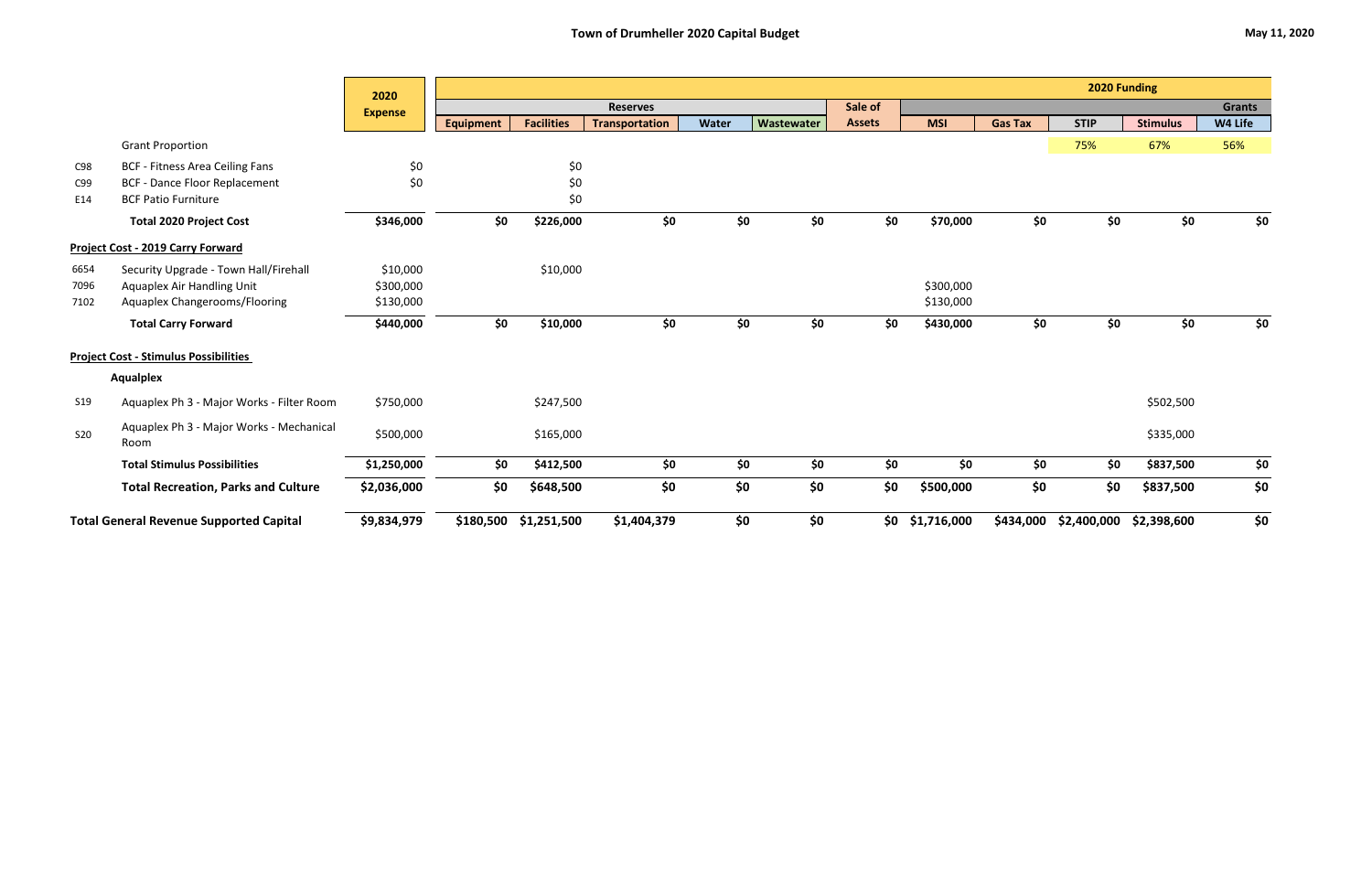|                      |                                                                                                              |                 |             |               |            | <b>Debenture</b> | <b>External or</b> |                                    |
|----------------------|--------------------------------------------------------------------------------------------------------------|-----------------|-------------|---------------|------------|------------------|--------------------|------------------------------------|
|                      |                                                                                                              | <b>Clean WW</b> | <b>DMAF</b> | <b>AB Env</b> | <b>CRP</b> | <b>Debt</b>      | <b>Undefined</b>   | <b>Total</b>                       |
|                      | <b>Grant Proportion</b>                                                                                      |                 |             |               |            |                  |                    |                                    |
| C98<br>C99<br>E14    | <b>BCF - Fitness Area Ceiling Fans</b><br><b>BCF - Dance Floor Replacement</b><br><b>BCF Patio Furniture</b> |                 |             |               |            |                  |                    | \$0<br>\$0<br>\$0                  |
|                      | <b>Total 2020 Project Cost</b>                                                                               | \$0             | \$0         | \$0           | \$0        | \$0              | \$50,000           | \$346,000                          |
|                      | <b>Project Cost - 2019 Carry Forward</b>                                                                     |                 |             |               |            |                  |                    |                                    |
| 6654<br>7096<br>7102 | Security Upgrade - Town Hall/Firehall<br>Aquaplex Air Handling Unit<br>Aquaplex Changerooms/Flooring         |                 |             |               |            |                  |                    | \$10,000<br>\$300,000<br>\$130,000 |
|                      | <b>Total Carry Forward</b>                                                                                   | \$0             | \$0         | \$0           | \$0        | \$0              | \$0                | \$440,000                          |
|                      | <b>Project Cost - Stimulus Possibilities</b>                                                                 |                 |             |               |            |                  |                    |                                    |
|                      | <b>Aqualplex</b>                                                                                             |                 |             |               |            |                  |                    |                                    |
| <b>S19</b>           | Aquaplex Ph 3 - Major Works - Filter Room                                                                    |                 |             |               |            |                  |                    | \$750,000                          |
| <b>S20</b>           | Aquaplex Ph 3 - Major Works - Mechanical<br>Room                                                             |                 |             |               |            |                  |                    | \$500,000                          |
|                      | <b>Total Stimulus Possibilities</b>                                                                          | \$0             | \$0         | \$0           | \$0        | \$0              | \$0                | \$1,250,000                        |
|                      | <b>Total Recreation, Parks and Culture</b>                                                                   | \$0             | \$0         | \$0           | \$0        | \$0              | \$50,000           | \$2,036,000                        |
|                      | <b>Total General Revenue Supported Capital</b>                                                               | \$0             | \$0         | \$0           | \$0        | \$0              | \$50,000           | \$9,834,979                        |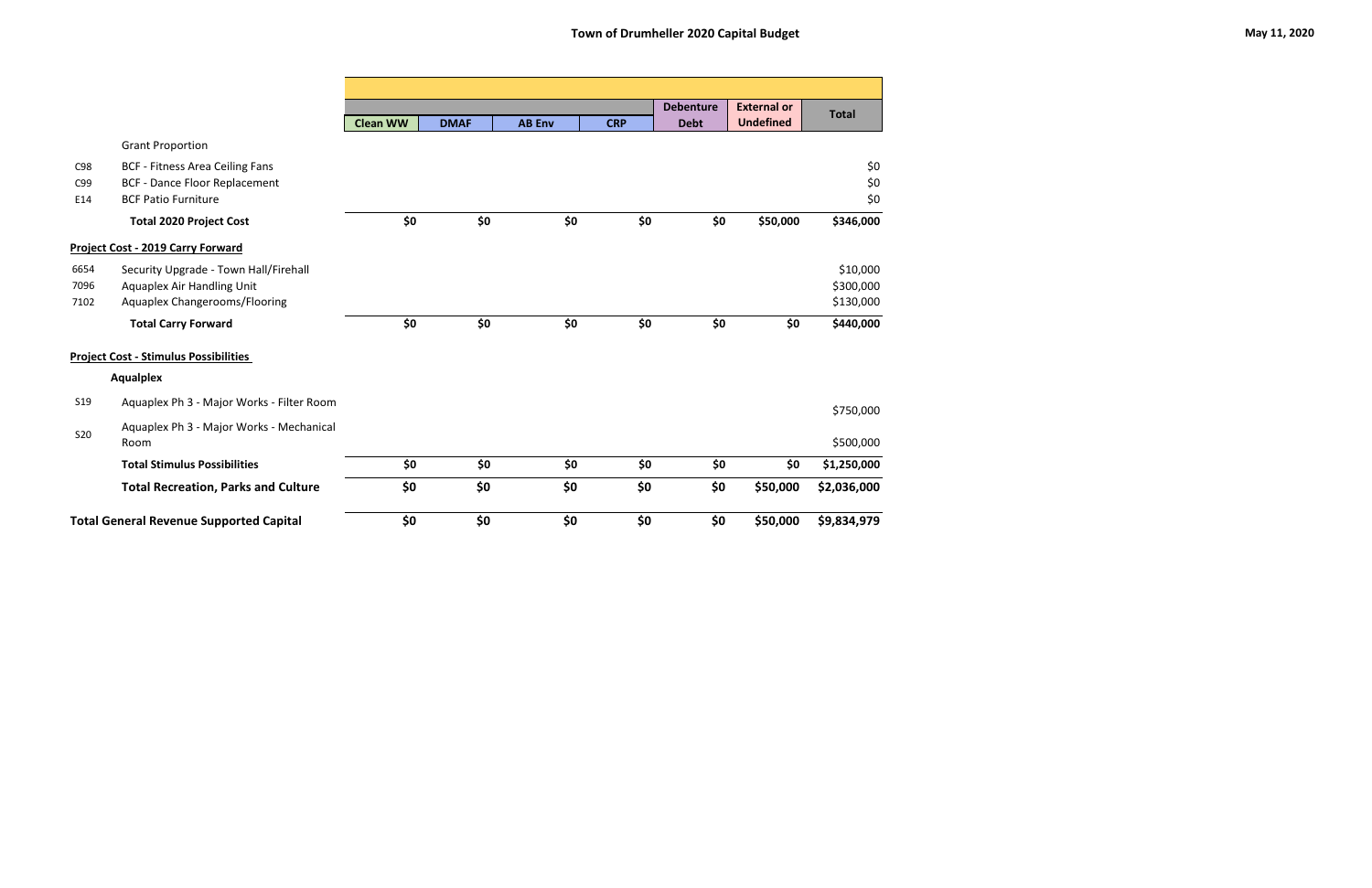|                     |                                              | 2020           |           |                   |                       |           |            |               |            |     |                |             | 2020 Funding    |     |               |
|---------------------|----------------------------------------------|----------------|-----------|-------------------|-----------------------|-----------|------------|---------------|------------|-----|----------------|-------------|-----------------|-----|---------------|
|                     |                                              | <b>Expense</b> |           |                   | <b>Reserves</b>       |           |            | Sale of       |            |     |                |             |                 |     | <b>Grants</b> |
|                     |                                              |                | Equipment | <b>Facilities</b> | <b>Transportation</b> | Water     | Wastewater | <b>Assets</b> | <b>MSI</b> |     | <b>Gas Tax</b> | <b>STIP</b> | <b>Stimulus</b> |     | W4 Life       |
|                     | <b>Grant Proportion</b>                      |                |           |                   |                       |           |            |               |            |     |                | 75%         | 67%             |     | 56%           |
|                     | 41 Water                                     |                |           |                   |                       |           |            |               |            |     |                |             |                 |     |               |
| <b>Project Cost</b> |                                              |                |           |                   |                       |           |            |               |            |     |                |             |                 |     |               |
|                     | <b>Water Treatment</b>                       |                |           |                   |                       |           |            |               |            |     |                |             |                 |     |               |
| 6640                | High Lift Pump Replacement                   | \$65,000       |           |                   |                       | \$65,000  |            |               |            |     |                |             |                 |     |               |
| 7023                | Phase VII - Low Lift pump Upgrades           | \$0            |           |                   |                       |           |            |               |            |     |                |             |                 |     |               |
| 7045                | HVAC - Exhaust fans/make up air units        | \$62,000       |           |                   |                       | \$62,000  |            |               |            |     |                |             |                 |     |               |
| 6642                | New Liner for Alum Vat                       | \$0            |           |                   |                       |           |            |               |            |     |                |             |                 |     |               |
| 6643                | New Liner for Sodium Hydroxide               | \$24,000       |           |                   |                       | \$24,000  |            |               |            |     |                |             |                 |     |               |
| 7052                | WTP De-cholination Upgrade                   | \$0            |           |                   |                       |           |            |               |            |     |                |             |                 |     | \$0           |
| C59                 | HVAC - WTP - Building Management System      | \$275,000      |           |                   |                       | \$275,000 |            |               |            |     |                |             |                 |     |               |
| C73                 | WTP Generator - inspection and specification | \$15,000       |           |                   |                       | \$15,000  |            |               |            |     |                |             |                 |     |               |
| C79                 | Eavestroughs WTP                             | \$20,000       |           |                   |                       | \$20,000  |            |               |            |     |                |             |                 |     |               |
|                     |                                              | \$461,000      | \$0       | \$0               | \$0                   | \$461,000 | \$0        | \$0           |            | \$0 | \$0            |             | \$0             | \$0 | \$0           |
|                     | <b>Transmission and Distribution Mains</b>   |                |           |                   |                       |           |            |               |            |     |                |             |                 |     |               |
| 7022                | <b>Water Mains</b>                           | \$200,000      |           |                   |                       | \$200,000 |            |               |            |     |                |             |                 |     |               |
| 7051                | West Drumheller Waterline                    | \$0            |           |                   |                       |           |            |               |            |     |                |             |                 |     |               |
| C12                 | Lead Pipe Investigation Program - Mandator   | \$40,000       |           |                   |                       | \$40,000  |            |               |            |     |                |             |                 |     |               |
| C13                 | Lead Pipe Replacement                        | \$0            |           |                   |                       | \$0       |            |               |            |     |                |             |                 |     |               |
|                     |                                              | \$240,000      | \$0       | \$0               | \$0                   | \$240,000 | \$0        | \$0           |            | \$0 | \$0            |             | \$0             | \$0 | \$0           |
|                     | <b>Pumping Stations</b>                      |                |           |                   |                       |           |            |               |            |     |                |             |                 |     |               |
| 7059                | <b>Penitentiary Booster Station</b>          | \$100,000      |           |                   |                       | \$44,000  |            |               |            |     |                |             |                 |     | \$56,000      |
|                     | <b>Reservoirs</b>                            |                |           |                   |                       |           |            |               |            |     |                |             |                 |     |               |
|                     | Newcastle Water tower & vault - Tower        |                |           |                   |                       |           |            |               |            |     |                |             |                 |     |               |
| 7022                | upgrade (Sandblast/Sealant/Reline/Inspect)   | \$85,000       |           |                   |                       | \$85,000  |            |               |            |     |                |             |                 |     |               |
|                     | (Interior and exterior)                      |                |           |                   |                       |           |            |               |            |     |                |             |                 |     |               |
|                     |                                              |                |           |                   |                       |           |            |               |            |     |                |             |                 |     |               |
|                     | Rosedale Water tower & vault - Tower         |                |           |                   |                       |           |            |               |            |     |                |             |                 |     |               |
| 7022                | upgrade (Sandblast/Sealant/Reline/Inspect)   | \$0            |           |                   |                       |           |            |               |            |     |                |             |                 |     |               |
|                     | (Interior and exterior)                      |                |           |                   |                       |           |            |               |            |     |                |             |                 |     |               |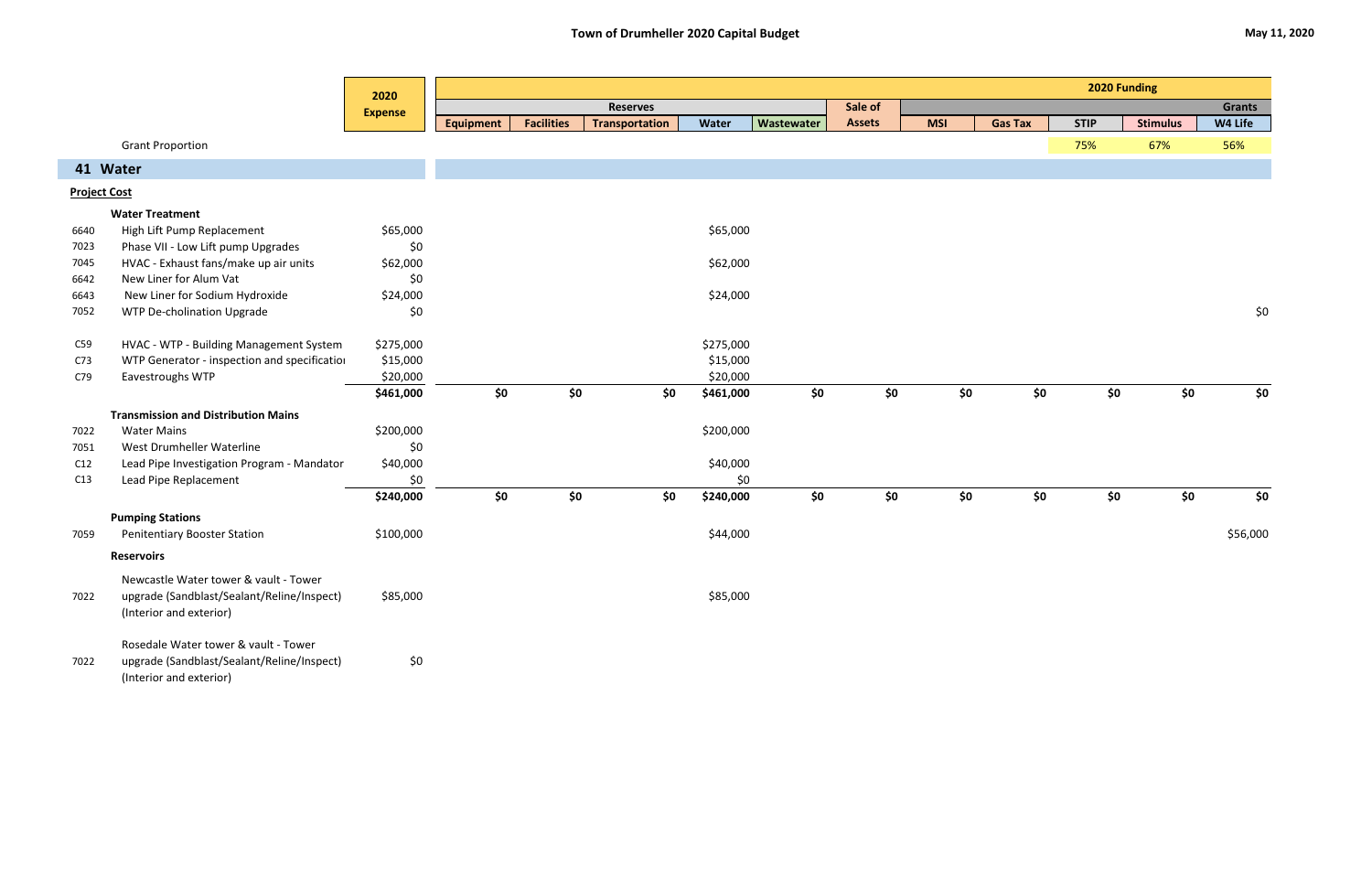|                     |                                              |                 |             |               |            | <b>Debenture</b> | <b>External or</b> |              |
|---------------------|----------------------------------------------|-----------------|-------------|---------------|------------|------------------|--------------------|--------------|
|                     |                                              | <b>Clean WW</b> | <b>DMAF</b> | <b>AB Env</b> | <b>CRP</b> | <b>Debt</b>      | <b>Undefined</b>   | <b>Total</b> |
|                     | <b>Grant Proportion</b>                      |                 |             |               |            |                  |                    |              |
|                     |                                              |                 |             |               |            |                  |                    |              |
|                     | 41 Water                                     |                 |             |               |            |                  |                    |              |
| <b>Project Cost</b> |                                              |                 |             |               |            |                  |                    |              |
|                     | <b>Water Treatment</b>                       |                 |             |               |            |                  |                    |              |
| 6640                | High Lift Pump Replacement                   |                 |             |               |            |                  |                    | \$65,000     |
| 7023                | Phase VII - Low Lift pump Upgrades           |                 |             |               |            |                  |                    | \$0          |
| 7045                | HVAC - Exhaust fans/make up air units        |                 |             |               |            |                  |                    | \$62,000     |
| 6642                | New Liner for Alum Vat                       |                 |             |               |            |                  |                    | \$0          |
| 6643                | New Liner for Sodium Hydroxide               |                 |             |               |            |                  |                    | \$24,000     |
| 7052                | WTP De-cholination Upgrade                   |                 |             |               |            |                  |                    | \$0          |
| C59                 | HVAC - WTP - Building Management System      |                 |             |               |            |                  |                    | \$275,000    |
| C <sub>73</sub>     | WTP Generator - inspection and specification |                 |             |               |            |                  |                    | \$15,000     |
| C79                 | Eavestroughs WTP                             |                 |             |               |            |                  |                    | \$20,000     |
|                     |                                              | \$0             | \$0         | \$0           | \$0        | \$0              | \$0                | \$461,000    |
|                     | <b>Transmission and Distribution Mains</b>   |                 |             |               |            |                  |                    |              |
| 7022                | <b>Water Mains</b>                           |                 |             |               |            |                  |                    | \$200,000    |
| 7051                | West Drumheller Waterline                    |                 |             |               |            |                  |                    | \$0          |
| C12                 | Lead Pipe Investigation Program - Mandator   |                 |             |               |            |                  |                    | \$40,000     |
| C13                 | Lead Pipe Replacement                        |                 |             |               |            |                  |                    | \$0          |
|                     |                                              | \$0             | \$0         | \$0           | \$0        | \$0              | \$0                | \$240,000    |
|                     | <b>Pumping Stations</b>                      |                 |             |               |            |                  |                    |              |
| 7059                | <b>Penitentiary Booster Station</b>          |                 |             |               |            |                  |                    | \$100,000    |
|                     | <b>Reservoirs</b>                            |                 |             |               |            |                  |                    |              |
|                     | Newcastle Water tower & vault - Tower        |                 |             |               |            |                  |                    |              |
| 7022                | upgrade (Sandblast/Sealant/Reline/Inspect)   |                 |             |               |            |                  |                    |              |
|                     | (Interior and exterior)                      |                 |             |               |            |                  |                    |              |
|                     |                                              |                 |             |               |            |                  |                    | \$85,000     |
|                     | Rosedale Water tower & vault - Tower         |                 |             |               |            |                  |                    |              |
| 7022                | upgrade (Sandblast/Sealant/Reline/Inspect)   |                 |             |               |            |                  |                    |              |
|                     | (Interior and exterior)                      |                 |             |               |            |                  |                    |              |
|                     |                                              |                 |             |               |            |                  |                    | \$0          |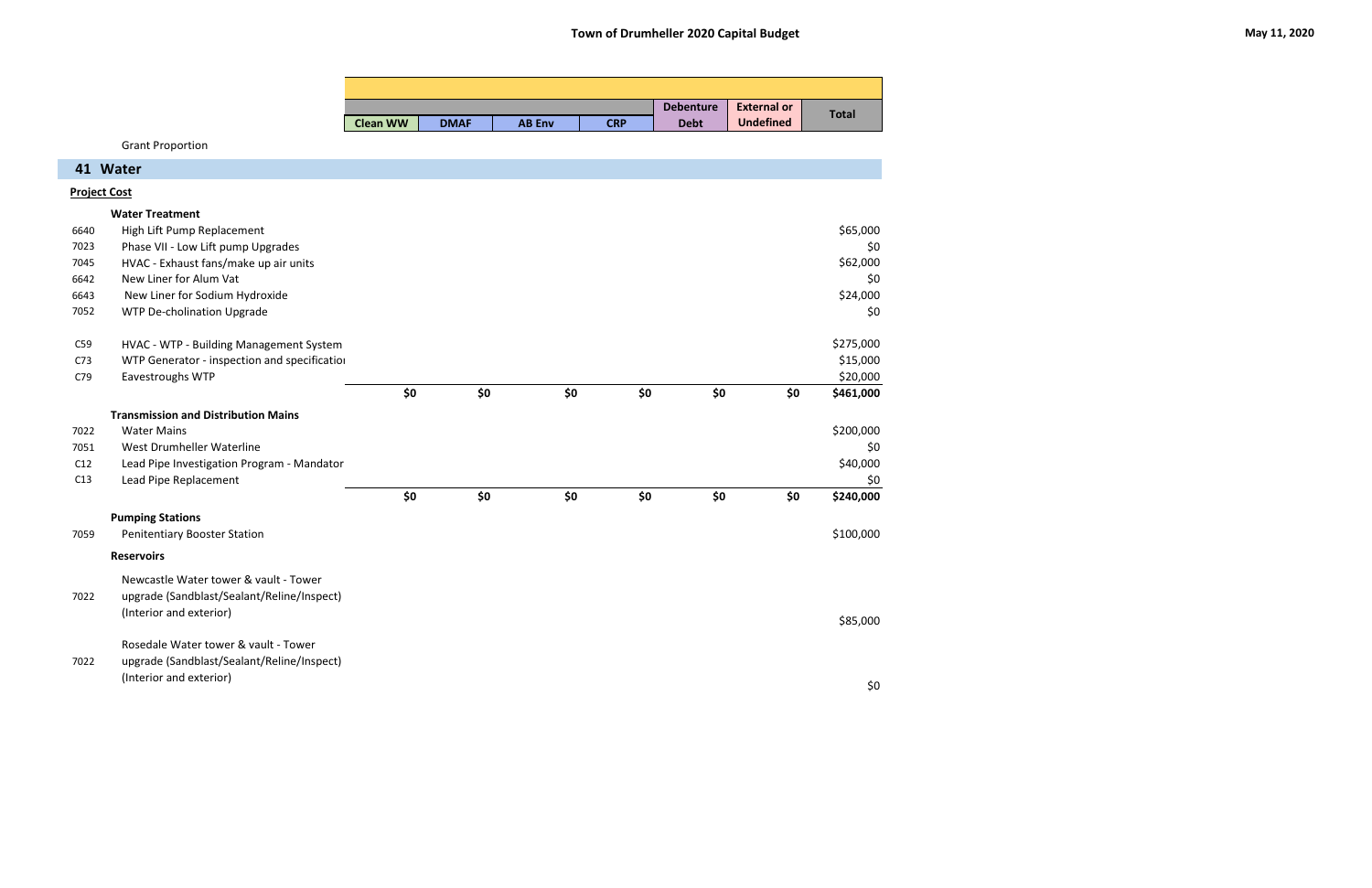|                |                                                                                                                                                                                                               | 2020           |                  |                   |                       |                   |            |               |            |                |             | 2020 Funding    |               |
|----------------|---------------------------------------------------------------------------------------------------------------------------------------------------------------------------------------------------------------|----------------|------------------|-------------------|-----------------------|-------------------|------------|---------------|------------|----------------|-------------|-----------------|---------------|
|                |                                                                                                                                                                                                               | <b>Expense</b> |                  |                   | <b>Reserves</b>       |                   |            | Sale of       |            |                |             |                 | <b>Grants</b> |
|                |                                                                                                                                                                                                               |                | <b>Equipment</b> | <b>Facilities</b> | <b>Transportation</b> | <b>Water</b>      | Wastewater | <b>Assets</b> | <b>MSI</b> | <b>Gas Tax</b> | <b>STIP</b> | <b>Stimulus</b> | W4 Life       |
|                | <b>Grant Proportion</b>                                                                                                                                                                                       |                |                  |                   |                       |                   |            |               |            |                | 75%         | 67%             | 56%           |
|                | <b>Systems Control</b><br>SCADA (Supervisory Control and Data                                                                                                                                                 |                |                  |                   |                       |                   |            |               |            |                |             |                 |               |
| 7022           | Aquisition) masterplan. MPE did a study on<br>the SCADA system and projected it would<br>cost \$284,000 to upgrade the SCADA<br>system.(2013).                                                                | \$25,000       |                  |                   |                       | \$25,000          |            |               |            |                |             |                 |               |
| 7022           | PLC Replacement                                                                                                                                                                                               | \$25,000       |                  |                   |                       | \$25,000          |            |               |            |                |             |                 |               |
| 7022           | Water Tower THM control. Addition of a<br>THM mechanical system from Solar Bee.<br>Just adding a mixer on the bottom of the<br>reservoir is \$16,000. This would prevent<br>stratification in the reservoirs. | \$0            |                  |                   |                       |                   |            |               |            |                |             |                 |               |
|                | Equipment                                                                                                                                                                                                     |                |                  |                   |                       |                   |            |               |            |                |             |                 |               |
| 7019           | <b>Box Shoring</b>                                                                                                                                                                                            | \$25,000       | \$25,000         |                   |                       |                   |            |               |            |                |             |                 |               |
|                | <b>Total 2020 Project Cost</b>                                                                                                                                                                                | \$961,000      | \$25,000         | \$0               | \$0                   | \$880,000         | \$0        | \$0           | \$0        | \$0            | \$0\$       | \$0             | \$56,000      |
|                | <b>Project Cost - 2019 Carry Forward</b>                                                                                                                                                                      |                |                  |                   |                       |                   |            |               |            |                |             |                 |               |
| 7019           | Leak Detector                                                                                                                                                                                                 |                |                  |                   |                       |                   |            |               |            |                |             |                 |               |
| 7022           | PLC Replacement                                                                                                                                                                                               |                |                  |                   |                       |                   |            |               |            |                |             |                 |               |
| 7023           | Phase VII - Low Lift pump Upgrades                                                                                                                                                                            | \$120,000      |                  |                   |                       | \$120,000         |            |               |            |                |             |                 |               |
|                | <b>Total Carry Forward</b>                                                                                                                                                                                    | \$120,000      | \$0              | \$0               | \$0                   | \$120,000         | \$0        | \$0           | \$0        | \$0            | \$0         | \$0             | \$0           |
|                | <b>Project Cost - Stimulus Possibilities</b>                                                                                                                                                                  |                |                  |                   |                       |                   |            |               |            |                |             |                 |               |
| S <sub>6</sub> | <b>Transmission Mains</b><br>North Drumheller River Crossing - Water<br>Main                                                                                                                                  | \$236,000      |                  |                   |                       | \$77,880          |            |               |            |                |             | \$158,120       |               |
| S7             | Midland River Crossing - Water Main                                                                                                                                                                           | \$264,500      |                  |                   |                       | \$87,285          |            |               |            |                |             | \$177,215       |               |
|                | <b>Distribution Mains</b>                                                                                                                                                                                     |                |                  |                   |                       |                   |            |               |            |                |             |                 |               |
| S21            | East Coulee Water Distribution System                                                                                                                                                                         | \$6,259,000    |                  |                   |                       |                   |            |               |            |                |             | \$4,193,530     |               |
| S10            | 3rd ave replace watermain (a/c pipe) and<br>services (lead pipes) and resurface road                                                                                                                          | \$250,000      |                  |                   |                       | \$250,000         |            |               |            |                |             |                 |               |
|                | <b>Total Stimulus Possibilities</b>                                                                                                                                                                           | \$7,009,500    | \$0              | \$0               | \$0                   | \$415,165         | \$0        | \$0           | \$0        | \$0            | \$0         | \$4,528,865     | \$0           |
|                | <b>Total Water</b>                                                                                                                                                                                            | \$8,090,500    | \$25,000         | \$0               |                       | $$0$ $$1,415,165$ | \$0        | \$0           | \$0        | \$0            |             | \$0 \$4,528,865 | \$56,000      |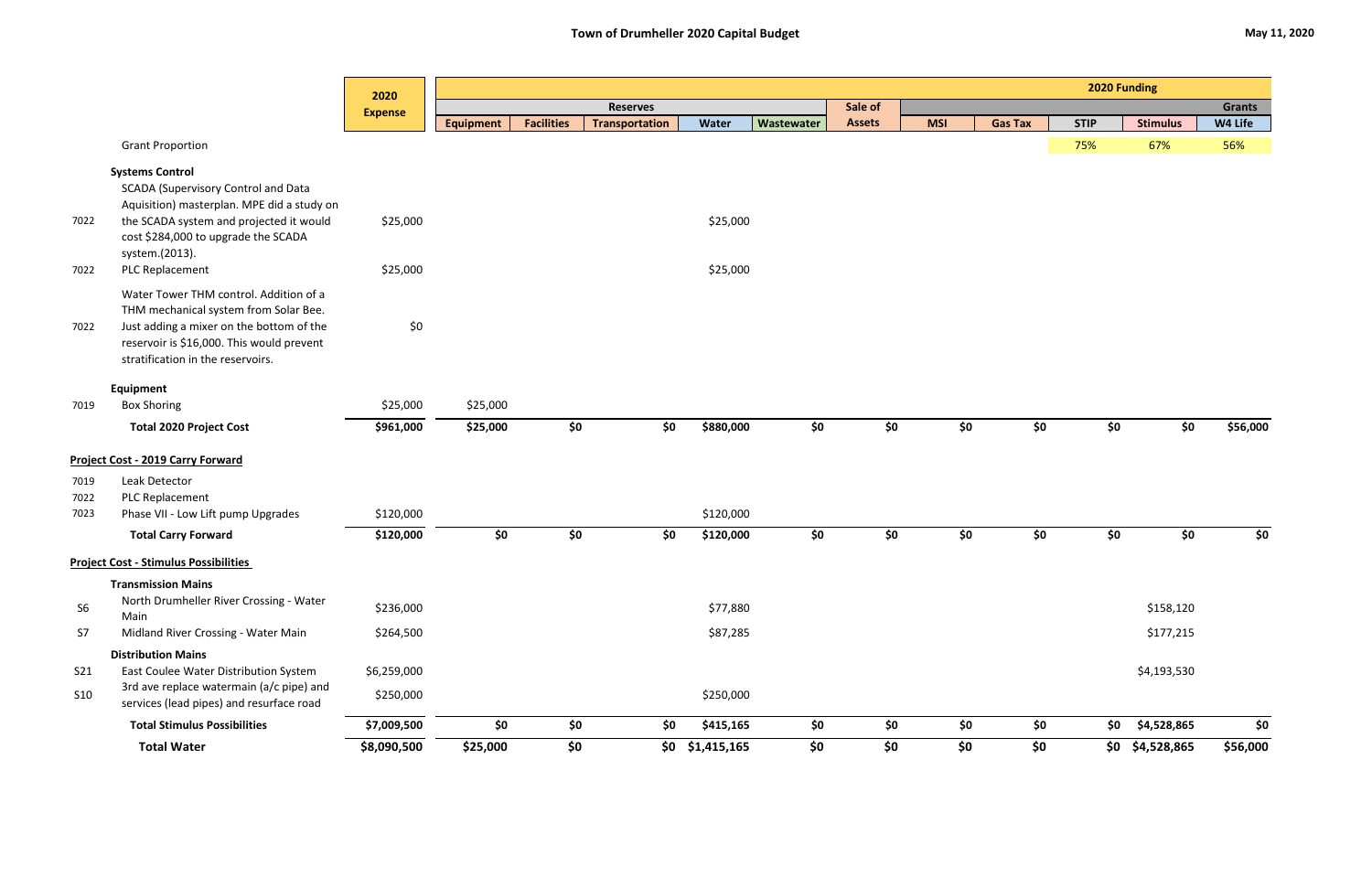|                |                                                                                          | <b>Clean WW</b> | <b>DMAF</b> | <b>AB Env</b> |     | <b>CRP</b> | <b>Debenture</b><br><b>Debt</b> | <b>External or</b><br><b>Undefined</b> | <b>Total</b> |
|----------------|------------------------------------------------------------------------------------------|-----------------|-------------|---------------|-----|------------|---------------------------------|----------------------------------------|--------------|
|                | <b>Grant Proportion</b>                                                                  |                 |             |               |     |            |                                 |                                        |              |
|                |                                                                                          |                 |             |               |     |            |                                 |                                        |              |
|                | <b>Systems Control</b>                                                                   |                 |             |               |     |            |                                 |                                        |              |
|                | <b>SCADA (Supervisory Control and Data</b><br>Aquisition) masterplan. MPE did a study on |                 |             |               |     |            |                                 |                                        |              |
| 7022           | the SCADA system and projected it would                                                  |                 |             |               |     |            |                                 |                                        |              |
|                | cost \$284,000 to upgrade the SCADA                                                      |                 |             |               |     |            |                                 |                                        |              |
|                | system.(2013).                                                                           |                 |             |               |     |            |                                 |                                        | \$25,000     |
| 7022           | PLC Replacement                                                                          |                 |             |               |     |            |                                 |                                        | \$25,000     |
|                | Water Tower THM control. Addition of a                                                   |                 |             |               |     |            |                                 |                                        |              |
|                | THM mechanical system from Solar Bee.                                                    |                 |             |               |     |            |                                 |                                        |              |
| 7022           | Just adding a mixer on the bottom of the<br>reservoir is \$16,000. This would prevent    |                 |             |               |     |            |                                 |                                        |              |
|                | stratification in the reservoirs.                                                        |                 |             |               |     |            |                                 |                                        |              |
|                |                                                                                          |                 |             |               |     |            |                                 |                                        | \$0          |
|                | Equipment                                                                                |                 |             |               |     |            |                                 |                                        |              |
| 7019           | <b>Box Shoring</b>                                                                       |                 |             |               |     |            |                                 |                                        | \$25,000     |
|                | <b>Total 2020 Project Cost</b>                                                           | \$0             | \$0         |               | \$0 | \$0        | \$0                             | \$0                                    | \$961,000    |
|                | <b>Project Cost - 2019 Carry Forward</b>                                                 |                 |             |               |     |            |                                 |                                        |              |
| 7019           | Leak Detector                                                                            |                 |             |               |     |            |                                 |                                        | \$0          |
| 7022           | PLC Replacement                                                                          |                 |             |               |     |            |                                 |                                        | \$0          |
| 7023           | Phase VII - Low Lift pump Upgrades                                                       |                 |             |               |     |            |                                 |                                        | \$120,000    |
|                | <b>Total Carry Forward</b>                                                               | \$0             | \$0         |               | \$0 | \$0        | \$0                             | \$0                                    | \$120,000    |
|                | <b>Project Cost - Stimulus Possibilities</b>                                             |                 |             |               |     |            |                                 |                                        |              |
|                | <b>Transmission Mains</b>                                                                |                 |             |               |     |            |                                 |                                        |              |
| S <sub>6</sub> | North Drumheller River Crossing - Water                                                  |                 |             |               |     |            |                                 |                                        |              |
|                | Main                                                                                     |                 |             |               |     |            |                                 |                                        | \$236,000    |
| S7             | Midland River Crossing - Water Main                                                      |                 |             |               |     |            |                                 |                                        | \$264,500    |
| S21            | <b>Distribution Mains</b><br>East Coulee Water Distribution System                       |                 |             |               |     |            |                                 | \$2,065,470                            | \$6,259,000  |
|                | 3rd ave replace watermain (a/c pipe) and                                                 |                 |             |               |     |            |                                 |                                        |              |
| <b>S10</b>     | services (lead pipes) and resurface road                                                 |                 |             |               |     |            |                                 |                                        | \$250,000    |
|                | <b>Total Stimulus Possibilities</b>                                                      | \$0             | \$0         |               | \$0 | \$0        | \$0                             | \$2,065,470                            | \$7,009,500  |
|                | <b>Total Water</b>                                                                       | \$0             | \$0         |               | \$0 | \$0        |                                 | \$0 \$2,065,470                        | \$8,090,500  |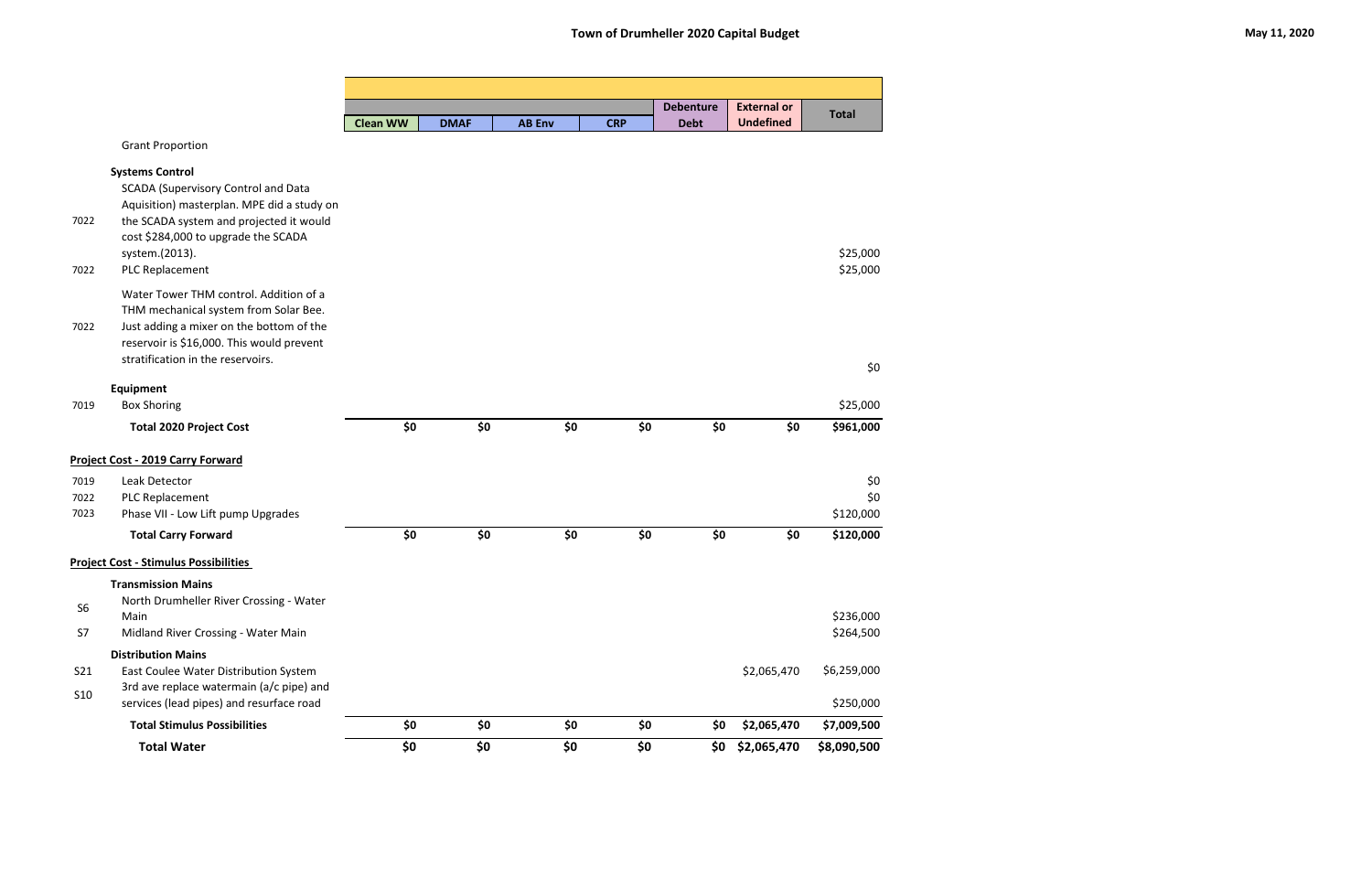|                     |                                                                                    | 2020           |                  |                   |                       |       |            |               |            |                |             | 2020 Funding    |               |     |
|---------------------|------------------------------------------------------------------------------------|----------------|------------------|-------------------|-----------------------|-------|------------|---------------|------------|----------------|-------------|-----------------|---------------|-----|
|                     |                                                                                    | <b>Expense</b> |                  |                   | <b>Reserves</b>       |       |            | Sale of       |            |                |             |                 | <b>Grants</b> |     |
|                     |                                                                                    |                | <b>Equipment</b> | <b>Facilities</b> | <b>Transportation</b> | Water | Wastewater | <b>Assets</b> | <b>MSI</b> | <b>Gas Tax</b> | <b>STIP</b> | <b>Stimulus</b> | W4 Life       |     |
|                     | <b>Grant Proportion</b>                                                            |                |                  |                   |                       |       |            |               |            |                | 75%         | 67%             | 56%           |     |
|                     | 42 Wastewater                                                                      |                |                  |                   |                       |       |            |               |            |                |             |                 |               |     |
| <b>Project Cost</b> |                                                                                    |                |                  |                   |                       |       |            |               |            |                |             |                 |               |     |
|                     | <b>Wastewater Treatment</b>                                                        |                |                  |                   |                       |       |            |               |            |                |             |                 |               |     |
| 7021                | <b>SCADA Upgrade/PLC Replacement</b>                                               | \$50,000       |                  |                   |                       |       | \$50,000   |               |            |                |             |                 |               |     |
| C64                 | WWTP - Phosphorus Management Plan -<br>Mandatory                                   | \$30,000       |                  |                   |                       |       | \$30,000   |               |            |                |             |                 |               |     |
| C65                 | WWTP - Disinfection Plan - Mandatory                                               | \$30,000       |                  |                   |                       |       | \$30,000   |               |            |                |             |                 |               |     |
| C72                 | Septic Receiving Station - 2021 Request                                            | \$0            |                  |                   |                       |       | \$0        |               |            |                |             |                 |               |     |
| C74                 | HVAC - WWTP Lab Room Upgrade                                                       | \$15,000       |                  |                   |                       |       | \$15,000   |               |            |                |             |                 |               |     |
| C94                 | WWTP - SCADA & PLC upgrades                                                        | \$50,000       |                  |                   |                       |       | \$50,000   |               |            |                |             |                 |               |     |
|                     |                                                                                    | \$175,000      | \$0              | \$0               | \$0\$                 | \$0   | \$175,000  | \$0           | \$0        | \$0            | \$0\$       | \$0             |               | \$0 |
|                     | <b>Forcemains</b>                                                                  |                |                  |                   |                       |       |            |               |            |                |             |                 |               |     |
| 7025                | 11th St. E. to 19th St. E Force main.                                              | \$0            |                  |                   |                       |       |            |               |            |                |             |                 |               |     |
|                     | <b>Lift Stations</b>                                                               |                |                  |                   |                       |       |            |               |            |                |             |                 |               |     |
| 7046                | Roofs (all)                                                                        | \$100,000      |                  |                   |                       |       | \$100,000  |               |            |                |             |                 |               |     |
| 7046                | HVAC (all)                                                                         | \$100,000      |                  |                   |                       |       | \$100,000  |               |            |                |             |                 |               |     |
|                     | <b>Total 2020 Project Cost</b>                                                     | \$375,000      | \$0              | \$0               | \$0\$                 | \$0   | \$375,000  | \$0\$         | \$0        | \$0            | \$0\$       | \$0             | \$0           |     |
|                     | <b>Project Cost - 2019 Carry Forward</b>                                           |                |                  |                   |                       |       |            |               |            |                |             |                 |               |     |
| 6067                | East Coulee Lift Station - New Lift Station/3-<br>phase power/sludge holding tank. | \$1,190,662    |                  |                   |                       |       | \$46,592   |               |            |                |             |                 |               |     |
| 7021                | <b>Odor Control</b>                                                                | \$0            |                  |                   |                       |       | \$0        |               |            |                |             |                 |               |     |
| C60                 | <b>WWTP ABS blower</b>                                                             | \$225,000      |                  |                   |                       |       | \$225,000  |               |            |                |             |                 |               |     |
| 7099                | <b>WWTP Air Quality Assessment</b>                                                 | \$80,679       |                  |                   |                       |       | \$80,679   |               |            |                |             |                 |               |     |
|                     | <b>Total Carry Forward</b>                                                         | \$1,496,341    | \$0              | \$0               | \$0\$                 | \$0   | \$352,271  | \$0           | \$0        | \$0            | \$0         | \$0             |               | \$0 |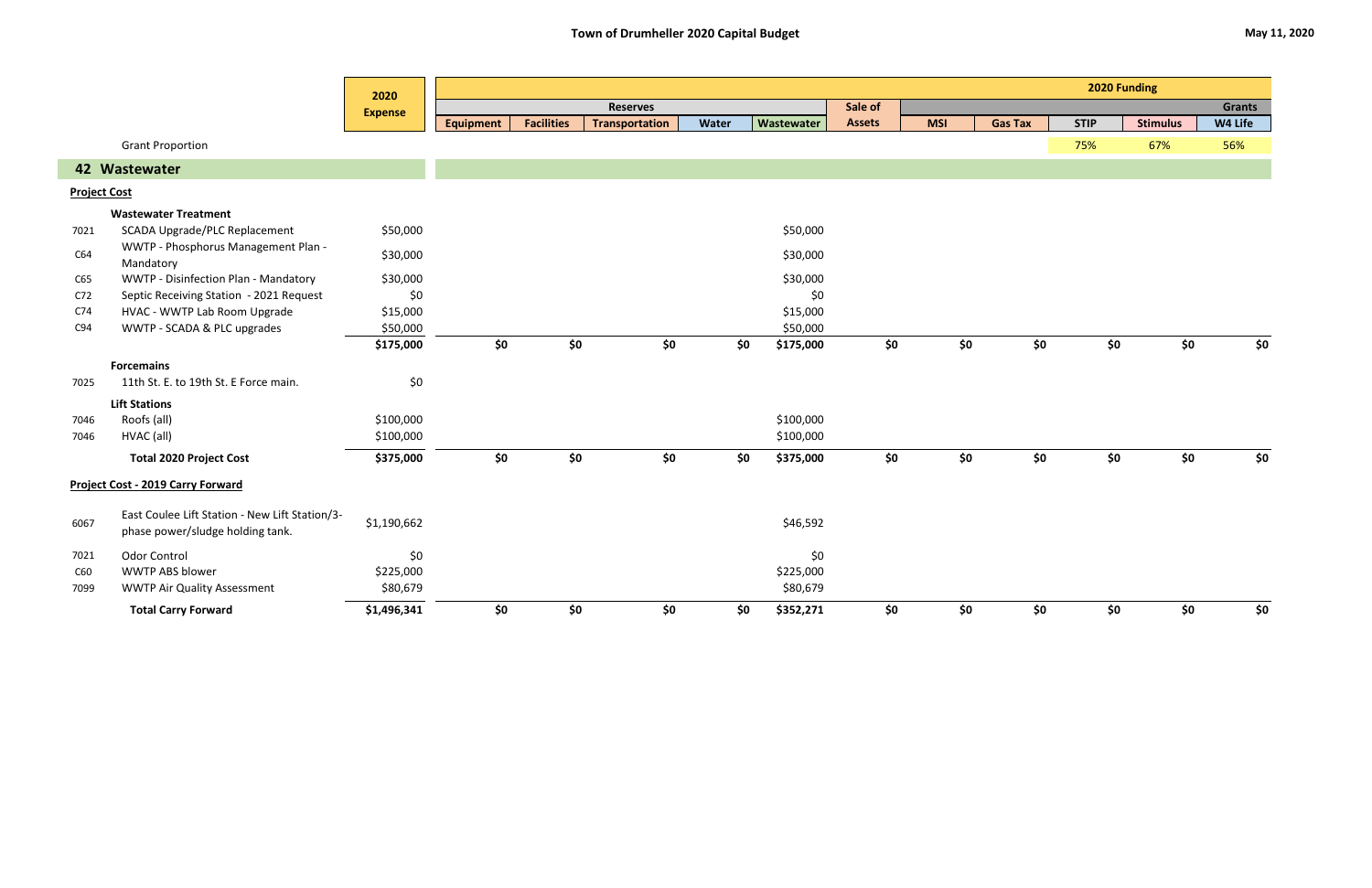|                     |                                                                                    |                 |             |               |            | <b>Debenture</b> | <b>External or</b> |              |
|---------------------|------------------------------------------------------------------------------------|-----------------|-------------|---------------|------------|------------------|--------------------|--------------|
|                     |                                                                                    | <b>Clean WW</b> | <b>DMAF</b> | <b>AB Env</b> | <b>CRP</b> | <b>Debt</b>      | <b>Undefined</b>   | <b>Total</b> |
|                     | <b>Grant Proportion</b>                                                            |                 |             |               |            |                  |                    |              |
|                     | 42 Wastewater                                                                      |                 |             |               |            |                  |                    |              |
| <b>Project Cost</b> |                                                                                    |                 |             |               |            |                  |                    |              |
|                     | <b>Wastewater Treatment</b>                                                        |                 |             |               |            |                  |                    |              |
| 7021                | <b>SCADA Upgrade/PLC Replacement</b>                                               |                 |             |               |            |                  |                    | \$50,000     |
| C64                 | WWTP - Phosphorus Management Plan -<br>Mandatory                                   |                 |             |               |            |                  |                    | \$30,000     |
| C65                 | WWTP - Disinfection Plan - Mandatory                                               |                 |             |               |            |                  |                    | \$30,000     |
| C <sub>72</sub>     | Septic Receiving Station - 2021 Request                                            |                 |             |               |            |                  |                    | \$0          |
| C74                 | HVAC - WWTP Lab Room Upgrade                                                       |                 |             |               |            |                  |                    | \$15,000     |
| C94                 | WWTP - SCADA & PLC upgrades                                                        |                 |             |               |            |                  |                    | \$50,000     |
|                     |                                                                                    | \$0             | \$0         | \$0           | \$0        | \$0              | \$0                | \$175,000    |
|                     | <b>Forcemains</b>                                                                  |                 |             |               |            |                  |                    |              |
| 7025                | 11th St. E. to 19th St. E Force main.                                              |                 |             |               |            |                  |                    | \$0          |
|                     | <b>Lift Stations</b>                                                               |                 |             |               |            |                  |                    |              |
| 7046                | Roofs (all)                                                                        |                 |             |               |            |                  |                    | \$100,000    |
| 7046                | HVAC (all)                                                                         |                 |             |               |            |                  |                    | \$100,000    |
|                     | <b>Total 2020 Project Cost</b>                                                     | \$0             | \$0         | \$0           | \$0        | \$0              | \$0                | \$375,000    |
|                     | <b>Project Cost - 2019 Carry Forward</b>                                           |                 |             |               |            |                  |                    |              |
| 6067                | East Coulee Lift Station - New Lift Station/3-<br>phase power/sludge holding tank. | \$659,070       |             |               |            | \$485,000        |                    | \$1,190,662  |
| 7021                | <b>Odor Control</b>                                                                |                 |             |               |            |                  |                    | \$0          |
| C60                 | <b>WWTP ABS blower</b>                                                             |                 |             |               |            |                  |                    | \$225,000    |
| 7099                | <b>WWTP Air Quality Assessment</b>                                                 |                 |             |               |            |                  |                    | \$80,679     |
|                     | <b>Total Carry Forward</b>                                                         | \$659,070       | \$0         | \$0           | \$0        | \$485,000        | \$0                | \$1,496,341  |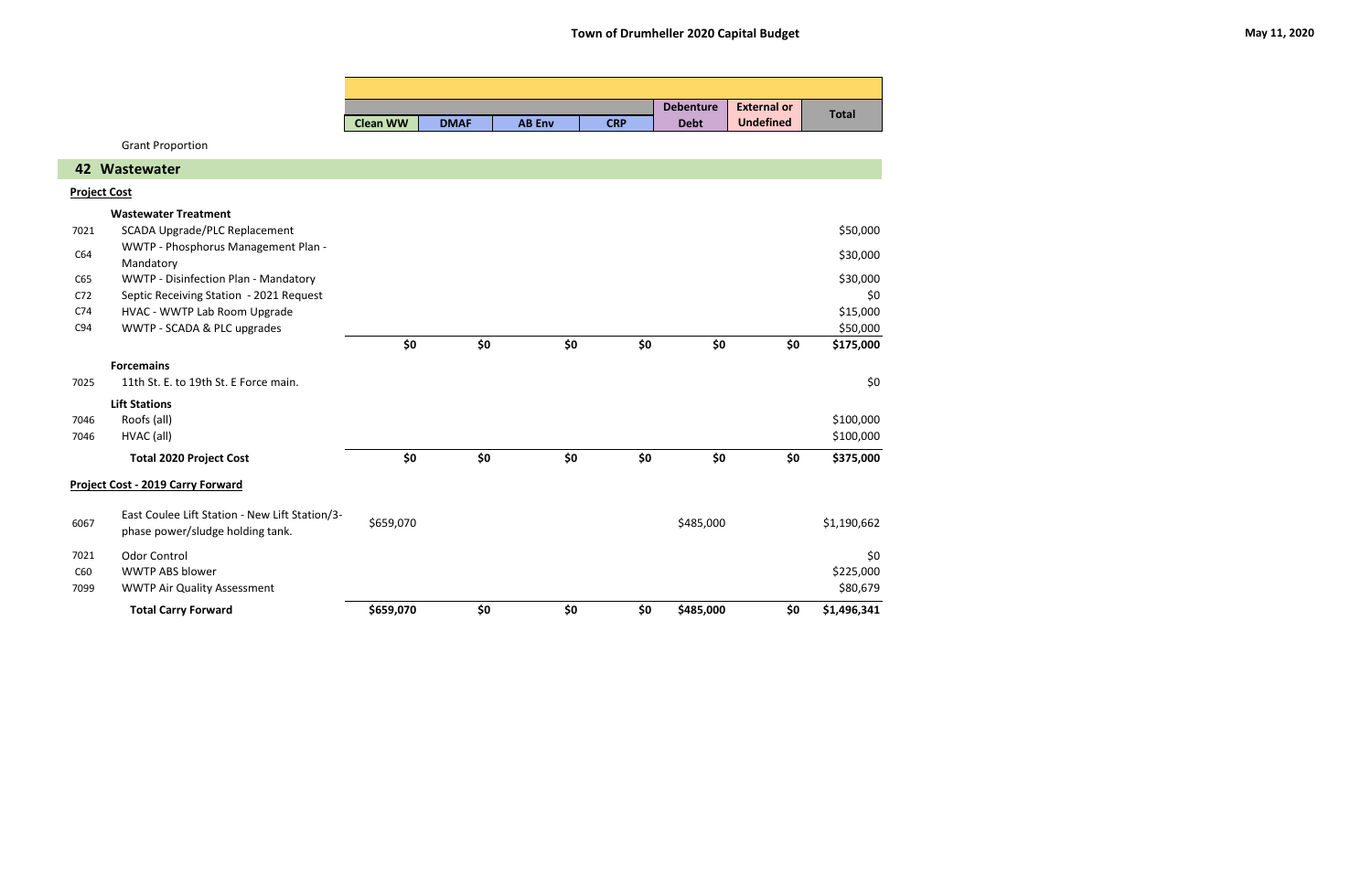|                     |                                                                                  | 2020           | 2020 Funding     |                   |                       |             |             |               |             |                |             |                 |               |
|---------------------|----------------------------------------------------------------------------------|----------------|------------------|-------------------|-----------------------|-------------|-------------|---------------|-------------|----------------|-------------|-----------------|---------------|
|                     |                                                                                  | <b>Expense</b> |                  |                   | <b>Reserves</b>       |             |             | Sale of       |             |                |             |                 | <b>Grants</b> |
|                     |                                                                                  |                | <b>Equipment</b> | <b>Facilities</b> | <b>Transportation</b> | Water       | Wastewater  | <b>Assets</b> | <b>MSI</b>  | <b>Gas Tax</b> | <b>STIP</b> | <b>Stimulus</b> | W4 Life       |
|                     | <b>Grant Proportion</b>                                                          |                |                  |                   |                       |             |             |               |             |                | 75%         | 67%             | 56%           |
|                     | <b>Project Cost - Stimulus Possibilities</b>                                     |                |                  |                   |                       |             |             |               |             |                |             |                 |               |
|                     | <b>Wastewater Treatment</b>                                                      |                |                  |                   |                       |             |             |               |             |                |             |                 |               |
| <b>S11</b>          | <b>WWTP - River Outfall</b>                                                      | \$350,000      |                  |                   |                       |             | \$115,500   |               |             |                |             | \$234,500       |               |
|                     | <b>Forcemains</b>                                                                |                |                  |                   |                       |             |             |               |             |                |             |                 |               |
| S <sub>4</sub>      | Midland River Crossing - Forcemain                                               | \$210,000      |                  |                   |                       |             | \$69,300    |               |             |                |             | \$140,700       |               |
| S5                  | North Drumheller River Crossing -<br>Forcemain                                   | \$230,500      |                  |                   |                       |             | \$76,065    |               |             |                |             | \$154,435       |               |
| S8                  | North Drumheller Lift Station Upgrade and<br>Forcemain Connection to Newcastle   | \$690,000      |                  |                   |                       |             | \$227,700   |               |             |                |             | \$462,300       |               |
| <b>S17</b>          | Nacmine Forcemain Replacement & Odor<br>Mitigation                               | \$1,942,000    |                  |                   |                       |             | \$640,860   |               |             |                |             | \$1,301,140     |               |
| S9                  | <b>Collection Mains</b><br>3rd ave Sanitary Line Replacement prior to<br>Overlay | \$250,000      |                  |                   |                       |             | \$250,000   |               |             |                |             |                 |               |
|                     | <b>Total Stimulus Possibilities</b>                                              | \$3,672,500    | \$0              | \$0               | \$0                   | \$0         | \$1,379,425 | \$0           | \$0         | \$0            | \$0         | \$2,293,075     | \$0           |
|                     | <b>Total Wastewater</b>                                                          | \$5,543,841    | \$0              | \$0               | \$0                   | \$0         | \$2,106,696 | \$0           | \$0         | \$0            |             | \$0 \$2,293,075 | \$0           |
|                     | 38 Resiliency and Flood Mitigation                                               |                |                  |                   |                       |             |             |               |             |                |             |                 |               |
| <b>Project Cost</b> |                                                                                  |                |                  |                   |                       |             |             |               |             |                |             |                 |               |
|                     | <b>General Program</b>                                                           | \$617,736      |                  |                   |                       |             |             |               |             |                |             |                 |               |
|                     | Indigenous Consultation                                                          | \$175,000      |                  |                   |                       |             |             |               |             |                |             |                 |               |
|                     | Land Acquisition                                                                 | \$12,172,538   |                  |                   |                       |             |             |               |             |                |             |                 |               |
|                     | Flood Mitigation Infrastructure                                                  | \$6,220,620    |                  |                   |                       |             |             |               |             |                |             |                 |               |
|                     | <b>Total Budget</b>                                                              | \$19,185,893   | \$0              | \$0               | \$0                   | \$0         | \$0         | \$0           | \$0         | \$0            | \$0         | \$0             | \$0           |
|                     | <b>Total Resiliency and Flood Mitigation</b>                                     | \$19,185,893   | \$0              | \$0               | \$0                   | \$0         | \$0         | \$0           | \$0         | \$0            | \$0         | \$0             | \$0           |
|                     |                                                                                  |                |                  |                   |                       |             |             |               |             |                |             |                 |               |
|                     | <b>Grand Totals</b>                                                              |                |                  |                   |                       |             |             |               |             |                |             |                 |               |
|                     | <b>Project Costs</b>                                                             | \$25,801,393   | \$88,500         | \$346,000         | \$950,000             | \$880,000   | \$375,000   | \$0           | \$1,036,000 | \$434,000      | \$2,400,000 | \$0             | \$56,000      |
|                     | 2019 Carry Forward                                                               | \$2,516,820    | \$117,000        | \$22,000          | \$81,479              | \$120,000   | \$352,271   | \$0           | \$680,000   | \$0            | \$0         | \$0             | \$0           |
|                     | <b>Stimulus Possibilities</b>                                                    | \$14,337,000   | \$0              | \$883,500         | \$372,900             | \$415,165   | \$1,379,425 | \$0           | \$0         | \$0            | \$0         | \$9,220,540     | \$0           |
|                     | <b>Total Capital Expense</b>                                                     | \$42,655,213   | \$205,500        | \$1,251,500       | \$1,404,379           | \$1,415,165 | \$2,106,696 | \$0           | \$1,716,000 | \$434,000      | \$2,400,000 | \$9,220,540     | \$56,000      |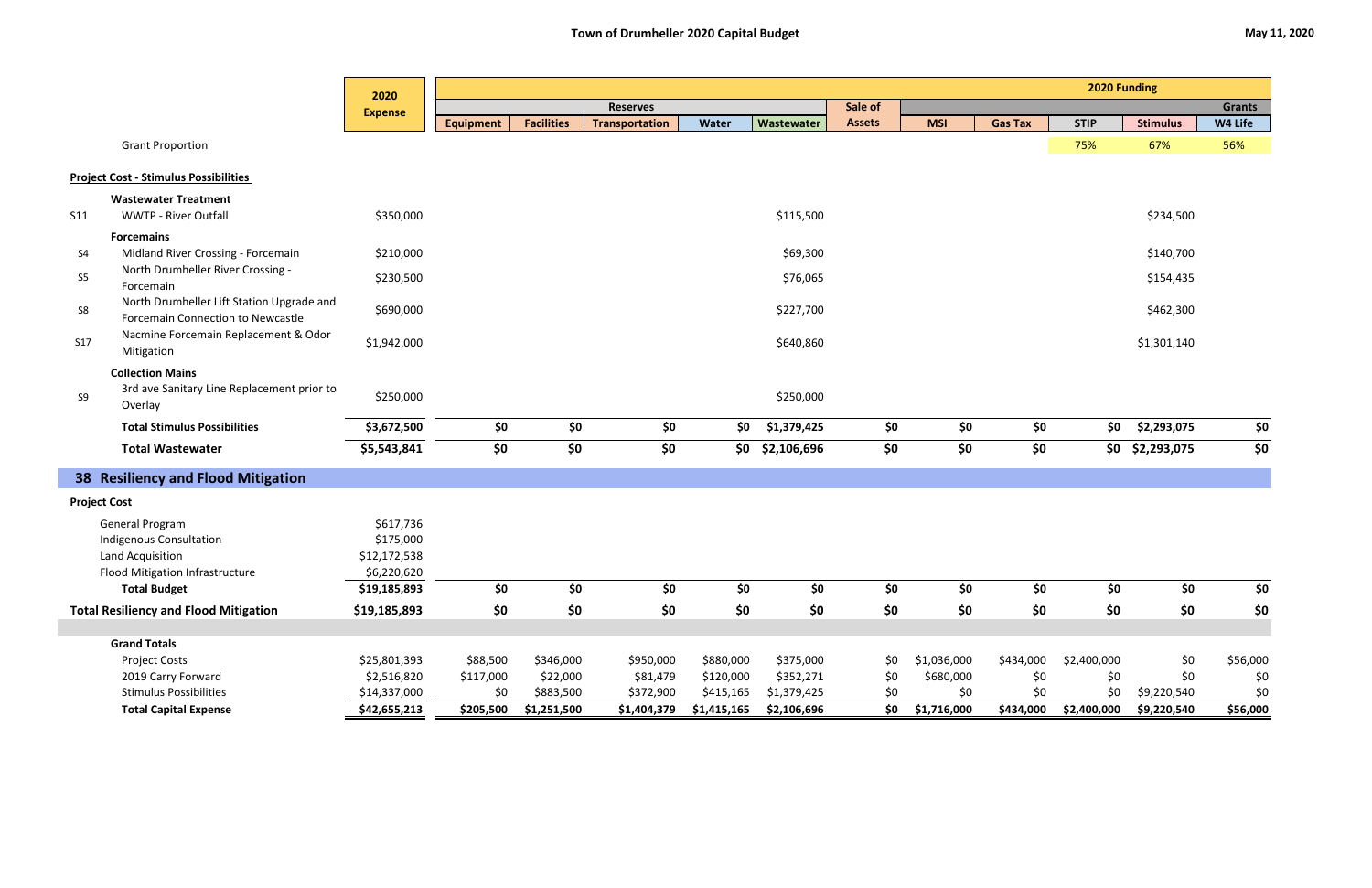|                 | Index                                                    | 2019        | 2020        | 2021        | 2022        | 2023        | 2024        | 2025        | 2026        | 2027        | 2028        |
|-----------------|----------------------------------------------------------|-------------|-------------|-------------|-------------|-------------|-------------|-------------|-------------|-------------|-------------|
|                 |                                                          |             |             |             |             |             |             |             |             |             |             |
|                 | <b>MSI Capital - Municipal Sustainability Initiative</b> |             |             |             |             |             |             |             |             |             |             |
|                 | <b>Carried Forward</b>                                   | \$1,554,221 | \$1,329,125 | \$1,270,836 | \$823,547   | \$926,798   | \$1,745,319 | \$2,208,975 | \$2,722,698 | \$3,550,456 | \$4,256,730 |
|                 | <b>Funding - MSI Component</b>                           |             |             |             |             |             |             |             |             |             |             |
|                 | Possibly Reduced to                                      |             | 100%        | 100%        | 50%         | 50%         | 50%         | 50%         | 50%         | 50%         | 50%         |
|                 | <b>MSI Grant</b>                                         | \$1,070,718 | \$1,178,791 | \$1,178,791 | \$1,178,791 | \$1,178,791 | \$1,178,791 | \$1,178,791 | \$1,178,791 | \$1,178,791 | \$1,178,791 |
|                 | March 2015 Supplement                                    |             |             |             |             |             |             |             |             |             |             |
|                 | <b>Total MSI Component</b>                               | \$1,070,718 | \$1,178,791 | \$1,178,791 | \$1,178,791 | \$1,178,791 | \$1,178,791 | \$1,178,791 | \$1,178,791 | \$1,178,791 | \$1,178,791 |
|                 | <b>Funding - BMTG Component</b>                          |             |             |             |             |             |             |             |             |             |             |
|                 | <b>BMTG Grant</b>                                        | \$478,920   | \$478,920   | \$478,920   | \$239,460   | \$119,730   | \$59,865    | \$29,933    | \$14,966    | \$7,483     | \$3,742     |
|                 | <b>Total Grant Funds</b>                                 | \$1,549,638 | \$1,657,711 | \$1,657,711 | \$1,418,251 | \$1,298,521 | \$1,238,656 | \$1,208,724 | \$1,193,757 | \$1,186,274 | \$1,182,533 |
|                 | <b>Total Funds Available</b>                             | \$3,103,859 | \$2,986,836 | \$2,928,547 | \$2,241,798 | \$2,225,319 | \$2,983,975 | \$3,417,698 | \$3,916,456 | \$4,736,730 | \$5,439,262 |
| <b>Projects</b> |                                                          |             |             |             |             |             |             |             |             |             |             |
| 7016            | <b>Fire Chief Truck</b>                                  | \$49,230    |             |             |             |             |             |             |             |             |             |
| 7016            | <b>Fire Ladder Truck</b>                                 | \$1,131,684 | \$0         |             |             |             |             |             |             |             |             |
| 7016            | Drumheller Pumper Truck                                  |             |             |             | \$500,000   |             |             |             |             |             |             |
| 7016            | Rosedale Pumper Truck                                    |             |             | \$375,000   |             |             |             |             |             |             |             |
| 7016            | Rosedale Water Tanker Truck                              |             |             | \$500,000   |             |             |             |             |             |             |             |
| 7013            | <b>Common Services - Tandem Trucks</b>                   |             | \$0         |             | \$225,000   |             | \$225,000   |             |             |             |             |
| 7013            | 1 ton (+) truck/service body                             |             |             | \$0         | \$80,000    | \$0         |             |             |             |             |             |
| 7014            | Grader                                                   |             | \$0         | \$400,000   |             |             |             |             |             |             |             |
| 7013            | <b>Flusher Truck</b>                                     |             | \$195,000   |             |             |             |             |             |             |             |             |
| 7013            | <b>Plow Truck</b>                                        |             | \$55,000    |             |             |             |             |             |             |             |             |
| E17             | Hydrovac                                                 |             | \$486,000   |             |             |             |             |             |             |             |             |
| 7013            | Pole Cat                                                 |             |             | \$0         |             |             |             | \$215,000   |             |             |             |
| 6101            | <b>Street Rehabilitation</b>                             | \$480,000   | \$480,000   | \$480,000   | \$480,000   | \$480,000   | \$480,000   | \$480,000   | \$366,000   | \$480,000   | \$480,000   |
| C52             | Bridge 11 Renovation/ Replacement                        |             | \$0         |             |             |             |             |             |             |             |             |
| 7067            | Infrastructure Master Plan                               |             | \$0         |             |             |             |             |             |             |             |             |
| 7105            | Zamboni                                                  | \$113,820   |             |             |             |             |             |             |             |             |             |
| 7096            | Aquaplex Air Handling Unit                               |             | \$300,000   |             |             |             |             |             |             |             |             |
| 7102            | Aquaplex Changerooms/Flooring                            |             | \$130,000   |             |             |             |             |             |             |             |             |
| 7015            | Wide angle mowers                                        |             | \$70,000    |             |             |             |             |             |             |             |             |
| 7015            | \$0                                                      |             | \$0         | \$0         | \$30,000    |             | \$70,000    |             |             |             |             |
| 7059            | <b>Penitentiary Booster Station</b>                      |             |             | \$350,000   |             |             |             |             |             |             |             |
|                 | <b>Total Projects</b>                                    | \$1,774,734 | \$1,716,000 | \$2,105,000 | \$1,315,000 | \$480,000   | \$775,000   | \$695,000   | \$366,000   | \$480,000   | \$480,000   |
|                 | <b>Remaining and Carried Forward</b>                     | \$1,329,125 | \$1,270,836 | \$823,547   | \$926,798   | \$1,745,319 | \$2,208,975 | \$2,722,698 | \$3,550,456 | \$4,256,730 | \$4,959,262 |

### **Town of Drumheller 2020 Capital Budget General Infrastructure Grant Funding**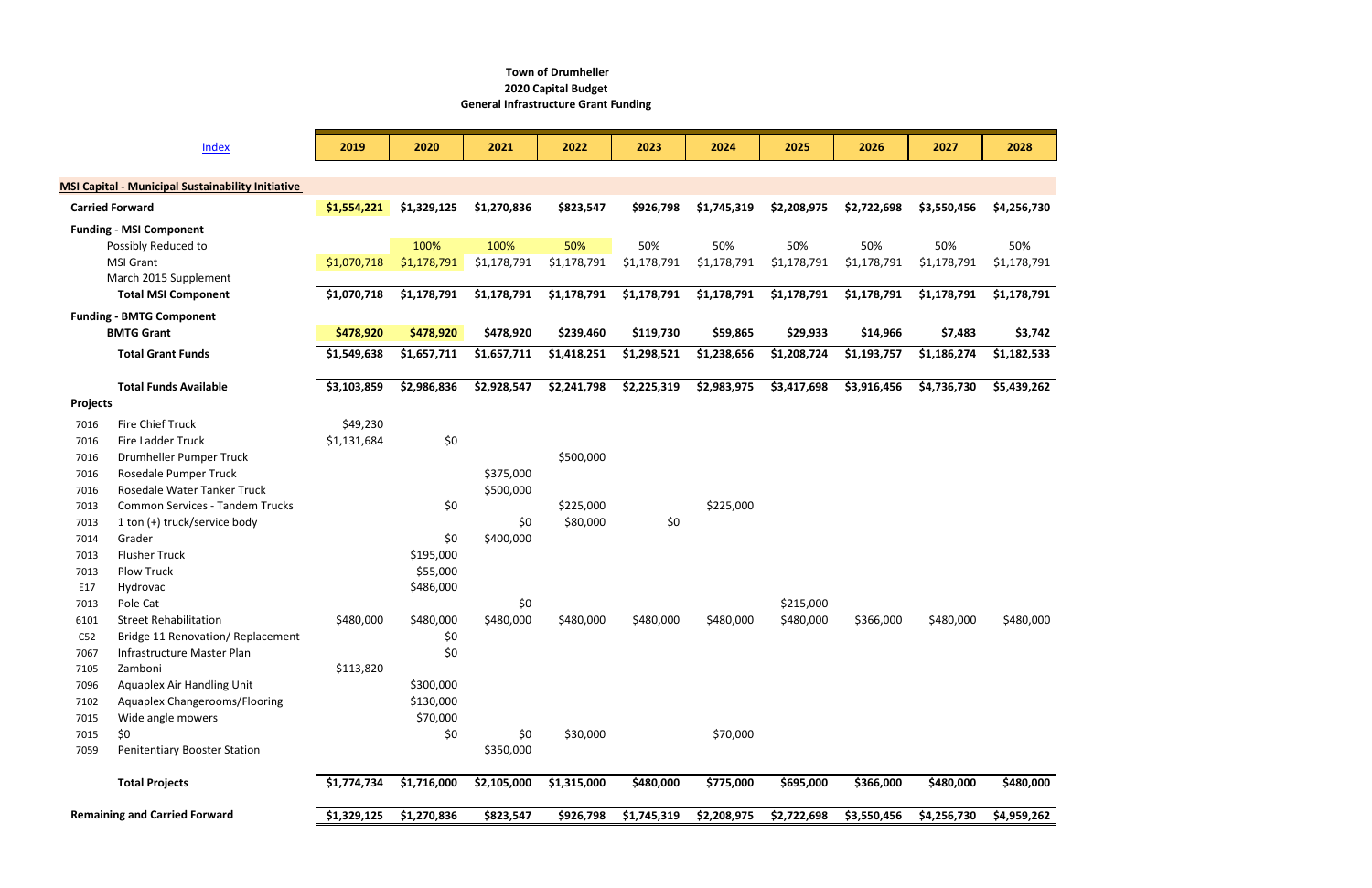#### **Town of Drumheller 2020 Capital Budget General Infrastructure Grant Funding**

|                                      | <b>Index</b>                                            | 2019      | 2020      | 2021      | 2022      | 2023      | 2024      | 2025        | 2026         | 2027         | 2028          |
|--------------------------------------|---------------------------------------------------------|-----------|-----------|-----------|-----------|-----------|-----------|-------------|--------------|--------------|---------------|
|                                      |                                                         |           |           |           |           |           |           |             |              |              |               |
|                                      | <b>New Deal for Cities (FGT - Federal Gas Tax Fund)</b> |           |           |           |           |           |           |             |              |              |               |
|                                      | <b>Carried Forward</b>                                  | \$202,338 | \$670,309 | \$692,893 | \$715,477 | \$509,769 | \$304,061 | \$98,353    | (\$107,355)  | ( \$313,063) | ( \$518,771]  |
| <b>Funding</b>                       |                                                         |           |           |           |           |           |           |             |              |              |               |
|                                      | Reduction                                               |           | 100%      | 100%      | 50%       | 50%       | 50%       | 50%         | 50%          | 50%          | 50%           |
|                                      | Grant                                                   | \$464,469 | \$456,584 | \$456,584 | \$228,292 | \$228,292 | \$228,292 | \$228,292   | \$228,292    | \$228,292    | \$228,292     |
|                                      | 2019 Supplemental                                       | \$437,502 |           |           |           |           |           |             |              |              |               |
|                                      | <b>Total Grant Funding</b>                              | \$901,971 | \$456,584 | \$456,584 | \$228,292 | \$228,292 | \$228,292 | \$228,292   | \$228,292    | \$228,292    | \$228,292     |
| <b>Projects</b>                      |                                                         |           |           |           |           |           |           |             |              |              |               |
| 6101                                 | <b>Street Rehab</b>                                     | \$434,000 | \$434,000 | \$434,000 | \$434,000 | \$434,000 | \$434,000 | \$434,000   | \$434,000    | \$434,000    | \$434,000     |
| C52                                  | Bridge 11 Renovation/ Replacement                       |           | \$0       |           |           |           |           |             |              |              |               |
|                                      | <b>Total Projects</b>                                   | \$434,000 | \$434,000 | \$434,000 | \$434,000 | \$434,000 | \$434,000 | \$434,000   | \$434,000    | \$434,000    | \$434,000     |
| <b>Remaining and Carried Forward</b> |                                                         | \$670,309 | \$692,893 | \$715,477 | \$509,769 | \$304,061 | \$98,353  | (\$107,355) | ( \$313,063) | (5518,771)   | ( \$724, 479] |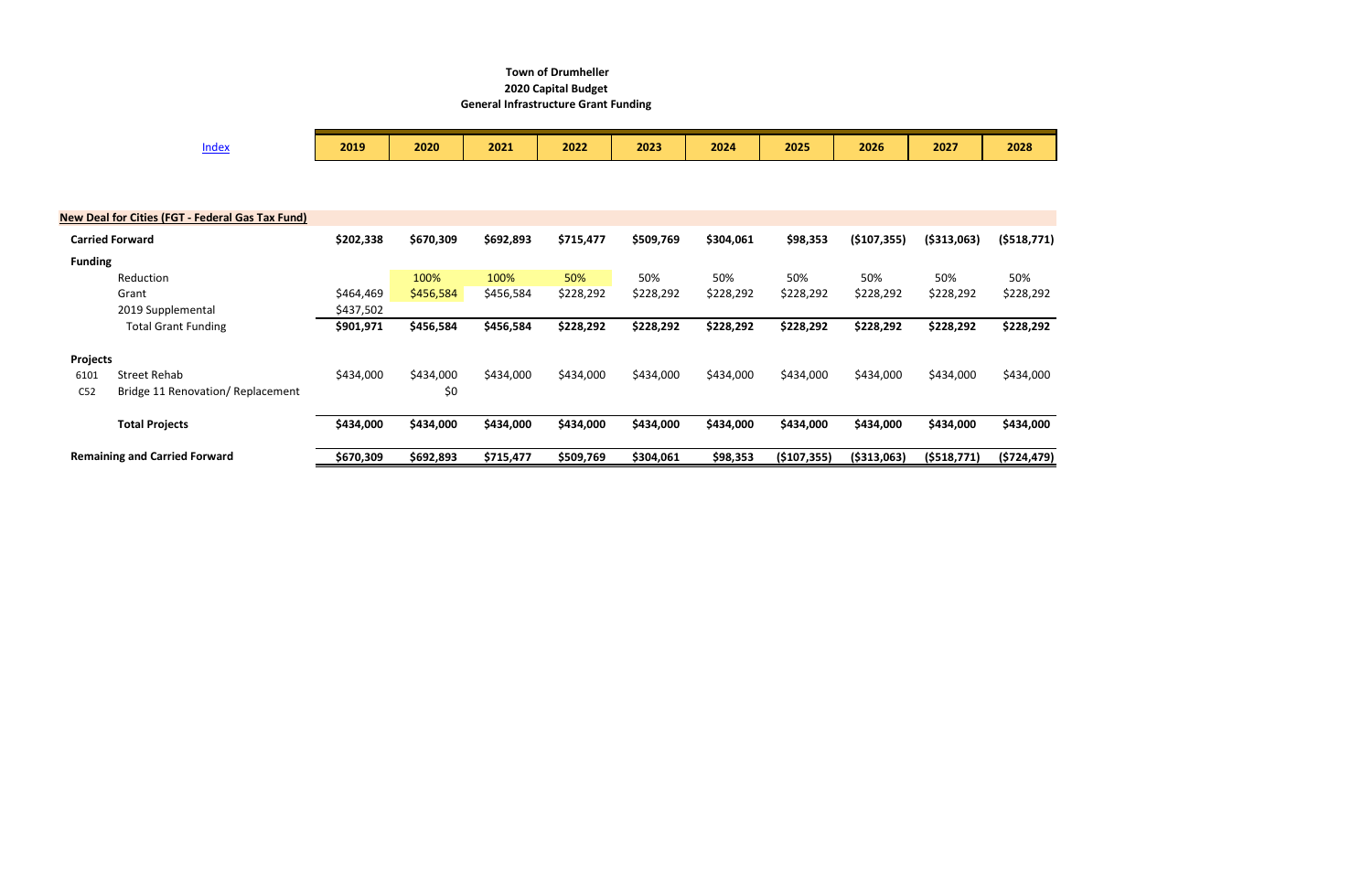#### **Town of Drumheller 2020 Capital Budget Infrastructure Reserve Balances at Year End**

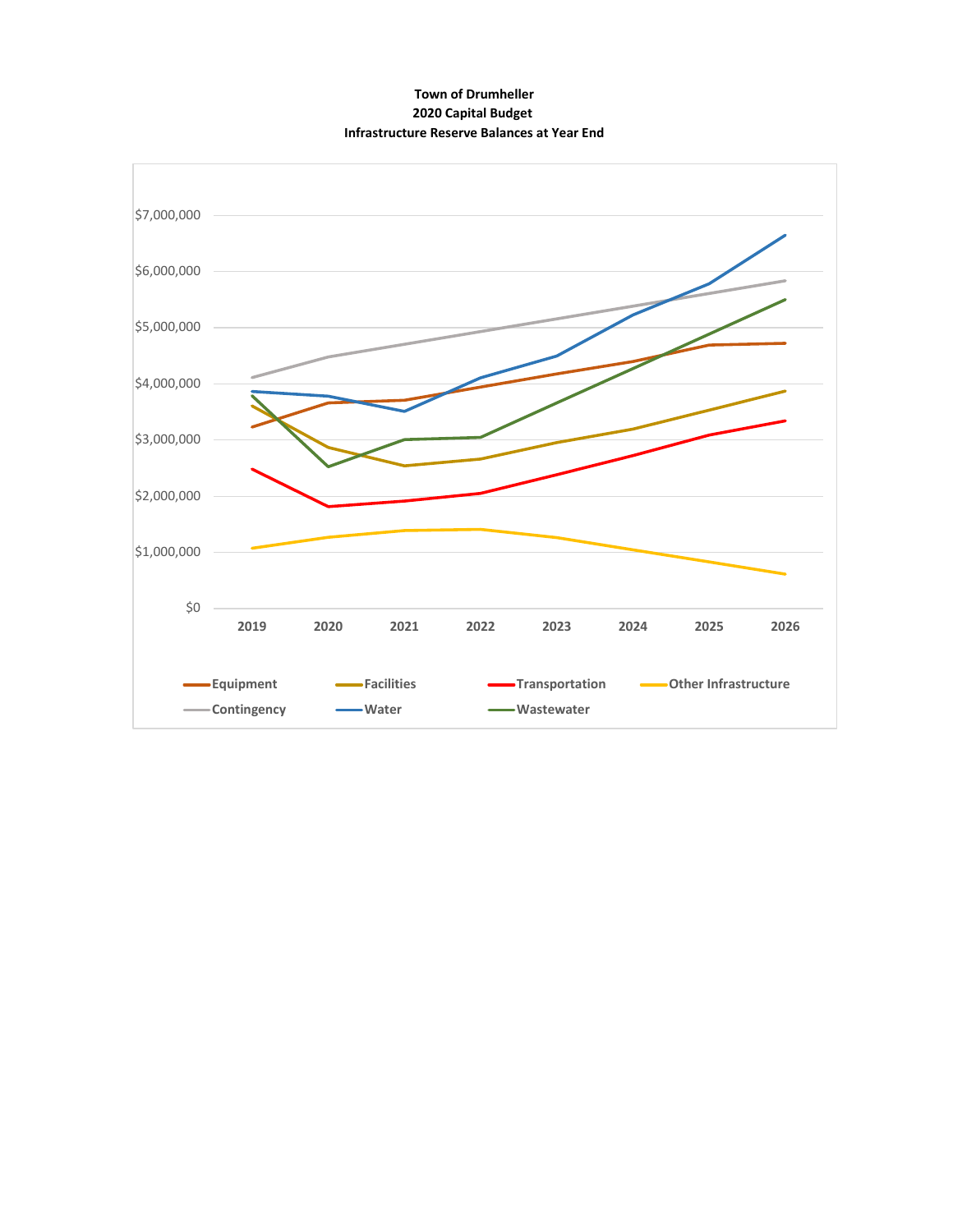|                                                                          |        |                | <b>Infrastructure Reserves</b> |               |               |                      | <b>Other Reserves</b> |                  | <b>Total</b>            |
|--------------------------------------------------------------------------|--------|----------------|--------------------------------|---------------|---------------|----------------------|-----------------------|------------------|-------------------------|
|                                                                          | Reduce | <b>General</b> | <b>Water</b>                   | Wastewater    | <b>Total</b>  | <b>Can be</b>        | Covid 19              | <b>Not</b>       | <b>Reserves</b>         |
|                                                                          |        | <b>Revenue</b> |                                |               |               | <b>Available</b>     | <b>Emergency</b>      | <b>Available</b> |                         |
| <b>Opening Balance - January 1, 2019</b>                                 |        | \$9,362,688    | \$2,442,755                    | \$3,509,555   | \$15,314,998  | \$3,277,258          |                       | \$197,600        | \$18,789,856            |
| 2019 Transactions<br>2018 Surplus Distribution<br><b>Other Additions</b> |        | \$2,348,345    | \$1,466,595                    | \$462,895     | \$4,277,835   | \$366,505<br>\$5,936 |                       | \$0<br>\$39,247  | \$4,644,340<br>\$45,183 |
| Withdrawn for 2019 Projects                                              |        | $-5799,773$    | $-545,261$                     | $-$182,745$   | $-$1,027,780$ |                      |                       |                  | $-$1,027,780$           |
| Opening Balance - January 1, 2020                                        |        | \$10,911,260   | \$3,864,089                    | \$3,789,705   | \$18,565,053  | \$3,649,699          | \$0                   | \$236,847        | \$22,451,600            |
| 2019 Surplus Distribution (Note 1)<br>2020 Contribution (Note 2)         |        |                | \$1,330,152                    | \$840,492     | \$2,170,644   | \$318,298            | \$0                   |                  | \$2,488,942             |
| <b>General Revenue</b>                                                   | 0%     | \$0            |                                |               | \$0           | \$0                  |                       |                  | \$0                     |
| Water                                                                    | 0%     |                | \$0                            |               | \$0           |                      |                       |                  | \$0                     |
| Wastewater                                                               | 0%     |                |                                | \$0           | \$0           |                      |                       |                  | \$0                     |
| Contingency                                                              | 0%     | \$0            |                                |               | \$0           | \$0                  |                       |                  | \$0                     |
| <b>Available Reserve Funds</b>                                           |        | \$10,911,260   | \$5,194,241                    | \$4,630,197   | \$20,735,697  | \$3,967,997          |                       | \$236,847        | \$24,940,541            |
| Withdrawn for 2020 Projects                                              |        | $-52,861,379$  | $-$1,415,165$                  | $-52,106,696$ | $-56,383,240$ |                      |                       |                  | $-56,383,240$           |
| Opening Balance - January 1, 2021                                        |        | \$8,049,881    | \$3,779,076                    | \$2,523,501   | \$14,352,457  | \$3,967,997          |                       | \$236,847        | \$18,557,301            |
| 2021 Contribution                                                        |        |                |                                |               |               |                      |                       |                  |                         |
| <b>General Revenue</b>                                                   | 100%   | \$1,160,564    |                                |               | \$1,160,564   | \$120,578            |                       |                  | \$1,281,143             |
| Water                                                                    | 100%   |                | \$1,123,821                    |               | \$1,123,821   |                      |                       |                  | \$1,123,821             |
| Wastewater                                                               | 100%   |                |                                | \$652,713     | \$652,713     |                      |                       |                  | \$652,713               |
| Contingency                                                              | 100%   | \$150,723      |                                |               | \$150,723     | \$75,361             |                       |                  | \$226,084               |
| <b>New Debt Servicing</b>                                                |        |                | \$0                            | \$5,450       | \$5,450       |                      |                       |                  | \$5,450                 |
|                                                                          |        |                |                                |               | \$0           |                      |                       |                  | \$0                     |
| <b>Available Reserve Funds</b>                                           |        | \$9,361,168    | \$4,902,897                    | \$3,181,664   | \$17,445,728  | \$4,163,937          |                       | \$236,847        | \$21,846,512            |
| Withdrawn for 2021 Projects                                              |        | $-51,342,000$  | $-$1,394,000$                  | $-$175,000$   | $-52,911,000$ |                      |                       |                  | $-52,911,000$           |
| <b>Opening Balance - January 1, 2022</b>                                 |        | \$8,019,168    | \$3,508,897                    | \$3,006,664   | \$14,534,728  | \$4,163,937          |                       | \$236,847        | \$18,935,512            |
| 2022 Contribution                                                        |        |                |                                |               |               |                      |                       |                  |                         |
| <b>General Revenue</b>                                                   | 100%   | \$1,160,564    |                                |               | \$1,160,564   | \$120,578            |                       |                  | \$1,281,143             |
| Water                                                                    | 100%   |                | \$1,123,821                    |               | \$1,123,821   |                      |                       |                  | \$1,123,821             |
| Wastewater                                                               | 100%   |                |                                | \$652,713     | \$652,713     |                      |                       |                  | \$652,713               |
| Contingency                                                              | 100%   | \$150,723      |                                |               | \$150,723     | \$75,361             |                       |                  | \$226,084               |
| New Debt Servicing                                                       |        | $-577,969$     | $-$192,851$                    | \$10,900      | $-5259,920$   |                      |                       |                  | -\$259,920              |
|                                                                          |        |                |                                |               | \$0           |                      |                       |                  | \$0                     |
| <b>Available Reserve Funds</b>                                           |        | \$9,252,486    | \$4,439,868                    | \$3,670,277   | \$17,362,630  | \$4,359,876          |                       | \$236,847        | \$21,959,353            |

# **Town of Drumheller 2020 Capital Budget Funding From Operating Budget through Infrastructure Reserves May 11, 2020**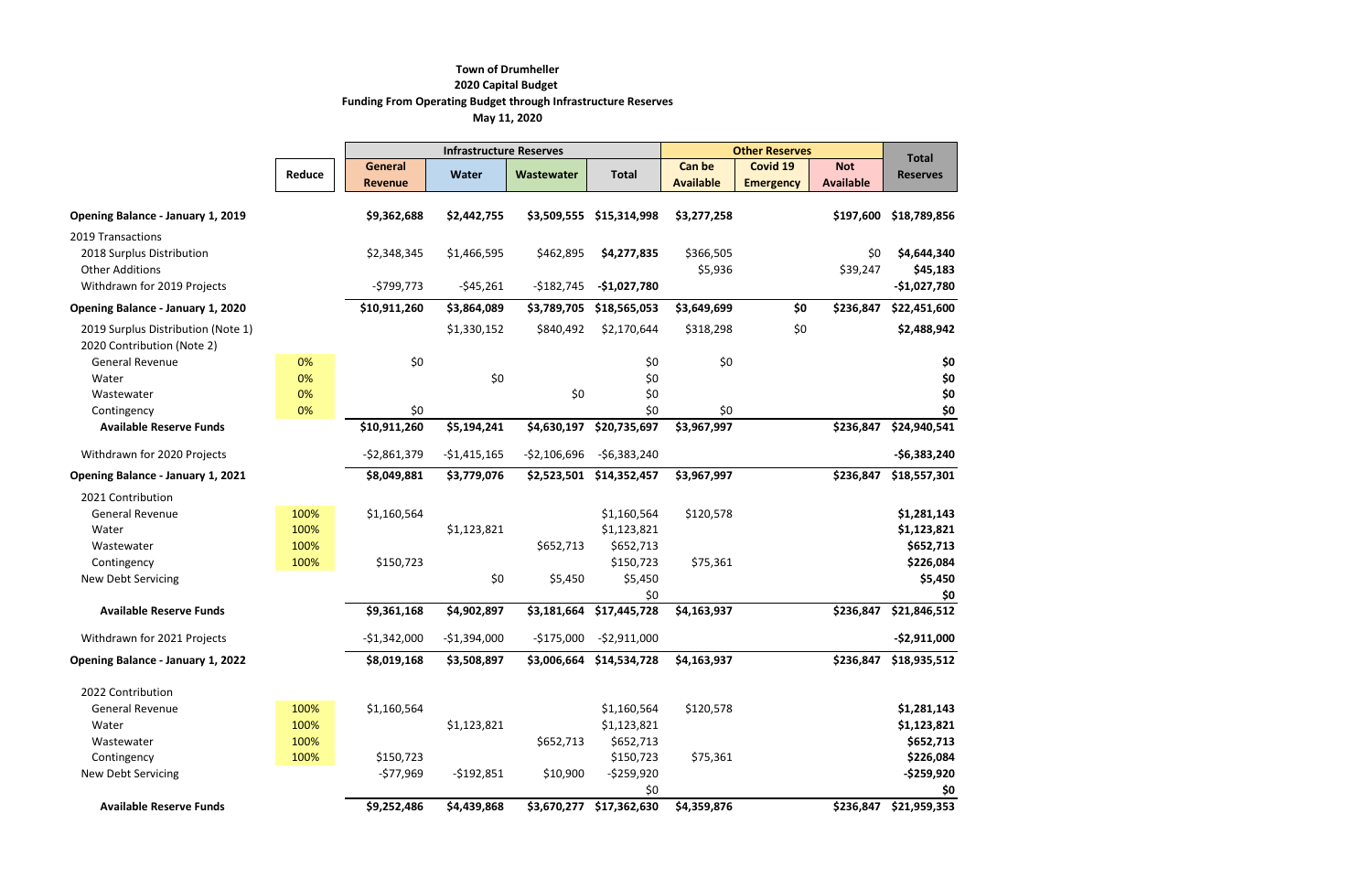# **Town of Drumheller 2020 Capital Budget Funding From Operating Budget through Infrastructure Reserves May 11, 2020**

|                                          |        |                                  | <b>Infrastructure Reserves</b> |             |               |                                   | <b>Other Reserves</b>        |                                |                                 |
|------------------------------------------|--------|----------------------------------|--------------------------------|-------------|---------------|-----------------------------------|------------------------------|--------------------------------|---------------------------------|
|                                          | Reduce | <b>General</b><br><b>Revenue</b> | <b>Water</b>                   | Wastewater  | <b>Total</b>  | <b>Can be</b><br><b>Available</b> | Covid 19<br><b>Emergency</b> | <b>Not</b><br><b>Available</b> | <b>Total</b><br><b>Reserves</b> |
|                                          |        |                                  |                                |             |               |                                   |                              |                                |                                 |
| Withdrawn for 2022 Projects              |        | $-$691,500$                      | $-$332,000$                    | $-$625,000$ | $-$1,648,500$ |                                   |                              |                                | $-$1,648,500$                   |
| <b>Opening Balance - January 1, 2023</b> |        | \$8,560,986                      | \$4,107,868                    | \$3,045,277 | \$15,714,130  | \$4,359,876                       |                              | \$236,847                      | \$20,310,853                    |
| 2023 Contribution                        |        | \$1,311,287                      | \$1,123,821                    | \$652,713   | \$3,087,821   | \$195,939                         |                              |                                | \$3,283,761                     |
| New Debt Servicing                       |        | $-5245,104$                      | $-$192,851$                    | \$10,900    | $-$427,055$   |                                   |                              |                                | $-$427,055$                     |
| Withdrawn for 2023 Projects              |        | $-5799,773$                      | $-545,261$                     | $-$182,745$ | $-$1,027,780$ |                                   |                              |                                | $-$1,027,780$                   |
| Opening Blance - January 1, 2024         |        | \$8,827,395                      | \$4,993,577                    | \$3,526,144 | \$17,347,116  | \$4,555,815                       |                              | \$236,847                      | \$22,139,779                    |
| 2024 Contribution                        |        | \$1,311,287                      | \$1,123,821                    | \$652,713   | \$3,087,821   | \$195,939                         |                              |                                | \$3,283,761                     |
| <b>New Debt Servicing</b>                |        | $-5315,049$                      | $-$192,851$                    | \$10,900    | $-$496,999$   |                                   |                              |                                | $-$496,999$                     |
| Withdrawn for 2024 Projects              |        | \$22,312                         | $-545,261$                     | $-$182,745$ | $-5205,694$   |                                   |                              |                                | $-$205,694$                     |
| <b>Opening Blance - January 1, 2025</b>  |        | \$9,845,946                      | \$5,879,286                    | \$4,007,012 | \$19,732,244  | \$4,751,755                       |                              | \$236,847                      | \$24,720,846                    |
| 2025 Contribution                        |        | \$1,311,287                      | \$1,123,821                    | \$652,713   | \$3,087,821   | \$195,939                         |                              |                                | \$3,283,761                     |
| New Debt Servicing                       |        | $-$315,049$                      | $-$192,851$                    | \$10,900    | $-$496,999$   |                                   |                              |                                | $-$496,999$                     |
| Withdrawn for 2025 Projects              |        | $-$187,000$                      | $-5375,000$                    | $-550,000$  | $-5612,000$   |                                   |                              |                                | $-$612,000$                     |
| Opening Blance - January 1, 2026         |        | \$10,655,185                     | \$6,435,257                    | \$4,620,624 | \$21,711,066  | \$4,947,694                       |                              | \$236,847                      | \$26,895,607                    |
| 2026 Contribution                        |        | \$1,311,287                      | \$1,123,821                    | \$652,713   | \$3,087,821   | \$195,939                         |                              |                                | \$3,283,761                     |
| New Debt Servicing                       |        | $-5315,049$                      | $-$100,539$                    | \$10,900    | $-$404,688$   |                                   |                              |                                | $-$404,688$                     |
| Withdrawn for 2026 Projects              |        | $-$559,000$                      | $-$65,000$                     | $-$50,000$  | $-$674,000$   |                                   |                              |                                | $-$674,000$                     |
| <b>Opening Blance - January 1, 2027</b>  |        | \$11,092,423                     | \$7,393,539                    | \$5,234,237 | \$23,720,199  | \$5,143,634                       |                              | \$236,847                      | \$29,100,680                    |
| 2027 Contribution                        |        | \$1,311,287                      | \$1,123,821                    | \$652,713   | \$3,087,821   | \$195,939                         |                              |                                | \$3,283,761                     |
| <b>New Debt Servicing</b>                |        | $-5315,049$                      | $-$100,539$                    | \$10,900    | $-$404,688$   |                                   |                              |                                | $-$404,688$                     |
| Withdrawn for 2027 Projects              |        |                                  |                                |             | \$0           |                                   |                              |                                | \$0                             |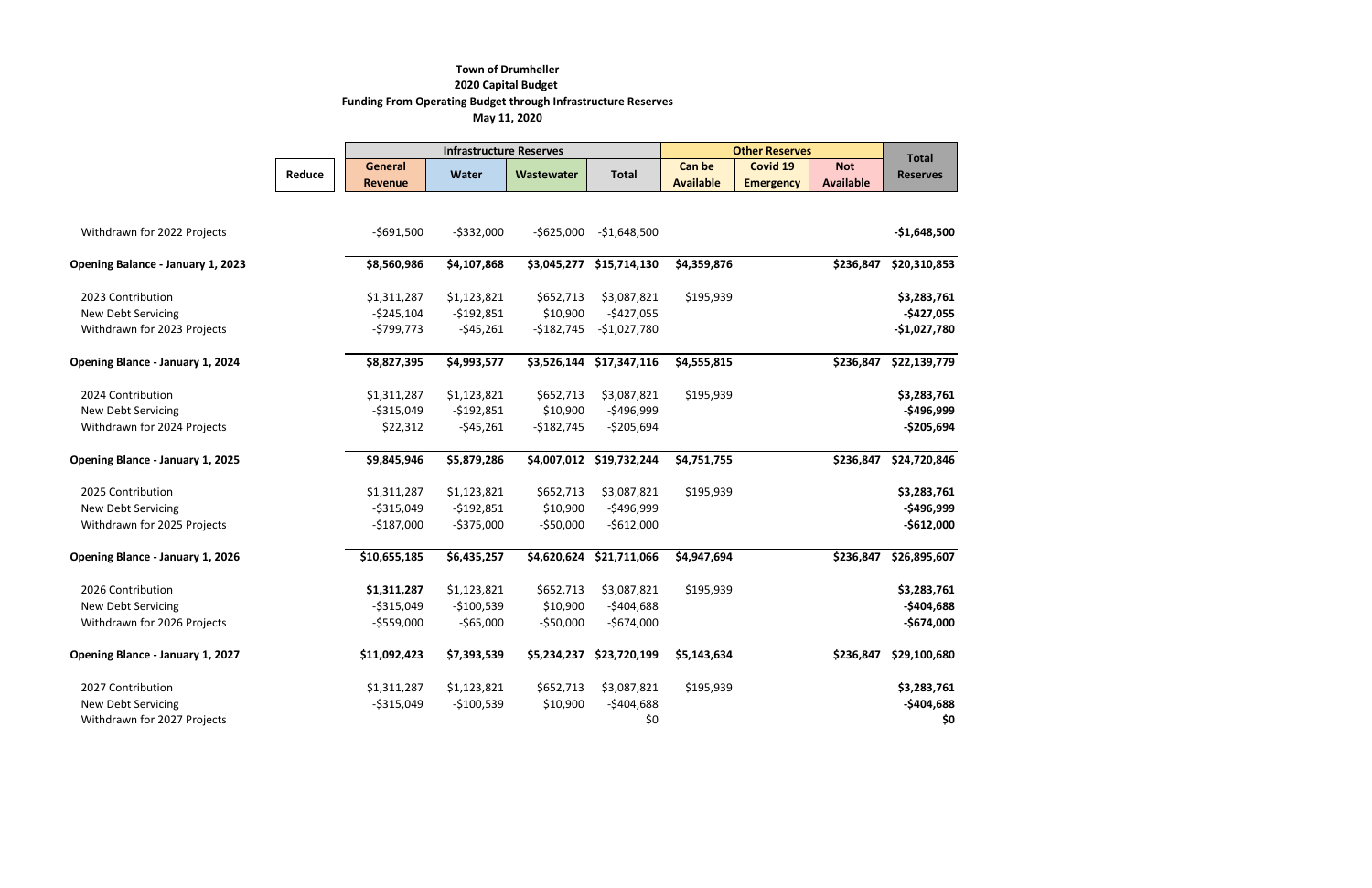### **Town of Drumheller 2020 Capital Budget Funding From Operating Budget through Infrastructure Reserves May 11, 2020**

|                                                         |        |                           | <b>Infrastructure Reserves</b> |            |              |                                   | <b>Other Reserves</b>        |                                | <b>Total</b>    |
|---------------------------------------------------------|--------|---------------------------|--------------------------------|------------|--------------|-----------------------------------|------------------------------|--------------------------------|-----------------|
|                                                         | Reduce | General<br><b>Revenue</b> | <b>Water</b>                   | Wastewater | <b>Total</b> | <b>Can be</b><br><b>Available</b> | Covid 19<br><b>Emergency</b> | <b>Not</b><br><b>Available</b> | <b>Reserves</b> |
| Note 1 - 2019 Surplus Distribution                      |        |                           |                                |            |              |                                   |                              |                                |                 |
| <b>Budgeted Amortization of Tangible Capital Assets</b> |        |                           |                                |            |              |                                   |                              |                                |                 |
| Water                                                   |        |                           | \$1,330,152                    |            |              |                                   |                              |                                | \$1,330,152     |
| Wastewater                                              |        |                           |                                | \$840,492  |              |                                   |                              |                                | \$840,492       |
| <b>General Revenue</b>                                  |        |                           |                                |            |              |                                   |                              |                                |                 |
| Equipment                                               | 26%    | \$636,595                 |                                |            |              |                                   |                              |                                | \$0             |
| <b>Facilities</b>                                       | 21%    | \$514,173                 |                                |            |              |                                   |                              |                                | \$0             |
| Storm                                                   | 8%     |                           |                                |            |              | \$195,876                         |                              |                                | \$195,876       |
| Transportation                                          | 30%    | \$734,533                 |                                |            |              |                                   |                              |                                | \$0             |
| Contingency - Operating                                 | 5%     |                           |                                |            |              |                                   |                              | \$122,422                      | \$122,422       |
| Contingency - Long Term Capital                         | 10%    |                           |                                |            |              | \$244,844                         |                              |                                | \$244,844       |
|                                                         |        | \$1,885,302               | \$1,330,152                    | \$840,492  | \$0          | \$440,720                         | \$0                          | \$122,422                      | \$2,733,786     |
| <b>Estimated Operating Surplus</b>                      |        |                           |                                |            |              |                                   |                              |                                | \$0             |
| <b>Total Available from 2019</b>                        |        | \$1,885,302               | \$1,330,152                    | \$840,492  | \$0          | \$440,720                         | \$0                          | \$122,422                      | \$2,733,786     |

#### **Note 2 - 2021 and Future Year Amortization Distribution**

The Town's practice has been to allocate funds to reserves in the subsequent year.

Transfer ti Non utility As such the 2020 budgeted amorization becomes unrestricted surplus at the end of the fiscal year.

However, those funds are available for use in the current year

| 2020 Budgeted Amortization         | \$1,817,695 | \$1,310,000 | \$855,000  | \$3,982,695 |
|------------------------------------|-------------|-------------|------------|-------------|
| Less: Debenture Principal Payments | -\$310.468  | -\$186.179  | -\$202.287 | -\$698.934  |
|                                    | \$1,507,227 | \$1.123.821 | \$652,713  | \$3,283,761 |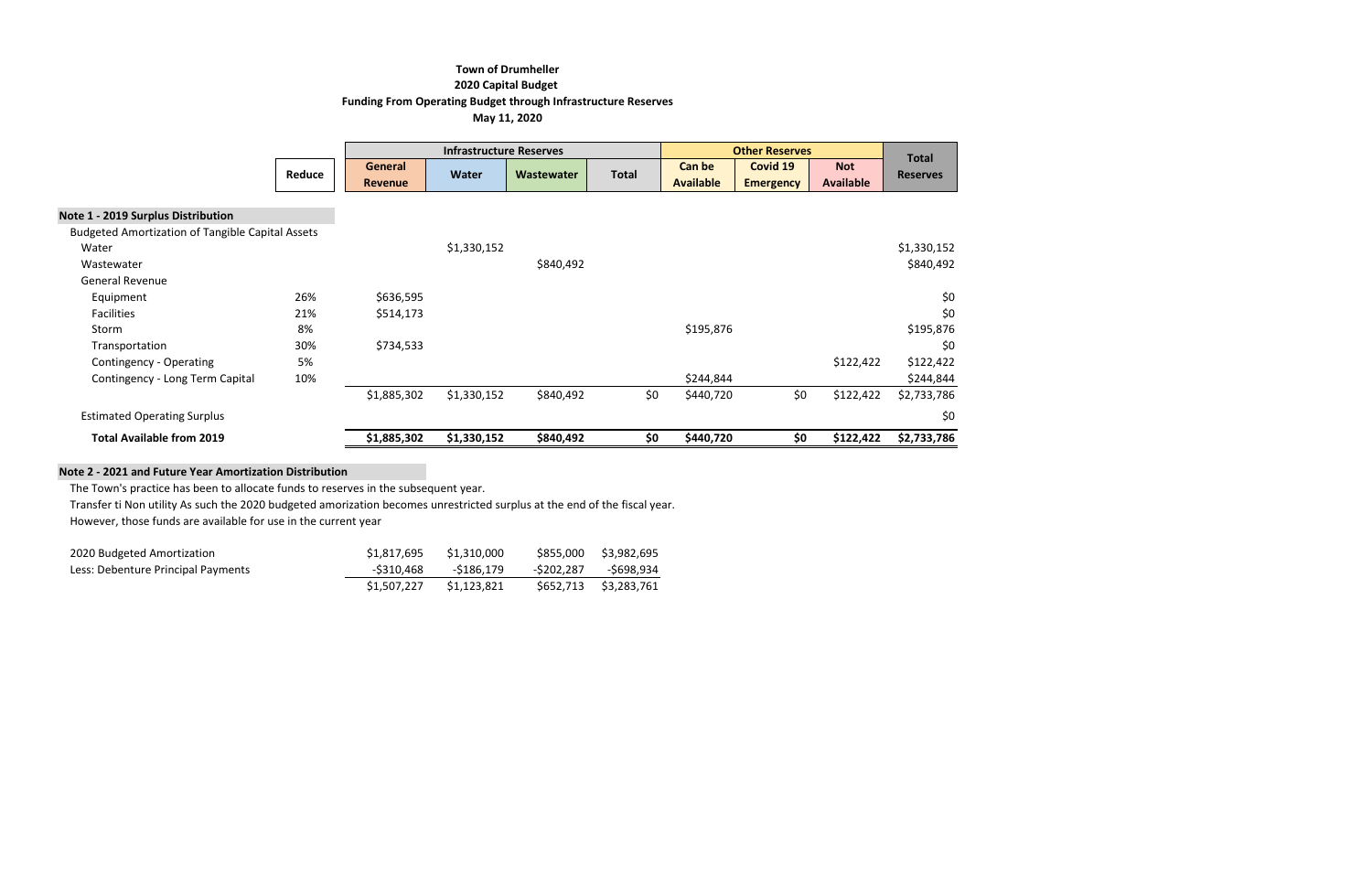| <b>Debenture</b>             | Project                                        | <b>Original</b>  | Year            | <b>Matures</b> |                   |                                  |                     | <b>Interest</b> | Annual         |
|------------------------------|------------------------------------------------|------------------|-----------------|----------------|-------------------|----------------------------------|---------------------|-----------------|----------------|
| <b>Number</b>                |                                                | <b>Borrowing</b> | <b>Borrowed</b> |                |                   |                                  |                     | Rate            | <b>Payment</b> |
|                              | eneral Revenue Supported Debt                  |                  |                 |                |                   |                                  |                     |                 |                |
| <b>Community Housing</b>     |                                                |                  |                 |                |                   |                                  |                     |                 |                |
|                              | <b>Community Housing</b>                       | \$272,021        | 1971            | 1/Jan/2021     |                   |                                  |                     | 8.0300%         | \$22,312       |
| <b>Recreation Facilities</b> |                                                |                  |                 |                |                   |                                  |                     |                 |                |
| 14-09                        | <b>Badlands Community Facility - Phase 1</b>   | \$6,000,000      | 2021            | 15/Jun/2030    |                   |                                  |                     | 4.2520%         | \$448,420      |
|                              |                                                |                  |                 |                |                   |                                  |                     |                 |                |
|                              | <b>Resiliency and Flood Mitigation Program</b> |                  |                 |                |                   |                                  |                     |                 |                |
| 1                            | Contribution Installment 1                     | \$1,500,000      | 2021            | 15/Sep/2041    |                   |                                  |                     | 3.0000%         | \$100,281      |
| $\mathbf{2}$                 | <b>Contribution Installment 2</b>              | \$2,500,000      | 2022            | 15/Sep/2042    |                   |                                  |                     | 3.0000%         | \$167,136      |
| 3                            | <b>Contribution Installment 3</b>              | \$1,000,000      | 2023            | 15/Sep/2043    |                   |                                  |                     | 3.5000%         | \$69,944       |
|                              |                                                |                  |                 |                |                   |                                  |                     |                 |                |
| <b>Debenture</b>             | Project                                        | Original         | Year            | <b>Matures</b> | <b>Allocation</b> | <b>Allocated to</b>              |                     | Interest        | <b>Annual</b>  |
| <b>Number</b>                |                                                | <b>Borrowing</b> | <b>Borrowed</b> |                | to Water          | <b>Supply</b><br>Transmission    | <b>Distribution</b> | Rate            | Payment        |
| <b>Existing Debt</b>         | <b>Water Utility Supported Debt</b>            |                  |                 |                |                   |                                  |                     |                 |                |
| $2 - 06$                     | Water Treatment Plant Filter Upgrades          | \$2,178,000      | 2003            | 29/Jun/2023    | 100.00%           | \$2,178,000                      |                     | 5.0000%         | \$173,527      |
| 24-06                        | Rosedale Cambria Local Improve - Distribution  | \$871,560        | 2004            | 10/Mar/2024    | 100.00%           |                                  | \$871,560           | 4.5290%         | \$66,714       |
| $11 - 12$                    | <b>East Coulee Transmission</b>                | \$435,800        | 2011            | 14/Jun/2035    | 100.00%           | \$435,800                        |                     | 2.7650%         | \$28,514       |
| <b>Future Debt</b>           |                                                |                  |                 |                |                   |                                  |                     |                 | \$268,754      |
| 7052                         | <b>WTP De-cholination Upgrade</b>              | \$3,000,000      | 2021            | 14/Dec/2041    | 100.00%           | \$3,000,000                      |                     | 2.5740%         | \$192,851      |
|                              |                                                |                  |                 |                |                   |                                  |                     |                 |                |
| <b>Debenture</b>             | Project                                        | <b>Original</b>  | Year            | <b>Matures</b> | <b>Allocation</b> | <b>Allocated to</b>              |                     | <b>Interest</b> | Annual         |
| <b>Number</b>                |                                                | <b>Borrowing</b> | <b>Borrowed</b> |                | <b>WW</b>         | Transmission<br><b>Treatment</b> | <b>Collection</b>   | Rate            | Payment        |
|                              |                                                |                  |                 |                |                   |                                  |                     |                 |                |
|                              | <b>Wastewater Utility Supported Debt</b>       |                  |                 |                |                   |                                  |                     |                 |                |
| <b>Existing Debt</b>         |                                                |                  |                 |                |                   |                                  |                     |                 |                |
| $10 - 05$                    | Rosedale Wastewater Forcemain - Phase I        | \$375,000        | 2002            | 6/14/2031      | 100.00%           | \$375,000                        |                     | 5.0120%         | \$26,475       |
| $16 - 05$                    | Rosedale Wastewater Forcemain - Phase II       | \$115,000        | 2005            | 6/14/2021      | 100.00%           | \$115,000                        |                     | 4.8780%         | \$10,900       |
| $02 - 08$                    | Wastewater Treatment Plant Upgrade             | \$3,000,000      | 2006            | 3/14/2030      | 100.00%           | \$3,000,000                      |                     | 4.2760%         | \$224,677      |
| $10 - 12$                    | East Coulee Wastewater Plant Upgrade           | \$339,684        | 2009            | 3/14/2033      | 100.00%           | \$339,684                        |                     | 4.6570%         | \$23,139       |
| $08-17$                      | East Coulee LS Replacement                     | \$485,000        | 2018            | 6/15/2038      | 100.00%           | \$485,000                        |                     | 3.1080%         | \$32,745       |

### **Town of Drumheller 2020 Capital Budget Capital Debt Information**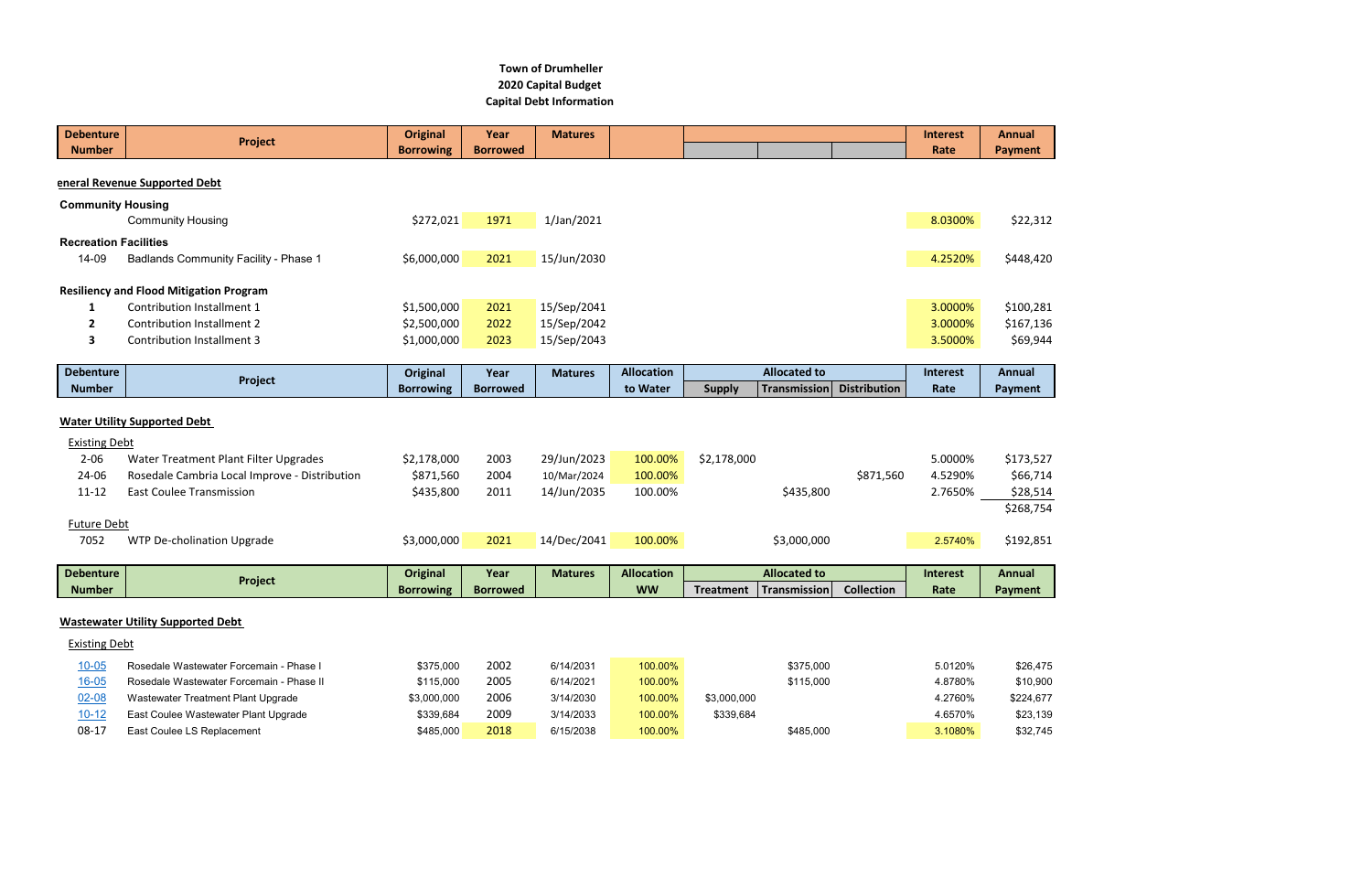|                                                | 2020        | 2021        | 2022        | 2023        | 2024        | 2025        | 2026        | 2027        | 2028             |
|------------------------------------------------|-------------|-------------|-------------|-------------|-------------|-------------|-------------|-------------|------------------|
| <b>General Revenue Supported Debt</b>          |             |             |             |             |             |             |             |             |                  |
| <b>Community Housing</b>                       |             |             |             |             |             |             |             |             |                  |
| Annual Interest                                | \$3,194     | \$1,659     | \$0         | \$0         | \$0         | \$0         | \$0         | \$0         | \$0              |
| <b>Annual Principal</b>                        | \$19,119    | \$20,653    | \$0         | \$0         | \$0         | \$0         | \$0         | \$0         | \$0              |
| <b>Total Payment</b>                           | \$22,312    | \$22,312    | \$0         | \$0         | \$0         | \$0         | \$0         | \$0         | $\overline{\xi}$ |
| Principal at Year End                          | \$20,653    | \$0         | \$0         | \$0         | \$0         | \$0         | \$0         | \$0         | \$0              |
| <b>Badlands Community Facility - Phase 1</b>   |             |             |             |             |             |             |             |             |                  |
| Annual Interest                                | \$157,070   | \$144,551   | \$131,493   | \$117,874   | \$103,669   | \$88,855    | \$73,404    | \$57,288    | \$40,481         |
| <b>Annual Principal</b>                        | \$291,350   | \$303,870   | \$316,927   | \$330,546   | \$344,751   | \$359,565   | \$375,017   | \$391,132   | \$407,940        |
| <b>Total Payment</b>                           | \$448,420   | \$448,420   | \$448,420   | \$448,420   | \$448,420   | \$448,420   | \$448,420   | \$448,420   | \$448,420        |
| Principal at Year End                          | \$3,474,759 | \$3,170,890 | \$2,853,962 | \$2,523,416 | \$2,178,665 | \$1,819,100 | \$1,444,083 | \$1,052,951 | \$645,012        |
| <b>Resiliency and Flood Mitigation Program</b> |             |             |             |             |             |             |             |             |                  |
| Annual Interest                                | \$0         | \$0         | \$44,585    | \$117,211   | \$147,365   | \$141,444   | \$135,336   | \$129,038   | \$122,543        |
| <b>Annual Principal</b>                        | \$0         | \$0         | \$55,696    | \$150,206   | \$189,996   | \$195,918   | \$202,025   | \$208,323   | \$214,818        |
| <b>Total Payment</b>                           | \$0         | \$0         | \$100,281   | \$267,417   | \$337,361   | \$337,361   | \$337,361   | \$337,361   | \$337,361        |
| Principal at Year End                          | \$0         | \$0         | \$1,444,304 | \$3,794,098 | \$4,604,102 | \$4,408,185 | \$4,206,160 | \$3,997,837 | \$3,783,019      |
| <b>Total Annual Payments</b>                   | \$470,733   | \$470,733   | \$548,702   | \$715,837   | \$785,781   | \$785,781   | \$785,781   | \$785,781   | \$785,781        |
| <b>Total Principal at Year End</b>             | \$3,495,413 | \$3,170,890 | \$4,298,266 | \$6,317,514 | \$6,782,767 | \$6,227,284 | \$5,650,243 | \$5,050,789 | \$4,428,031      |
| <b>Water Utility Supported Debt</b>            |             |             |             |             |             |             |             |             |                  |
| <b>Existing Debt</b>                           |             |             |             |             |             |             |             |             |                  |
| Annual Interest                                | \$82,575    | \$73,800    | \$64,602    | \$54,962    | \$44,857    | \$34,265    | \$23,162    | \$11,524    | \$5,886          |
| Annual Principal                               | \$186,179   | \$194,954   | \$204,152   | \$213,793   | \$223,897   | \$234,489   | \$245,592   | \$170,467   | \$55,985         |
| <b>Total Payment</b>                           | \$268,754   | \$268,754   | \$268,754   | \$268,754   | \$268,754   | \$268,754   | \$268,754   | \$181,991   | \$61,871         |
| Principal at Year End                          | \$1,711,909 | \$1,516,954 | \$1,312,802 | \$1,099,010 | \$875,112   | \$640,623   | \$395,031   | \$224,564   | \$168,579        |
| <b>Future Debt</b>                             |             |             |             |             |             |             |             |             |                  |
| Annual Interest                                | \$0         | \$0         | \$76,476    | \$73,461    | \$70,368    | \$67,195    | \$63,940    | \$60,601    | \$57,175         |
| <b>Annual Principal</b>                        | \$0         | \$0         | \$116,375   | \$119,389   | \$122,482   | \$125,655   | \$128,910   | \$132,250   | \$135,676        |
| <b>Total Payment</b>                           | \$0         | \$0         | \$192,851   | \$192,851   | \$192,851   | \$192,851   | \$192,851   | \$192,851   | \$192,851        |
| Principal at Year End                          | \$0         | \$0         | \$2,883,625 | \$2,764,236 | \$2,641,754 | \$2,516,099 | \$2,387,188 | \$2,254,938 | \$2,119,262      |
| <b>Total Annual Payments</b>                   | \$268,754   | \$268,754   | \$461,605   | \$461,605   | \$461,605   | \$461,605   | \$461,605   | \$374,842   | \$254,721        |
| <b>Principal at Year End</b>                   | \$1,711,909 | \$1,516,954 | \$4,196,428 | \$3,863,246 | \$3,516,866 | \$3,156,721 | \$2,782,219 | \$2,479,502 | \$2,287,841      |
| <b>Wastewater Utility Supported Debt</b>       |             |             |             |             |             |             |             |             |                  |
| <b>Existing Debt</b>                           |             |             |             |             |             |             |             |             |                  |
| Annual Interest                                | \$115,649   | \$106,903   | \$98,176    | \$89,205    | \$79,846    | \$70,080    | \$59,891    | \$49,258    | \$38,164         |

| <b>Principal at Year End</b> | \$2,615,357     | \$2.409.773 | \$2,200,912    | \$1,983,080 |                 | \$1,755,889 \$1,518,933 | \$1,271,787    | \$1.014.008    | \$745,136 |
|------------------------------|-----------------|-------------|----------------|-------------|-----------------|-------------------------|----------------|----------------|-----------|
| <b>Total Payment</b>         | \$317.936       | \$312.487   | \$307.037      | \$307.037   | \$307.037       | \$307.037               | \$307.037      | \$307.037      | \$307,037 |
| Annual Principal             | \$202.287       | \$205.584   | \$208.861      | \$217.831   | \$227.191       | \$236.956               | \$247.146      | \$257.778      | \$268,873 |
| AIIIIuaI IIILCI CSL          | <b>JIIJ.U4J</b> | JIUU.JUJ    | <b>JJ0.170</b> | JOJ.ZUJ     | <i>313.</i> 040 | <i>31</i> U.UOU         | <b>JJJ.0JI</b> | <b>J45.250</b> | 990,104   |

#### **Town of Drumheller 2020 Capital Budget Capital Debt**